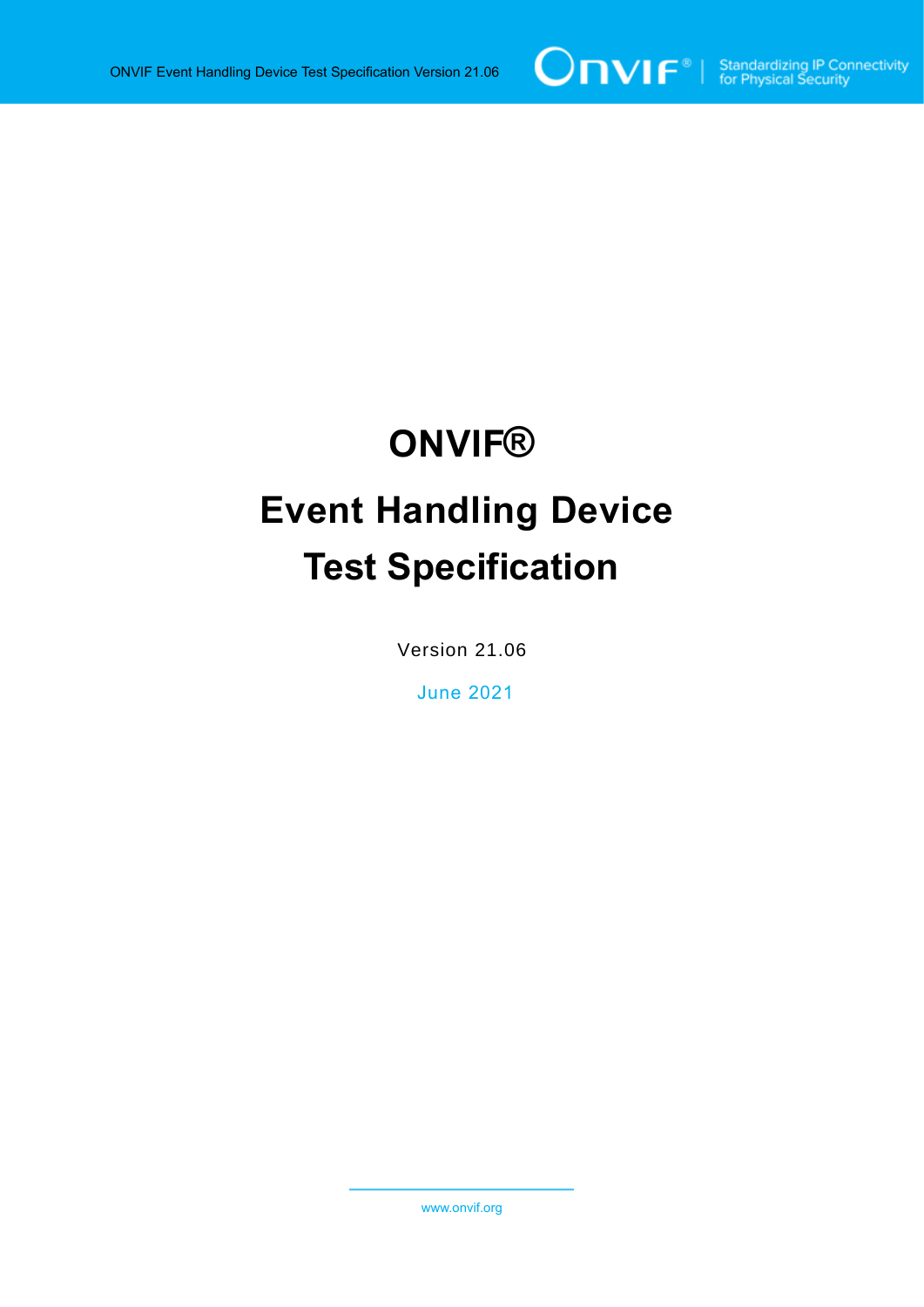#### © 2021 ONVIF, Inc. All rights reserved.

Recipients of this document may copy, distribute, publish, or display this document so long as this copyright notice, license and disclaimer are retained with all copies of the document. No license is granted to modify this document.

THIS DOCUMENT IS PROVIDED "AS IS," AND THE CORPORATION AND ITS MEMBERS AND THEIR AFFILIATES, MAKE NO REPRESENTATIONS OR WARRANTIES, EXPRESS OR IMPLIED, INCLUDING BUT NOT LIMITED TO, WARRANTIES OF MERCHANTABILITY, FITNESS FOR A PARTICULAR PURPOSE, NON-INFRINGEMENT, OR TITLE; THAT THE CONTENTS OF THIS DOCUMENT ARE SUITABLE FOR ANY PURPOSE; OR THAT THE IMPLEMENTATION OF SUCH CONTENTS WILL NOT INFRINGE ANY PATENTS, COPYRIGHTS, TRADEMARKS OR OTHER RIGHTS.

IN NO EVENT WILL THE CORPORATION OR ITS MEMBERS OR THEIR AFFILIATES BE LIABLE FOR ANY DIRECT, INDIRECT, SPECIAL, INCIDENTAL, PUNITIVE OR CONSEQUENTIAL DAMAGES, ARISING OUT OF OR RELATING TO ANY USE OR DISTRIBUTION OF THIS DOCUMENT, WHETHER OR NOT (1) THE CORPORATION, MEMBERS OR THEIR AFFILIATES HAVE BEEN ADVISED OF THE POSSIBILITY OF SUCH DAMAGES, OR (2) SUCH DAMAGES WERE REASONABLY FORESEEABLE, AND ARISING OUT OF OR RELATING TO ANY USE OR DISTRIBUTION OF THIS DOCUMENT. THE FOREGOING DISCLAIMER AND LIMITATION ON LIABILITY DO NOT APPLY TO, INVALIDATE, OR LIMIT REPRESENTATIONS AND WARRANTIES MADE BY THE MEMBERS AND THEIR RESPECTIVE AFFILIATES TO THE CORPORATION AND OTHER MEMBERS IN CERTAIN WRITTEN POLICIES OF THE CORPORATION.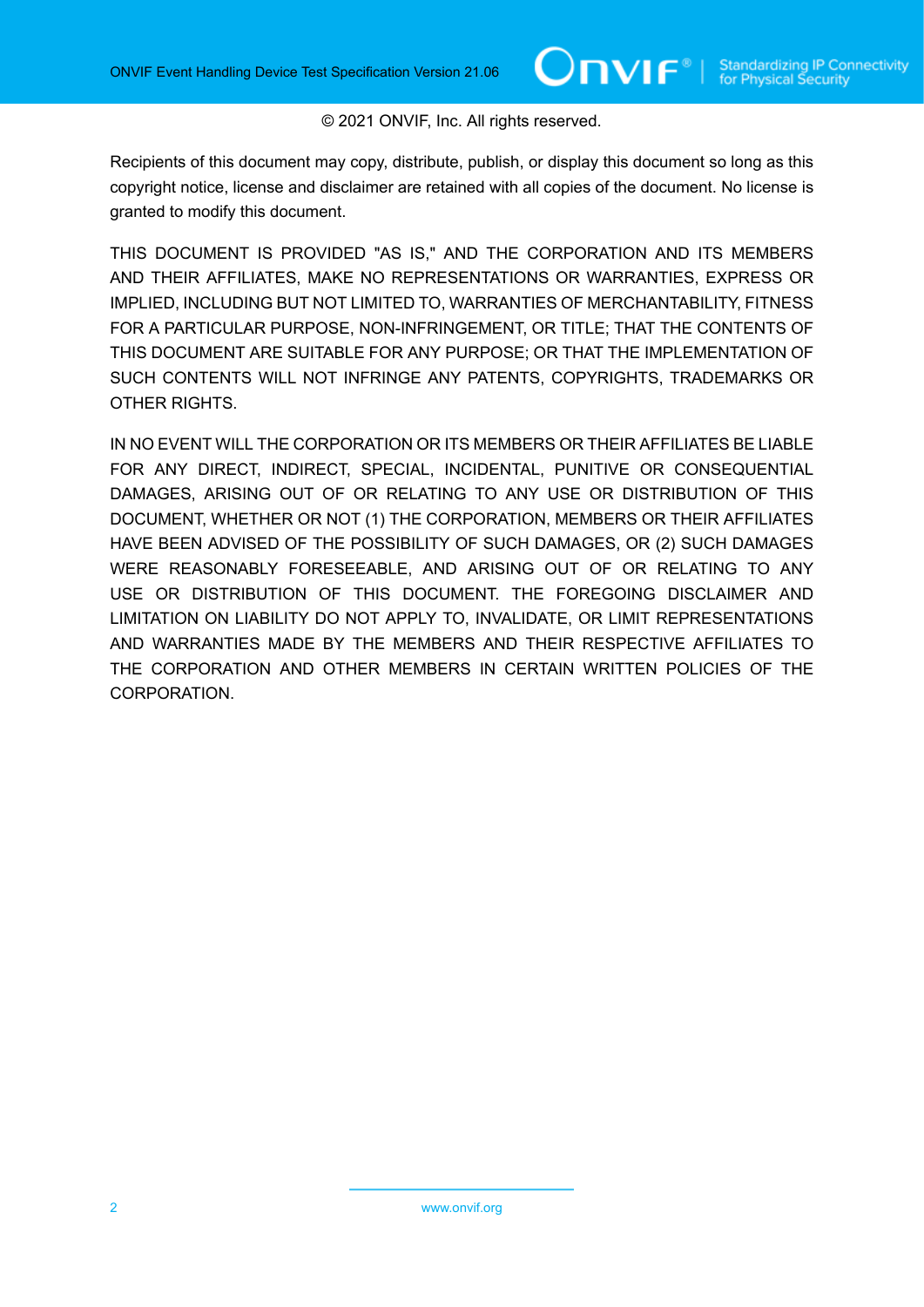

# REVISION HISTORY

| Vers. | <b>Date</b>   | <b>Description</b>                                                                                                                                                       |
|-------|---------------|--------------------------------------------------------------------------------------------------------------------------------------------------------------------------|
| 17.06 | Jun 15, 2017  | First issue. Was created by splitting Base Test Specification.                                                                                                           |
| 17.12 | Sept 19, 2017 | The following test cases were added according to #1480:                                                                                                                  |
|       |               | <b>BASIC</b><br><b>NOTIFICATION</b><br><b>INTERFACE</b><br><b>EVENT-2-1-28</b><br><b>UNSUBSCRIBE</b>                                                                     |
|       |               | EVENT-3-1-36 REALTIME PULLPOINT SUBSCRIPTION<br><b>UNSUBSCRIBE</b>                                                                                                       |
|       |               | The following test cases were changed according to #1480:                                                                                                                |
|       |               | EVENT-2-1-21 renamed from BASIC NOTIFICATION INTERFACE<br>UNSUBSCRIBE to BASIC NOTIFICATION INTERFACE -<br>UNSUBSCRIBE (NEGATIVE TEST)                                   |
|       |               | EVENT-3-1-19<br>renamed<br>from<br><b>REALTIME</b><br><b>PULLPOINT</b><br>SUBSCRIPTION - UNSUBSCRIBE to REALTIME PULLPOINT<br>SUBSCRIPTION - UNSUBSCRIBE (NEGATIVE TEST) |
| 17.12 | Oct 30, 2017  | The following test case was added according to #1478:                                                                                                                    |
|       |               | <b>REALTIME</b><br>PULLPOINT<br><b>SUBSCRIPTION</b><br>EVENT-3-1-37<br>MAXIMUM SUPPORTED NUMBER OF NOTIFICATION PULL<br><b>POINTS</b>                                    |
| 17.12 | Oct 31, 2017  | The following test case was updated according to #1401:                                                                                                                  |
|       |               | EVENT-3-1-12 REALTIME PULLPOINT SUBSCRIPTION - RENEW                                                                                                                     |
|       |               | EVENT-3-1-19<br><b>REALTIME</b><br>PULLPOINT<br><b>SUBSCRIPTION</b><br><b>UNSUBSCRIBE</b>                                                                                |
|       |               | EVENT-3-1-20<br><b>REALTIME</b><br>PULLPOINT<br><b>SUBSCRIPTION</b><br><b>TIMEOUT</b>                                                                                    |
| 18.06 | Apr 17, 2018  | The following test cases were added according to #1340:                                                                                                                  |
|       |               | EVENT-2-1-29 BASIC NOTIFICATION INTERFACE - MESSAGE<br><b>CONTENT FILTER</b>                                                                                             |
|       |               | PULLPOINT<br><b>SUBSCRIPTION</b><br>EVENT-3-1-38<br><b>REALTIME</b><br><b>MESSAGE CONTENT FILTER</b>                                                                     |
| 18.06 | Jun 21, 2018  | Reformatting document using new template                                                                                                                                 |
| 20.06 | Feb 25, 2020  | The following were changed according to #1995:                                                                                                                           |
|       |               | EVENT-5-1-1 EVENT SERVICE CAPABILITIES (steps 5, and 6<br>added)                                                                                                         |
|       |               | <b>GET</b><br><b>SERVICES</b><br><b>SERVICE</b><br>EVENT-5-1-2<br>AND.<br><b>EVENT</b><br>CAPABILITIES CONSISTENCY (Note added)                                          |
|       |               | EVENT-7-1-1 ADD EVENT BROKER CONFIGURATION (new)                                                                                                                         |
|       |               | EVENT-7-1-2 MODIFY EVENT BROKER CONFIGURATION (new)                                                                                                                      |
|       |               | EVENT-7-1-3 DELETE EVENT BROKER CONFIGURATION (new)                                                                                                                      |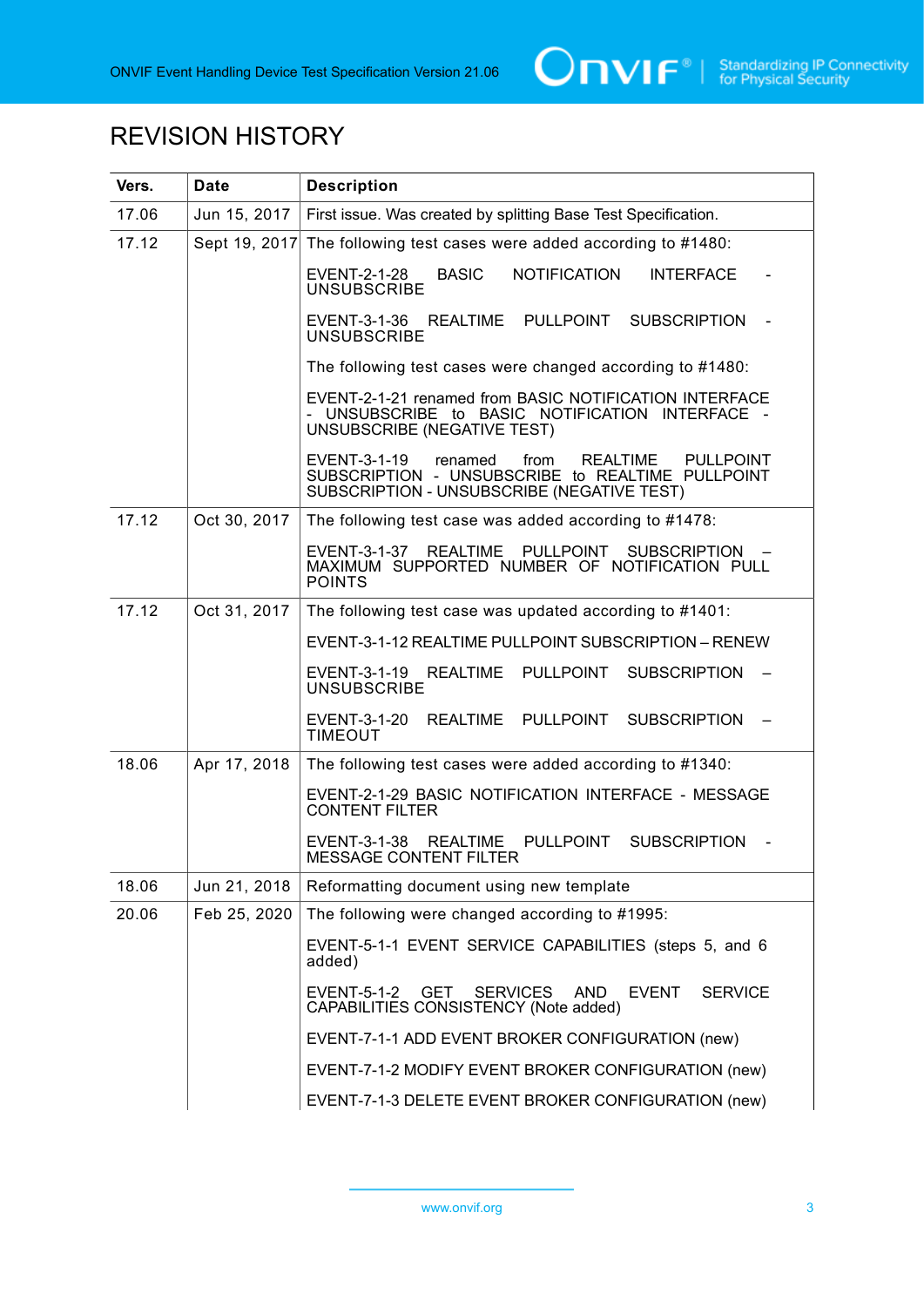|       |              | EVENT-7-2-1 MQTT EVENTS PUBLISHING (MQTT, QoS=0) (new)                                                                   |
|-------|--------------|--------------------------------------------------------------------------------------------------------------------------|
|       |              | EVENT-7-2-2 MQTT EVENTS PUBLISHING (MQTT TLS, QoS=0)<br>(new)                                                            |
|       |              | EVENT-7-2-3 MQTT EVENTS PUBLISHING (MQTT<br><b>OVER</b><br>WEBSOCKET, QoS=0) (new)                                       |
|       |              | EVENT-7-2-4 MQTT EVENTS PUBLISHING (MQTT TLS OVER<br>WEBSOCKET, QoS=0) (new)                                             |
|       |              | EVENT-7-2-5 MQTT EVENTS PUBLISHING (MQTT, QoS=1) (new)                                                                   |
|       |              | EVENT-7-2-6 MQTT EVENTS PUBLISHING (MQTT, QoS=2) (new)                                                                   |
|       |              | EVENT-7-2-7 MQTT EVENTS PUBLISHING - PUBLISH FILTER<br>(MQTT, QoS=0) (new)                                               |
| 20.06 | May 13, 2020 | Pre-Requisite of all test cases updated with adding of Event Service<br>according to #1999.                              |
| 20.06 | May 13, 2020 | Pre-Requisite of the following test cases updated with adding of Pull-<br>Point Notification feature according to #1999: |
|       |              | EVENT-3-1-9 REALTIME PULLPOINT SUBSCRIPTION - CREATE<br>PULL POINT SUBSCRIPTION                                          |
|       |              | EVENT-3-1-12 REALTIME PULLPOINT SUBSCRIPTION - RENEW                                                                     |
|       |              | EVENT-3-1-15 REALTIME<br>PULLPOINT<br><b>SUBSCRIPTION</b><br><b>PULLMESSAGES</b>                                         |
|       |              | <b>SUBSCRIPTION</b><br>EVENT-3-1-16 REALTIME<br>PULLPOINT<br>$\sim$<br><b>PULLMESSAGES FILTER</b>                        |
|       |              | EVENT-3-1-17 REALTIME PULLPOINT SUBSCRIPTION - INVALID<br><b>MESSAGE CONTENT FILTER</b>                                  |
|       |              | SUBSCRIPTION -<br>EVENT-3-1-19 REALTIME<br>PULLPOINT<br>UNSUBSCRIBE (NEGATIVE TEST)                                      |
|       |              | REALTIME PULLPOINT<br>EVENT-3-1-20<br><b>SUBSCRIPTION</b><br><b>TIMEOUT</b>                                              |
|       |              | EVENT-3-1-22 REALTIME PULLPOINT SUBSCRIPTION - INVALID<br><b>TOPIC EXPRESSION</b>                                        |
|       |              | EVENT-3-1-24 REALTIME PULLPOINT SUBSCRIPTION -<br>PULLMESSAGES AS KEEP-ALIVE                                             |
|       |              | EVENT-3-1-25 REALTIME PULLPOINT SUBSCRIPTION - SET<br><b>SYNCHRONIZATION POINT</b>                                       |
|       |              | EVENT-3-1-32 REALTIME PULLPOINT SUBSCRIPTION -<br>PULLMESSAGES TIMEOUT                                                   |
|       |              | EVENT-3-1-33 REALTIME PULLPOINT SUBSCRIPTION -<br>CONJUNCTION IN PULLMESSAGES FILTER (OR OPERATION)                      |
|       |              | EVENT-3-1-34 REALTIME PULLPOINT SUBSCRIPTION - TOPIC<br>SUB-TREE IN PULLMESSAGES FILTER                                  |
|       |              | EVENT-3-1-35 REALTIME PULLPOINT SUBSCRIPTION -<br>CONJUNCTION IN NOTIFY FILTER (TOPIC SUB-TREE AND OR<br>OPERATION)      |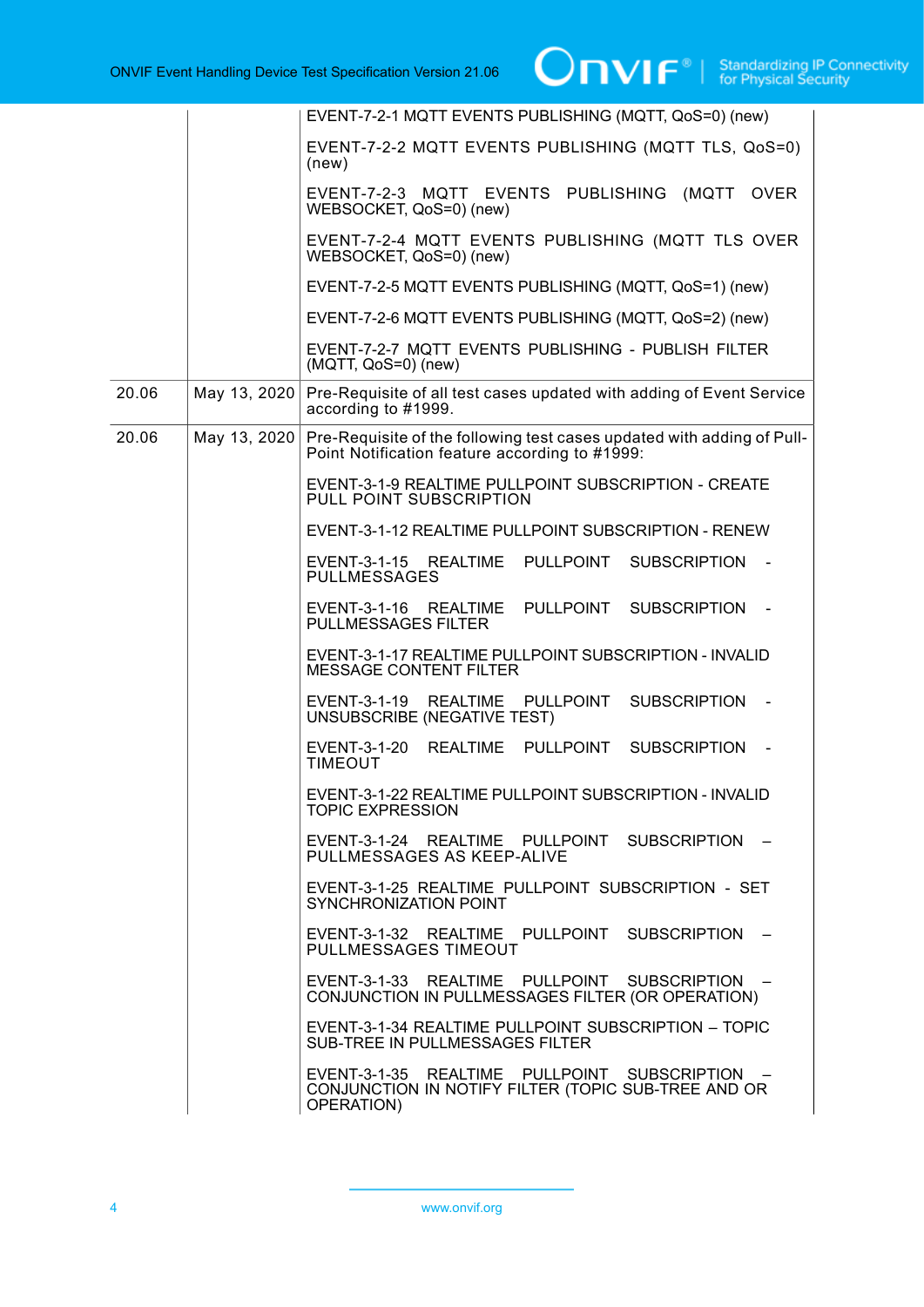

|       |              | EVENT-3-1-36 REALTIME PULLPOINT SUBSCRIPTION -<br><b>UNSUBSCRIBE</b>                                             |
|-------|--------------|------------------------------------------------------------------------------------------------------------------|
|       |              | EVENT-3-1-37 REALTIME PULLPOINT SUBSCRIPTION -<br>MAXIMUM SUPPORTED NUMBER OF NOTIFICATION PULL<br><b>POINTS</b> |
|       |              | EVENT-3-1-38 REALTIME PULLPOINT SUBSCRIPTION -<br><b>MESSAGE CONTENT FILTER</b>                                  |
| 21.06 | May 31, 2021 | The following test cases and annex were updated according to<br>$\#2006$ and $\#2007$ :                          |
|       |              | EVENT-7-2-2 MQTT EVENTS PUBLISHING (MQTT TLS, QoS=0)<br>(new)                                                    |
|       |              | EVENT-7-2-4 MQTT EVENTS PUBLISHING (MQTT TLS OVER<br>WEBSOCKET, QoS=0) (new)                                     |
|       |              | A.13 MQTT Event Validation                                                                                       |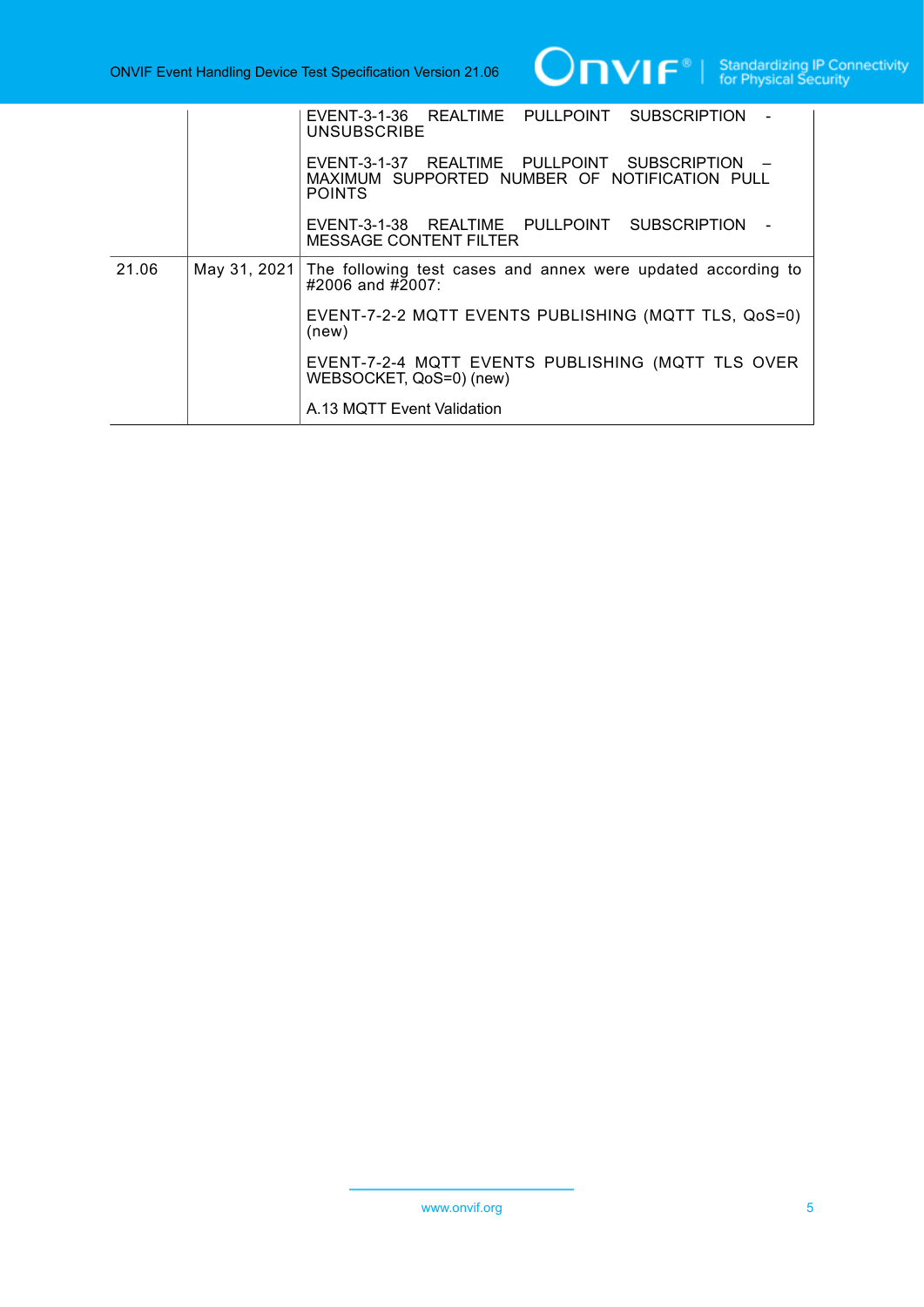| <b>Table of Contents</b> |     |       |                                                                     |  |
|--------------------------|-----|-------|---------------------------------------------------------------------|--|
| 1                        |     |       |                                                                     |  |
|                          | 1.1 |       |                                                                     |  |
|                          |     | 1.1.1 |                                                                     |  |
| $\mathbf{2}$             |     |       |                                                                     |  |
| 3                        |     |       |                                                                     |  |
|                          | 3.1 |       |                                                                     |  |
|                          | 3.2 |       |                                                                     |  |
|                          | 3.3 |       |                                                                     |  |
| 4                        |     |       |                                                                     |  |
|                          | 4.1 |       |                                                                     |  |
|                          |     | 4.1.1 |                                                                     |  |
|                          | 4.2 |       |                                                                     |  |
|                          | 4.3 |       |                                                                     |  |
|                          |     | 4.3.1 |                                                                     |  |
|                          |     |       | 4.3.1.1                                                             |  |
| 5                        |     |       |                                                                     |  |
|                          | 5.1 |       |                                                                     |  |
|                          |     | 5.1.1 |                                                                     |  |
|                          | 5.2 |       |                                                                     |  |
|                          |     | 521   |                                                                     |  |
|                          |     |       |                                                                     |  |
|                          |     | 5.2.3 |                                                                     |  |
|                          |     | 5.2.4 |                                                                     |  |
|                          |     | 5.2.5 | BASIC NOTIFICATION INTERFACE - INVALID MESSAGE CONTENT              |  |
|                          |     |       |                                                                     |  |
|                          |     | 5.2.6 | BASIC NOTIFICATION INTERFACE - UNSUBSCRIBE (NEGATIVE                |  |
|                          |     |       |                                                                     |  |
|                          |     | 5.2.7 | BASIC NOTIFICATION INTERFACE - RESOURCE UNKNOWN  31                 |  |
|                          |     | 5.2.8 | BASIC NOTIFICATION INTERFACE - INVALID TOPIC EXPRESSION  32         |  |
|                          |     | 5.2.9 | <b>BASIC NOTIFICATION INTERFACE - SET SYNCHRONIZATION POINT  33</b> |  |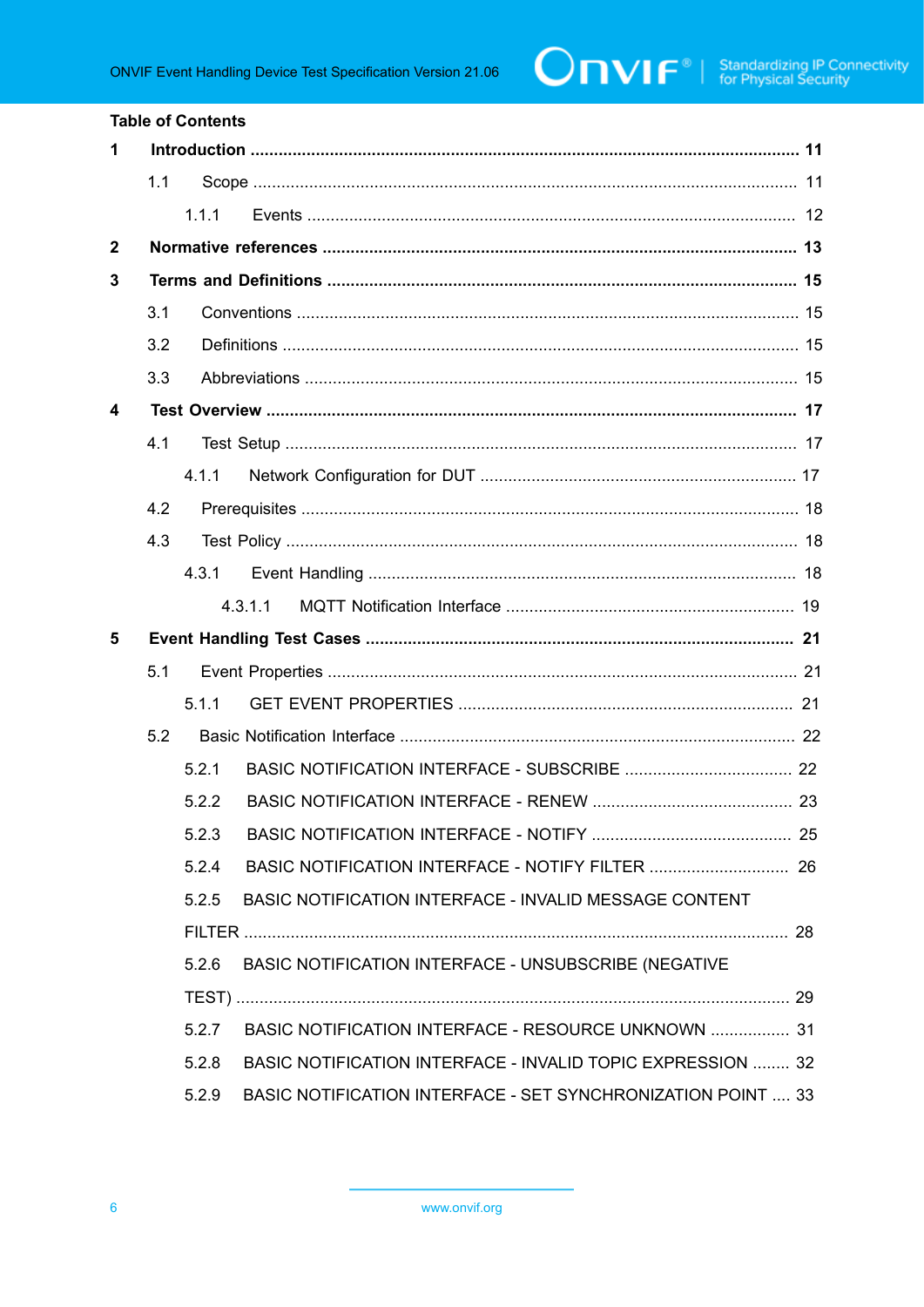|     |        | 5.2.10 BASIC NOTIFICATION INTERFACE - CONJUNCTION IN NOTIFY      |  |
|-----|--------|------------------------------------------------------------------|--|
|     |        |                                                                  |  |
|     | 5211   | <b>BASIC NOTIFICATION INTERFACE - TOPIC SUB-TREE IN</b>          |  |
|     |        |                                                                  |  |
|     | 5.2.12 | BASIC NOTIFICATION INTERFACE - CONJUNCTION IN NOTIFY             |  |
|     |        |                                                                  |  |
|     | 5.2.13 |                                                                  |  |
|     | 5.2.14 | <b>BASIC NOTIFICATION INTERFACE - MESSAGE CONTENT FILTER  44</b> |  |
| 5.3 |        |                                                                  |  |
|     | 5.3.1  | REALTIME PULLPOINT SUBSCRIPTION - CREATE PULL POINT              |  |
|     |        |                                                                  |  |
|     | 5.3.2  |                                                                  |  |
|     | 5.3.3  | REALTIME PULLPOINT SUBSCRIPTION - PULLMESSAGES  50               |  |
|     | 5.3.4  | REALTIME PULLPOINT SUBSCRIPTION - PULLMESSAGES FILTER  52        |  |
|     | 5.3.5  | REALTIME PULLPOINT SUBSCRIPTION - INVALID MESSAGE                |  |
|     |        |                                                                  |  |
|     | 5.3.6  | REALTIME PULLPOINT SUBSCRIPTION - UNSUBSCRIBE (NEGATIVE          |  |
|     |        |                                                                  |  |
|     |        | 5.3.7 REALTIME PULLPOINT SUBSCRIPTION - TIMEOUT  57              |  |
|     | 5.3.8  | REALTIME PULLPOINT SUBSCRIPTION - INVALID TOPIC                  |  |
|     |        |                                                                  |  |
|     |        | 5.3.9 REALTIME PULLPOINT SUBSCRIPTION - PULLMESSAGES AS KEEP-    |  |
|     |        |                                                                  |  |
|     |        | 5.3.10 REALTIME PULLPOINT SUBSCRIPTION - SET SYNCHRONIZATION     |  |
|     |        |                                                                  |  |
|     | 5.3.11 | REALTIME PULLPOINT SUBSCRIPTION - PULLMESSAGES                   |  |
|     |        |                                                                  |  |
|     |        | 5.3.12 REALTIME PULLPOINT SUBSCRIPTION - CONJUNCTION IN          |  |
|     |        |                                                                  |  |
|     | 5.3.13 | REALTIME PULLPOINT SUBSCRIPTION - TOPIC SUB-TREE IN              |  |
|     |        |                                                                  |  |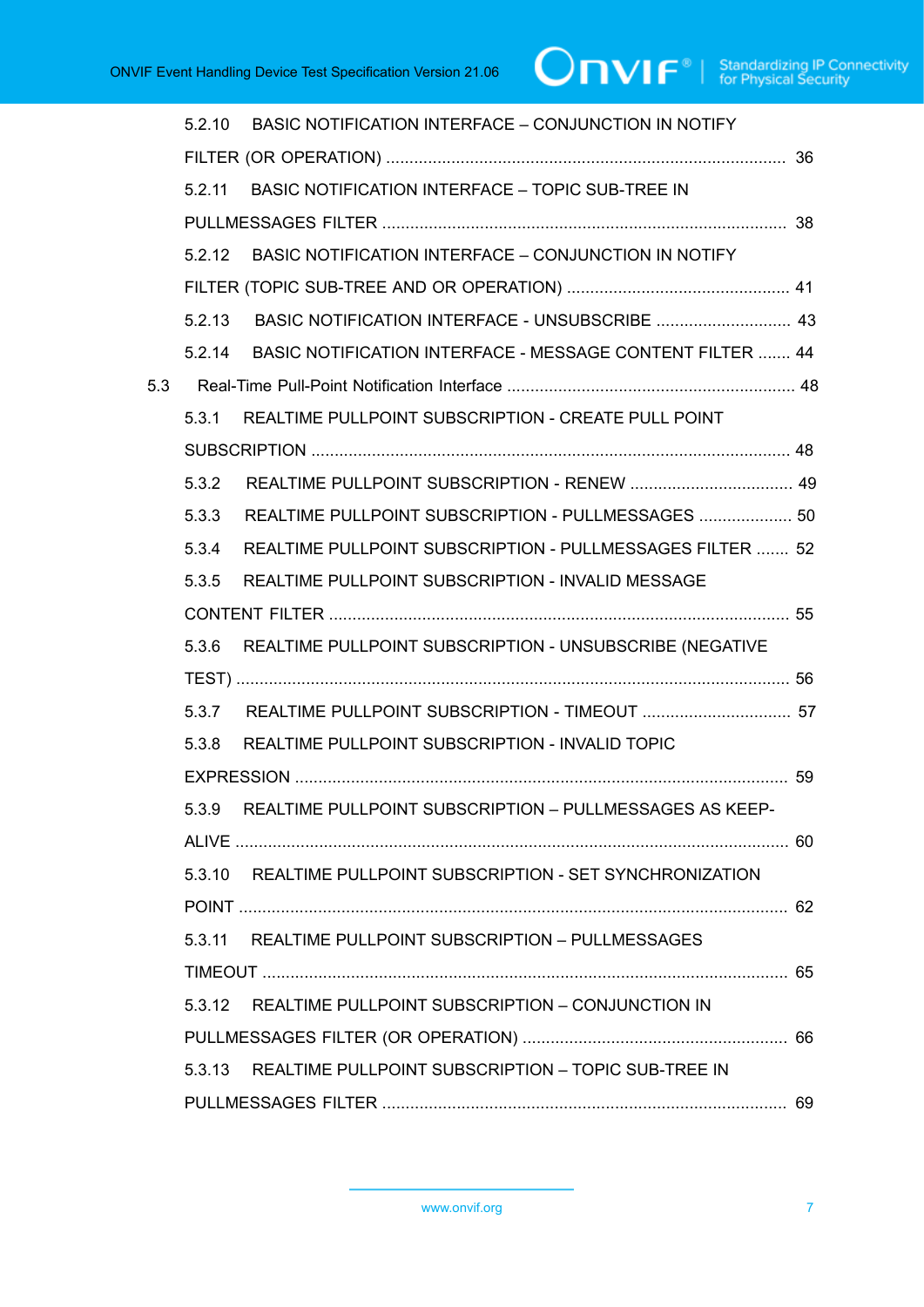|     | 5.3.14 |         | REALTIME PULLPOINT SUBSCRIPTION - CONJUNCTION IN NOTIFY            |  |
|-----|--------|---------|--------------------------------------------------------------------|--|
|     |        |         |                                                                    |  |
|     | 5.3.15 |         | REALTIME PULLPOINT SUBSCRIPTION - UNSUBSCRIBE  74                  |  |
|     | 5.3.16 |         | REALTIME PULLPOINT SUBSCRIPTION - MAXIMUM SUPPORTED                |  |
|     |        |         |                                                                    |  |
|     | 5.3.17 |         | REALTIME PULLPOINT SUBSCRIPTION - MESSAGE CONTENT                  |  |
|     |        |         |                                                                    |  |
| 5.4 |        |         |                                                                    |  |
|     | 5.4.1  |         | EVENT - NAMESPACES (DEFAULT NAMESPACES FOR EACH TAG)  82           |  |
|     | 5.4.2  |         | EVENT - NAMESPACES (DEFAULT NAMESPACES FOR PARENT TAG) 83          |  |
|     |        |         | 5.4.3 EVENT - NAMESPACES (NOT STANDARD PREFIXES)  85               |  |
|     | 5.4.4  |         | EVENT - NAMESPACES (DIFFERENT PREFIXES FOR THE SAME                |  |
|     |        |         |                                                                    |  |
|     | 5.4.5  |         | EVENT - NAMESPACES (THE SAME PREFIX FOR DIFFERENT                  |  |
|     |        |         |                                                                    |  |
| 5.5 |        |         |                                                                    |  |
|     | 5.5.1  |         |                                                                    |  |
|     | 5.5.2  |         | <b>GET SERVICES AND EVENT SERVICE CAPABILITIES CONSISTENCY  91</b> |  |
| 5.6 |        |         |                                                                    |  |
|     | 5.6.1  |         |                                                                    |  |
|     | 5.6.2  |         |                                                                    |  |
|     | 5.6.3  |         |                                                                    |  |
| 5.7 |        |         |                                                                    |  |
|     | 5.7.1  |         |                                                                    |  |
|     |        | 5.7.1.1 |                                                                    |  |
|     |        | 5.7.1.2 |                                                                    |  |
|     |        | 5.7.1.3 |                                                                    |  |
|     |        | 5.7.1.4 |                                                                    |  |
|     | 5.7.2  |         |                                                                    |  |
|     |        | 5.7.2.1 | MQTT EVENTS PUBLISHING (MQTT, QoS=0)  110                          |  |
|     |        | 5.7.2.2 | MQTT EVENTS PUBLISHING (MQTT TLS, QoS=0)  113                      |  |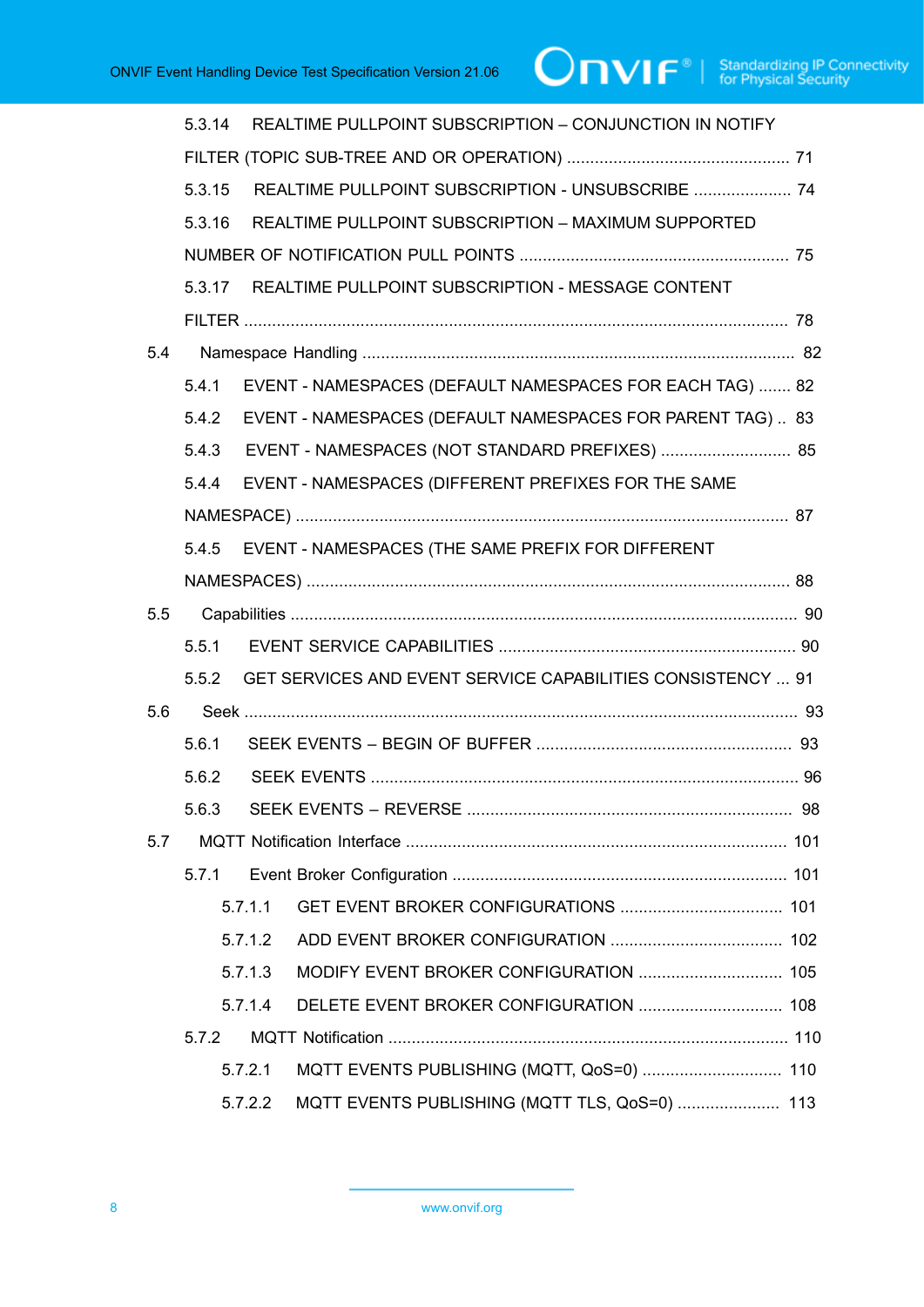|   |      | MQTT EVENTS PUBLISHING (MQTT OVER WEBSOCKET,<br>5.7.2.3                 |  |
|---|------|-------------------------------------------------------------------------|--|
|   |      |                                                                         |  |
|   |      | 5.7.2.4<br>MQTT EVENTS PUBLISHING (MQTT TLS OVER WEBSOCKET,             |  |
|   |      |                                                                         |  |
|   |      | MQTT EVENTS PUBLISHING (MQTT, QoS=1)  120<br>5.7.2.5                    |  |
|   |      | 5.7.2.6<br>MQTT EVENTS PUBLISHING (MQTT, QoS=2)  123                    |  |
|   |      | 5.7.2.7<br>MQTT EVENTS PUBLISHING - PUBLISH FILTER (MQTT,               |  |
|   |      |                                                                         |  |
| A |      |                                                                         |  |
|   | A.1  | Subscribe and CreatePullPointSubscription for Receiving All Events  129 |  |
|   | A.2  |                                                                         |  |
|   | A.3  |                                                                         |  |
|   | A.4  |                                                                         |  |
|   | A.5  |                                                                         |  |
|   | A.6  |                                                                         |  |
|   | A.7  |                                                                         |  |
|   | A.8  |                                                                         |  |
|   | A.9  |                                                                         |  |
|   | A.10 |                                                                         |  |
|   | A.11 |                                                                         |  |
|   | A.12 |                                                                         |  |
|   | A.13 |                                                                         |  |
|   | A.14 |                                                                         |  |
|   | A.15 |                                                                         |  |
|   | A.16 |                                                                         |  |
|   | A.17 |                                                                         |  |
|   | A.18 |                                                                         |  |
|   | A.19 |                                                                         |  |
|   | A.20 |                                                                         |  |
|   | A.21 |                                                                         |  |
|   |      |                                                                         |  |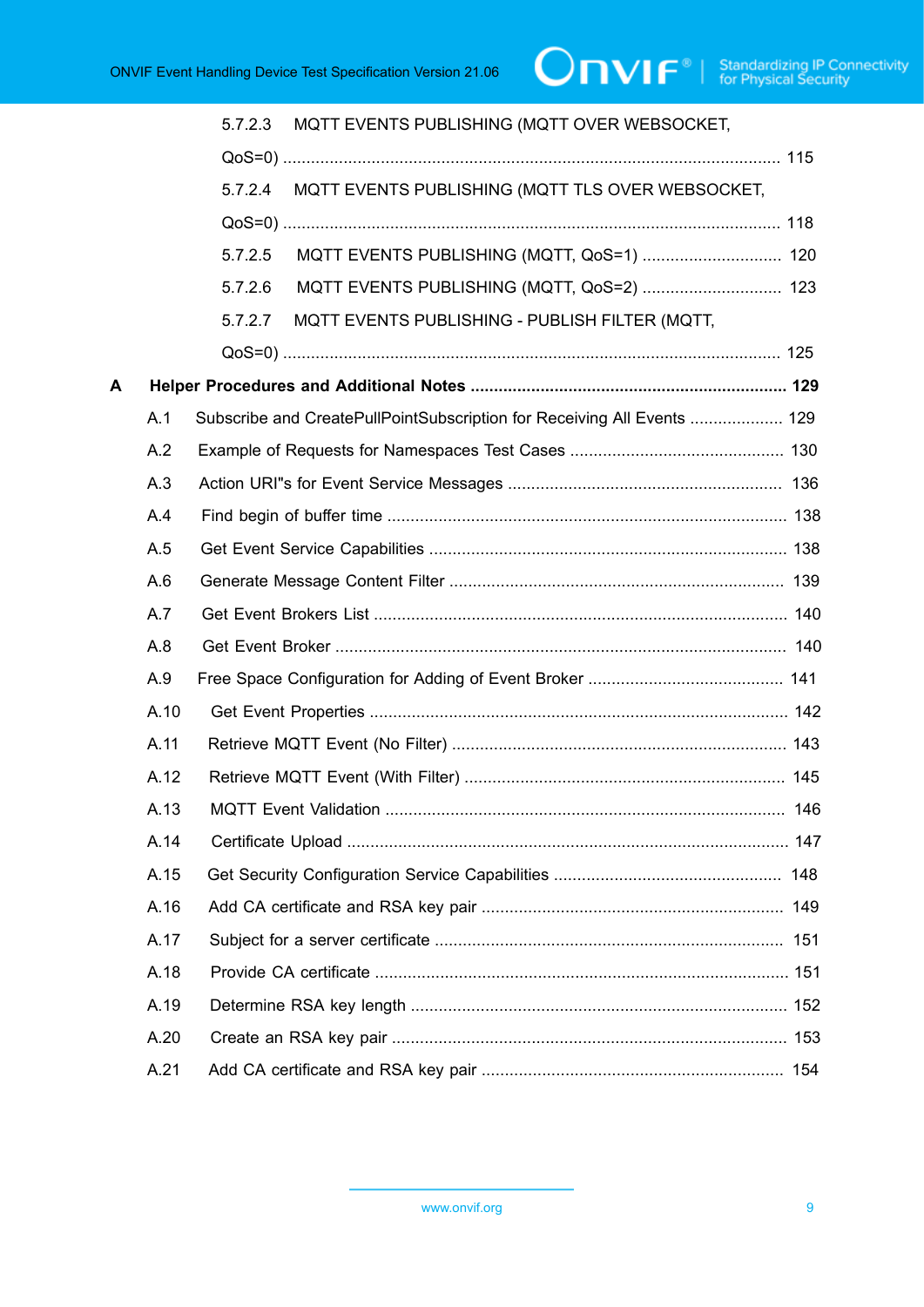| A.22 | Creating a PKCS#8 data structure with new public key and private key without |  |
|------|------------------------------------------------------------------------------|--|
|      |                                                                              |  |
| A.23 | Creating a PKCS#8 data structure with existing public key and private key    |  |
|      |                                                                              |  |
| A.24 |                                                                              |  |
| A.25 |                                                                              |  |
| A.26 | Creating a PKCS#12 data structure with new CA-signed certificate signed by   |  |
|      |                                                                              |  |
| A.27 | Creating a PKCS#12 data structure with existing CA-signed certificate and a  |  |
|      |                                                                              |  |
| A.28 |                                                                              |  |
| A.29 |                                                                              |  |
| A.30 |                                                                              |  |
| A.31 |                                                                              |  |
| A.32 |                                                                              |  |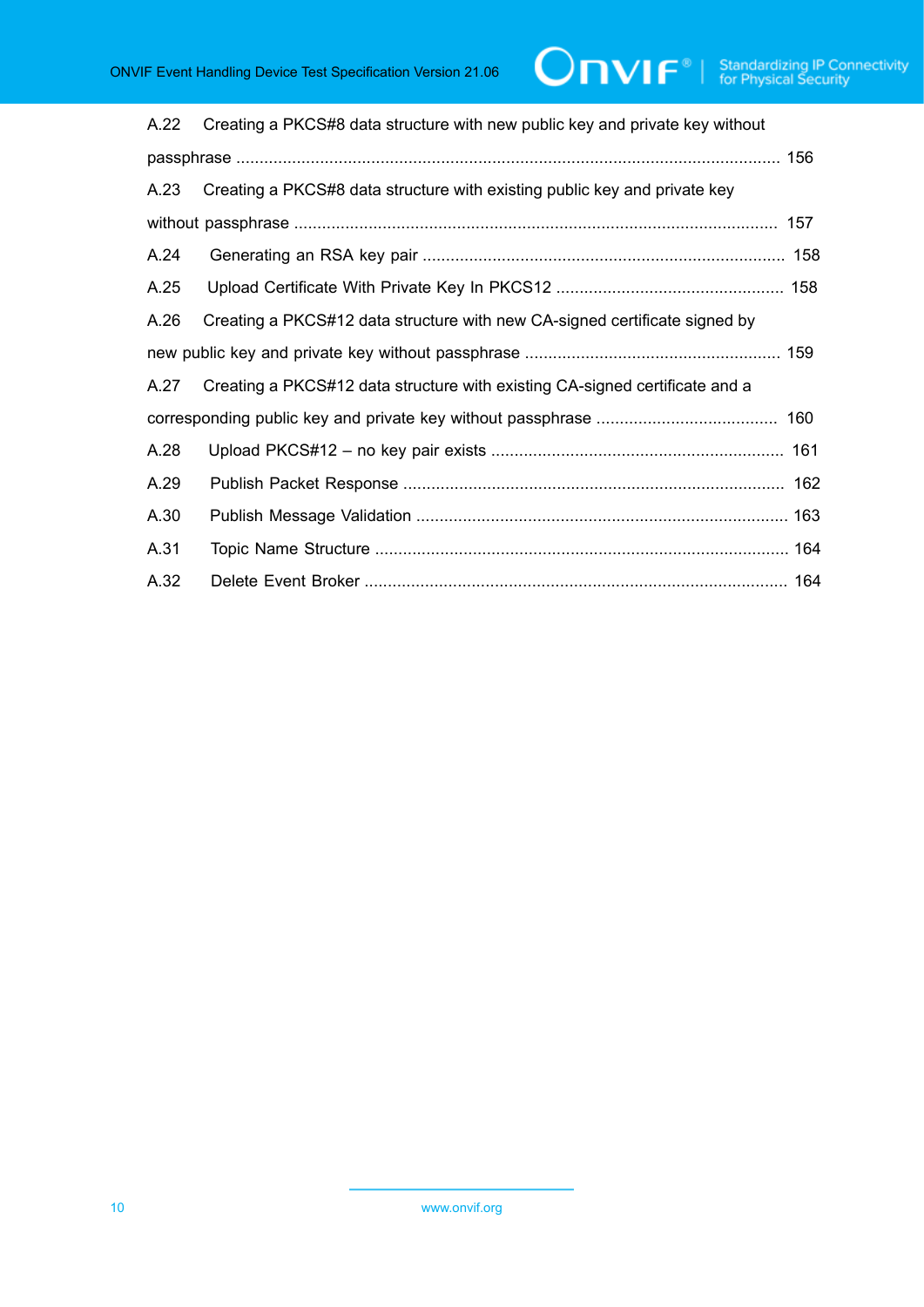# <span id="page-10-0"></span>**1 Introduction**

The goal of the ONVIF test specification set is to make it possible to realize fully interoperable IP physical security implementations from different vendors. The set of ONVIF test specifications describes the test cases need to verify the [ONVIF Network Interface Specs] and [ONVIF Conformance] requirements. Also the test cases are to be basic inputs for some Profile specification requirements. It also describes the test framework, test setup, pre-requisites, test policies needed for the execution of the described test cases.

This ONVIF Event Handling Specification acts as a supplementary document to the [ONVIF Network Interface Specs], illustrating test cases that need to be executed and passed. And also this specification also acts as an input document to the development of test tool which will be used to test the ONVIF device implementation conformance towards ONVIF standard. As the test tool performs as a Client during testing, this test tool is referred as ONVIF Client hereafter.

### <span id="page-10-1"></span>1.1 Scope

This ONVIF Event Handling Test Specification defines and regulates the conformance testing procedure for the ONVIF conformance devices. Conformance testing is meant to be functional black-box testing. The objective of this specification is to provide the test cases to test individual requirements of ONVIF devices according to ONVIF core services which are defined in [ONVIF Network Interface Specs].

The principal intended purposes are:

- Provide self-assessment tool for implementations.
- Provide comprehensive test suite coverage for [ONVIF Network Interface Specs].

This specification does not address the following:

- Product use cases and non-functional (performance and regression) testing.
- SOAP Implementation Interoperability test i.e. Web Service Interoperability Basic Profile version 2.0 (WS-I BP 2.0).
- Network protocol implementation Conformance test for HTTP, HTTPS, RTP and RTSP protocol.
- Wi-Fi Conformance test

The set of ONVIF Test Specification will not cover the complete set of requirements as defined in [ONVIF Network Interface Specs]; instead it would cover subset of it.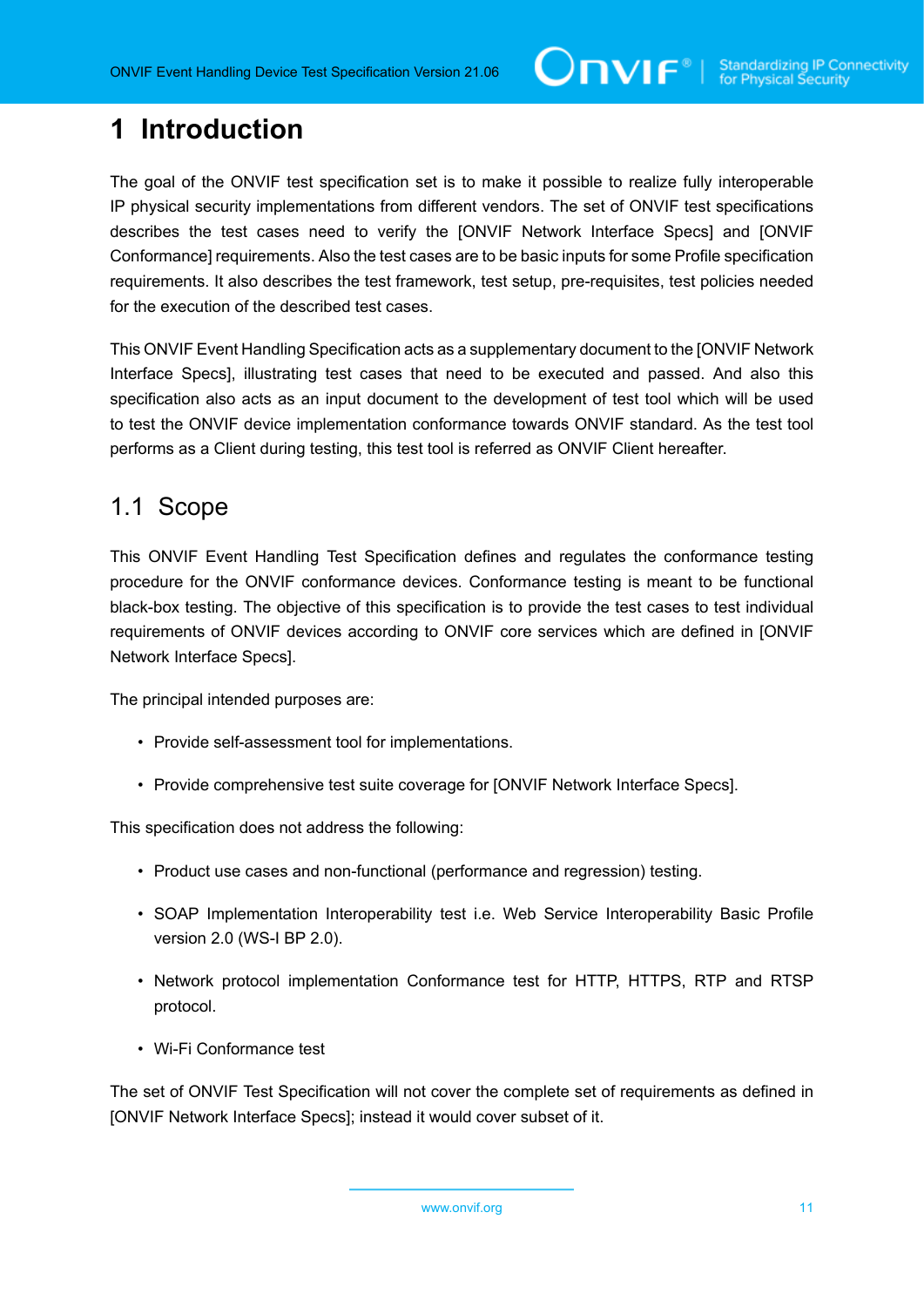This ONVIF Event Handling Test Specification covers core parts of functional blocks in [ONVIF Network Interface Specs]. The following sections describe the brief overview and scope of each functional block.

# <span id="page-11-0"></span>1.1.1 Events

Event handling covers the test cases for the verification of the Event service as mentioned in [ONVIF Network Interface Specs] and [ONVIF Event WSDL].

The event handling test cases cover the following mandatory interfaces:

- Basic Notification Interface
	- This test specification provides test cases to verify the implementation of the Basic Notification Interface of a device. The mechanisms to subscribe and unsubscribe to an event are covered as well as the mechanism to renew a subscription manager and receive events via **Notify** messages. The correct use of the message content filter is also tested.
- Real Time Pull Point Notification Interface
	- Test cases to verify the implementation of the Realtime PullPoint Interface are provided by this test specification. The CreatePullPointSubscription command is tested as well as the PullMessages command in combination with message content filtering to retrieve the events.
- Seek
	- Test cases to verify the implementation of the Seek Interface are provided by this test specification. The Seek command is tested as well as the PullMessages command to retrieve the events from persistent notification storage.
- MQTT Notification Interface
	- Test cases to verify the implementation of the MQTT functionality. The scope of this specification section is to cover the following functions:
		- Get Event Brokers
		- Add Event Broker
		- Delete Event Broker
		- Publishing of events as MQTT events via protocols mqtt, mqtts, ws and wss to event broker server.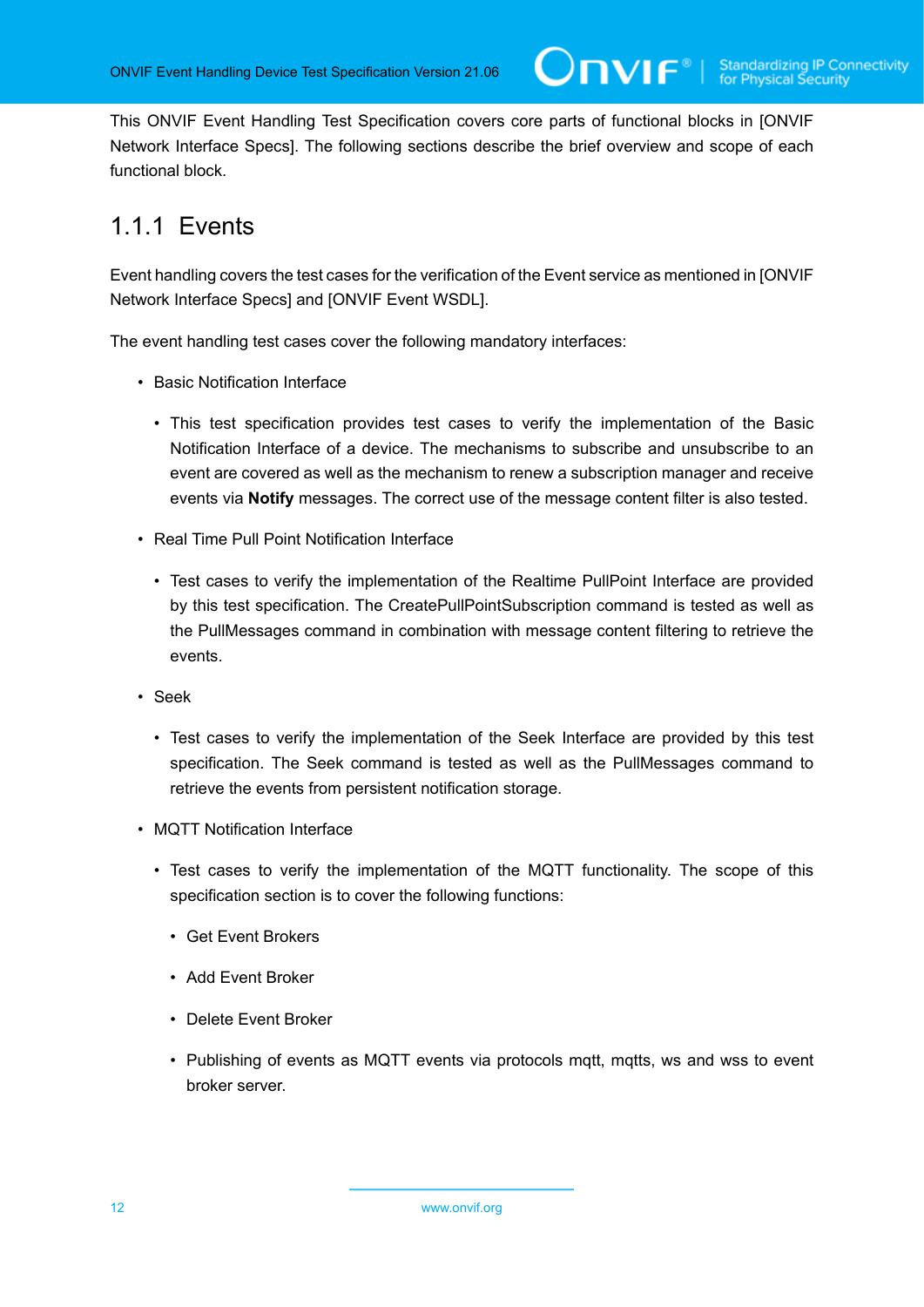# <span id="page-12-0"></span>**2 Normative references**

• [ONVIF Conformance] ONVIF Conformance Process Specification:

<https://www.onvif.org/profiles/conformance/>

• [ONVIF Profile Policy] ONVIF Profile Policy:

<https://www.onvif.org/profiles/>

• [ONVIF Network Interface Specs] ONVIF Network Interface Specification documents:

<https://www.onvif.org/profiles/specifications/>

• [ONVIF Core Specs] ONVIF Core Specifications:

<https://www.onvif.org/profiles/specifications/>

• [ISO/IEC Directives, Part 2] ISO/IEC Directives, Part 2, Annex H:

<http://www.iso.org/directives>

• [ISO 16484-5] ISO 16484-5:2014-09 Annex P:

<https://www.iso.org/obp/ui/#!iso:std:63753:en>

• [SOAP 1.2, Part 1] W3C SOAP 1.2, Part 1, Messaging Framework:

<http://www.w3.org/TR/soap12-part1/>

• [XML-Schema, Part 1] W3C XML Schema Part 1: Structures Second Edition:

<http://www.w3.org/TR/xmlschema-1/>

• [XML-Schema, Part 2] W3C XML Schema Part 2: Datatypes Second Edition:

<http://www.w3.org/TR/xmlschema-2/>

• [WS-Security] "Web Services Security: SOAP Message Security 1.1 (WS-Security 2004)", OASIS Standard, February 2006.:

[http://www.oasis-open.org/committees/download.php/16790/wss-v1.1-spec-os-](http://www.oasis-open.org/committees/download.php/16790/wss-v1.1-spec-os-SOAPMessageSecurity.pdf)[SOAPMessageSecurity.pdf](http://www.oasis-open.org/committees/download.php/16790/wss-v1.1-spec-os-SOAPMessageSecurity.pdf)

• [RFC 3986] "Uniform Resource Identifier (URI): Generic Syntax", T. Berners-Lee et. al., January 2005.:

<http://www.ietf.org/rfc/rfc3986>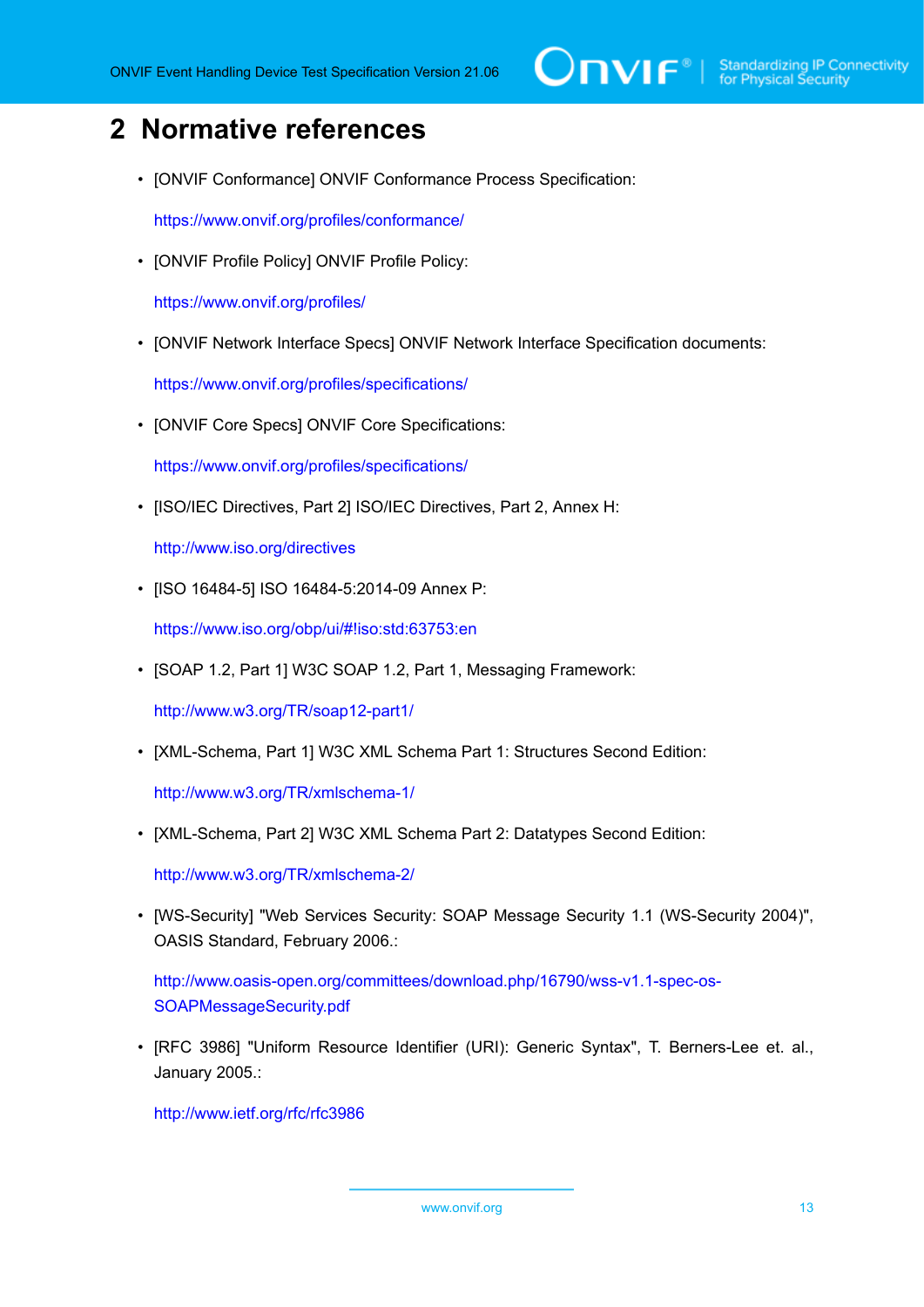• MQTT Version 3.1.1 Plus Errata 01, OASIS Standard Incorporating Approved Errata 01, 10 December2015:

<http://docs.oasis-open.org/mqtt/mqtt/v3.1.1/mqtt-v3.1.1.pdf>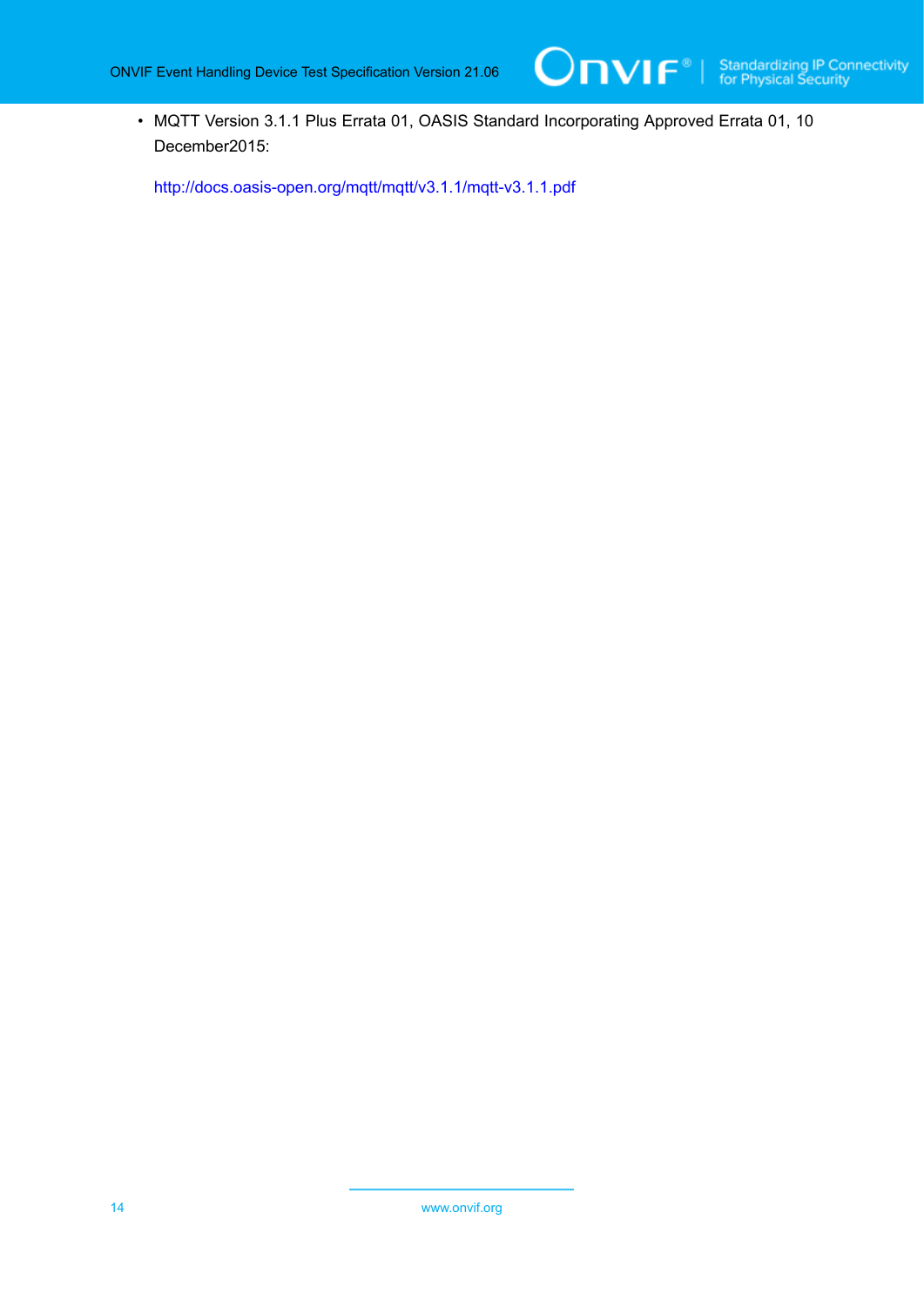$\bigcirc$   $\bigcap$   $\bigvee$   $\bigcap$   $\bigcirc$   $\bigcirc$   $\bigcirc$  Standardizing IP Connectivity

# <span id="page-14-0"></span>**3 Terms and Definitions**

### <span id="page-14-1"></span>3.1 Conventions

The key words "shall", "shall not", "should", "should not", "may", "need not", "can", "cannot" in this specification are to be interpreted as described in [ISO/IEC Directives Part 2].

# <span id="page-14-2"></span>3.2 Definitions

This section describes terms and definitions used in this document.

| <b>Profile</b>          | See ONVIF Profile Policy.                                                                                                                                                                                                                                                                               |
|-------------------------|---------------------------------------------------------------------------------------------------------------------------------------------------------------------------------------------------------------------------------------------------------------------------------------------------------|
| <b>ONVIF Device</b>     | Computer appliance or software program that exposes one or multiple<br><b>ONVIF Web Services.</b>                                                                                                                                                                                                       |
| <b>ONVIF Client</b>     | Computer appliance or software program that uses ONVIF Web Services.                                                                                                                                                                                                                                    |
| <b>SOAP</b>             | SOAP is a lightweight protocol intended for exchanging structured<br>information in a decentralized, distributed environment. It uses XML<br>technologies to define an extensible messaging framework providing a<br>message construct that can be exchanged over a variety of underlying<br>protocols. |
| <b>Device Test Tool</b> | ONVIF Device Test Tool that tests ONVIF Device implementation towards<br>the ONVIF Test Specification set.                                                                                                                                                                                              |
| <b>Address</b>          | An address refers to a URI                                                                                                                                                                                                                                                                              |
| Capability              | The capability commands allow a client to ask for the services provided<br>by an ONVIF device.                                                                                                                                                                                                          |
| <b>Network</b>          | A network is an interconnected group of devices communicating using<br>the Internet protocol.                                                                                                                                                                                                           |
| <b>Proxy Server</b>     | A server that services the requests of its clients by forwarding requests<br>to other servers. A Proxy provides indirect network connections to its<br>clients.                                                                                                                                         |
| <b>Switching Hub</b>    | A device for connecting multiple Ethernet devices together, making them<br>act as a single network segment.                                                                                                                                                                                             |
| <b>Target Service</b>   | An endpoint that makes itself available for discovery.                                                                                                                                                                                                                                                  |

### <span id="page-14-3"></span>3.3 Abbreviations

This section describes abbreviations used in this document.

| <b>DUT</b>  | Device Under Test                          |
|-------------|--------------------------------------------|
| <b>DP</b>   | <b>Discovery Proxy</b>                     |
| <b>DNS</b>  | Domain Name System                         |
| <b>DHCP</b> | <b>Dynamic Host Configuration Protocol</b> |
|             |                                            |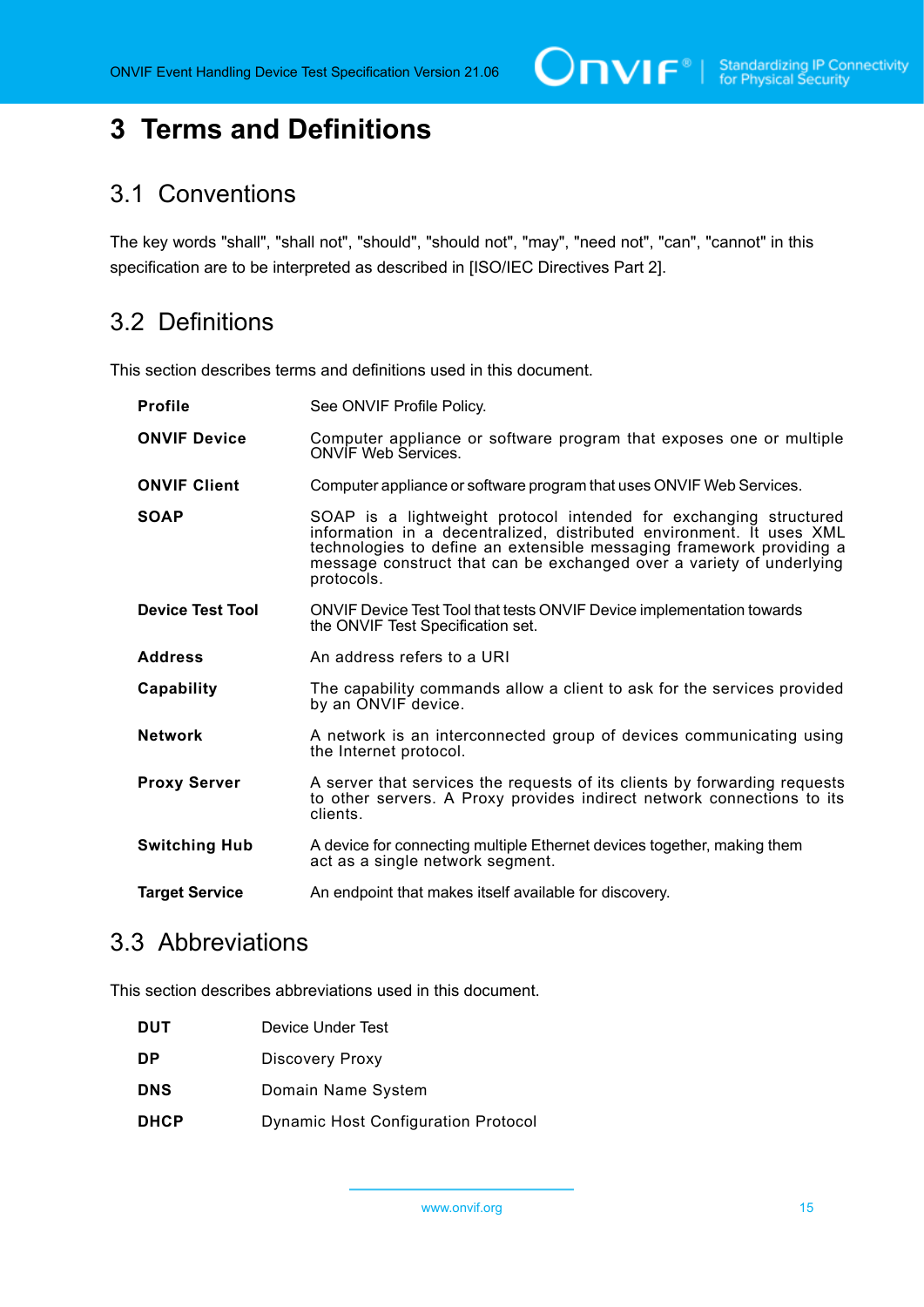

| <b>HTTP</b>        | <b>Hyper Text Transport Protocol</b>                    |
|--------------------|---------------------------------------------------------|
| <b>HTTPS</b>       | Hyper Text Transport Protocol over Secure Socket Layer  |
| ΙP                 | Internet Protocol                                       |
| IPv4               | Internet Protocol version 4                             |
| IP <sub>v</sub> 6  | Internet Protocol version 6                             |
| <b>NTP</b>         | Network Time Protocol                                   |
| <b>POSIX</b>       | Portable Operating System Interface                     |
| <b>RTSP</b>        | <b>Real Time Streaming Protocol</b>                     |
| <b>RTP</b>         | Real-time Transport Protocol                            |
| <b>UTC</b>         | <b>Coordinated Universal Time</b>                       |
| URI                | Uniform Resource Identifier                             |
| <b>WSDL</b>        | Web Services Description Language                       |
| <b>WS-I BP 2.0</b> | Web Services Interoperability Basic Profile version 2.0 |
| XML                | eXtensible Markup Language                              |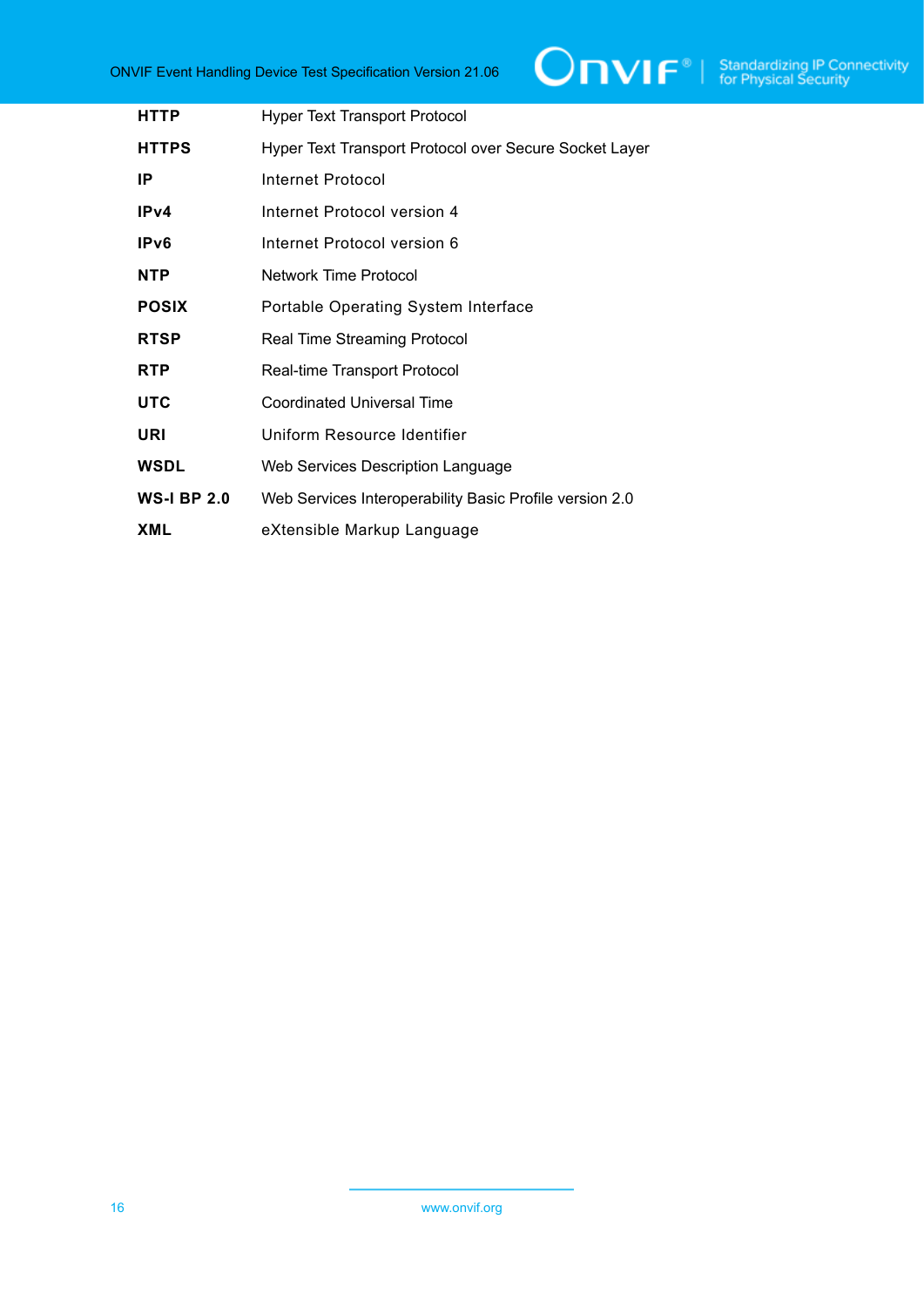# <span id="page-16-0"></span>**4 Test Overview**

This section describes the test setup procedure and prerequisites needed, and the test policies that should be followed for test case execution.

# <span id="page-16-1"></span>4.1 Test Setup

# <span id="page-16-2"></span>4.1.1 Network Configuration for DUT

The generic test configuration for the execution of test cases defined in this document is as shown below (Figure 4.1).

Based on the individual test case requirements, some of the entities in the below setup may not be needed for the execution of those corresponding test cases.





**DUT:** ONVIF device to be tested. Hereafter, this is referred to as DUT (Device Under Test).

**ONVIF Client (Test Tool):** Tests are executed by this system and it controls the behavior of the DUT. It handles both expected and unexpected behavior.

**HTTP Proxy:** provides facilitation in case of RTP and RTSP tunneling over HTTP.

**Wireless Access Point:** provides wireless connectivity to the devices that support wireless connection.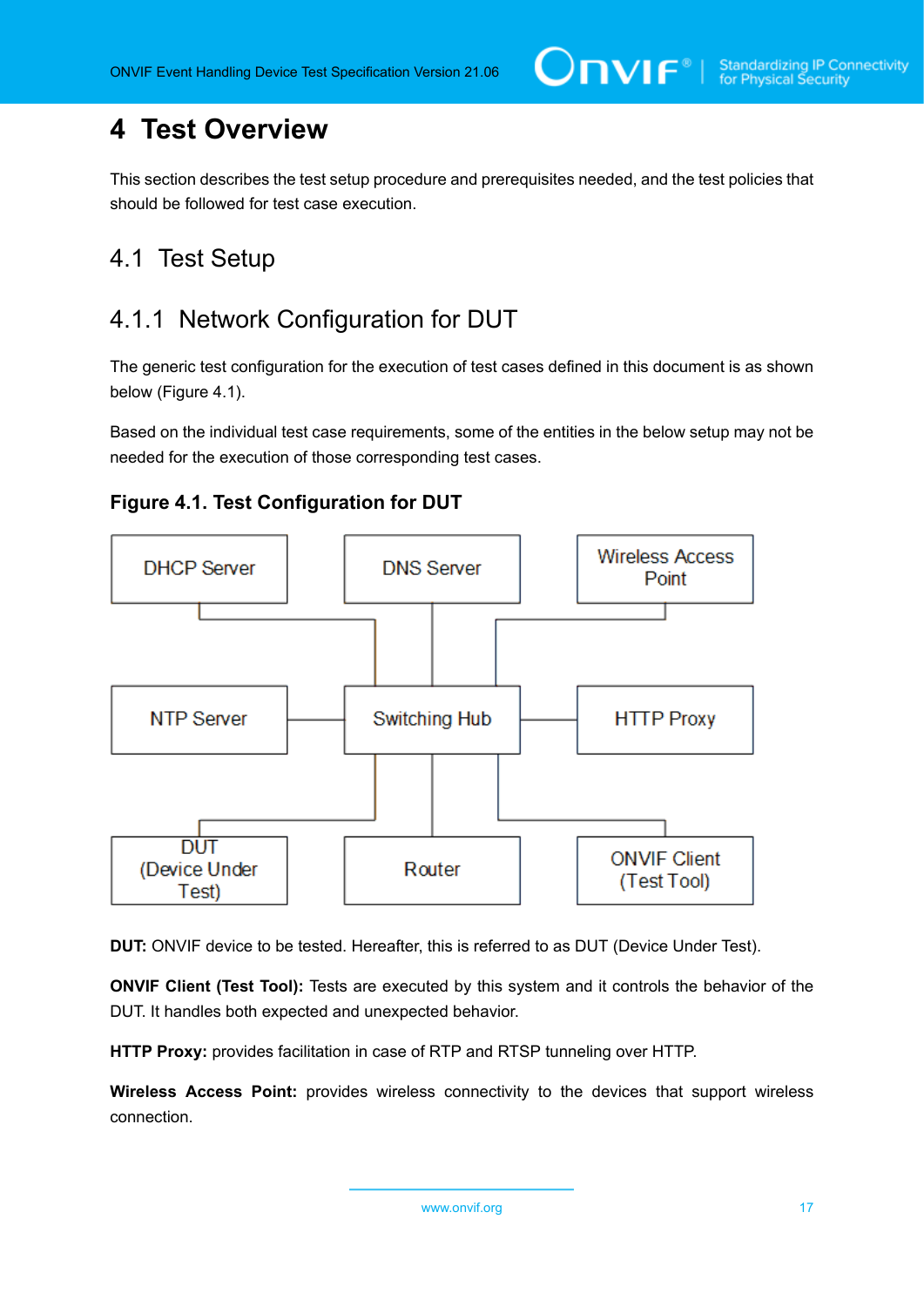**DNS Server:** provides DNS related information to the connected devices.

**DHCP Server:** provides IPv4 Address to the connected devices.

**NTP Server:** provides time synchronization between ONVIF Client and DUT.

**Switching Hub:** provides network connectivity among all the test equipments in the test environment. All devices should be connected to the Switching Hub. When running multiple test instances in parallel on the same network, the Switching Hub should be configured to use filtering in order to avoid multicast traffic being flooded to all ports, because this may affect test stability.

<span id="page-17-0"></span>**Router:** provides router advertisements for IPv6 configuration.

### 4.2 Prerequisites

The pre-requisites for executing the test cases described in this Test Specification are

- The DUT shall be configured with an IPv4 address.
- The DUT shall be IP reachable [in the test configuration].
- The DUT shall be able to be discovered by the Test Tool.
- The DUT shall be configured with the time i.e. manual configuration of UTC time and if NTP is supported by DUT, then NTP time shall be synchronized with NTP Server.
- The DUT time and ONVIF Client Test tool time shall be synchronized with each other either manually or by common NTP server

### <span id="page-17-1"></span>4.3 Test Policy

This section describes the test policies specific to the test case execution of each functional block.

<span id="page-17-2"></span>The DUT shall adhere to the test policies defined in this section.

### 4.3.1 Event Handling

Prior to the execution of Event handling test cases, DUT shall be discovered by the ONVIF Client and it shall demonstrate event capabilities to ONVIF Client using the device management service.

If the DUT supports "property events" the ONVIF Client uses the SetSynchronizationPoint method from the event service to trigger events for testing Basic Notification Interface, Realtime PullPoint Interface; the ONVIF Client uses the SetSynchronizationPoint from the Media service to trigger events for testing metadata streaming.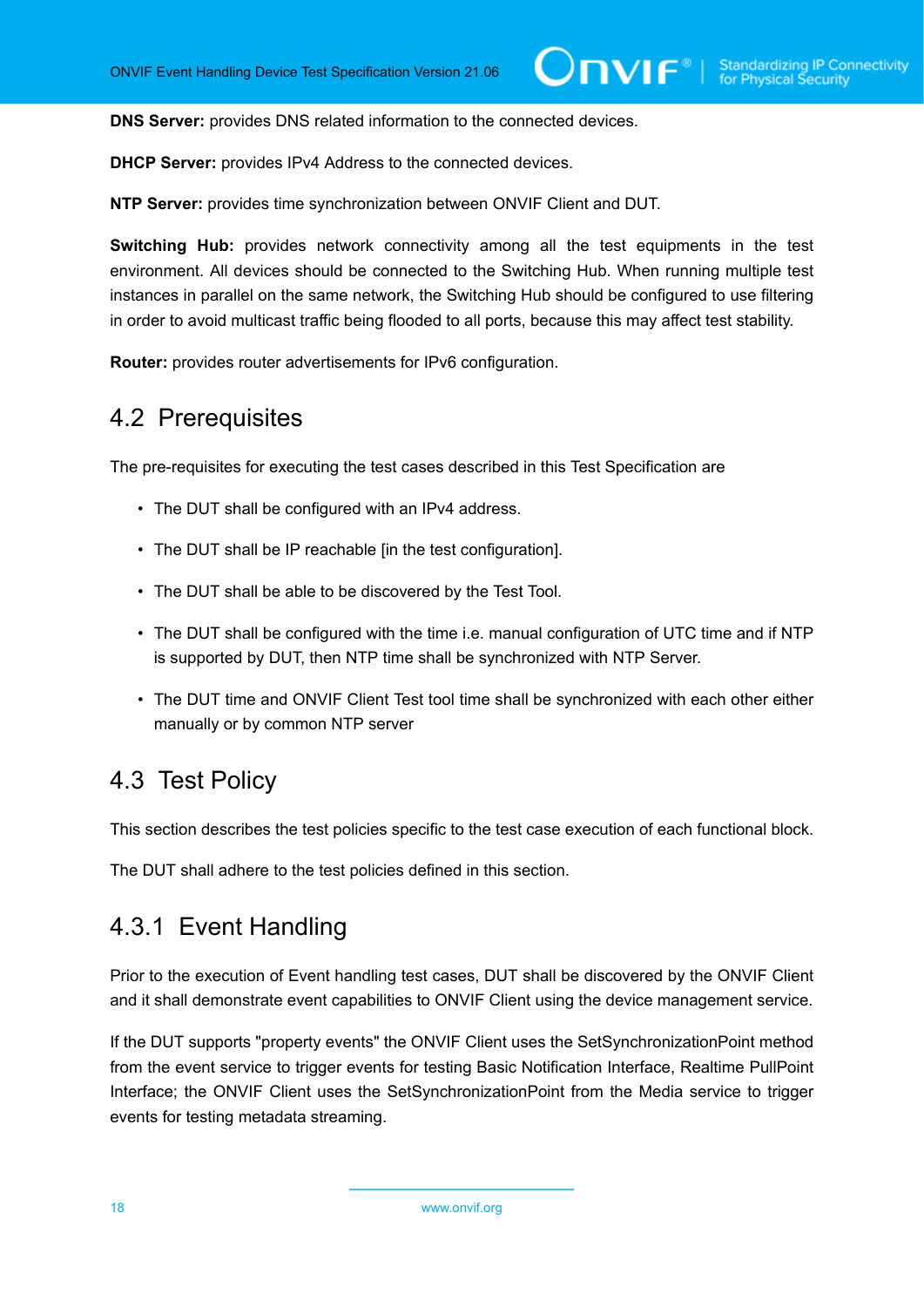$\mathsf{D}\mathbf{n}\mathsf{V}$ lf $^\circ$ l

If the DUT does not support "property events", the event should be triggered manually.

The time of the ONVIF Client and the DUT should be synchronized.

In certain test cases the Test Tool may create a Subscription Manager representing the subscription. In such cases the procedure will make sure that all newly created Subscription Managers are deleted at the end of the test procedure.

In certain test cases the Test Tool may create or change media entities (e.g. add a MetadataConfiguration to a profile). In such cases the procedure will delete those modifications at the end of the test procedure.

<span id="page-18-0"></span>Refer to [Section 5](#page-20-0) for Event handling Test Cases.

### 4.3.1.1 MQTT Notification Interface

The test policies specific to the test case execution of MQTT functional block:

- DUT shall give the MaxEventBrokers event service capability > 0, if DUT supports MQTT functionality. Otherwise, these test cases will be skipped.
- The following tests are performed about MQTT Notification Interface
	- The DUT provides existing event broker configurations via **GetEventBrokers** command.
	- The DUT adds new event broker configuration via **AddEventBroker** command.
	- The DUT modifies an event broker configuration via **AddEventBroker** command.
	- The DUT deletes an event broker configuration via **DeleteEventBroker** command.
	- If DUT supports mqtt protocol:
		- The DUT publishes MQTT events to event broker server via MQTT protocol.
	- If DUT supports mqtts protocol:
		- The DUT publishes MQTT events to event broker server via MQTT over TLS protocol.
	- If DUT supports ws protocol:
		- The DUT publishes MQTT events to event broker server via websocket protocol.
	- If DUT supports wss protocol:
		- The DUT publishes MQTT events to event broker server via websocket protocol over TLS.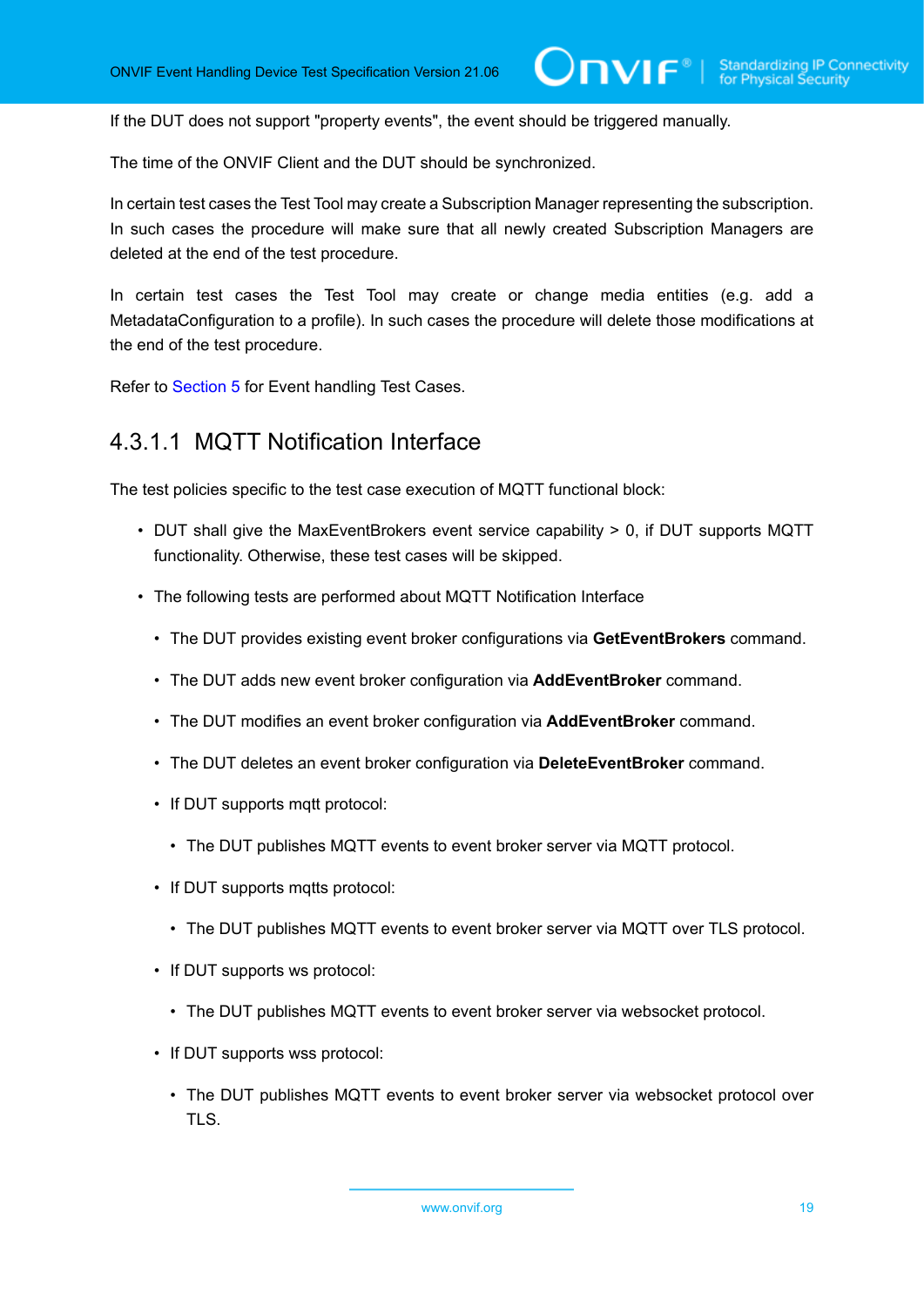Please, refer to [Section 5.7](#page-100-0) for MQTT Notification Interface Test Cases.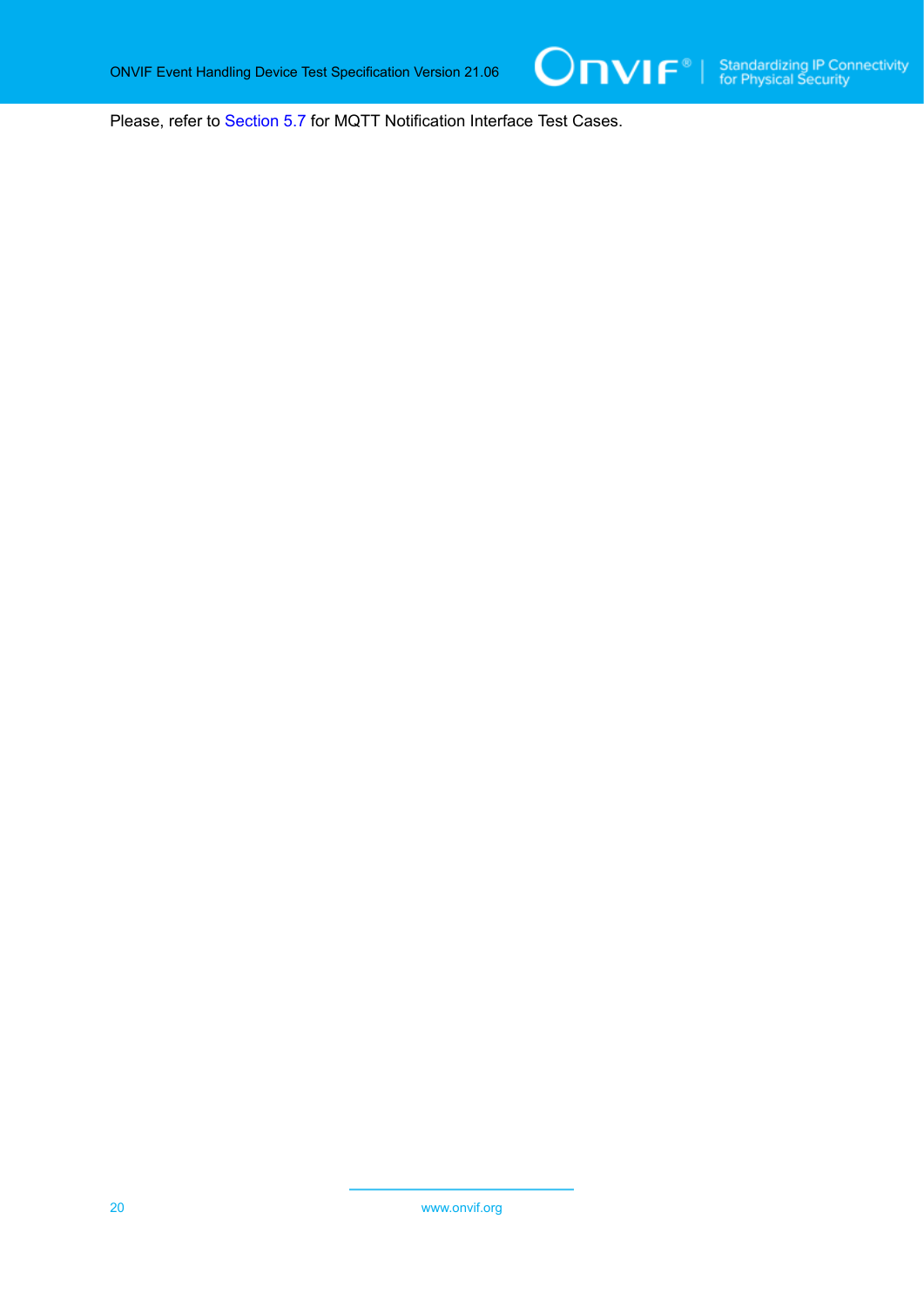

# <span id="page-20-0"></span>**5 Event Handling Test Cases**

### <span id="page-20-1"></span>5.1 Event Properties

# <span id="page-20-2"></span>5.1.1 GET EVENT PROPERTIES

**Test Case ID:** EVENT-1-1-2

**Specification Coverage:** GetEventProperties

**Feature under test:** GetEventProperties

WSDL Reference: event wsdl

**Test Purpose:** To verify DUT GetEventProperties command.

**Pre-Requisite:** Event Service is supported by the DUT.

**Test Configuration:** ONVIF Client and DUT

#### **Test Procedure:**

- 1. Start an ONVIF Client.
- 2. Start the DUT.
- 3. ONVIF Client will invoke **GetEventProperties** request to retrieve information about the FilterDialects, schema files and supported topics of the DUT.
- 4. Verify that DUT sends **GetEventPropertiesResponse** message.
- 5. Validate that the mandatory TopicExpressionDialects are supported by the DUT (http:// docs.oasis-open.org/wsn/t-1/TopicExpression/Concrete and http://www.onvif.org/ver10/tev/ topicExpression/ConcreteSet).
- 6. Validate that the mandatory MessageContentFilterDialects is supported by the DUT (http:// www.onvif.org/ver10/tev/messageContentFilter/ItemFilter).
- 7. Verify that the DUT returns a valid topic namespace.
- 8. Verify that the DUT supports at least one TopicSet, validate that the TopicSet is well formed.

#### **Test Result:**

#### **PASS –**

• DUT passes all assertions.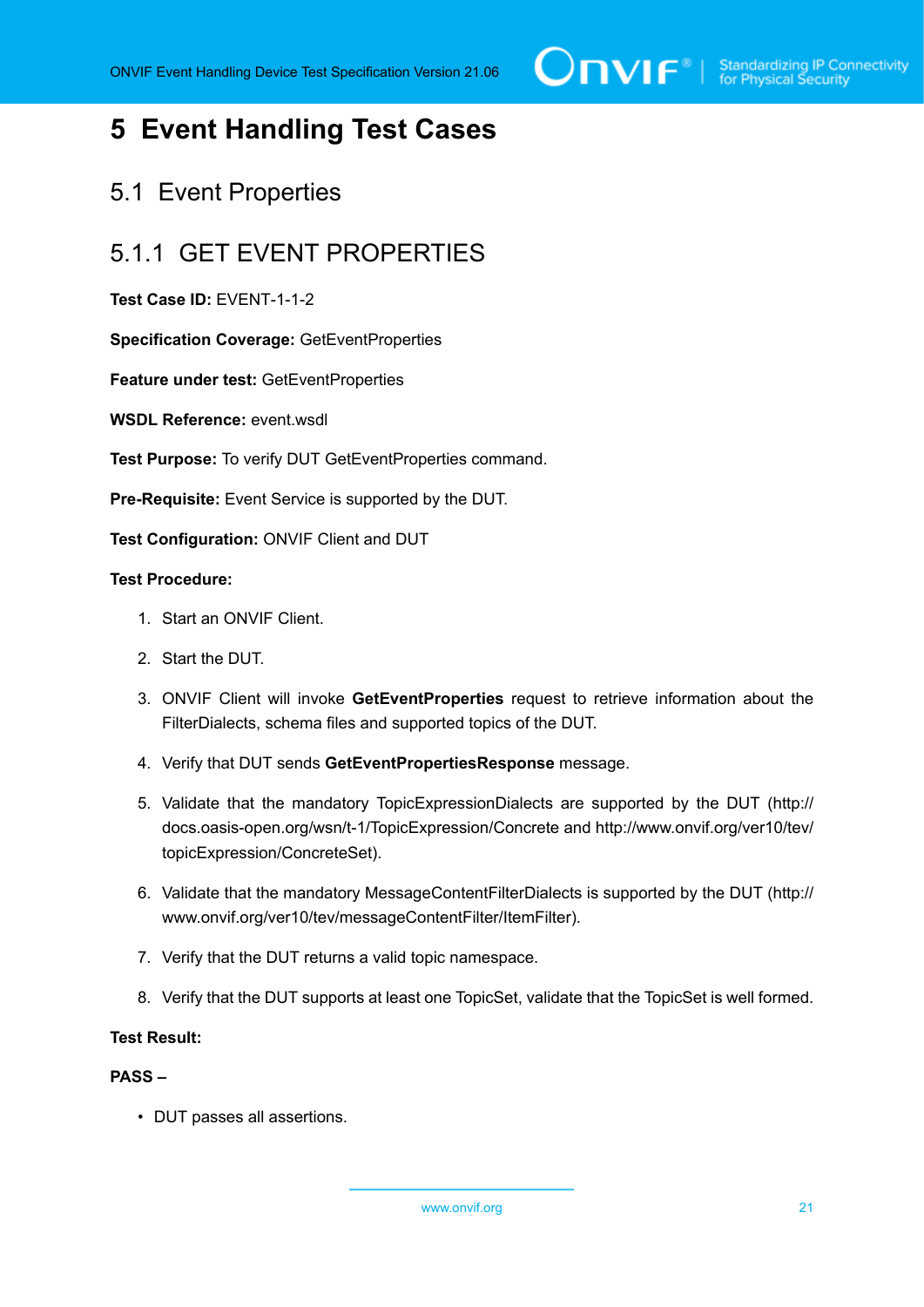#### **FAIL –**

- The DUT did not send a **GetEventPropertiesResponse** message.
- The DUT did not support the mandatory TopicExpressionDialects.
- The DUT did not support the mandatory MessageContentFilterDialects.
- The DUT did not support a valid topic namespace.
- The DUT did not support at least one TopicSet or the TopicSet is invalid.
- The DUT did not send a valid WS-Addressing Action URI in SOAP Header for **GetEventPropertiesResponse** message (see [Annex A.3](#page-135-0)).

### <span id="page-21-0"></span>5.2 Basic Notification Interface

# <span id="page-21-1"></span>5.2.1 BASIC NOTIFICATION INTERFACE - SUBSCRIBE

**Test Case ID:** EVENT-2-1-9

**Specification Coverage:** Basic Notification Interface

**Feature Under Test:** Subscribe

**WSDL Reference:** event wsdl

**Test Purpose:** To verify DUT Subscribe command.

**Pre-Requisite:** Event Service is supported by the DUT.

**Test Configuration:** ONVIF Client and DUT

#### **Test Procedure:**

- 1. Start an ONVIF Client.
- 2. Start the DUT.
- 3. ONVIF Client will invoke **Subscribe** request to instantiate a Subscription Manager. The **Subscribe** request does not contain a TopicExpression or a Message Content Filter. The Message contains an InitialTerminationTime of 10s to ensure that the Subscription is terminated after end of this test.
- 4. Verify that the DUT sends **SubscribeResponse** message. Verify that a valid SubscriptionReference is returned (valid EndpointReference); verify that valid values for CurrentTime and TerminationTime are returned (TerminationTime >= CurrentTime + InitialTerminationTime).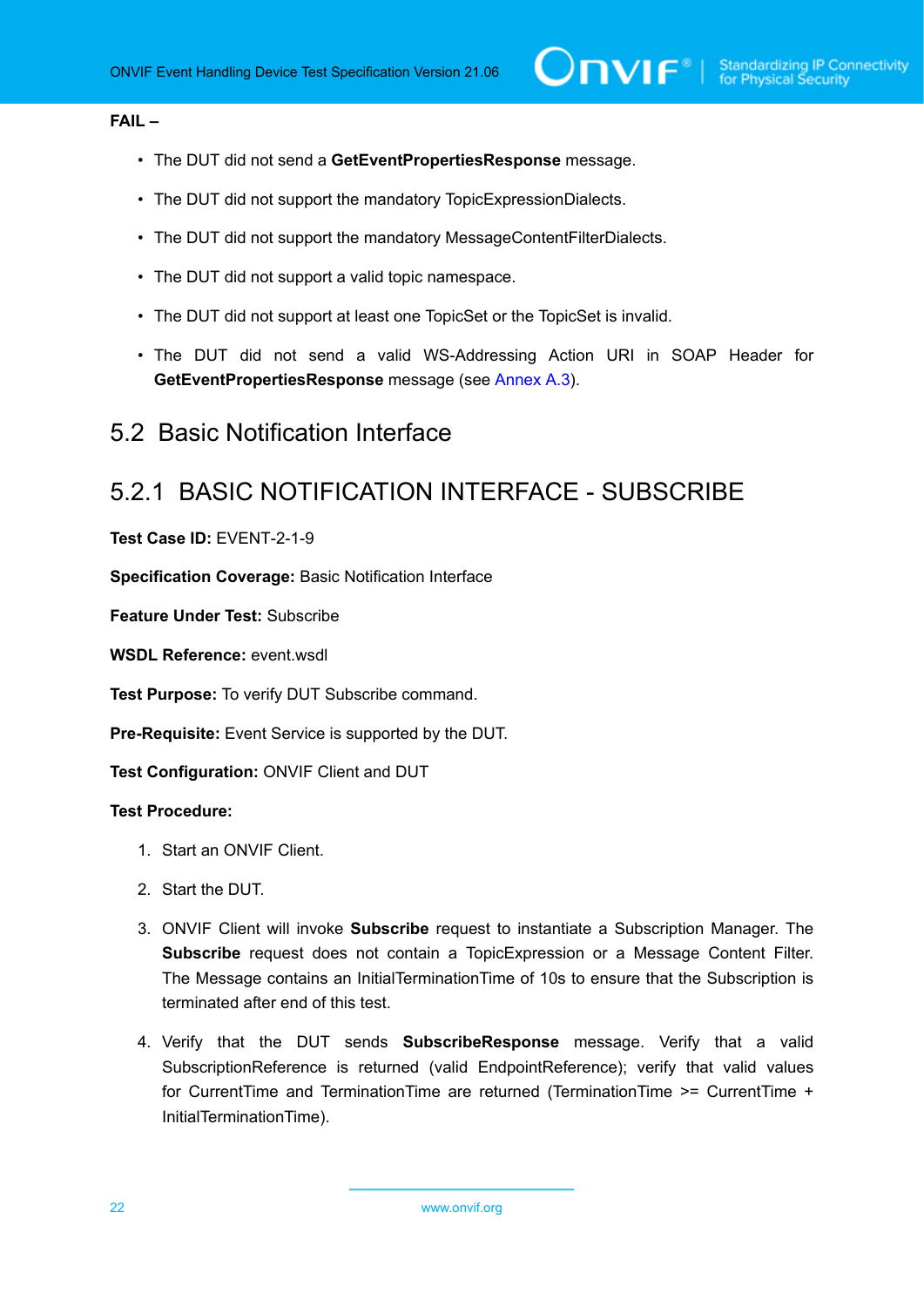#### **Test Result:**

#### **PASS –**

• DUT passes all assertions.

#### **FAIL –**

- The DUT did not send **SubscribeResponse** message.
- The DUT did not return a valid SubscriptionReference.
- The DUT did not return valid values for CurrentTime and TerminationTime.
- The DUT did not send valid WS-Addressing Action URI in SOAP Header for **SubscribeResponse** message (see [Annex A.3](#page-135-0)).

**Note:** The Subscription Manager has to be deleted at the end of the test either by calling unsubscribe or through a timeout.

**Note:** If the DUT cannot accept the set value to an InitialTerminationTime, ONVIF Client retries to send the Subscribe request with MinimumTime value included in UnacceptableInitialTerminationTimeFault.

### <span id="page-22-0"></span>5.2.2 BASIC NOTIFICATION INTERFACE - RENEW

**Test Case ID:** EVENT-2-1-12

**Specification Coverage:** Basic Notification Interface

**Feature Under Test:** Subscribe, Renew

**WSDL Reference:** event wsdl.

**Test Purpose:** To verify Renew command.

**Pre-Requisite:** Event Service is supported by the DUT.

**Test Configuration:** ONVIF Client and DUT

#### **Test Procedure:**

- 1. Start an ONVIF Client.
- 2. Start the DUT.
- 3. ONVIF Client will invoke **Subscribe** request with an InitialTerminationTime of 10s.
- 4. Verify that the DUT sends a **SubscribeResponse**.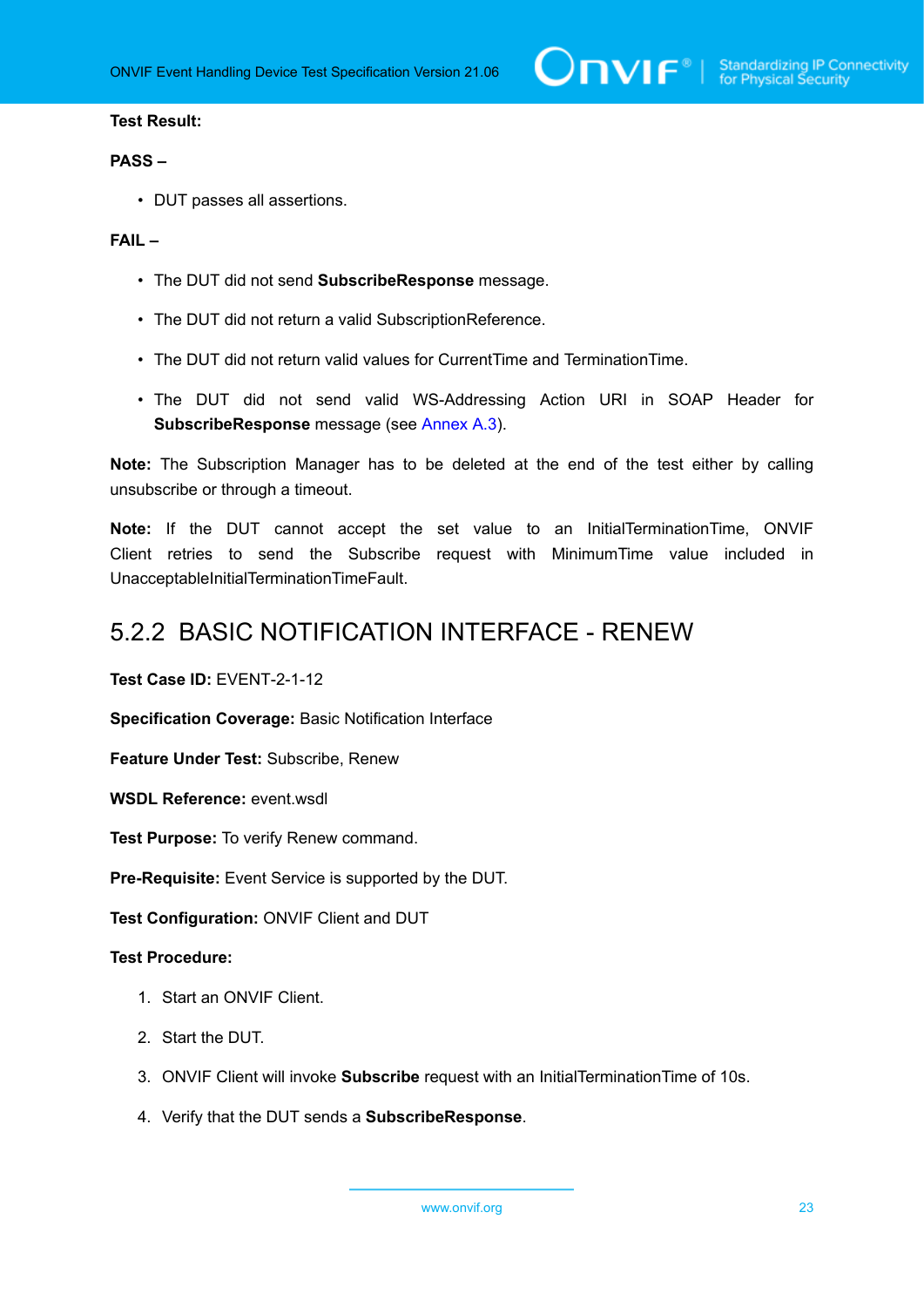- 5. Validate CurrentTime and TerminationTime (TerminationTime >= CurrentTime + InitialTerminationTime).
- 6. ONVIF Client will invoke **Renew** request with a TerminationTime of 10s to ensure that the Subscription times out after 10s.
- 7. Verify that the DUT sends a **RenewResponse** message.
- 8. Verify CurrentTime and TerminationTime (TerminationTime >= CurrentTime + TerminationTime).
- 9. ONVIF Client will invoke **Renew** request with a TerminationTime in xs:dateTime format. The TerminationTime shall be current time + 10s.
- 10.Verify that the DUT sends a **RenewResponse** message.
- 11. Verify CurrentTime and TerminationTime (TerminationTime(Response) >= TerminationTime(Request) and CurrentTime(Response) <= TerminationTime(Response)).

#### **Test Result:**

#### **PASS –**

• DUT passes all assertions.

#### **FAIL –**

- The DUT did not send **SubscribeResponse** message.
- The DUT did not send valid values for CurrentTime and TerminationTime.
- The DUT did not send a **RenewResponse** message.
- The DUT did not send valid values for CurrentTime and TerminationTime.
- The DUT did not send valid WS-Addressing Action URI in SOAP Header for **SubscribeResponse** message (see [Annex A.3](#page-135-0)).
- The DUT did not send valid WS-Addressing Action URI in SOAP Header for **RenewResponse** message (see [Annex A.3](#page-135-0)).

**Note:** The Subscription Manager has to be deleted at the end of the test either by calling unsubscribe or through a timeout.

**Note:** If DUT cannot accept the set value to an InitialTerminationTime, ONVIF Client retries to send the Subscribe request with MinimumTime value which is contained in UnacceptableInitialTerminationTimeFault.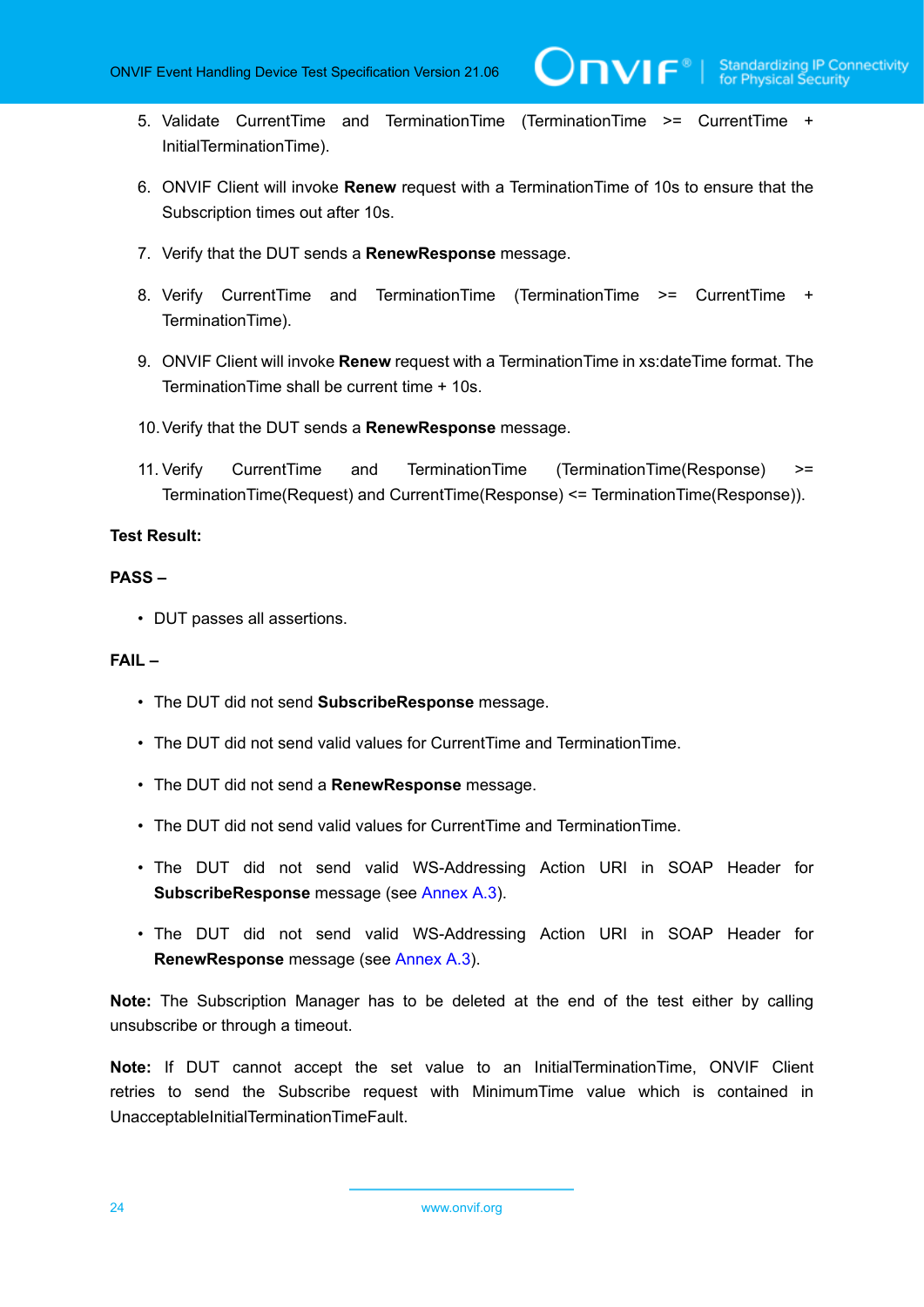**Note:** If DUT cannot accept the set value to a TerminationTime, ONVIF Client retries to send the Renew request MinimumTime value included in UnacceptableTerminationTimeFault.

# <span id="page-24-0"></span>5.2.3 BASIC NOTIFICATION INTERFACE - NOTIFY

**Test Case ID:** EVENT-2-1-17

**Specification Coverage:** Basic Notification Interface, SetSynchronizationPoint

**Feature Under Test:** Subscribe, Unsubscribe, SetSynchronizationPoint, Notify

**WSDL Reference:** event.wsdl

**Test Purpose:** To verify **Notify** message

**Pre-Requisite:** Event Service is supported by the DUT. The DUT shall provide at least one event. The test operator has to ensure that the event is triggered and sent out. ONVIF Client will invoke a SetSynchronizationPoint request. If the DUT does not support property events or if it is not possible to invoke a SetSynchronizationPoint, the test operator has to trigger the event manually.

**Test Configuration:** ONVIF Client and DUT

#### **Test Procedure:**

- 1. Start an ONVIF Client.
- 2. Start the DUT.
- 3. ONVIF Client will invoke **Subscribe** request with an InitialTerminationTime of 60s to ensure that the SubscriptionManager is deleted after one minute.
- 4. Verify that the DUT sends a **SubscribeResponse** with valid values for SubscriptionReference, TerminationTime and CurrentTime TerminationTime >= CurrentTime + InitialTerminationTime.
- 5. Invoke **SetSynchronizationPoint** request to trigger a property event.
- 6. Verify that DUT sends **SetSynchronizationPointResponse**.
- 7. If the DUT does not support property events, the test operator has to trigger an event manually.
- 8. Verify that DUT sends **Notify** message(s).
- 9. Verify received **Notify** messages (correct value for UTC time, TopicExpression and wsnt:Message).

#### **Test Result:**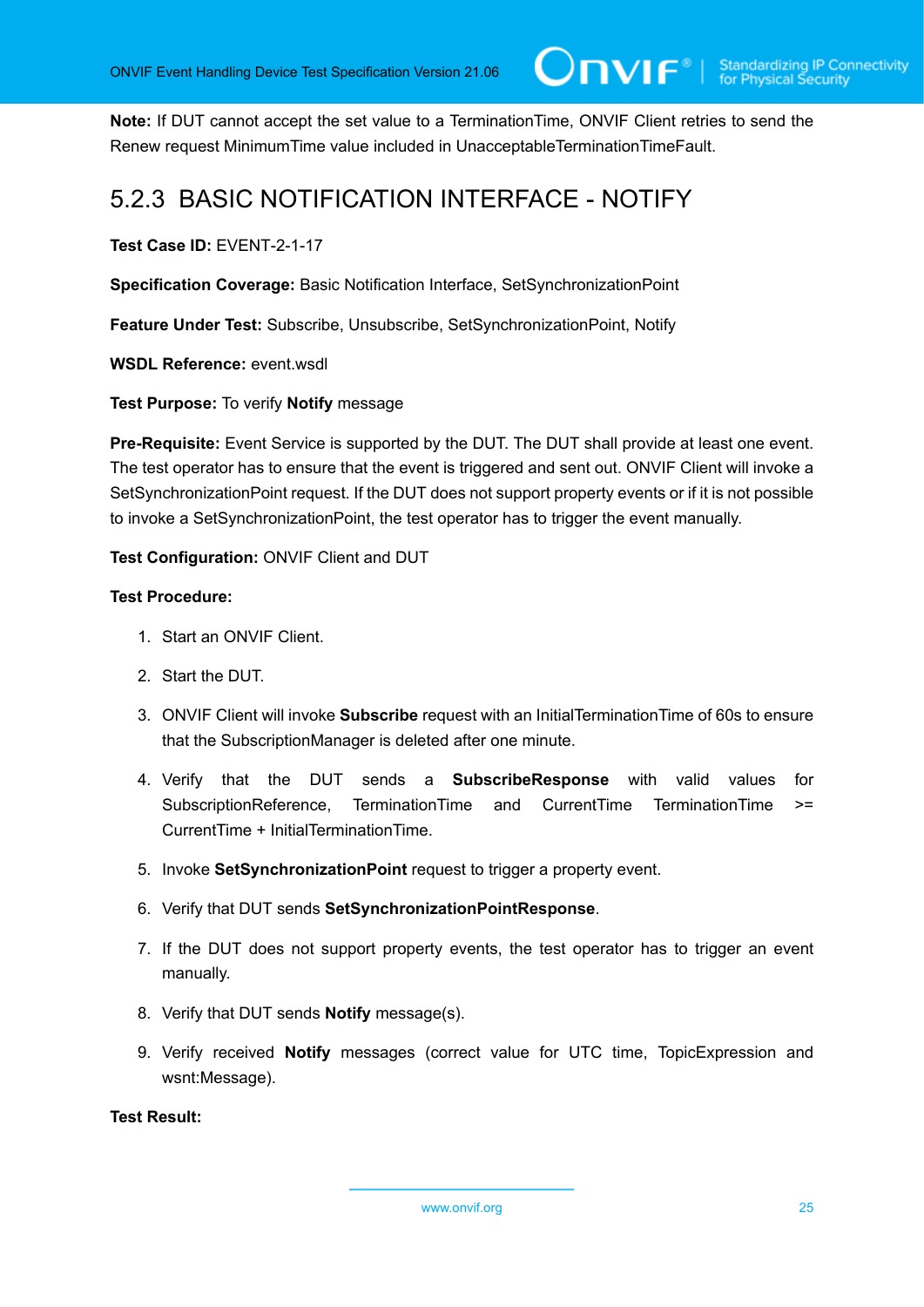#### **PASS –**

• DUT passes all assertions.

#### **FAIL –**

- The DUT did not send **SubscribeResponse** message.
- The DUT did not send valid SubscriptionReference.
- The DUT did not send a **SetSynchronizationPointResponse** message.
- The DUT did not a **Notify** message.
- The DUT sends an invalid **Notify** message.
- DUT did not send valid WS-Addressing Action URI in SOAP Header for **SubscribeResponse** message (see [Annex A.3](#page-135-0)).
- DUT did not send valid WS-Addressing Action URI in SOAP Header for **SetSynchronizationPointResponse** message (see [Annex A.3\)](#page-135-0).
- DUT did not send valid WS-Addressing Action URI in SOAP Header for **Notify** message (see [Annex A.3\)](#page-135-0).
- DUT did not send WS-Addressing MessageID SOAP Header if WS-Addressing ReplyTo is included in **Notify** message.
- DUT sent invalid WS-Addressing MessageID.
- DUT use wrong HTTP address for **Notify** message.

**Note:** The Subscription Manager has to be deleted at the end of the test either by calling unsubscribe or through a timeout.

**Note:** See [Annex A.1](#page-128-1) for instructions on how to construct Subscribe when it is required for the ONVIF Client to receive all events supported by the DUT.

### <span id="page-25-0"></span>5.2.4 BASIC NOTIFICATION INTERFACE - NOTIFY FILTER

**Test Case ID:** EVENT-2-1-18

**Specification Coverage:** Basic Notification Interface, SetSynchronizationPoint

**Feature Under Test:** GetEventProperties, Subscribe, Unsubscribe, SetSynchronizationPoint, Notify

**WSDL Reference:** event.wsdl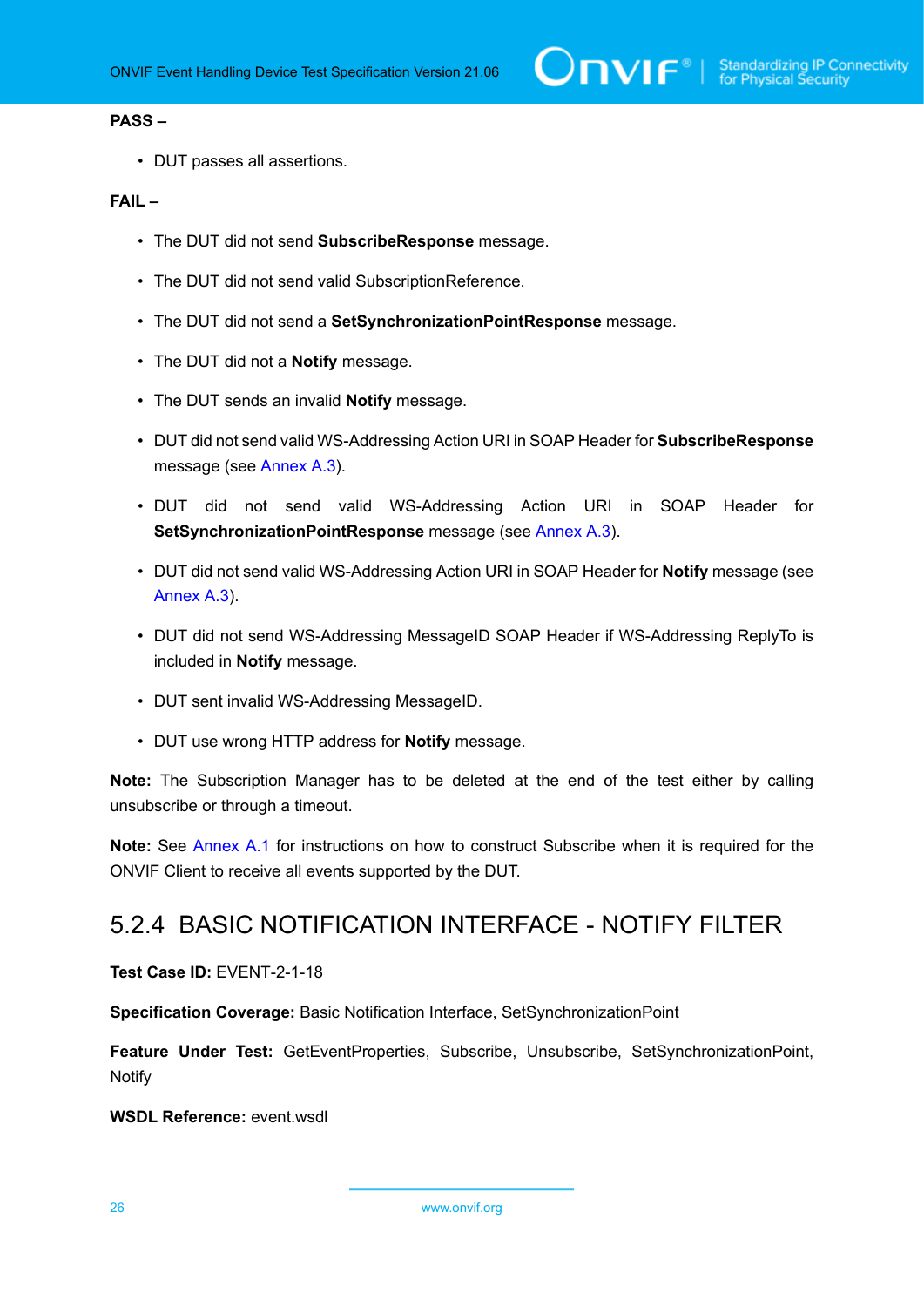**Test Purpose:** To verify that the device sends Notification messages; to verify if the DUT handles event filtering in a correct way.

**Pre-Requisite:** Event Service is supported by the DUT. The DUT shall provide at least one event. The test operator has to ensure that the event is triggered and sent out. ONVIF Client will invoke a SetSynchronizationPoint request. If the DUT does not support property event or if it is not possible to invoke a SetSynchronizationPoint, the test operator has to trigger the event manually.

**Test Configuration:** ONVIF Client and DUT

#### **Test Procedure:**

- 1. Start an ONVIF Client.
- 2. Start the DUT.
- 3. ONVIF Client will invoke **GetEventProperties** request.
- 4. Verify that the DUT sends a **GetEventPropertiesResponse** message, select one Topic.
- 5. ONVIF Client will invoke **Subscribe** request with this Topic as Filter and an InitialTerminationTime of 60s to ensure that the SubscriptionManager is deleted after one minute.
- 6. Verify that the DUT sends a **SubscribeResponse** message with valid values for SubscriptionReference, TerminationTime and CurrentTime TerminationTime >= CurrentTime + 60S.
- 7. Invoke **SetSynchronizationPoint** request to trigger an event.
- 8. Verify that the DUT sends **SetSynchronizationPointResponse** message.
- 9. If the DUT does not support property events, the operator has to trigger an event manually.
- 10.Verify that the DUT sends **Notify** message(s).
- 11. Check that at least one **Notify** message that contains a property event is returned. Verify this **Notify** messages (correct value for Utc time, TopicExpression and wsnt:Message).
- 12.Check if **Notify** message(s) are filtered according to the selected Filter.

#### **Test Result:**

#### **PASS –**

• DUT passes all assertions.

#### **FAIL –**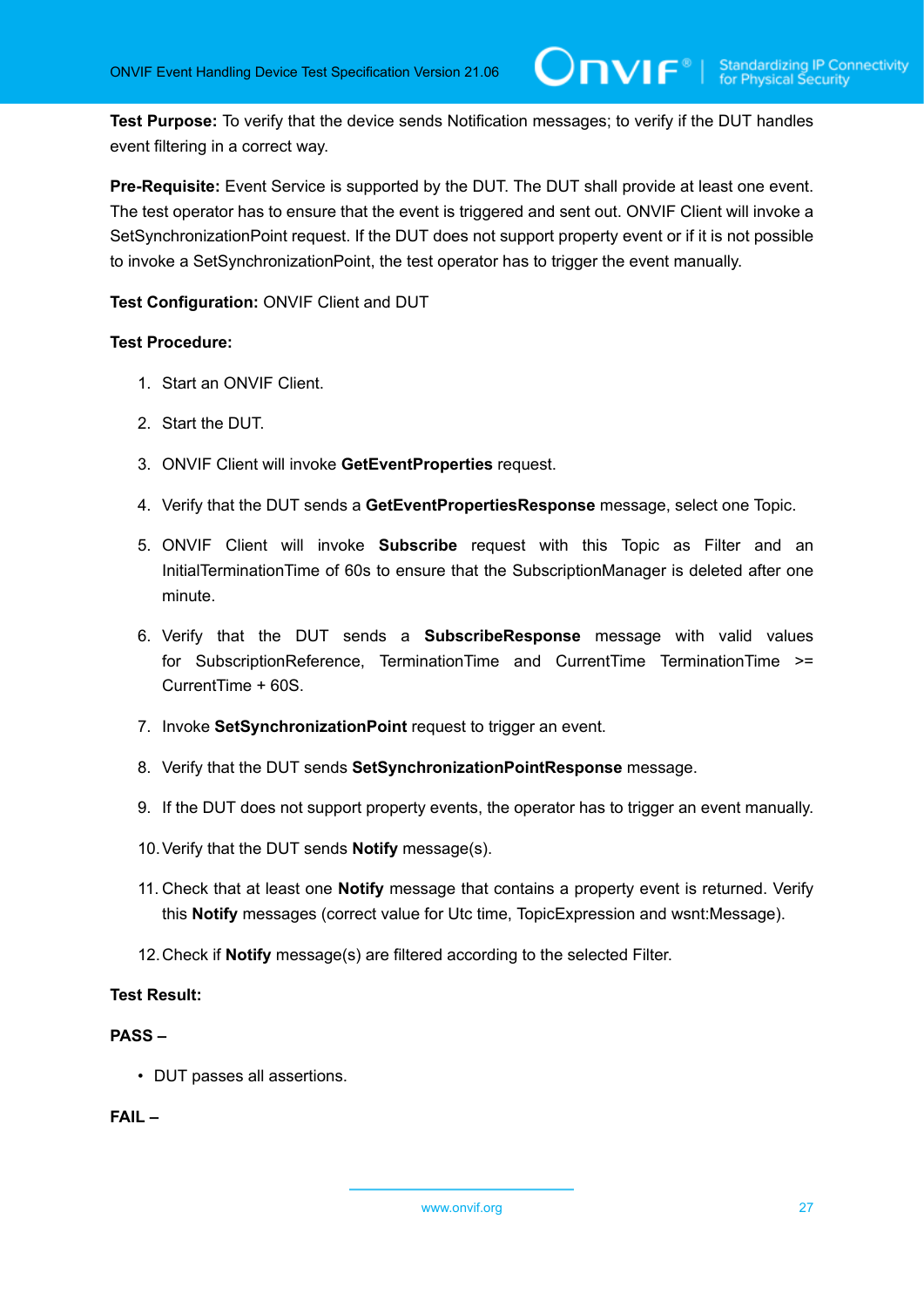- The DUT did not send a **GetEventPropertiesResponse** message.
- The DUT did not send **SubscribeResponse** message.
- The DUT did not send valid SubscriptionReference.
- The DUT did not send a **SetSynchronizationPointResponse** message.
- The DUT did not a **Notify** message that contains a property event
- The DUT send an invalid **Notify** message.
- The DUT did not send valid WS-Addressing Action URI in SOAP Header for **GetEventPropertiesResponse** message (see [Annex A.3](#page-135-0)).
- The DUT did not send valid WS-Addressing Action URI in SOAP Header for **SubscribeResponse** message (see [Annex A.3](#page-135-0)).
- The DUT did not send valid WS-Addressing Action URI in SOAP Header for **SetSynchronizationPointResponse** message (see [Annex A.3\)](#page-135-0).
- The DUT did not send valid WS-Addressing Action URI in SOAP Header for **Notify** message (see [Annex A.3\)](#page-135-0).
- DUT did not send WS-Addressing MessageID in SOAP Header if WS-Addressing ReplyTo is included in **Notify** message.
- DUT sent invalid WS-Addressing MessageID in SOAP Header in **Notify** message.
- DUT used wrong HTTP address for **Notify** message.

**Note:** The Subscription Manager has to be deleted at the end of the test either by calling unsubscribe or through a timeout.

# <span id="page-27-0"></span>5.2.5 BASIC NOTIFICATION INTERFACE - INVALID MESSAGE CONTENT FILTER

**Test Case ID:** EVENT-2-1-19

**Specification Coverage:** Basic Notification Interface

**Feature Under Test:** Subscribe

**WSDL Reference:** event.wsdl

**Test Purpose:** To verify that a correct error message "InvalidFilterFault" or "InvalidMessageContentExpressionFault" is returned if a Subscribe Request with an invalid MessageContentFilter is invoked.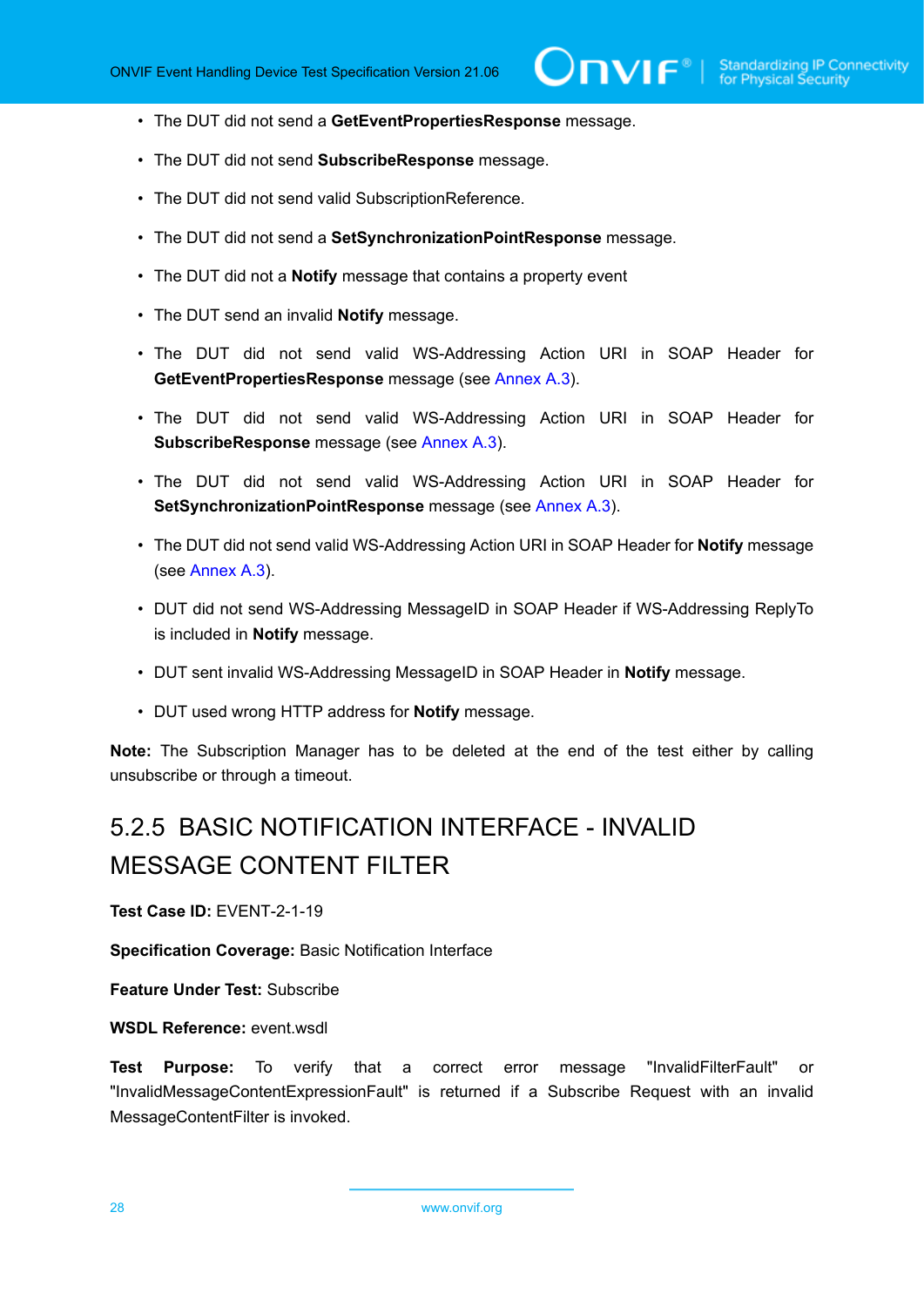#### **Pre-Requisite:** Event Service is supported by the DUT.

#### **Test Configuration:** ONVIF Client and DUT

#### **Test Procedure:**

- 1. Start an ONVIF Client.
- 2. Start the DUT.
- 3. ONVIF Client will invoke **Subscribe** request with an invalid Filter (boolean (// tt:SimpleItem[@Name="xyz" and @Value="xyz"])).
- 4. Verify that the DUT generates an "InvalidFilterFault" or an "InvalidMessageContentExpressionFault" fault message.
- 5. Validate the fault message (valid UTC time, valid description).

#### **Test Result:**

#### **PASS –**

• DUT passes all assertions.

#### **FAIL –**

- The DUT did not send an "InvalidFilterFault" or "InvalidMessageContentExpressionFault" fault message.
- The DUT did not send a valid fault message.
- The DUT did not send valid WS-Addressing Action URI in SOAP Header for Fault message (see [Annex A.3\)](#page-135-0).

# <span id="page-28-0"></span>5.2.6 BASIC NOTIFICATION INTERFACE - UNSUBSCRIBE (NEGATIVE TEST)

**Test Case ID:** EVENT-2-1-21

**Specification Coverage:** Basic Notification Interface

**Feature Under Test:** Subscribe, Unsubscribe

**WSDL Reference:** event.wsdl

**Test Purpose:** To verify Unsubscribe command.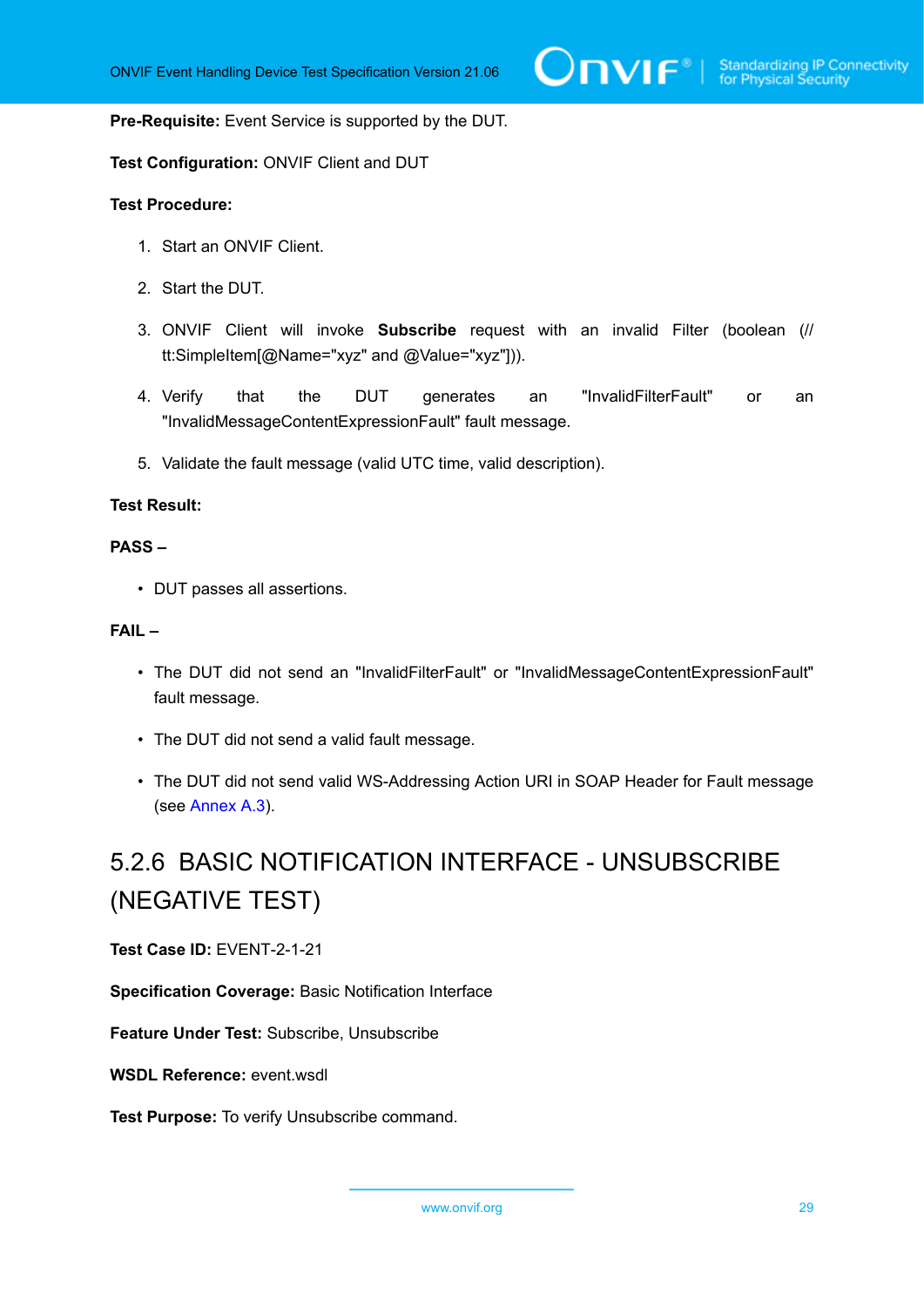#### **Pre-Requisite:** Event Service is supported by the DUT.

#### **Test Configuration:** ONVIF Client and DUT

#### **Test Procedure:**

- 1. Start an ONVIF Client.
- 2. Start the DUT.
- 3. ONVIF Client will invoke **Subscribe** request (InitialTerminationTime = PT10S) to instantiate a SubscriptionManager.
- 4. Verify that the DUT sends a **SubscribeResponse** message with valid values for SubscriptionManager, CurrentTime and TerminationTime.
- 5. ONVIF Client will invoke **Unsubscribe** request.
- 6. Verify that the DUT sends an **UnsubscribeResponse** message.
- 7. ONVIF Client will invoke a **Renew** request to verify that the SubscriptionManager is deleted.
- 8. Verify that the DUT sends a Soap 1.2 Fault (e.g. a "ResourceUnknown" fault message).

#### **Test Result:**

#### **PASS –**

• DUT passes all assertions.

#### **FAIL –**

- The DUT did not send **SubscribeResponse** message.
- The DUT did not send valid values for CurrentTime and TerminationTime (TerminationTime >= CurrentTime + InitialTerminationTime).
- The DUT did not send an **UnsubscribeResponse** message.
- The DUT did not send a Soap 1.2 fault message.
- The DUT did not send valid WS-Addressing Action URI in SOAP Header for **SubscribeResponse** message (see [Annex A.3](#page-135-0)).
- The DUT did not send valid WS-Addressing Action URI in SOAP Header for **UnsubscribeResponse** message (see [Annex A.3](#page-135-0)).
- The DUT did not send valid WS-Addressing Action URI in SOAP Header for Fault message (see [Annex A.3\)](#page-135-0).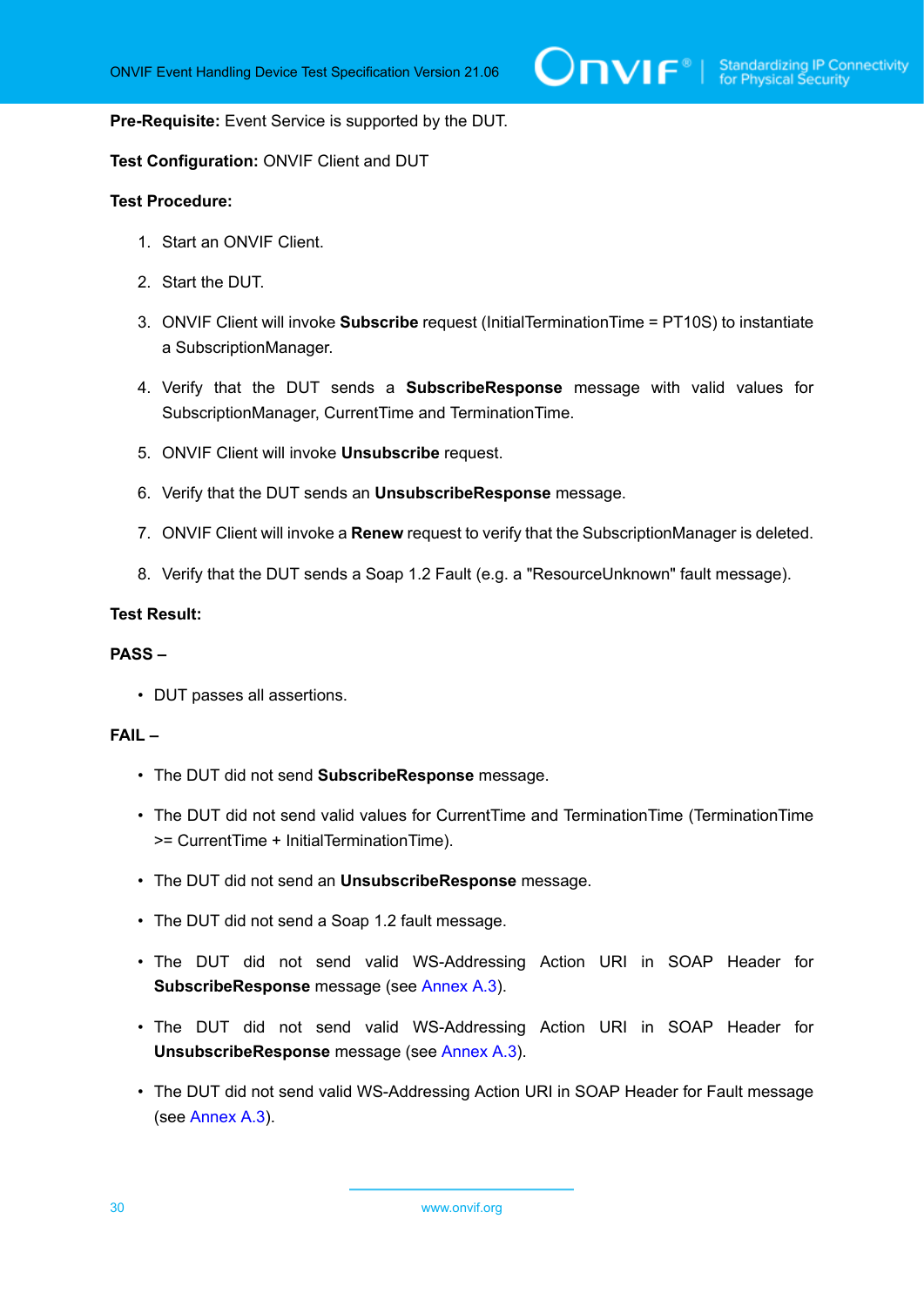**Note:** If the DUT cannot accept the set value to an InitialTerminationTime, ONVIF Client retries to send the Subscribe request with MinimumTime value included in UnacceptableInitialTerminationTimeFault.

# <span id="page-30-0"></span>5.2.7 BASIC NOTIFICATION INTERFACE - RESOURCE UNKNOWN

**Test Case ID:** EVENT-2-1-22

**Specification Coverage:** Basic Notification Interface

**Feature Under Test:** Subscribe, Unsubscribe

**WSDL Reference:** event wsdl

**Test Purpose:** To verify that a Soap 1.2 Fault Message is returned if an UnsubscribeRequest to a non-existing Subscription is sent.

**Pre-Requisite:** Event Service is supported by the DUT.

**Test Configuration:** ONVIF Client and DUT

#### **Test Procedure:**

- 1. Start an ONVIF Client.
- 2. Start the DUT.
- 3. ONVIF Client will invoke **Subscribe** request with an InitialTerminationTime of 10 s to ensure that the SubscriptionManager will be deleted after testing.
- 4. Verify that the DUT sends a **SubscribeResponse** message with valid values for SubscriptionReference and TerminationTime).
- 5. ONVIF Client will invoke **Unsubscribe** request to delete the SubscriptionManager.
- 6. Verify that the DUT sends an **UnsubscribeResponse** message.
- 7. Send the second Unsubscribe Request to the just deleted SubscriptionReference.
- 8. Verify that the DUT sends a Soap 1.2 Fault (e.g. a "ResourceUnknown" or a "UnableToDestroySubscription" Fault).

**Test Result:**

**PASS –**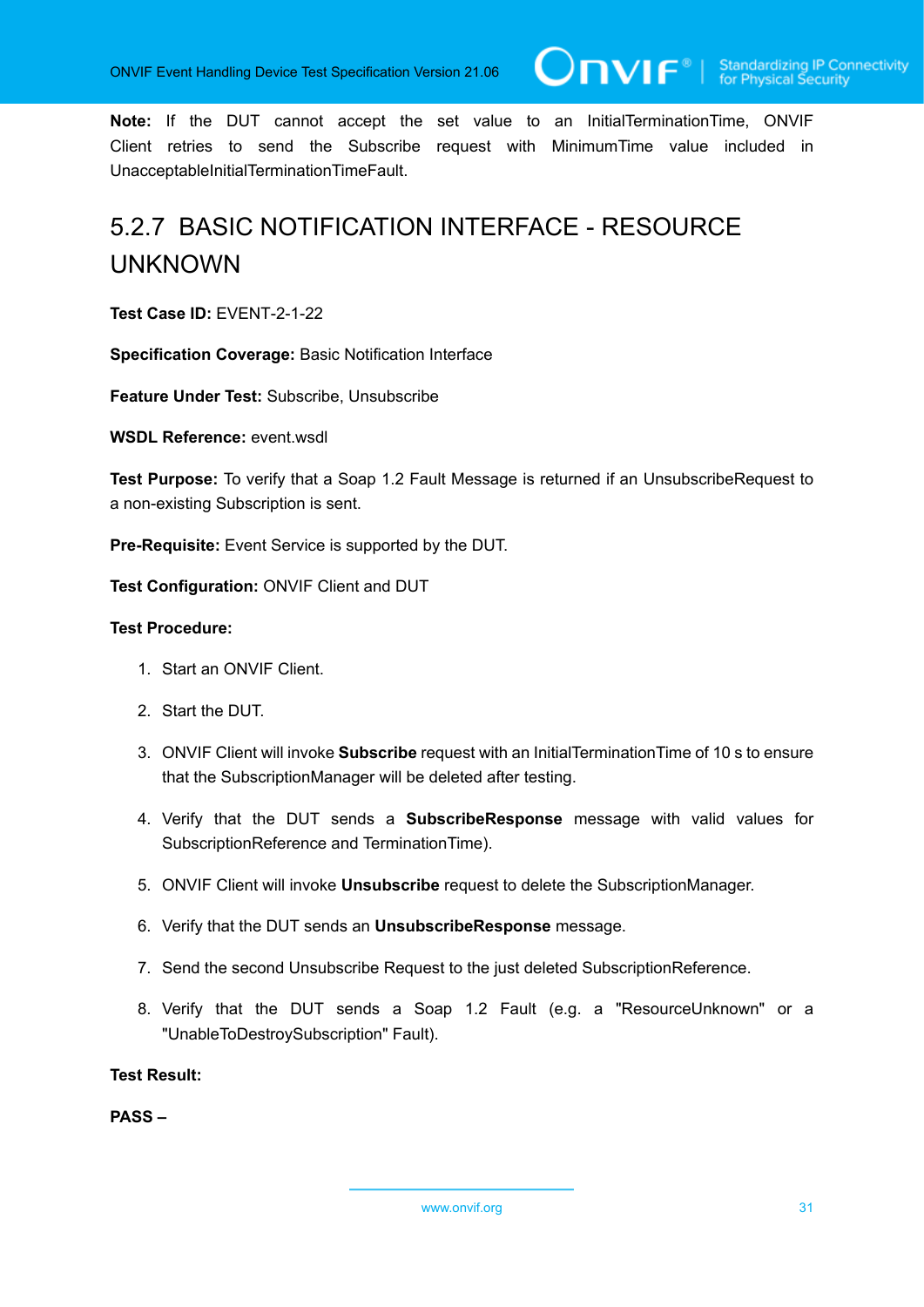• DUT passes all assertions.

#### **FAIL –**

- The DUT did not send **SubscribeResponse** message.
- The DUT did not send valid SubscriptionReference.
- The DUT did not send an **UnsubscribeResponse** message.
- The DUT did not delete the SubscriptionManager.
- The DUT did not send a Soap 1.2 Fault.
- The DUT did not send valid WS-Addressing Action URI in SOAP Header for **SubscribeResponse** message (see [Annex A.3](#page-135-0)).
- The DUT did not send valid WS-Addressing Action URI in SOAP Header for **UnsubscribeResponse** message (see [Annex A.3](#page-135-0)).
- The DUT did not send valid WS-Addressing Action URI in SOAP Header for Fault message (see [Annex A.3\)](#page-135-0).

**Note:** If DUT cannot accept the set value to an InitialTerminationTime, ONVIF Client retries to send the Subscribe request with MinimumTime value included in UnacceptableInitialTerminationTimeFault.

# <span id="page-31-0"></span>5.2.8 BASIC NOTIFICATION INTERFACE - INVALID TOPIC **EXPRESSION**

**Test Case ID:** EVENT-2-1-23

**Specification Coverage:** Basic Notification Interface

**Feature Under Test:** Subscribe

**WSDL Reference:** event.wsdl

**Test Purpose:** To verify that a correct error message "InvalidFilterFault" or "TopicNotSupported" or "InvalidTopicExpressionFault" is returned if a Subscribe Request with an invalid Topic Expression is invoked.

**Pre-Requisite:** Event Service is supported by the DUT.

**Test Configuration:** ONVIF Client and DUT

**Test Procedure:**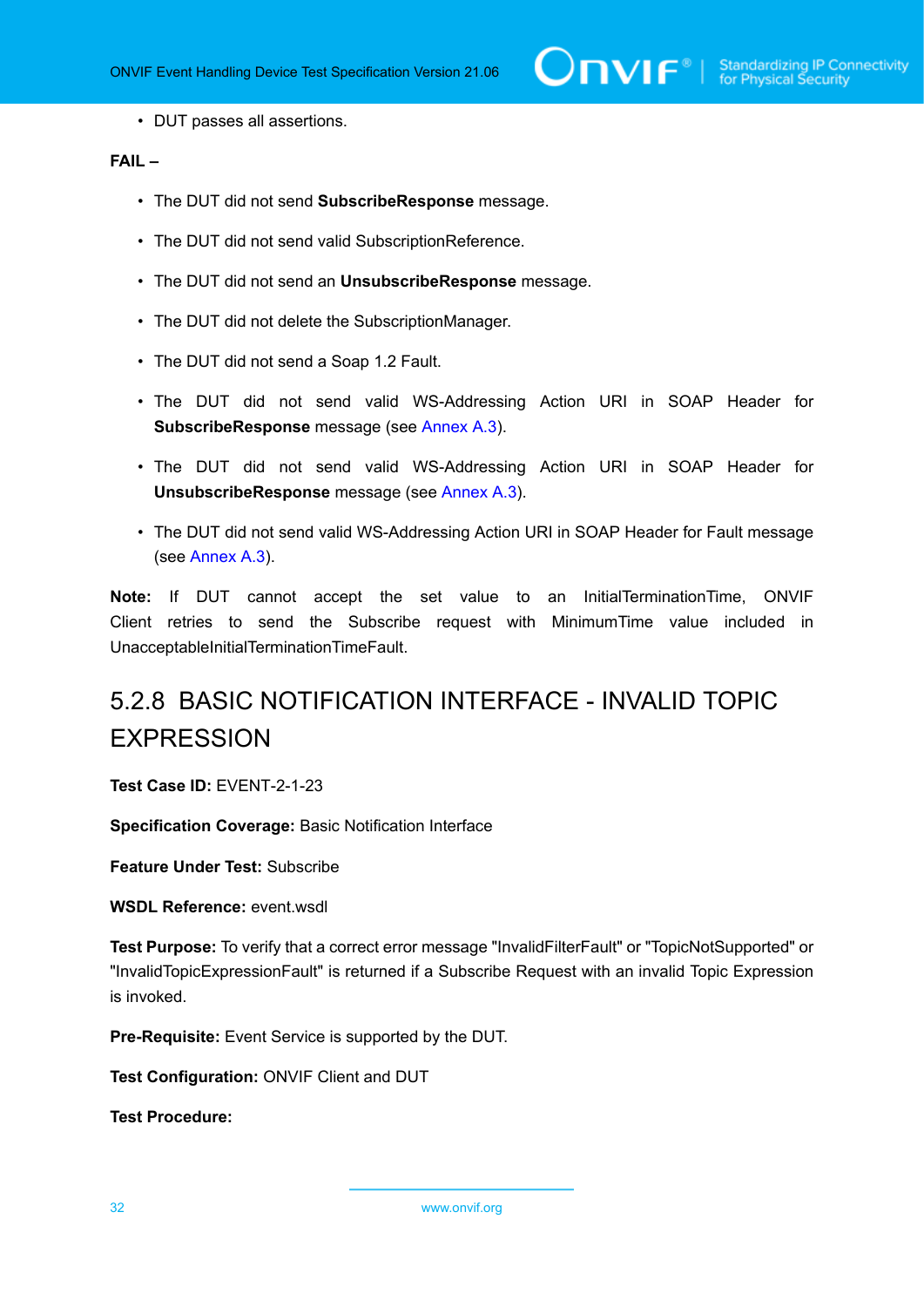- 1. Start an ONVIF Client.
- 2. Start the DUT.
- 3. ONVIF Client will invoke **Subscribe** request with an invalid Topic Expression (boolean(// tt:SimpleItem[@Name="xyz" and @Value="xyz"])).
- 4. Verify that the DUT generates an "InvalidFilterFault" or "TopicNotSupported" or "InvalidTopicExpressionFault" fault message.
- 5. Validate the fault message (valid UTC time, valid description).

#### **Test Result:**

#### **PASS –**

• DUT passes all assertions.

#### **FAIL –**

- The DUT did not send an "InvalidFilterFault" or "TopicNotSupported" or "InvalidTopicExpressionFault" fault message.
- The DUT did not send a valid fault message.
- The DUT did not send valid WS-Addressing Action URI in SOAP Header for Fault message (see [Annex A.3\)](#page-135-0).

# <span id="page-32-0"></span>5.2.9 BASIC NOTIFICATION INTERFACE - SET SYNCHRONIZATION POINT

**Test Case ID:** EVENT-2-1-24

**Specification Coverage:** Basic Notification Interface, SetSynchronizationPoint

**Feature Under Test:** Subscribe, SetSynchronizationPoint, Notify

**WSDL Reference:** event.wsdl

**Test Purpose:** To verify that the DUT sends properties to the Client when SetSynchronizationPoint operation is invoked.

**Pre-Requisite:** Event Service is supported by the DUT.

**Test Configuration:** ONVIF Client and DUT

**Test Procedure:**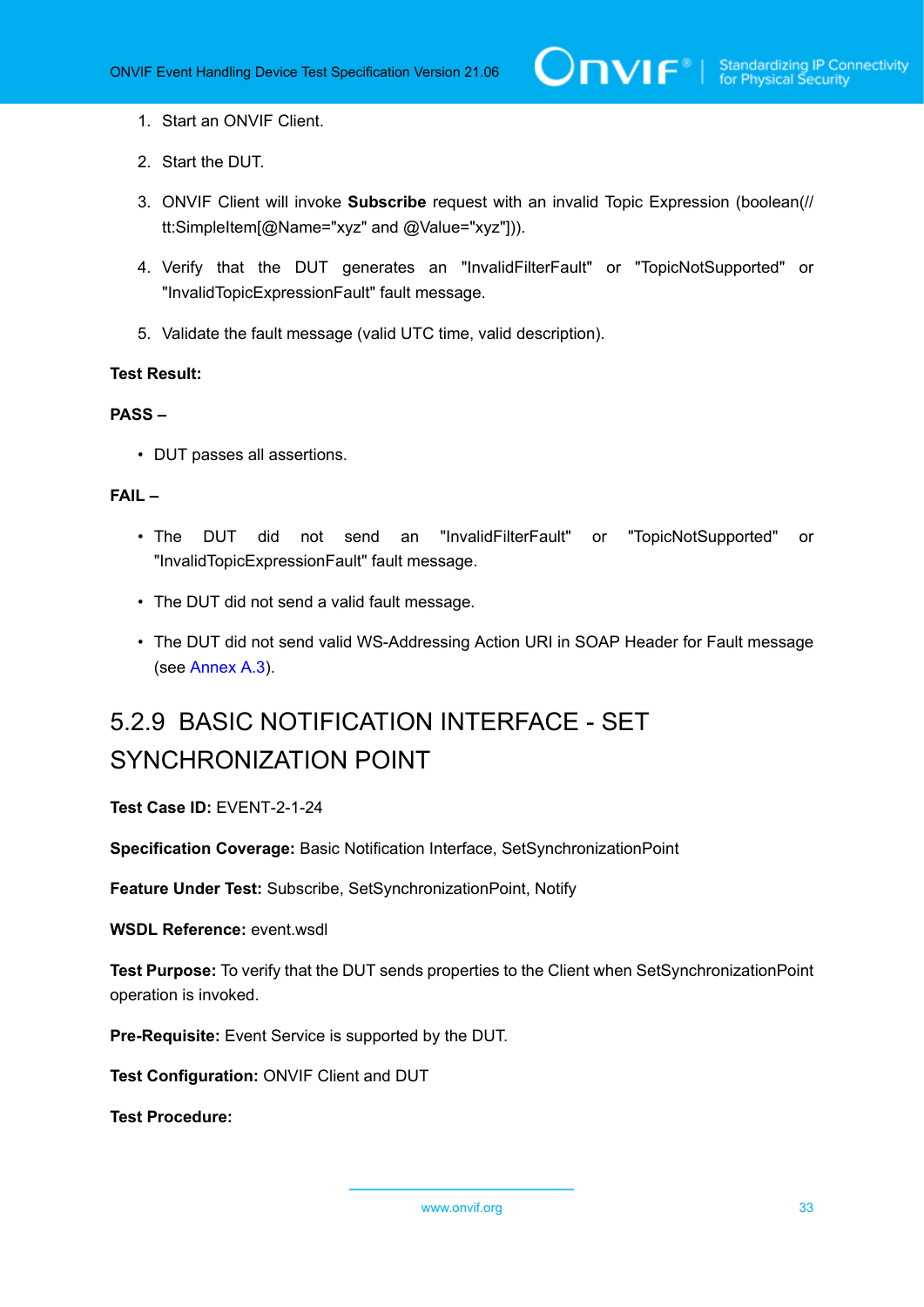- 1. Start an ONVIF Client.
- 2. Start the DUT.
- 3. ONVIF Client invokes **GetEventProperties** request.
- 4. The DUT responds with a **GetEventPropertiesResponse** message with parameters
	- TopicNamespaceLocation list
	- FixedTopicSet
	- TopicSet =: *topicSet*
	- TopicExpressionDialect list
	- MessageContentFilterDialect list
	- MessageContentSchemaLocation list
- 5. If *topicSet* does not contain topic with MessageDescription with IsProperty = true, skip other steps.
- 6. ONVIF Client sets the following
	- *topic* := the Event topic provided on Management Tab
- 7. ONVIF Client invokes **Subscribe** request with parameters
	- ConsumerReference := NotificationConsumer interface of the ONVIF Client
	- Filter.TopicExpression := *topic*
	- Filter.TopicExpression.@Dialect := "http://www.onvif.org/ver10/tev/topicExpression/ ConcreteSet"
	- InitialTerminationTime := PT60S
- 8. The DUT responds with **SubscribeResponse** message with parameters
	- SubscriptionReference =: *s*
	- CurrentTime
	- TerminationTime
- <span id="page-33-0"></span>9. Until *timeout1* timeout expires:
	- 9.1. The DUT sends **Notify** message with parameters: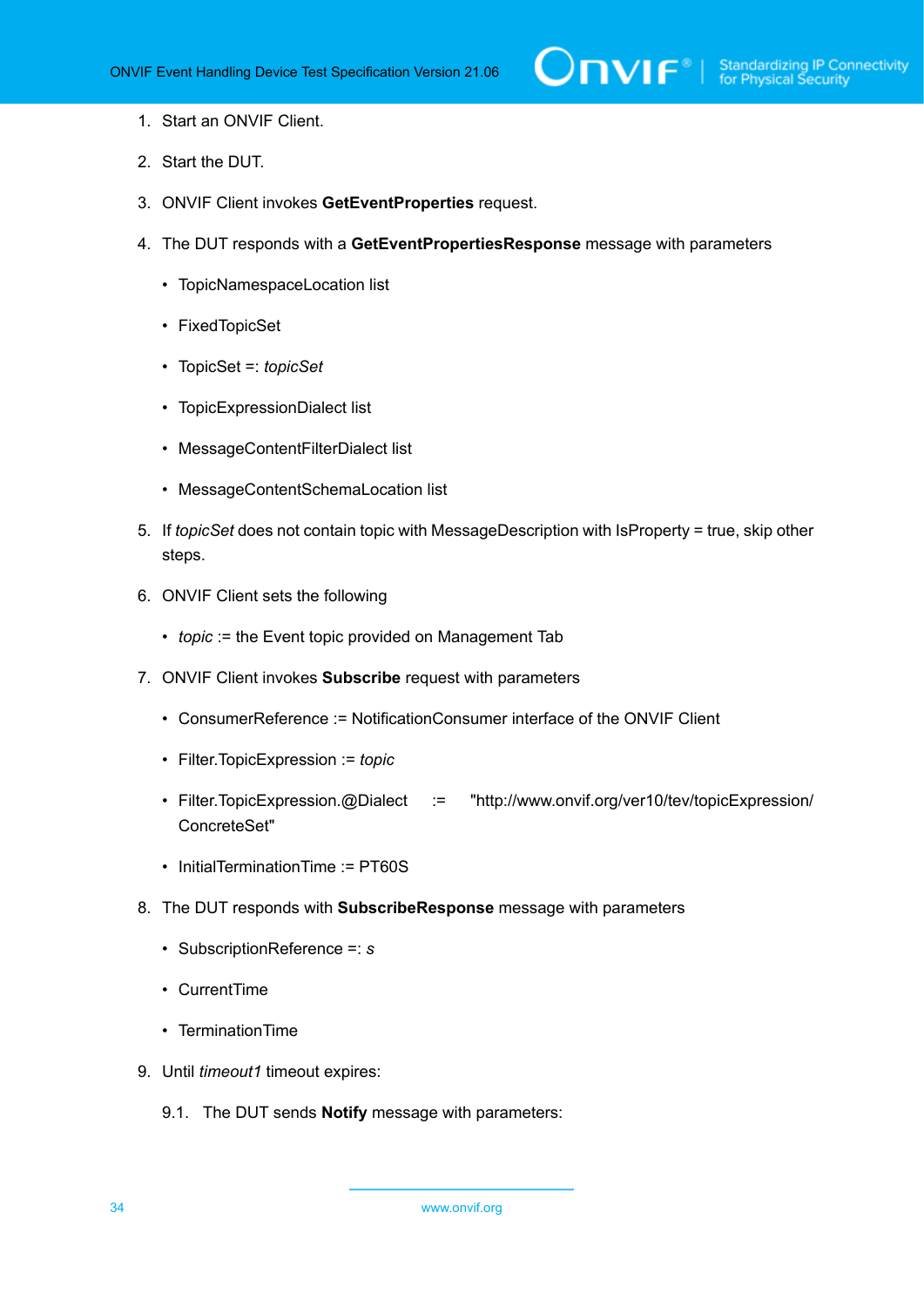- NotificationMessage list := *notificationList*
- 9.2. If *notificationList* contains NotificationMessage (*notification*) with Message.Message.@PropertyOperation = Initialized, ONVIF Client sets the following and goes to step [10:](#page-34-0)
	- *notificationList*[0].NotificationMessage = *notification*, where NotificationMessage is the first NotificationMessage with Message.Message.@PropertyOperation = Initialized

 $\mathsf{D}\mathbf{n}\mathsf{V}$ lf $^\circ$ l

- 9.3. If *timeout1* expires for step [9.1](#page-33-0) without **Notify** message that contains NotificationMessage with Message.Message.@PropertyOperation = Initialized, FAIL the test and skip other steps.
- <span id="page-34-0"></span>10.If *notification*.Topic value is not equal to *topic*, FAIL the test and skip other steps.
- 11. ONVIF Client invokes **SetSynchronizationPoint**.
- 12.The DUT responds with **SetSynchronizationPointResponse** message.
- <span id="page-34-3"></span><span id="page-34-2"></span>13.Until *timeout1* timeout expires:
	- 13.1. The DUT sends **Notify** message with parameters:
		- NotificationMessage list := *notificationList*
	- 13.2. If *notificationList* contains the following NotificationMessage (*repeatedNotification*), go to step [14:](#page-34-1)
		- *repeatedNotification*.Message.Message.@PropertyOperation = Initialized
		- *repeatedNotification*.Topic = *topic*
		- *repeatedNotification*.Message.Message.Source item is equal to **notification**.Message.Message.Source item item item if *notificationMessage*.Message.Message contains not empty Source element
		- *repeatedNotification*.Message.Message.Key item is equal to *notification*.Message.Message.Key item If *notificationMessage*.Message.Message contains not empty Key element
	- 13.3. If *timeout1* expires for step [13.1](#page-34-2) without **Notify** message that is corresponding to step [13.2](#page-34-3), FAIL the test and skip other steps.
- <span id="page-34-1"></span>14.If subscription timeout is not expired, ONVIF Client invokes **Unsubscribe** request to the subscription endpoint *s*.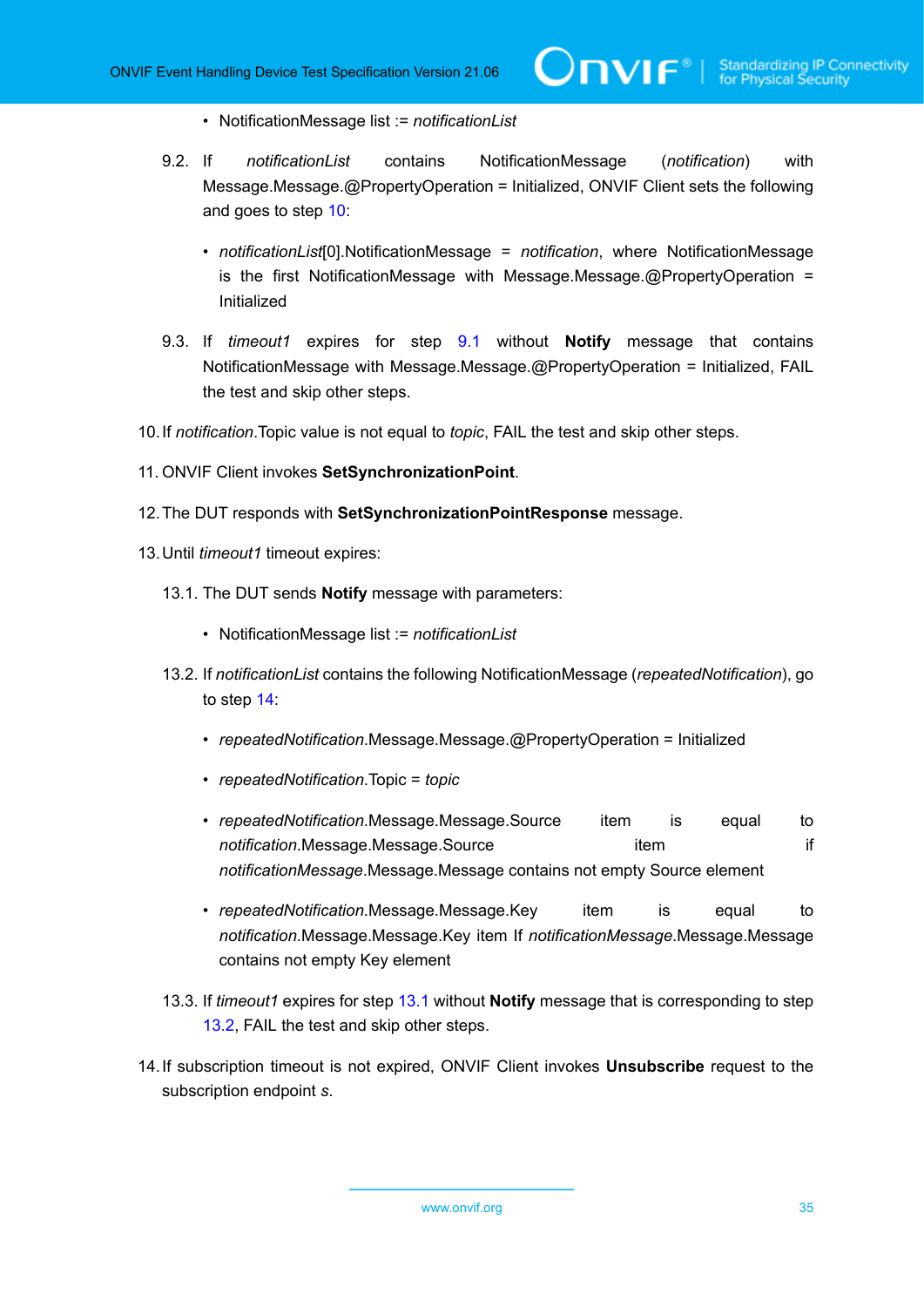15.The DUT responds with **UnsubscribeResponse** message.

#### **Test Result:**

#### **PASS –**

- DUT passes all assertions.
- The DUT returned **GetEventPropertiesResponse** without topic with IsProperty = true.

#### **FAIL –**

- The DUT did not send **SubscribeResponse** message.
- The DUT did not send **SetSynchronizationPointResponse** message.
- The DUT did not send **UnsubscribeResponse message** message.

**Note:** ONVIF Client shall use Renew request in order to postpone the termination time.

**Note:** If the DUT cannot accept the set value to an InitialTerminationTime, ONVIF Client retries to send the Subscribe request with MinimumTime value included in UnacceptableInitialTerminationTimeFault.

<span id="page-35-0"></span>**Note:** *timeout1* will be taken from Operation Delay field of ONVIF Device Test Tool.

# 5.2.10 BASIC NOTIFICATION INTERFACE – CONJUNCTION IN NOTIFY FILTER (OR OPERATION)

#### **Test Case ID:** EVENT-2-1-25

**Specification Coverage:** Topic Filter (ONVIF Core Specification), Basic Notification Interface (ONVIF Core Specification)

**Feature Under Test:** Topic Filter, http://www.onvif.org/ver10/tev/topicExpression/ConcreteSet TopicExpression Dialect, Subscribe

#### **WSDL Reference:** event.wsdl

**Test Purpose:** To verify that the DUT supports "or" operation in conjunction of topics in the Topic Expressions.

**Pre-Requisite:** Event Service is supported by the DUT. If the DUT does not support at least two property events, the test operator has to provide two topics for test on the Management tab and trigger the events manually.

**Test Configuration:** ONVIF Client and DUT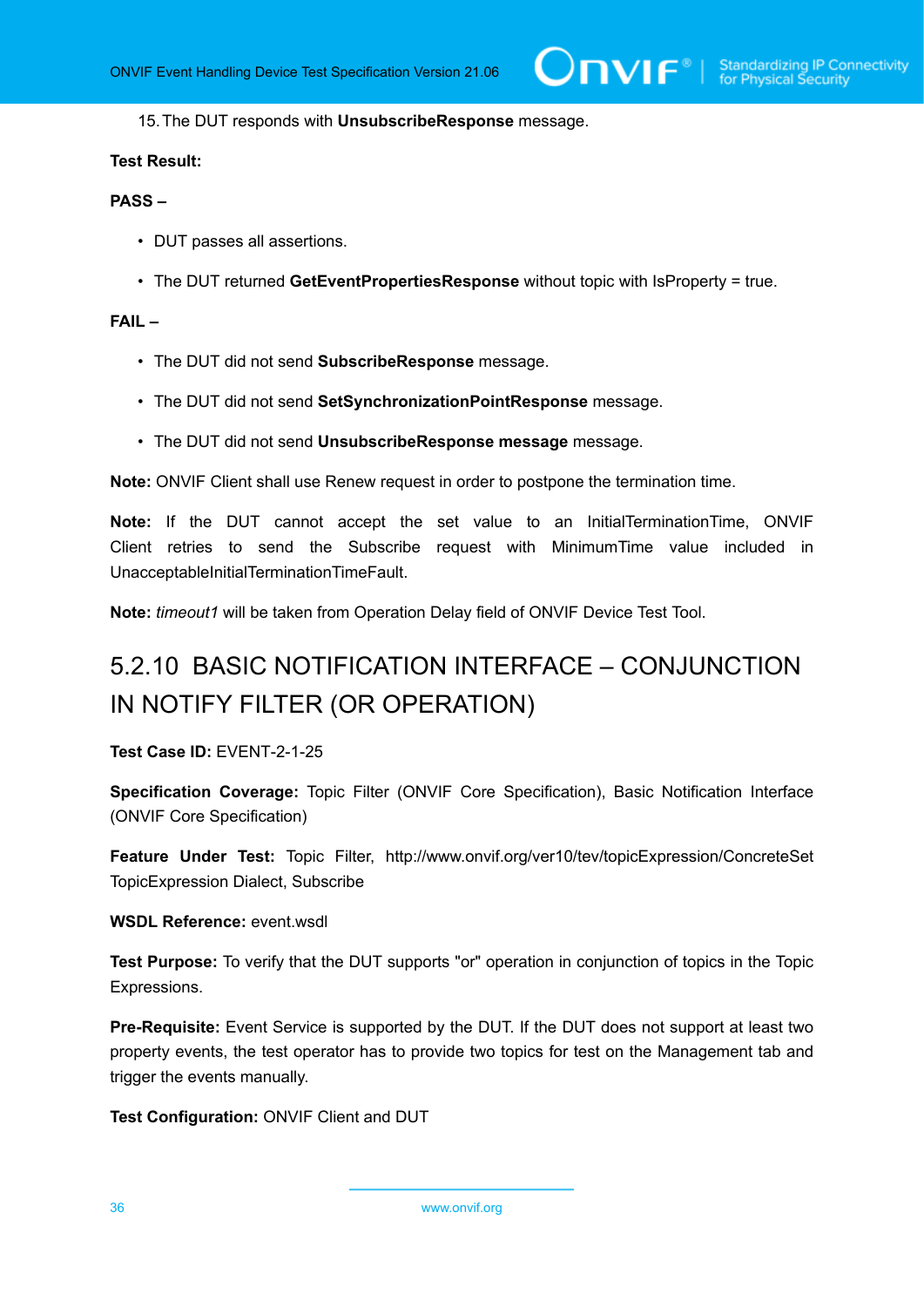- 1. Start an ONVIF Client.
- 2. Start the DUT.
- 3. ONVIF Client invokes **GetEventProperties** request.
- 4. The DUT responds with a **GetEventPropertiesResponse** message with parameters
	- TopicNamespaceLocation list
	- FixedTopicSet
	- TopicSet =: *topicSet*
	- TopicExpressionDialect list
	- MessageContentFilterDialect list
	- MessageContentSchemaLocation list
- 5. If *topicSet* contains less than 2 topics, skip other steps.
- 6. ONVIF Client sets the following
	- *topic1* := the first Event topic provided on Management Tab
	- *topic2* := the second Event topic provided on Management Tab
- 7. ONVIF Client invokes **Subscribe** request with parameters
	- ConsumerReference := NotificationConsumer interface of the ONVIF Client
	- Filter.TopicExpression := *topic1*|*topic2*
	- Filter.TopicExpression.@Dialect := http://www.onvif.org/ver10/tev/topicExpression/ ConcreteSet
	- InitialTerminationTime := PT60S
- 8. The DUT responds with **SubscribeResponse** message with parameters
	- SubscriptionReference =: *s*
	- CurrentTime =: *ct*
	- TerminationTime =: *tt*
- <span id="page-36-0"></span>9. Until *timeout1* timeout expires, repeat the following steps: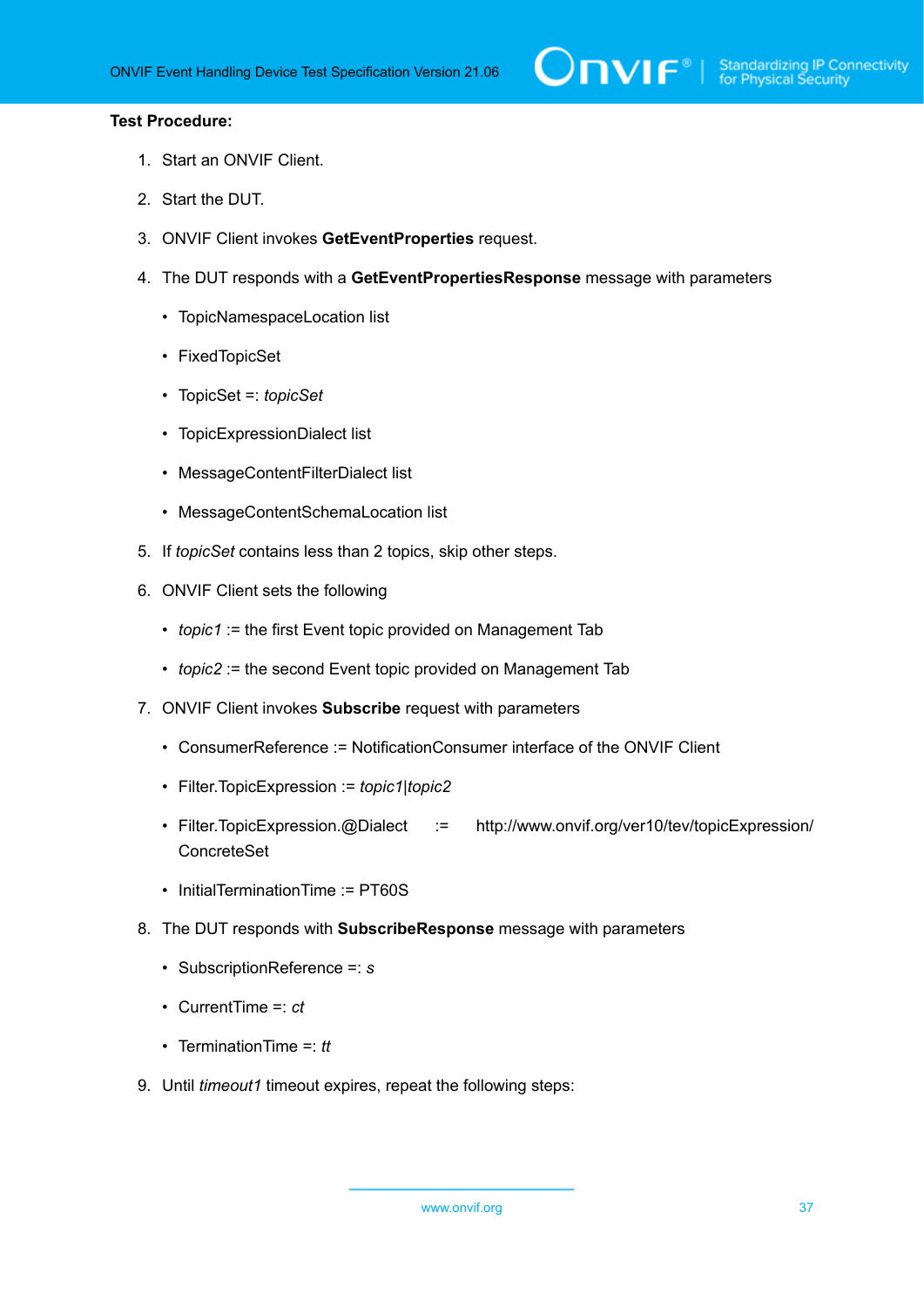#### 9.1. The DUT sends **Notify** message with parameters:

- NotificationMessage list := *notificationList*
- <span id="page-37-1"></span>9.2. For each NotificationMessage (*notification*) in *notificationList*
	- 9.2.1. If *notification*.Topic value is not equal to *topic1* or *topic2*, FAIL the test and skip other steps.
- 9.3. If NotificationMessage with topic value is equal to *topic1* and NotificationMessage with topic value is equal to *topic2* were received, go to step [10](#page-37-0).
- 9.4. If *timeout1* expires for step [9.2](#page-37-1) without NotificationMessage with topic value equals to *topic1* or without NotificationMessage with topic value equals to *topic2*, FAIL the test and skip other steps.
- <span id="page-37-0"></span>10.ONVIF Client sends an **Unsubscribe** request to the subscription endpoint *s*.
- 11. The DUT responds with **UnsubscribeResponse** message.

# **Test Result:**

# **PASS –**

• DUT passes all assertions.

#### **FAIL –**

- The DUT did not send **GetEventPropertiesResponse** message.
- The DUT did not send **SubscribeResponse** message.
- The DUT did not send **UnsubscribeResponse** message.

**Note:** *timeout1* will be taken from Operation Delay field of ONVIF Device Test Tool.

**Note:** Test Operator has to select property enents if supported by the Device on the Management tab in Event section.

**Note:** if *topicSet* does not contain at least 2 topics with IsPropery = true, ONVIF Client provides user interaction window at step [9](#page-36-0) and Test Operator has to generate events manually.

# 5.2.11 BASIC NOTIFICATION INTERFACE – TOPIC SUB-TREE IN PULLMESSAGES FILTER

**Test Case ID:** EVENT-2-1-26

38 www.onvif.org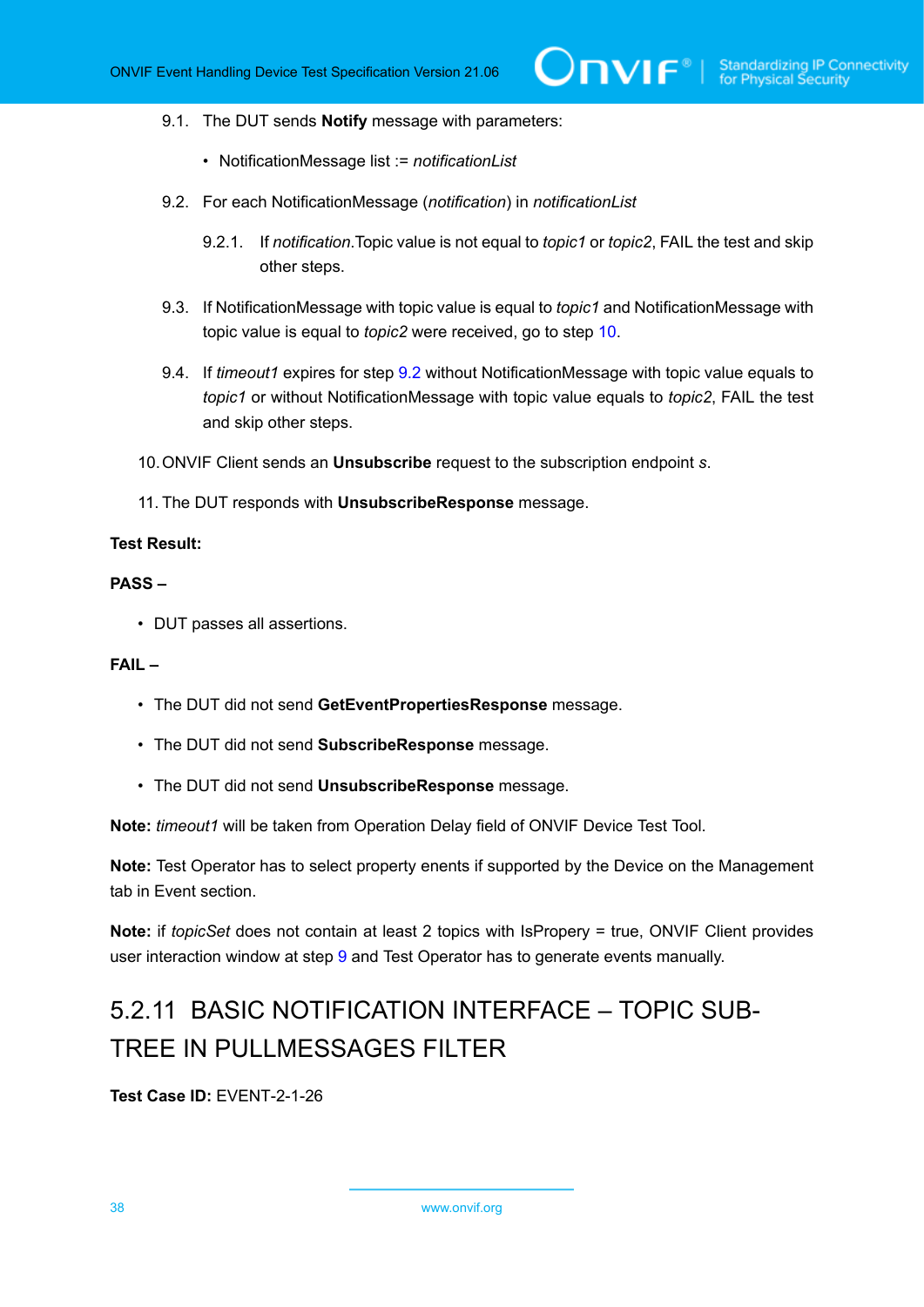**Specification Coverage:** Topic Filter (ONVIF Core Specification), Basic Notification Interface (ONVIF Core Specification)

**Feature Under Test:** Topic Filter, http://www.onvif.org/ver10/tev/topicExpression/ConcreteSet TopicExpression Dialect, Subscribe

**WSDL Reference:** event.wsdl

**Test Purpose:** To verify that the DUT supports "//." operation in topic filter in the Topic Expressions.

**Pre-Requisite:** Event Service is supported by the DUT. If the DUT does not support property event, the test operator has to provide topic for test on the Management tab and trigger the events manually.

**Test Configuration:** ONVIF Client and DUT

- 1. Start an ONVIF Client.
- 2. Start the DUT.
- 3. ONVIF Client invokes **GetEventProperties** request.
- 4. The DUT responds with a **GetEventPropertiesResponse** message with parameters
	- TopicNamespaceLocation list
	- FixedTopicSet
	- TopicSet =: *topicSet*
	- TopicExpressionDialect list
	- MessageContentFilterDialect list
	- MessageContentSchemaLocation list
- 5. ONVIF Client sets the following
	- *topic* := the first Event topic provided on Management Tab
	- *root* := root element of *topic*
- 6. ONVIF Client invokes **Subscribe** request with parameters
	- ConsumerReference := NotificationConsumer interface of the ONVIF Client
	- Filter.TopicExpression := *root*//.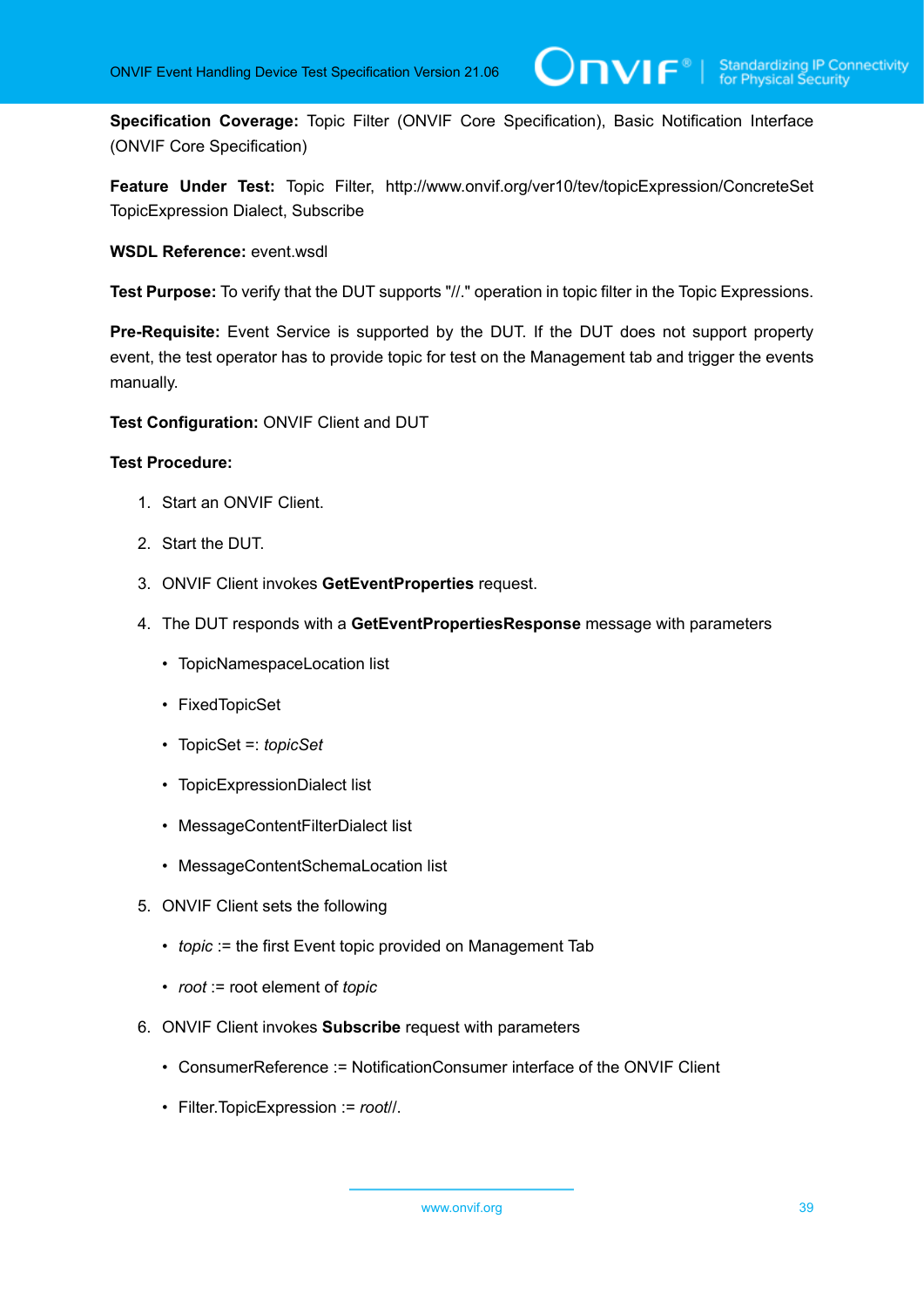ConcreteSet

- Filter.TopicExpression.@Dialect := http://www.onvif.org/ver10/tev/topicExpression/
- InitialTerminationTime := PT60S
- 7. The DUT responds with **SubscribeResponse** message with parameters
	- SubscriptionReference =: *s*
	- CurrentTime =: *ct*
	- TerminationTime =: *tt*
- <span id="page-39-1"></span>8. Until *timeout1* timeout expires:
	- 8.1. The DUT sends **Notify** message with parameters:
		- NotificationMessage list := *notificationList*
	- 8.2. For each NotificationMessage (*notification*) in *notificationList*
		- 8.2.1. If root element of *notification*.Topic is not equal to *root*, FAIL the test and skip other steps.
	- 8.3. If NotificationMessage with topic value is equal to *topic* was received, go to step [9](#page-39-0).
	- 8.4. If *timeout1* expires for step [8.2](#page-39-1) without NotificationMessage with topic value equals to *topic*, FAIL the test and skip other steps.
- <span id="page-39-0"></span>9. ONVIF Client sends an **Unsubscribe** request to the subscription endpoint *s*.
- 10.The DUT responds with **UnsubscribeResponse** message.

#### **Test Result:**

### **PASS –**

• DUT passes all assertions.

#### **FAIL –**

- The DUT did not send **GetEventPropertiesResponse** message.
- The DUT did not send **SubscribeResponse** message.
- The DUT did not send **UnsubscribeResponse** message.

**Note:** *timeout1* will be taken from Operation Delay field of ONVIF Device Test Tool.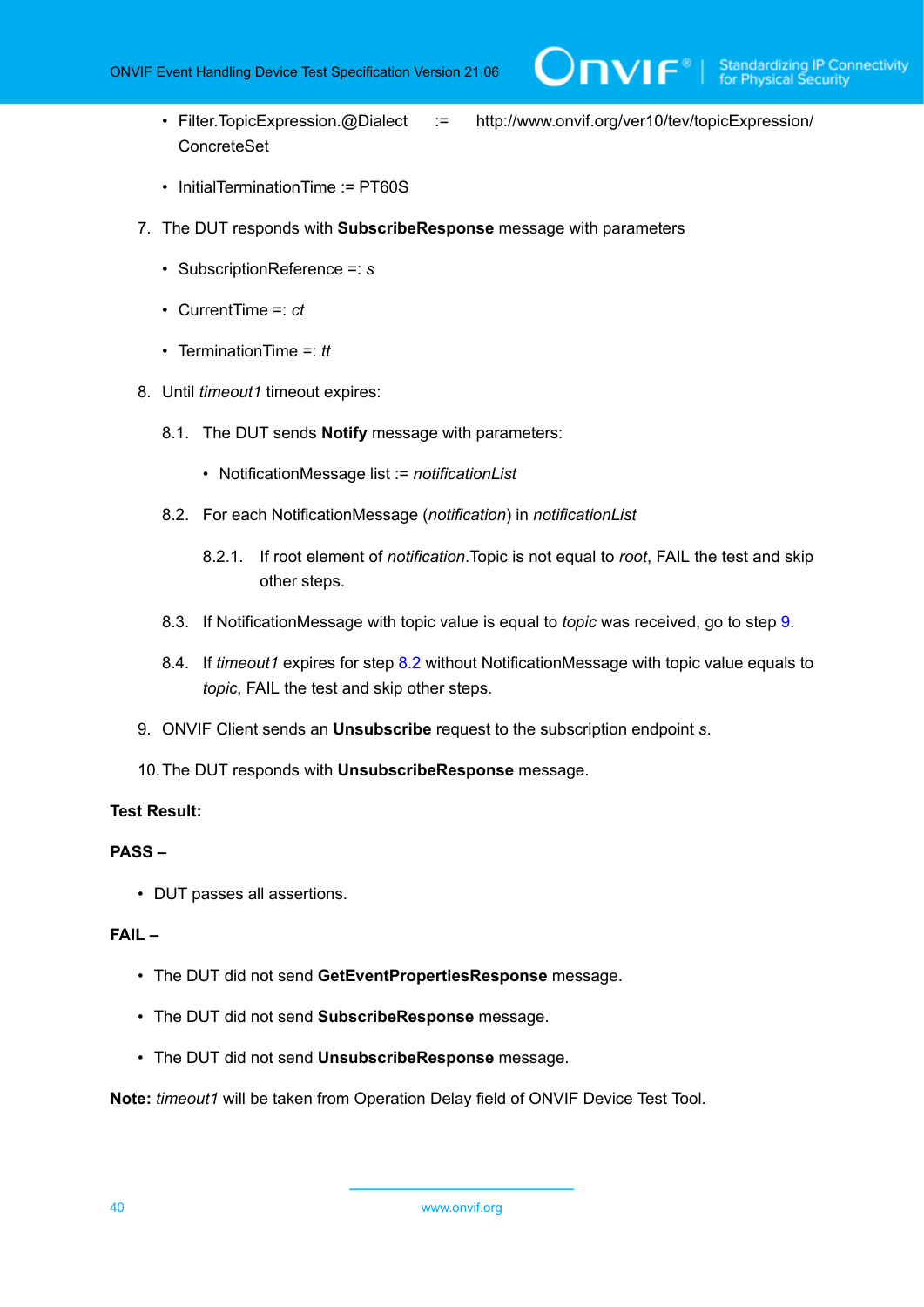**Note:** Test Operator has to select property event if supported by the Device on the Management tab in Event section.

**Note:** if *topicSet* does not contain at least one topic with IsPropery = true, ONVIF Client provides user interaction window and Test Operator has to generate events manually.

# 5.2.12 BASIC NOTIFICATION INTERFACE – CONJUNCTION IN NOTIFY FILTER (TOPIC SUB-TREE AND OR OPERATION)

# **Test Case ID:** EVENT-2-1-27

**Specification Coverage:** Topic Filter (ONVIF Core Specification), Basic Notification Interface (ONVIF Core Specification)

**Feature Under Test:**Topic Filter, http://www.onvif.org/ver10/tev/topicExpression/ConcreteSet TopicExpression Dialect, Subscribe

# **WSDL Reference:** event.wsdl

**Test Purpose:** To verify that the DUT supports combination of "or" operation and "//." operation in topic filter in the Topic Expressions.

**Pre-Requisite:** Event Service is supported by the DUT. If the DUT does not support at least two property events, the test operator has to provide two topics for test on the Management tab and trigger the events manually.

# **Test Configuration:** ONVIF Client and DUT

- 1. Start an ONVIF Client.
- 2. Start the DUT.
- 3. ONVIF Client invokes **GetEventProperties** request.
- 4. The DUT responds with a **GetEventPropertiesResponse** message with parameters
	- TopicNamespaceLocation list
	- FixedTopicSet
	- TopicSet =: *topicSet*
	- TopicExpressionDialect list
	- MessageContentFilterDialect list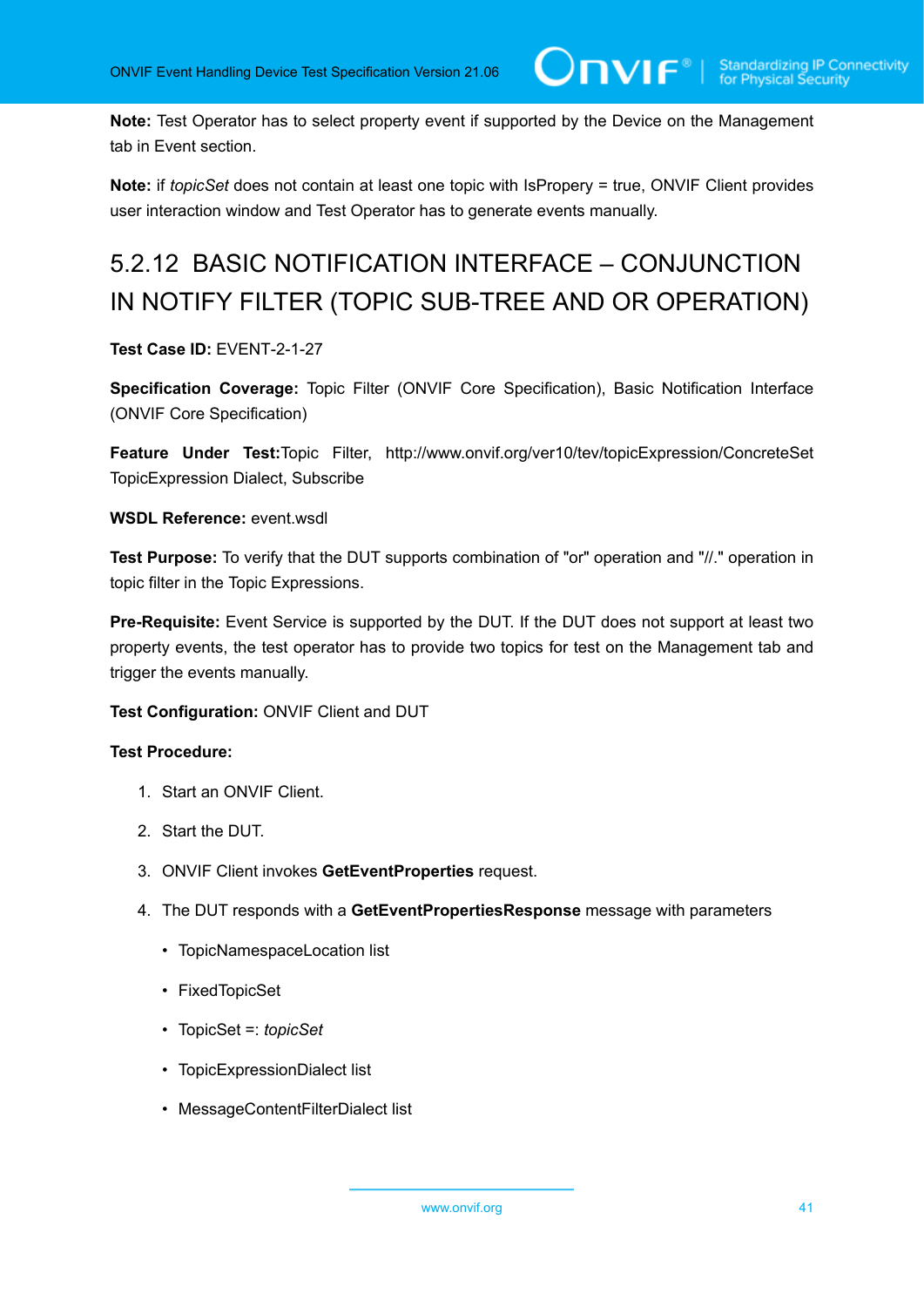- MessageContentSchemaLocation list
- 5. If *topicSet* contains less than 2 topics, skip other steps.
- 6. ONVIF Client sets the following
	- *topic1* := the first Event topic provided on Management Tab
	- *topic2* := the second Event topic provided on Management Tab
	- *root1* := root element of *topic1*
- 7. ONVIF Client invokes **Subscribe** request with parameters
	- ConsumerReference := NotificationConsumer interface of the ONVIF Client
	- Filter.TopicExpression := *root1*//|*topic2*.
	- Filter.TopicExpression.@Dialect := "http://www.onvif.org/ver10/tev/topicExpression/ ConcreteSet"
- 8. The DUT responds with **SubscribeResponse** message with parameters
	- SubscriptionReference =: *s*
	- CurrentTime =: *ct*
	- TerminationTime =: *tt*
- 9. Until *timeout1* timeout expires:
	- 9.1. The DUT sends **Notify** message with parameters:
		- NotificationMessage list := *notificationList*
	- 9.2. For each NotificationMessage (*notification*) in *notificationList*
		- 9.2.1. If root element of *notification*.Topic is not equal to *root1* or if *notification*.Topic is not equal to *topic2*, FAIL the test and skip other steps.
	- 9.3. If NotificationMessage with topic value is equal to *topic1* and NotificationMessage with topic value is equal to *topic2* were received, go to step 10.
	- 9.4. If *timeout1* expires for step 9.2 without NotificationMessage with topic value equals to *topic1* or without NotificationMessage with topic value equals to *topic2*, FAIL the test and skip other steps.
- 10.ONVIF Client sends an **Unsubscribe** request to the subscription endpoint *s*.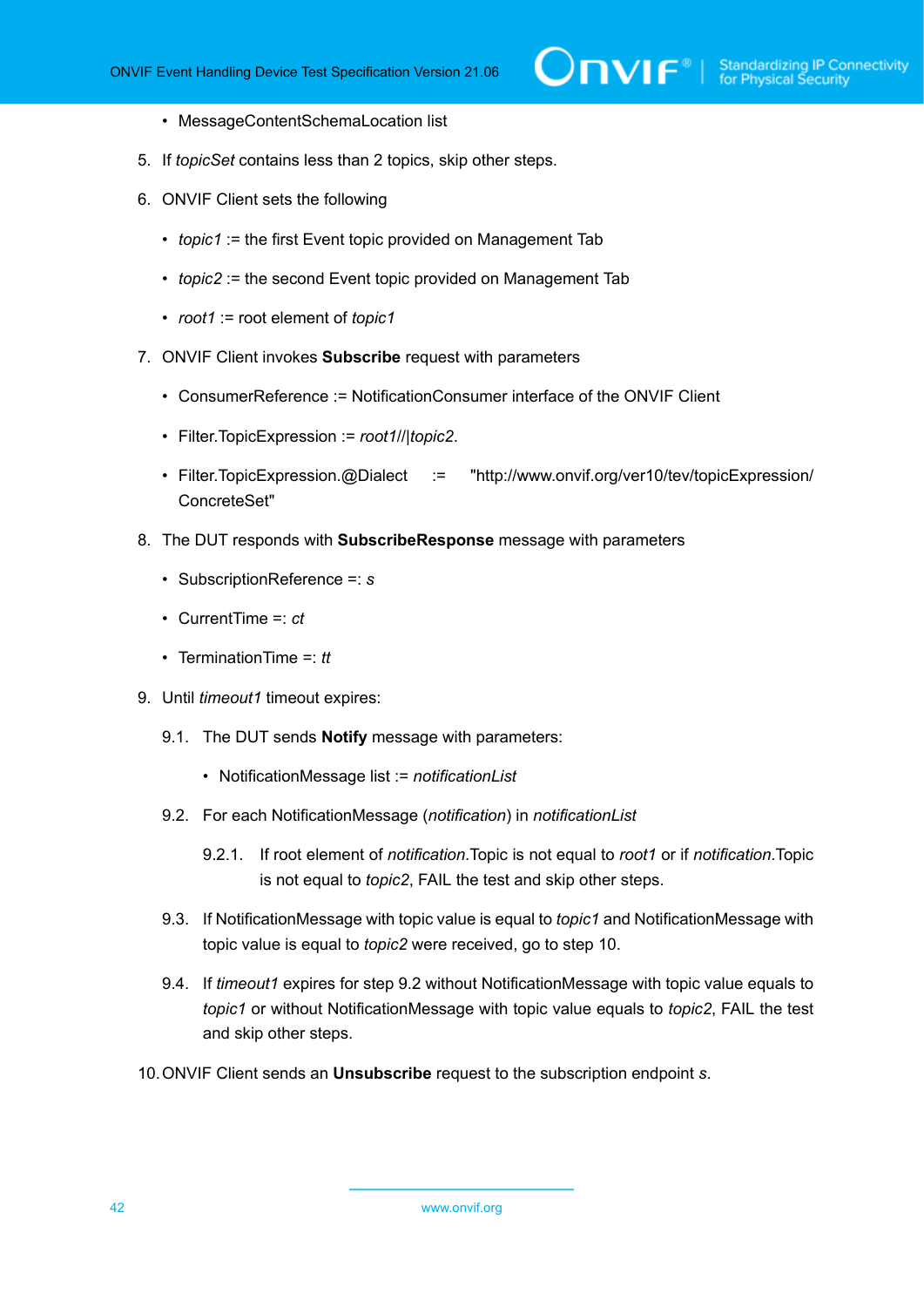#### 11. The DUT responds with **UnsubscribeResponse** message.

#### **Test Result:**

# **PASS –**

• DUT passes all assertions.

# **FAIL –**

- The DUT did not send **GetEventPropertiesResponse** message.
- The DUT did not send **SubscribeResponse** message.
- The DUT did not send **UnsubscribeResponse** message.

**Note:** *timeout1* will be taken from Operation Delay field of ONVIF Device Test Tool.

**Note:** Test Operator has to select property events if supported by the Device on the Management tab in Event section.

**Note:** if *topicSet* does not contain at least 2 topics with IsPropery = true, ONVIF Client provides user interaction window at step 9 and Test Operator has to generate events manually.

# 5.2.13 BASIC NOTIFICATION INTERFACE - UNSUBSCRIBE

**Test Case ID:** EVENT-2-1-28

**Specification Coverage:** Basic Notification Interface

**Feature Under Test:** Unsubscribe

**WSDL Reference:** event.wsdl

**Test Purpose:** To verify DUT Unsubscribe command.

**Pre-Requisite:** Event Service is supported by the DUT.

**Test Configuration:** ONVIF Client and DUT

- 1. Start an ONVIF Client.
- 2. Start the DUT.
- 3. ONVIF Client will invokes **Subscribe** with parameters:
	- InitialTerminationTime = 60 second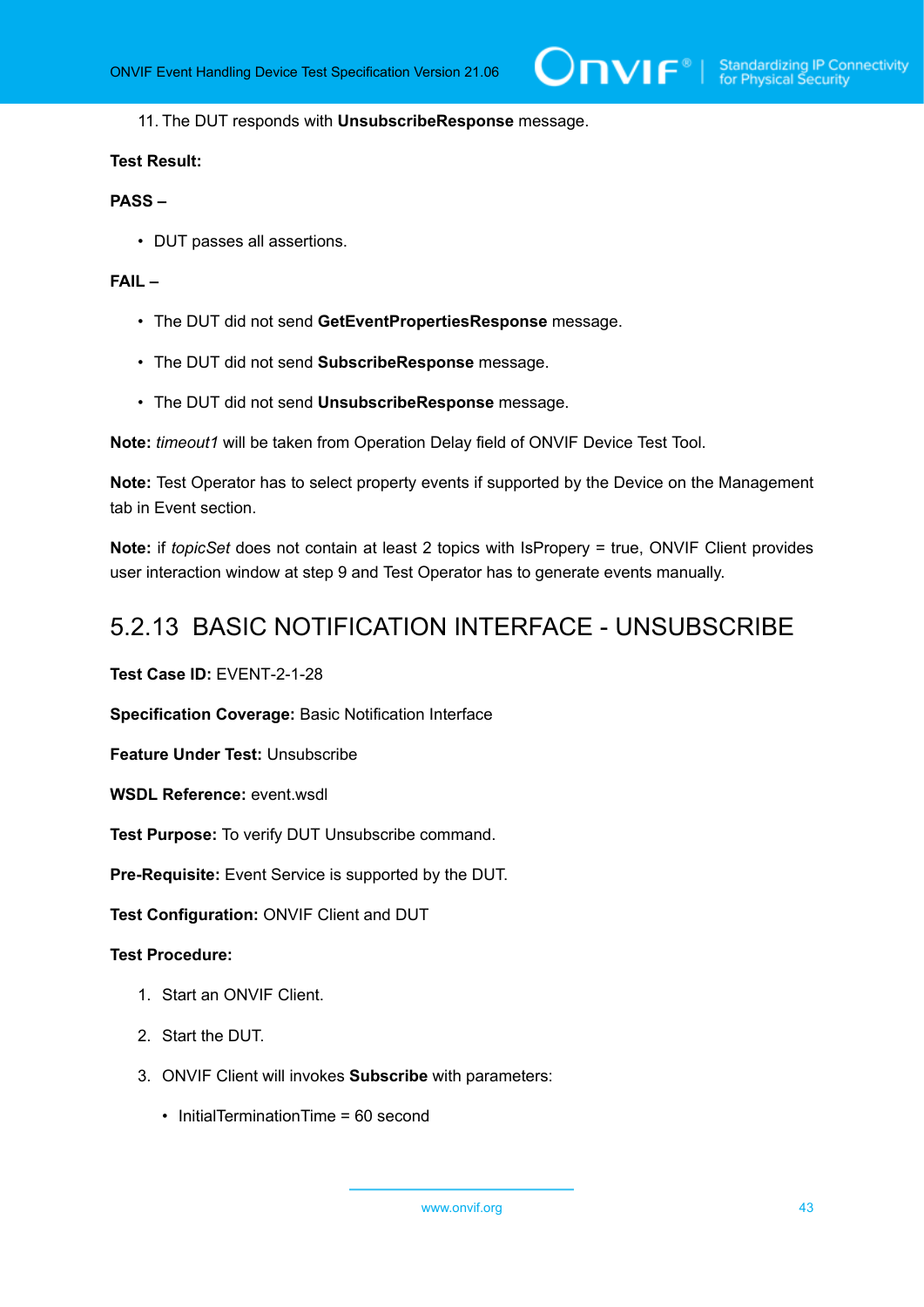- 4. The DUT responds with **SubscribeResponse** messagewith parameters:
	- SubscriptionReference =: *s*
	- CurrentTime
	- TerminationTime
- 5. Set *timeout1* := "PT1S"
- 6. Wait until *timeout1* Timeout expires.
- 7. ONVIF Client invokes **Unsubscribe** to the subscription endpoint *s*.
- 8. The DUT responds with **UnsubscribeResponse** message.

#### **Test Result:**

#### **PASS –**

• DUT passes all assertions.

#### **FAIL –**

- The DUT did not send **SubscribeResponse** message.
- The DUT did not send **UnsubscribeResponse** message.

# 5.2.14 BASIC NOTIFICATION INTERFACE - MESSAGE CONTENT FILTER

**Test Case ID:** EVENT-2-1-29

**Specification Coverage:** Subscribe, Message Content Filter

**Feature Under Test:** Subscribe

**WSDL Reference:** event.wsdl

**Test Purpose:** To verify that the DUT supports message content filter.

**Pre-Requisite:** Event Service is supported by the DUT. Message Content Filter is supported by DUT.

**Test Configuration:** ONVIF Client and DUT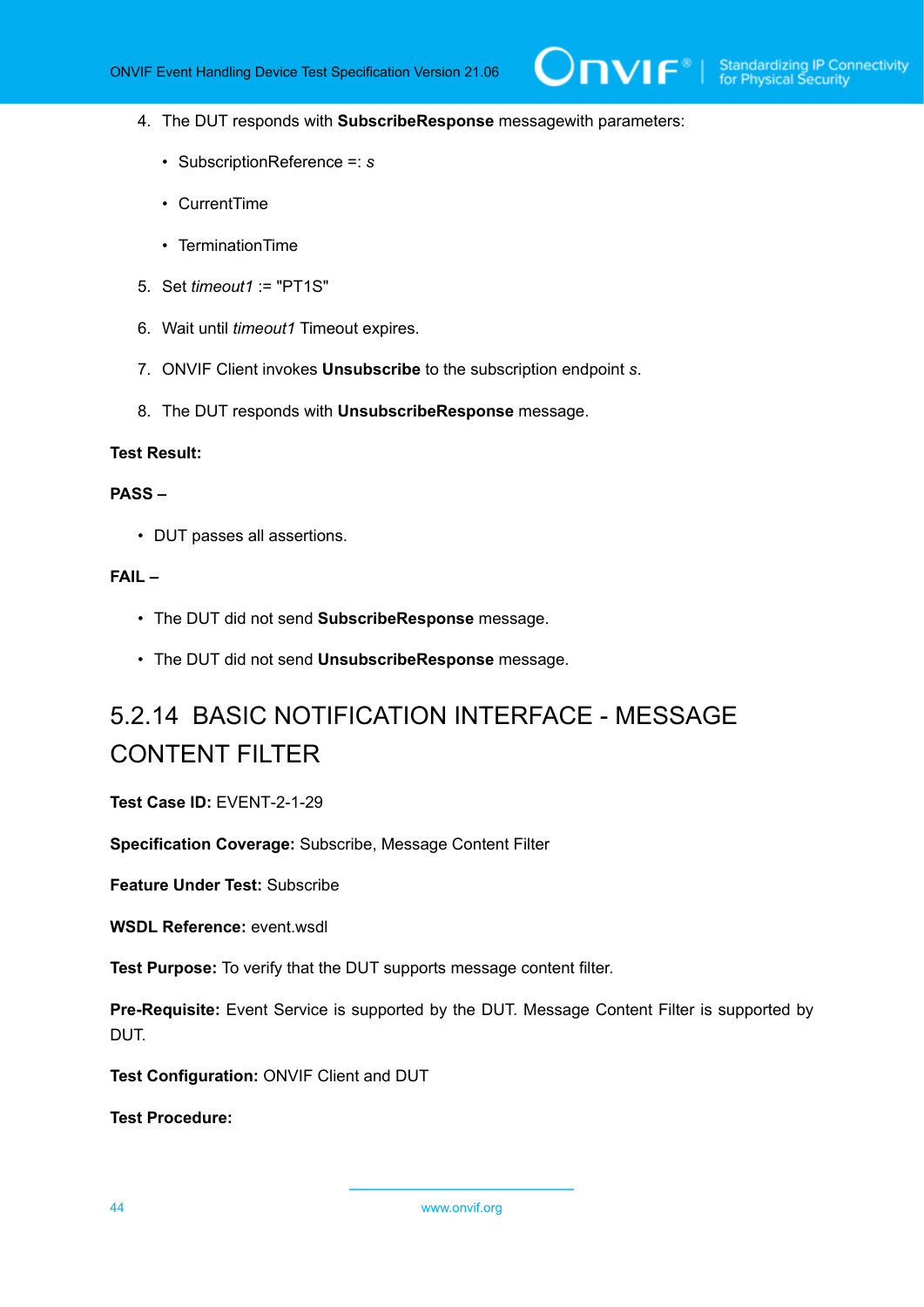- 1. Start an ONVIF Client.
- 2. Start the DUT.
- 3. ONVIF Client invokes **GetEventProperties** request.
- 4. The DUT responds with a **GetEventPropertiesResponse** message with parameters
	- TopicNamespaceLocation list
	- FixedTopicSet
	- TopicSet =: *topicSet*
	- TopicExpressionDialect list
	- MessageContentFilterDialect list := *messageContentFilterDialectList*
	- MessageContentSchemaLocation list
- 5. If *topicSet* does not contain at least one topic with MessageDescription.@IsProperty = "true", skip other steps.
- 6. If *messageContentFilterDialectList* does not contain at least one item with non empty value, FAIL the test and skip other steps.
- 7. If *messageContentFilterDialectList* does not contain item with value is equal to "http:// www.onvif.org/ver10/tev/messageContentFilter/ItemFilter", skip other steps.
- 8. ONVIF Client sets the following
	- *topic* := the Event topic provided on Management Tab
- 9. ONVIF Client invokes **Subscribe** request with parameters
	- ConsumerReference := NotificationConsumer interface of the ONVIF Client
	- Filter.TopicExpression := *topic*
	- Filter.TopicExpression.@Dialect := "http://www.onvif.org/ver10/tev/topicExpression/ ConcreteSet"
	- InitialTerminationTime := PT60S
- 10.The DUT responds with **SubscribeResponse** message with parameters
	- SubscriptionReference =: *s*
	- CurrentTime =: *ct*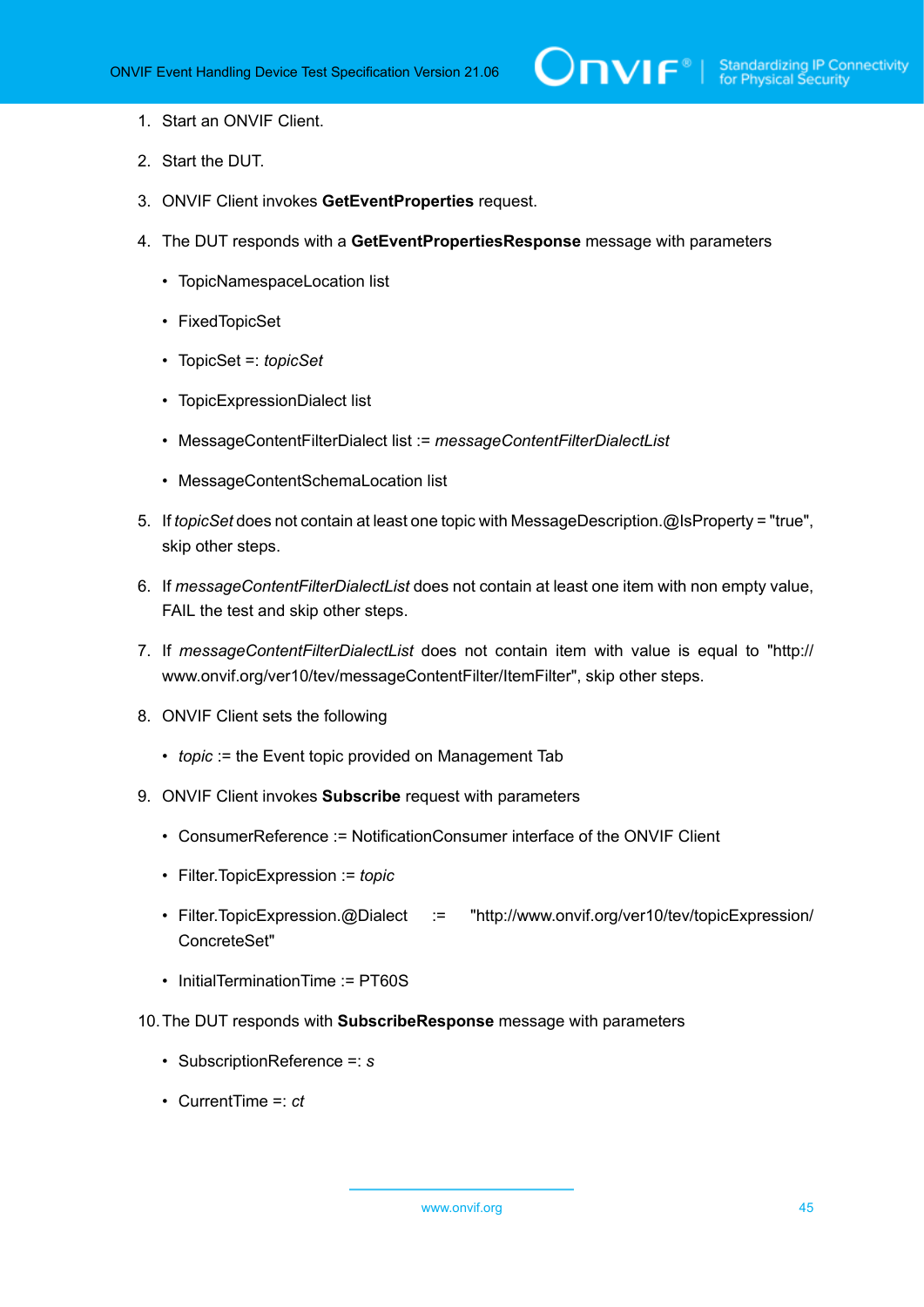#### • TerminationTime =: *tt*

- <span id="page-45-1"></span>11. Until *timeout1* timeout expires:
	- 11.1. The DUT sends **Notify** message with parameters:
		- NotificationMessage list := *notificationMessageList*
	- 11.2. If *notificationMessageList* contains NotificationMessage with Message.Message.@PropertyOperation = Initialized:
		- set *notification1* := the first NotificationMessage in *notificationMessageList* with Message.Message.@PropertyOperation = Initialized
		- Go to [12 \[46\]](#page-45-0) step.
	- 11.3. If *timeout1* expires for step [11 \[46\]](#page-45-1) without NotificationMessage message with Message.Message.@PropertyOperation = Initialized, FAIL the test and skip other steps.
- <span id="page-45-0"></span>12.If *notification1*.Topic value is not equal to *topic*, FAIL the test and skip other steps.
- 13.ONVIF Client invokes **Unsubscribe** to the subscription endpoint *s*.
- 14.The DUT responds with **UnsubscribeResponse** message.
- 15.ONVIF Client generates message content filter by following the procedure mentioned in [Annex A.6](#page-138-0) with the following input and output parameters
	- in *notification1* Notification message
	- out *messageContentFilter* message content filter
	- out *name* SimpleItem Name
	- out *value* SimpleItem Value
- 16.ONVIF Client invokes **Subscribe** request with parameters
	- ConsumerReference := NotificationConsumer interface of the ONVIF Client
	- Filter.TopicExpression skipped
	- Filter.MessageContent := *messageContentFilter*
	- Filter.MessageContent.@Dialect :: = "http://www.onvif.org/ver10/tev/ messageContentFilter/ItemFilter"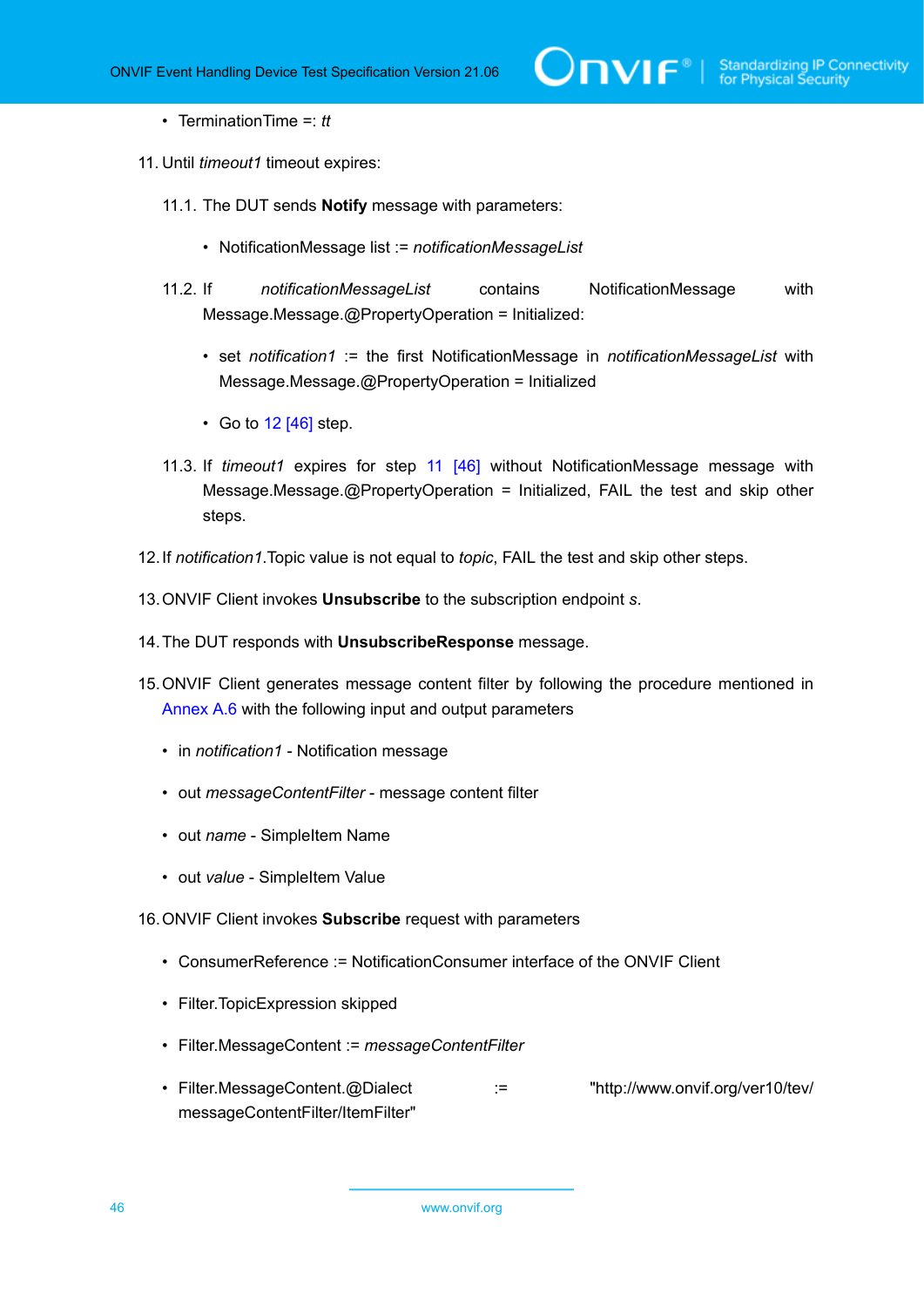- InitialTerminationTime := PT60S
- 17.The DUT responds with **SubscribeResponse** message with parameters
	- SubscriptionReference =: *s*
	- CurrentTime =: *ct*
	- TerminationTime =: *tt*

<span id="page-46-1"></span>18.Until *timeout1* timeout expires, repeat the following steps:

- 18.1. The DUT sends **Notify** message with parameters:
	- NotificationMessage list := *notificationMessageList*
- 18.2. For each notification message (*notificationMessage*) in *notificationMessageList*:
	- If *notificationMessage*.Message.Message does not contain SimpleItem with Name = *name* and with Value = *value*, FAIL the test and skip other steps.
- 18.3. If notificationMessageList contains notification with Topic = *topic* and with Message.Message.PropertyOperation="Initialized", go to [19 \[47\]](#page-46-0) step.
- 18.4. If *timeout1* expires for step [18](#page-46-1) without NotificationMessage message with Topic = *topic* with Message.Message.@PropertyOperation = Initialized, FAIL the test and skip other steps.
- <span id="page-46-0"></span>19.ONVIF Client invokes **Unsubscribe** to the subscription endpoint *s*.
- 20.The DUT responds with **UnsubscribeResponse** message.

# **Test Result:**

#### **PASS –**

- DUT passes all assertions.
- The DUT returned **GetEventPropertiesResponse** message with empty TopicSet.

### **FAIL –**

- The DUT did not send **SubscribeResponse** message.
- The DUT did not send **GetEventPropertiesResponse** message.

**Note:** *timeout1* will be taken from Operation Delay field of ONVIF Device Test Tool.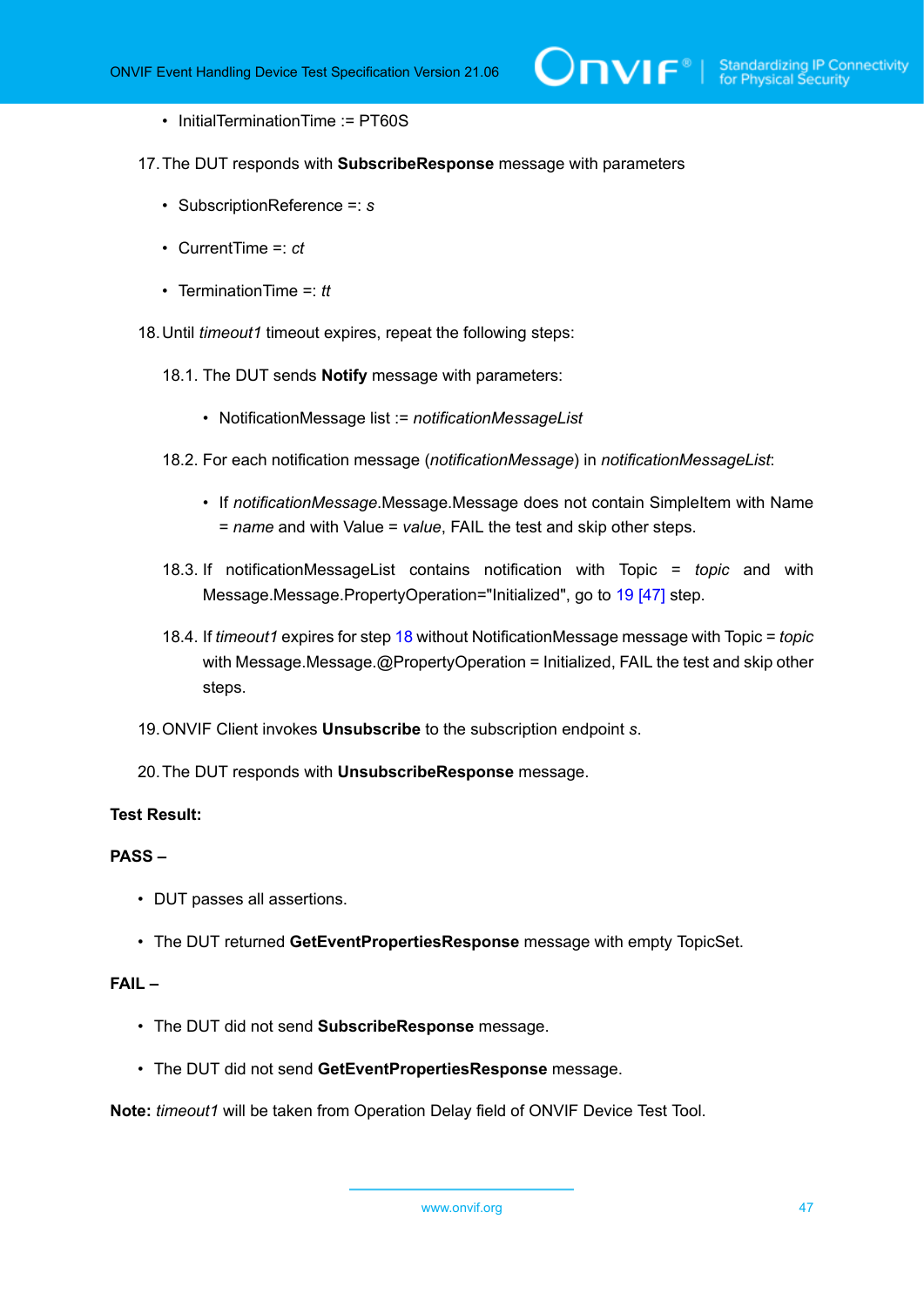# 5.3 Real-Time Pull-Point Notification Interface

# 5.3.1 REALTIME PULLPOINT SUBSCRIPTION - CREATE PULL POINT SUBSCRIPTION

**Test Case ID:** EVENT-3-1-9

**Specification Coverage:** CreatePullPointSubscription

**Feature Under Test:** CreatePullPointSubscription

**WSDL Reference:** event.wsdl

**Test Purpose:** To verify the DUT CreatePullPointSubscription command

**Pre-Requisite:** Event Service is supported by the DUT. Device supports Pull-Point Notification feature.

**Test Configuration:** ONVIF Client and DUT

#### **Test Procedure:**

- 1. Start an ONVIF Client.
- 2. Start the DUT.
- 3. ONVIF Client will invoke **CreatePullPointSubscription** request to instantiate a Subscription Manager. The **CreatePullPointSubscription** request does not contain a TopicExpression or Message Content Filter. The Message contains an InitialTerminationTime of 10s to ensure that the SubscriptionManager is terminated after end of this test.
- 4. Verify that the DUT sends **CreatePullPointSubscriptionResponse** message.
- 5. Validate that valid values for SubscriptionReference CurrentTime and TerminationTime are returned (TerminationTime >= CurrentTime + InitialTerminationTime).

# **Test Result:**

#### **PASS –**

• DUT passes all assertions.

# **FAIL –**

- The DUT did not send **CreatePullPointSubscriptionResponse** message.
- The DUT did not return a valid SubscriptionReference.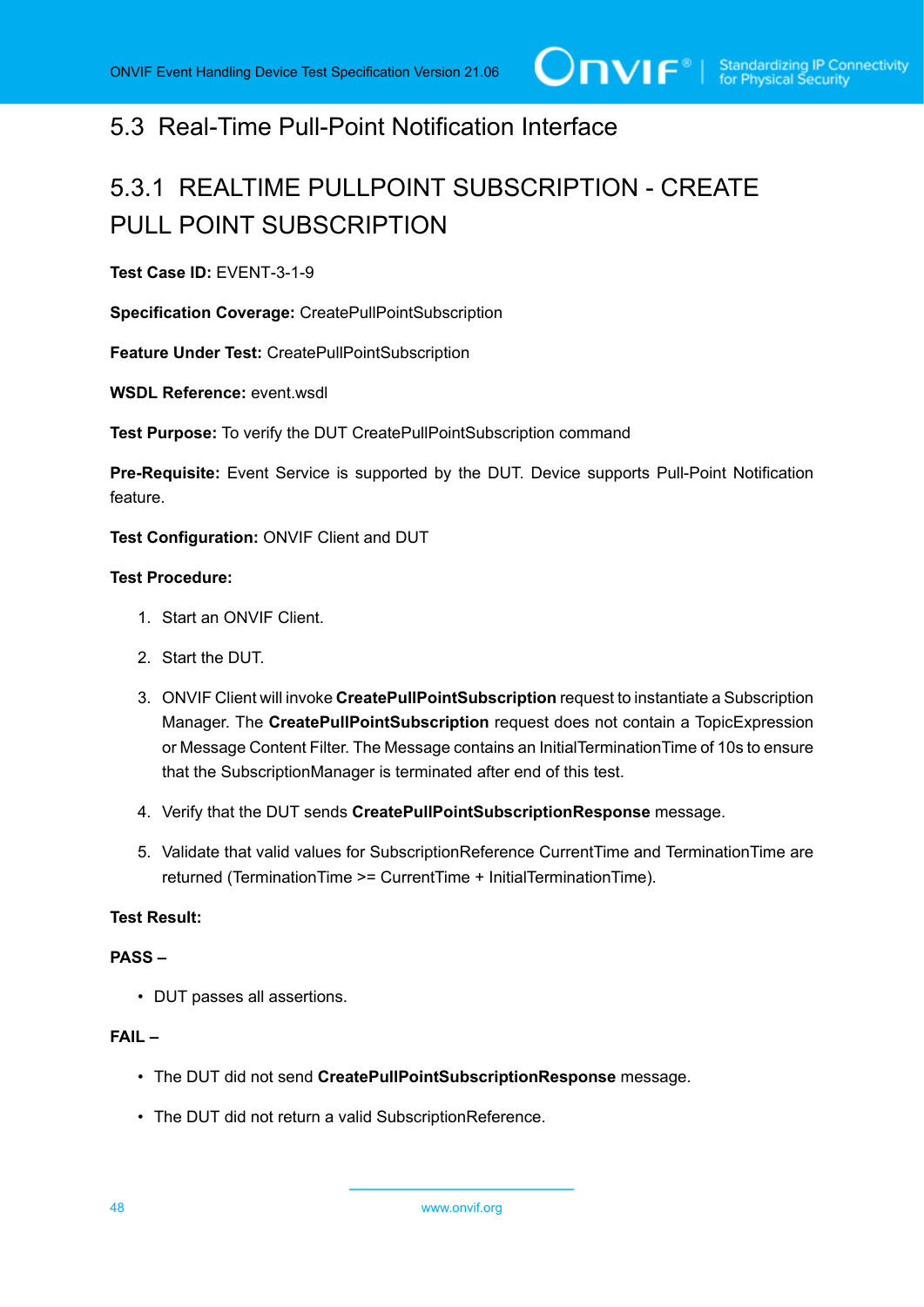- The DUT did not return valid values for CurrentTime and TerminationTime.
- The DUT did not send valid WS-Addressing Action URI in SOAP Header for **CreatePullPointSubscriptionResponse** message (see [Annex A.3\)](#page-135-0).

**Note:** The Subscription Manager has to be deleted at the end of the test either by calling unsubscribe or through a timeout.

**Note:** If DUT cannot accept the set value to an InitialTerminationTime, ONVIF Client retries to send the CreatePullPointSubscription request with MinimumTime value included in UnacceptableInitialTerminationTime fault.

# 5.3.2 REALTIME PULLPOINT SUBSCRIPTION - RENEW

**Test Case ID:** EVENT-3-1-12

**Specification Coverage:** Basic Notification Interface, CreatePullPointSubscription

**Feature Under Test:** CreatePullPointSubscription, Renew

**WSDL Reference:** event.wsdl

**Test Purpose:** To verify Renew command

**Pre-Requisite:** Event Service is supported by the DUT. Device supports Pull-Point Notification feature. Profile A or Profile C or Profile Q or Profile S or Profile G is supported by the DUT.

**Test Configuration:** ONVIF Client and DUT

- 1. Start an ONVIF Client.
- 2. Start the DUT.
- 3. ONVIF Client will invoke **CreatePullPointSubscription** request with an InitialTerminationTime of 10s.
- 4. Verify that the DUT sends a **CreatePullPointSubscriptionResponse** message.
- 5. Validate CurrentTime and TerminationTime (TerminationTime >= CurrentTime + 10s).
- 6. ONVIF Client will invoke **Renew** request with a TerminationTime of 10s to ensure that the Subscription times out after the test.
- 7. Verify that the DUT sends a **RenewResponse** message.
- 8. Verify CurrentTime and TerminationTime (TerminationTime >= CurrentTime + 10s).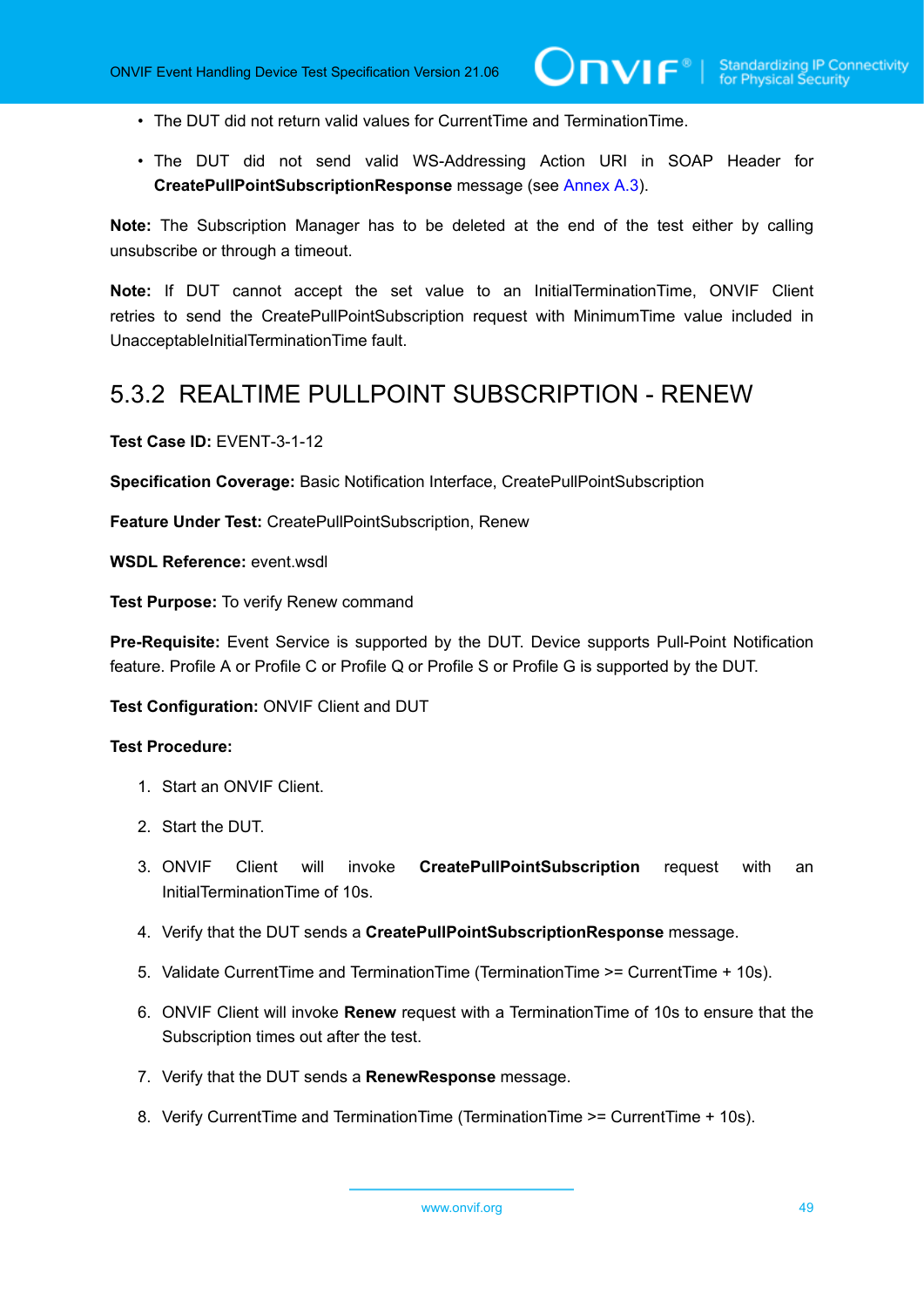# **Test Result:**

#### **PASS –**

• DUT passes all assertions.

# **FAIL –**

- The DUT did not send **SubscribeResponse** message.
- The DUT did not send valid values for CurrentTime and TerminationTime.
- The DUT did not send a **RenewResponse** message.
- The DUT did not send valid values for CurrentTime and TerminationTime.
- DUT did not send valid WS-Addressing Action URI in SOAP Header for **CreatePullPointSubscriptionResponse** message (see [Annex A.3\)](#page-135-0).
- DUT did not send valid WS-Addressing Action URI in SOAP Header for **RenewResponse** message (see [Annex A.3](#page-135-0)).

**Note:** The Subscription Manager has to be deleted at the end of the test either by calling unsubscribe or through a timeout.

**Note:** If DUT cannot accept the set value to an InitialTerminationTime, ONVIF Client retries to send the CreatePullPointSubscription request with MinimumTime value included in UnacceptableInitialTerminationTime fault.

# 5.3.3 REALTIME PULLPOINT SUBSCRIPTION - PULLMESSAGES

**Test Case ID:** EVENT-3-1-15

**Specification Coverage:** CreatePullPointSubscription, SetSynchronizationPoint, PullMessages

**Feature Under Test:** CreatePullPointSubscription, SetSynchronizationPoint, PullMessages

**WSDL Reference:** event wsdl.

**Test Purpose:** To verify PullMessages command

**Pre-Requisite:** Event Service is supported by the DUT. Device supports Pull-Point Notification feature. The DUT shall provide at least one event. The test operator has to ensure that the event is triggered and sent out. ONVIF Client will invoke a SetSynchronizationPoint request. If the device does not support property events or if it is not possible to invoke a SetSynchronizationPoint, the test operator has to trigger event manually.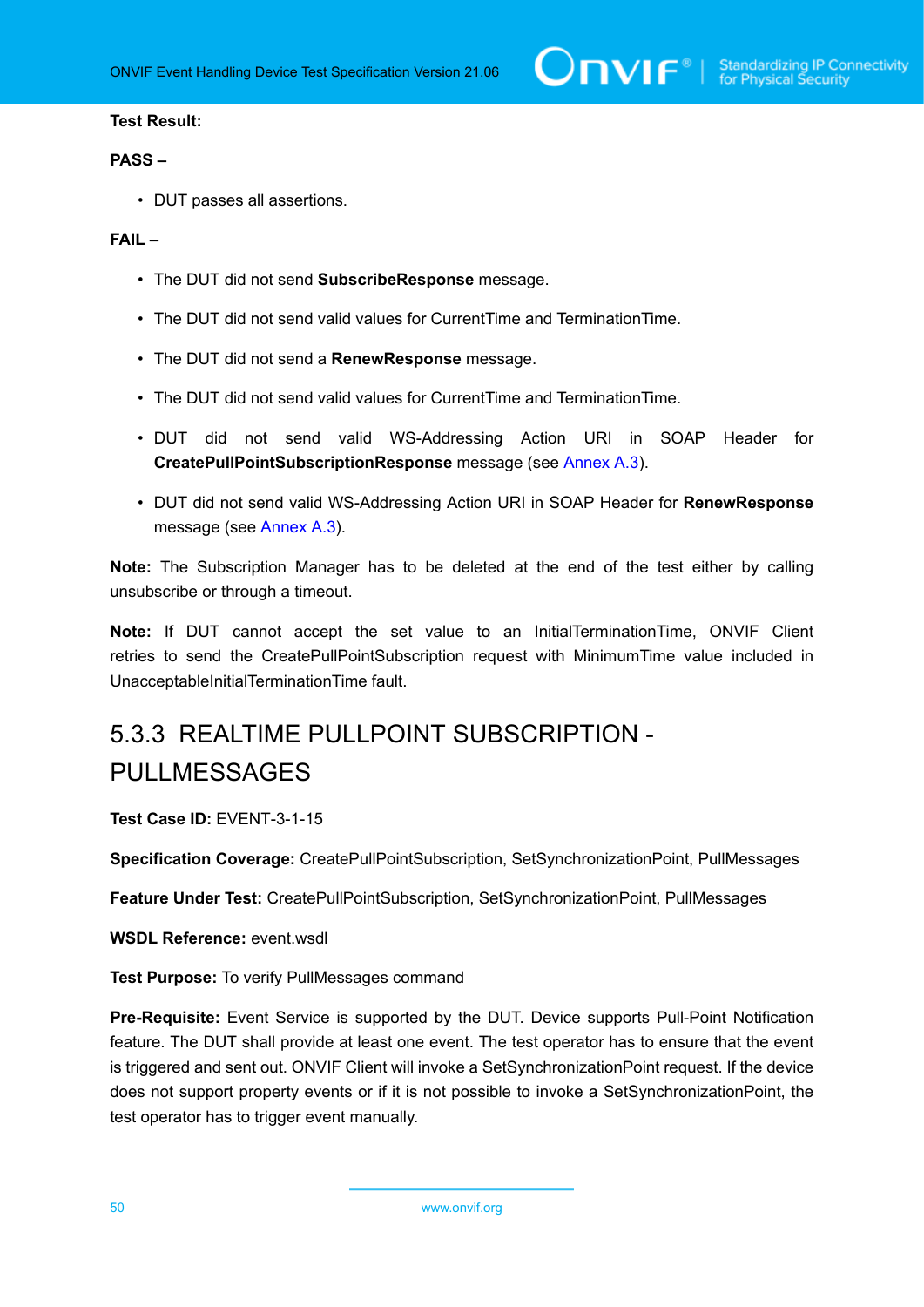#### **Test Configuration:** ONVIF Client and DUT

### **Test Procedure:**

- 1. Start an ONVIF Client.
- 2. Start the DUT.
- 3. ONVIF Client will invoke **CreatePullPointSubscription** request with a suggested timeout of PT60S.
- 4. Verify that the DUT sends a **CreatePullPointSubscriptionResponse** message. Validate that correct values for CurrentTime and TerminationTime and SubscriptionReference are returned.
- 5. ONVIF Client will invoke **PullMessages** command with a PullMessagesTimeout of 20s and a MessageLimit of 2.
- 6. ONVIF Client will invoke **SetSynchronizationPoint** request to trigger an event.
- 7. Verify that the DUT sends a **SetSynchronizationPointResponse** message.
- 8. If the DUT does not support property events, the operator has to trigger an event manually.
- 9. Verify that the DUT sends a **PullMessagesResponse** that contains at least one NotificationMessage that represents a property.
- 10.Verify NotificationMessage (a maximum number of 2 Notification Messages is included in the **PullMessagesResponse** message; well formed and valid values for CurrentTime and TerminationTime (TerminationTime > CurrentTime).

### **Test Result:**

# **PASS –**

• DUT passes all assertions.

# **FAIL –**

- The DUT did not send **CreatePullPointSubscriptionResponse** message.
- The DUT did not send valid values for CurrentTime and TerminationTime (TerminationTime > CurrentTime).
- The DUT did not send a **SetSynchronizationPointResponse** message.
- The DUT did not send a **PullMessagesResponse** message.
- The **PullMessagesResponse** message does not contain a NotificationMessage.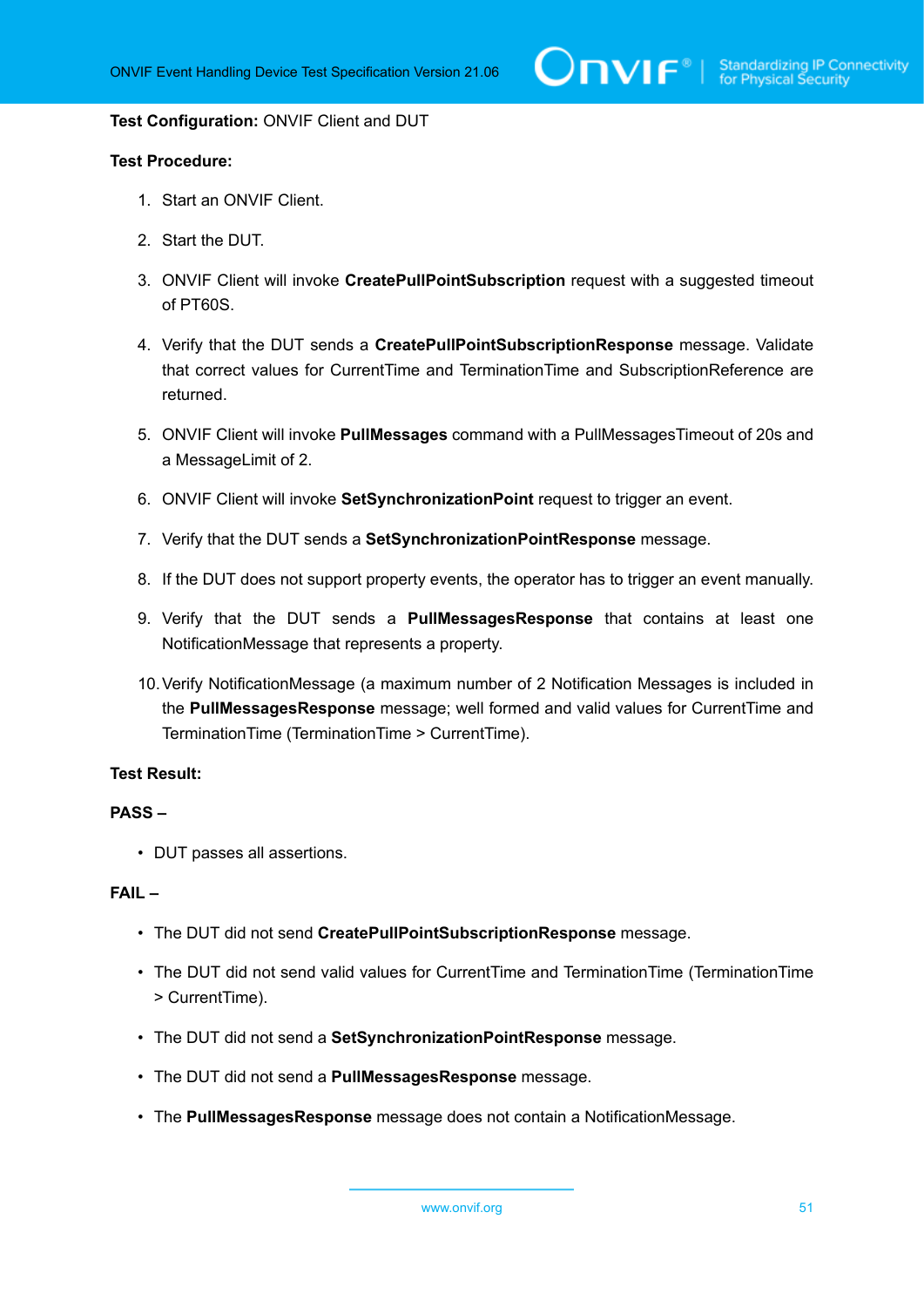- The **PullMessagesResponse** message contains more than 2 NotificationMessages.
- The NotificationMessages are not well formed.
- The **PullMessagesResponse** message contains invalid values for Current or TerminationTime.
- The DUT did not send a **PullMessagesFaultResponse** message.
- The DUT did not send valid WS-Addressing Action URI in SOAP Header for **CreatePullPointSubscriptionResponse** message (see [Annex A.3\)](#page-135-0).
- The DUT did not send valid WS-Addressing Action URI in SOAP Header for **SetSynchronizationPointResponse** message (see [Annex A.3\)](#page-135-0).
- The DUT did not send valid WS-Addressing Action URI in SOAP Header for **PullMessagesResponse** message (see [Annex A.3\)](#page-135-0).

**Note:** The Subscription Manager has to be deleted at the end of the test either by calling unsubscribe or through a timeout.

**Note:** It may be possible that some other events than the event which is being verified will be sent as PullMessages response during this test case. In such case, ONVIF Client should simply discard such response and they retry PullMessages request for the very event for verification.

**Note:** During test case execution, it should be guaranteed that the DUT should not delete the property event which is being used for verification.

**Note:** If DUT cannot accept the set value to Timeout or MessageLimit, ONVIF Client retries to send the PullMessage message with Timeout and MessageLimit which is contained in **PullMessagesFaultResponse** message.

**Note:** See [Annex A.1](#page-128-0) for instructions on how to construct Subscribe when it is required for the ONVIF Client to receive all events supported by the DUT.

# 5.3.4 REALTIME PULLPOINT SUBSCRIPTION - PULLMESSAGES FILTER

**Test Case ID:** EVENT-3-1-16

**Specification Coverage:** CreatePullPointSubscription, SetSynchronizationPoint, PullMessages, **MessageFilter** 

**Feature Under Test:** GetEventProperties, CreatePullPointSubscription, SetSynchronizationPoint, PullMessages

52 www.onvif.org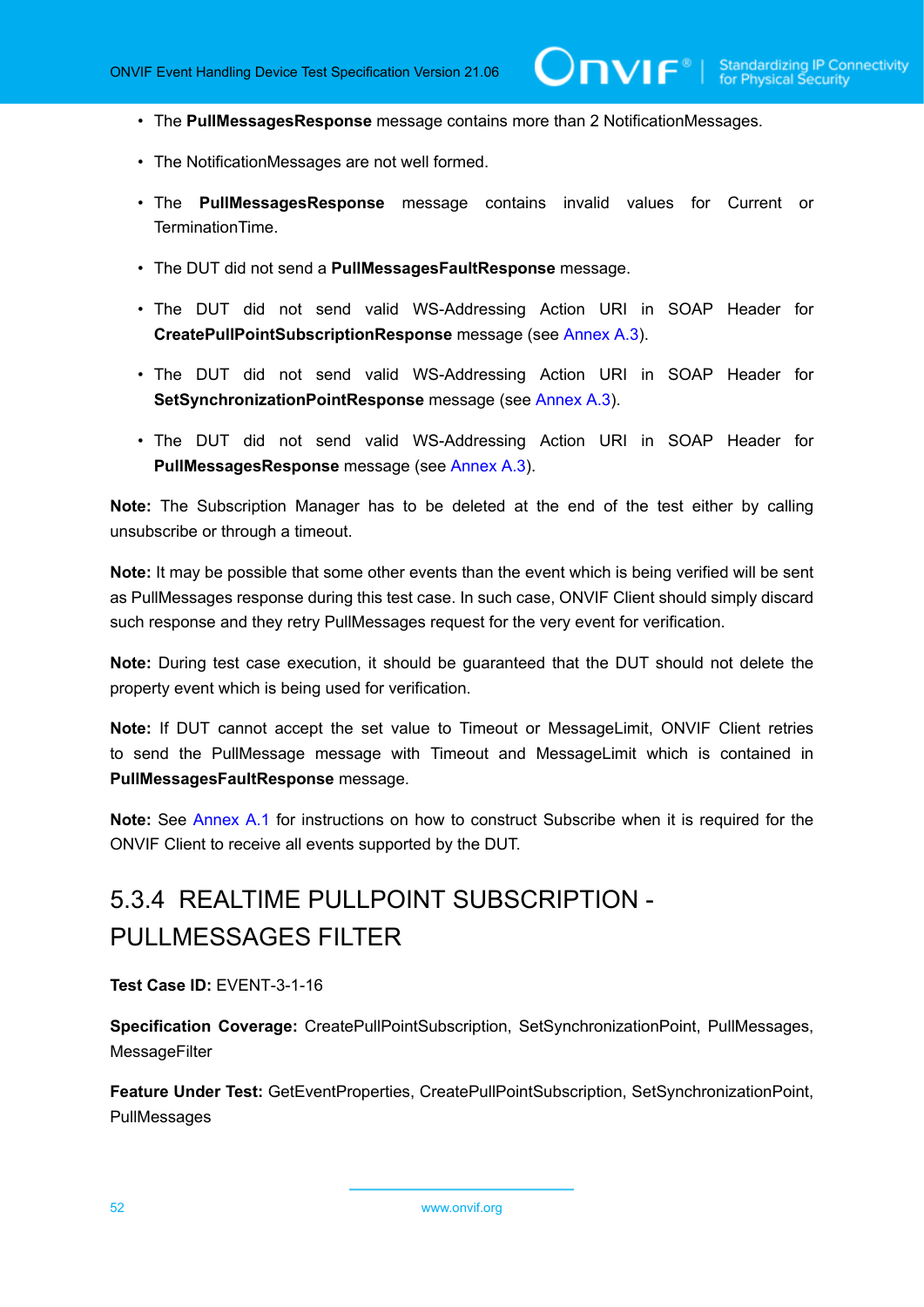#### **WSDL Reference:** event.wsdl

#### **Test Purpose:** To verify PullMessages command

**Pre-Requisite:** Event Service is supported by the DUT. Device supports Pull-Point Notification feature. The DUT shall provide at least one event. The test operator has to ensure that the event is triggered and sent out. ONVIF Client will invoke a SetSynchronizationPoint request. If the DUT does not support property events of if it is not possible to invoke a SynchronizationPoint, the test operator has to trigger an event manually.

**Test Configuration:** ONVIF Client and DUT

- 1. Start an ONVIF Client.
- 2. Start the DUT.
- 3. ONVIF Client invokes GetEventProperties command to retrieve the supported Topics.
- 4. Verify that the DUT sends a **GetEventPropertiesResponse**; select one Topic
- 5. ONVIF Client will invoke **CreatePullPointSubscription** request with a suggested timeout of PT60S and a Filter including the selected Topic.
- 6. Verify that the DUT sends a **CreatePullPointSubscriptionResponse** message.
- 7. Validate CurrentTime and TerminationTime and SubscriptionReference.
- 8. ONVIF Client will invoke **PullMessages** command with a PullMessagesTimeout of 20s and a MessageLimit of 2.
- 9. ONVIF Client will invoke **SetSynchronizationPoint** request to trigger a property event.
- 10.Verify that the DUT sends a **SetSynchronizationPointResponse** message.
- 11. If the DUT does not support property events, the operator has to trigger an event manually.
- 12.Verify that the DUT sends a **PullMessagesResponse** that contains at least one NotificationMessage.
- 13.Verify that that a maximum number of 2 Notification Messages is included in the PullMessages Response.
- 14.Verify that at least one property event is returned.
- 15.Verify that this NotificationMessage is well formed; Verify CurrentTime and TerminationTime (TerminationTime > CurrentTime).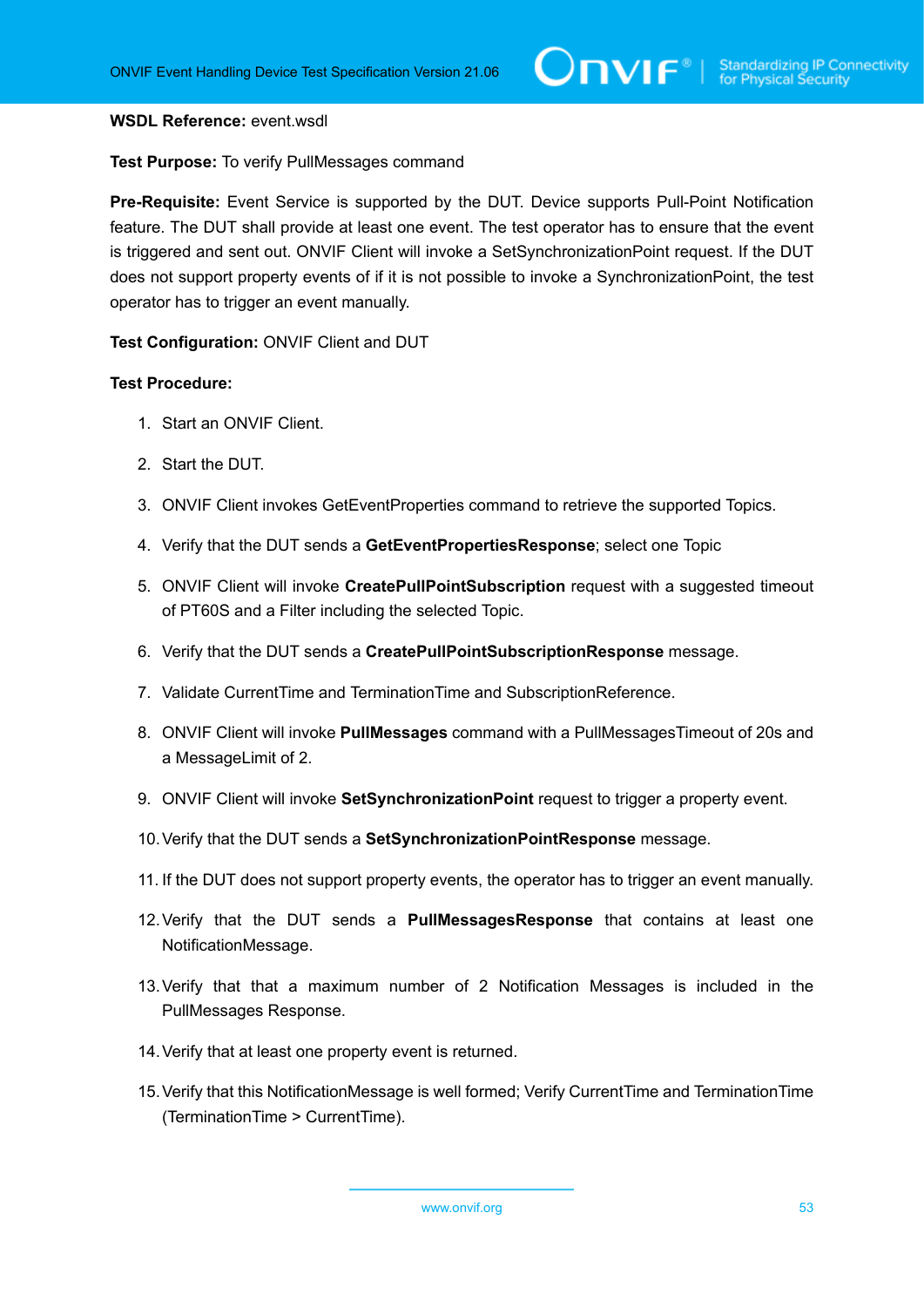16.Verify that the Topic of the NotificationMessage matches the filter.

#### **Test Result:**

#### **PASS –**

• DUT passes all assertions.

# **FAIL –**

- The DUT did not send a **GetEventPropertiesResponse**
- The DUT did not send a valid **GetEventPropertiesResponse** (containing at least one Topic).
- The DUT did not send **CreatePullPointSubscriptionResponse** message.
- The DUT did not send valid values for CurrentTime and TerminationTime (TerminationTime > CurrentTime).
- The DUT did not send a **SetSynchronizationPointResponse** message.
- The DUT did not send a **PullMessagesResponse** message.
- The **PullMessagesResponse** message does not contain a NotificationMessage.
- The **PullMessagesResponse** message contains more than 2 NotificationMessages.
- The **PullMessagesResponse** message does not contain at least one event.
- The NotificationMessages are not well formed.
- The NotificationMessage contains to a topic that was not requested.
- The **PullMessagesResponse** message contains invalid values for Current or TerminationTime.
- The DUT did not send valid WS-Addressing Action URI in SOAP Header for **GetEventPropertiesResponse** message (see [Annex A.3](#page-135-0)).
- The DUT did not send valid WS-Addressing Action URI in SOAP Header for **CreatePullPointSubscriptionResponse** message (see [Annex A.3\)](#page-135-0).
- The DUT did not send valid WS-Addressing Action URI in SOAP Header for **SetSynchronizationPointResponse** message (see [Annex A.3\)](#page-135-0).
- The DUT did not send valid WS-Addressing Action URI in SOAP Header for **PullMessagesResponse** message (see [Annex A.3\)](#page-135-0).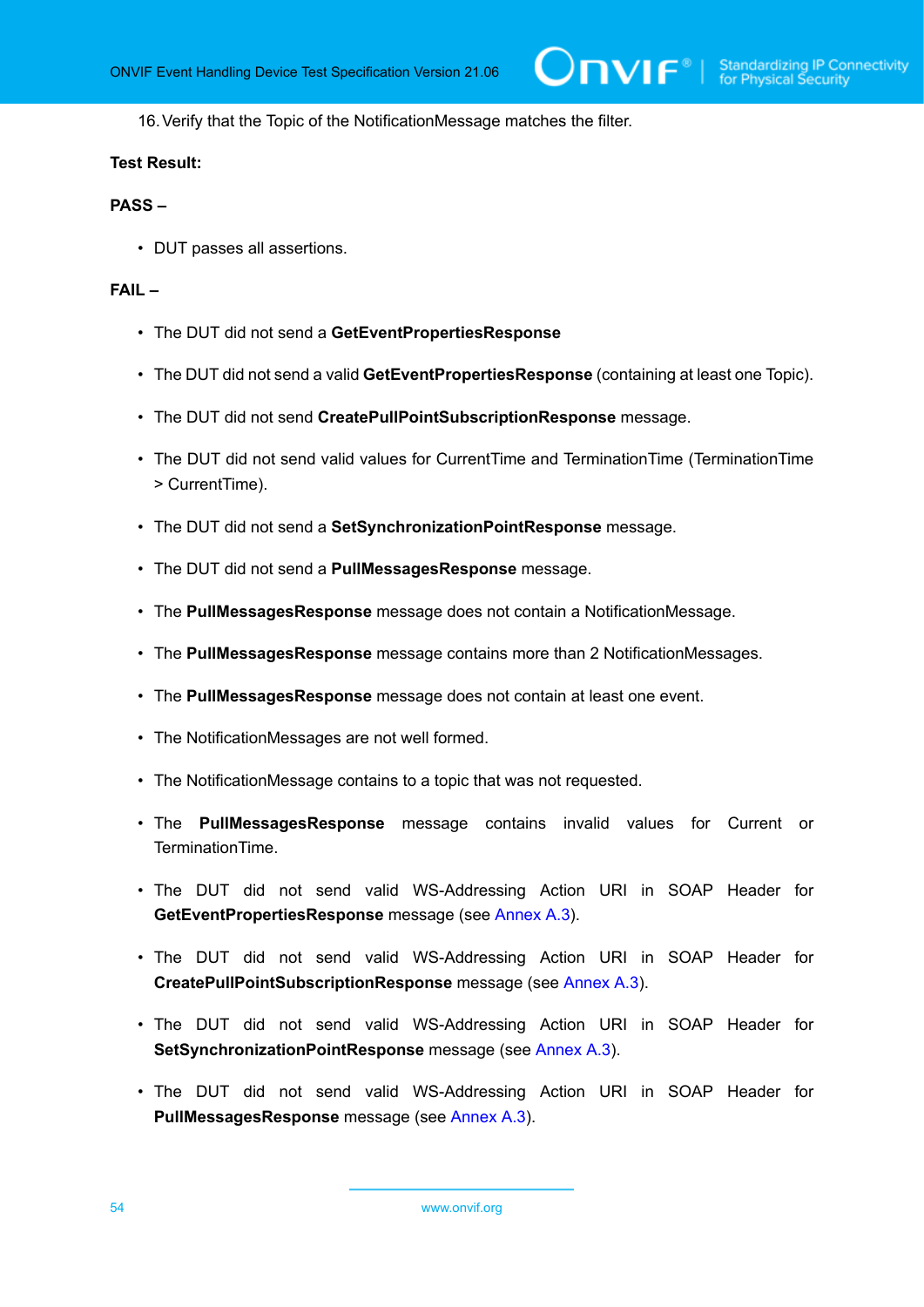**Note:** The Subscription Manager has to be deleted at the end of the test either by calling unsubscribe or through a timeout.

**Note:** It may be possible that some other events than the event which is being verified will be sent as PullMessages response during this test case. In such case, ONVIF Client should simply discard such response and they retry PullMessages request for the very event for verification.

**Note:** During test case execution, it should be guaranteed that the DUT should not delete the property event which is being used for verification.

**Note:** If DUT cannot accept the set value to Timeout or MessageLimit, ONVIF Client retries to send the PullMessage message with Timeout and MessageLimit included in **PullMessagesFaultResponse** message.

# 5.3.5 REALTIME PULLPOINT SUBSCRIPTION - INVALID MESSAGE CONTENT FILTER

**Test Case ID:** EVENT-3-1-17

**Specification Coverage:** CreatePullPointSubscription

**Feature Under Test:** CreatePullPointSubscription

#### **WSDL Reference:** event.wsdl

**Test Purpose:** Event Service is supported by the DUT. Device supports Pull-Point Notification feature. To verify that a correct error message "InvalidFilterFault" or "InvalidMessageContentExpressionFault" is returned if a CreatePullPointSubscription command with an invalid MessageContentFilter is invoked.

#### **Pre-Requisite:** None

**Test Configuration:** ONVIF Client and DUT

- 1. Start an ONVIF Client.
- 2. Start the DUT.
- 3. ONVIF Client will invoke **CreatePullPointSubscription** request with an invalid Filter boolean((//tt:SimpleItem[@Name="xyz" and @Value="xyz"]).
- 4. Verify that the DUT generates an "InvalidFilterFault" or an "InvalidMessageContentExpressionFault" fault message. Validate that Utc time and description are correct.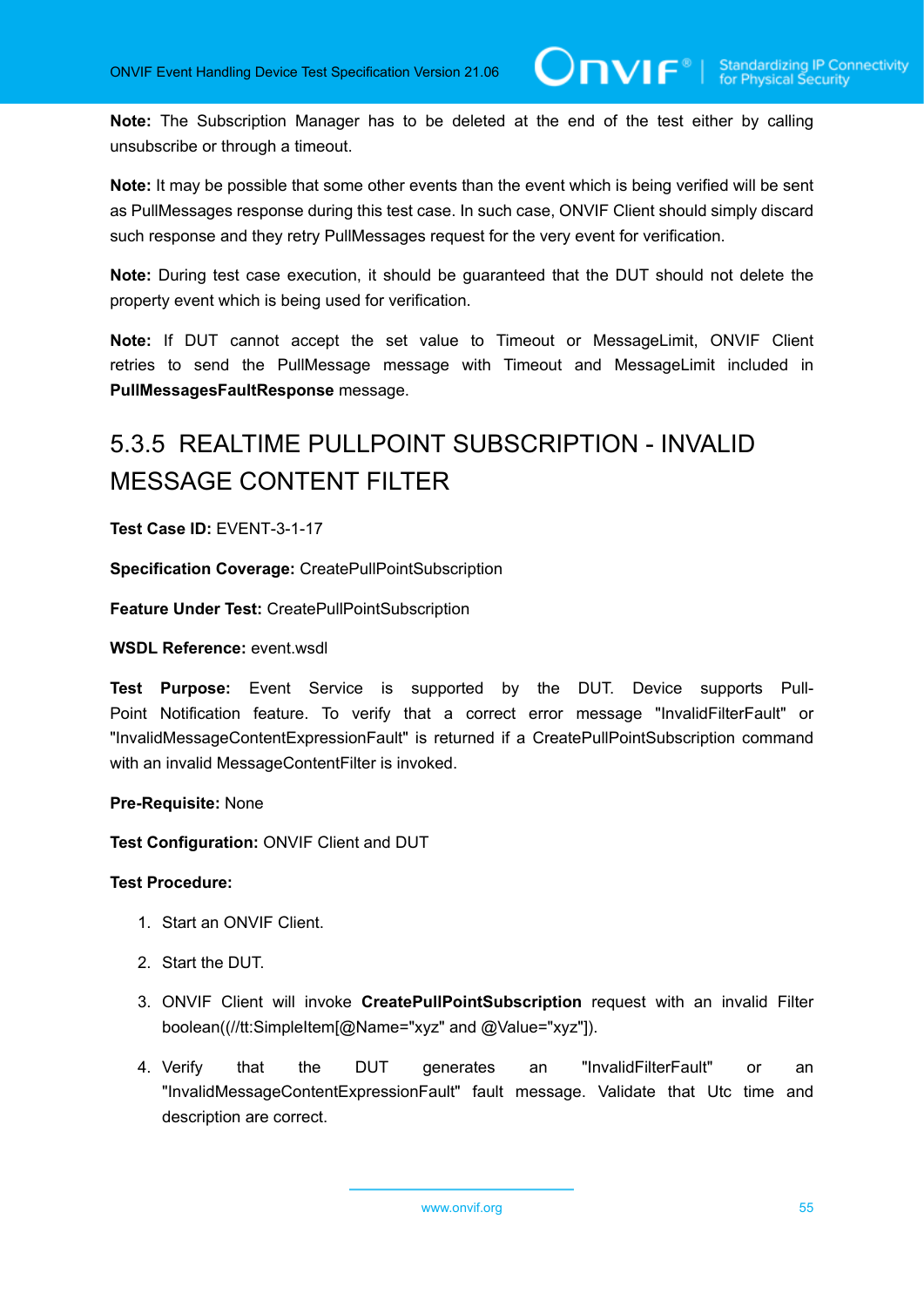# **Test Result:**

# **PASS –**

• DUT passes all assertions.

# **FAIL –**

- The DUT did not send an "InvalidFilterFault" or "InvalidMessageContentExpressionFault" fault message.
- The DUT did not send a valid fault message.
- The DUT did not send valid WS-Addressing Action URI in SOAP Header for Fault message (see [Annex A.3\)](#page-135-0).

# 5.3.6 REALTIME PULLPOINT SUBSCRIPTION - UNSUBSCRIBE (NEGATIVE TEST)

**Test Case ID:** EVENT-3-1-19

**Specification Coverage:** Basic Notification Interface, CreatePullPointSubscription

**Feature Under Test:** CreatePullPointSubscription, Unsubscribe, Renew

**WSDL Reference:** event.wsdl

**Test Purpose:** To verify Unsubscribe command

**Pre-Requisite:** Event Service is supported by the DUT. Device supports Pull-Point Notification feature.

**Test Configuration:** ONVIF Client and DUT

- 1. Start an ONVIF Client.
- 2. Start the DUT.
- 3. ONVIF Client will invoke **CreatePullPointSubscription** request (InitialTerminationTime=PT10S) to instantiate a SubscriptionManager.
- 4. Verify that the DUT sends a **CreatePullPointSubscriptionResponse** message. Validate CurrentTime and TerminationTime.
- 5. ONVIF Client will invoke **Unsubscribe** request to terminate the SubscriptionManager.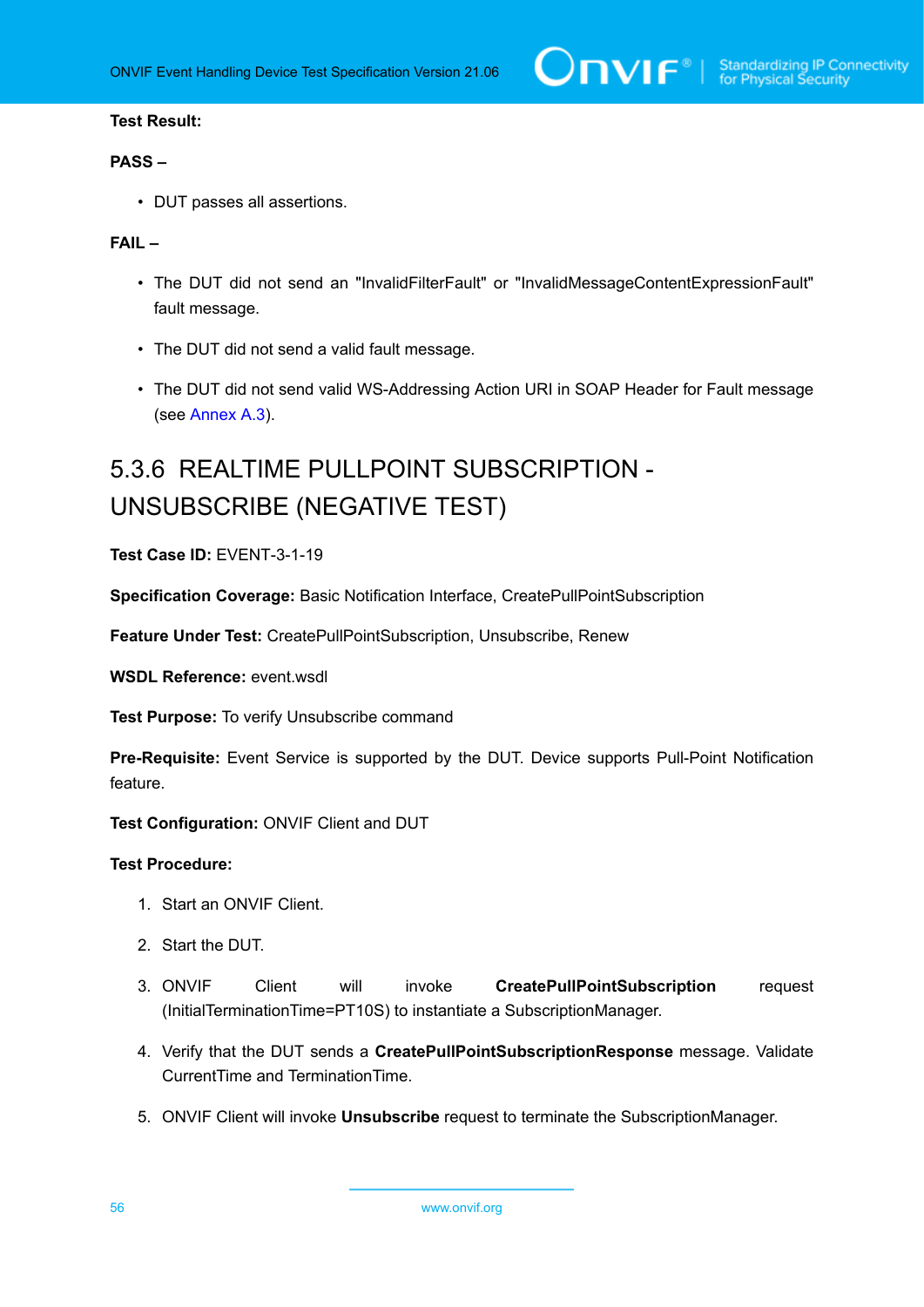- 6. Verify that the DUT sends an **UnsubscribeResponse** message.
- 7. ONVIF Client will invoke a **Unsubscribe** request to verify that the SubscriptionManager is deleted.
- 8. Verify that the DUT sends a Soap 1.2 Fault (e.g. a "ResourceUnknown" fault message).

#### **Test Result:**

#### **PASS –**

• DUT passes all assertions.

#### **FAIL –**

- The DUT did not send **CreatePullPointSubscriptionResponse** message.
- The DUT did not send valid values for CurrentTime and TerminationTime (TerminationTime=CurrentTime + 10s).
- The DUT did not send an **UnsubscribeResponse** message.
- The DUT did not send a Soap 1.2 Fault.
- The DUT did not send valid WS-Addressing Action URI in SOAP Header for **CreatePullPointSubscriptionResponse** message (see [Annex A.3\)](#page-135-0).
- The DUT did not send valid WS-Addressing Action URI in SOAP Header for **UnsubscribeResponse** message (see [Annex A.3](#page-135-0)).
- The DUT did not send valid WS-Addressing Action URI in SOAP Header for Fault message (see [Annex A.3\)](#page-135-0).

**Note:** If DUT cannot accept the set value to an InitialTerminationTime, ONVIF Client retries to send the CreatePullPointSubscription request with MinimumTime value included in UnacceptableInitialTerminationTime fault.

# 5.3.7 REALTIME PULLPOINT SUBSCRIPTION - TIMEOUT

**Test Case ID:** EVENT-3-1-20

**Specification Coverage:** CreatePullPointSubscription, Basic Notification Interface

**Feature Under Test:** CreatePullPointSubscription

**WSDL Reference:** event.wsdl

www.onvif.org 57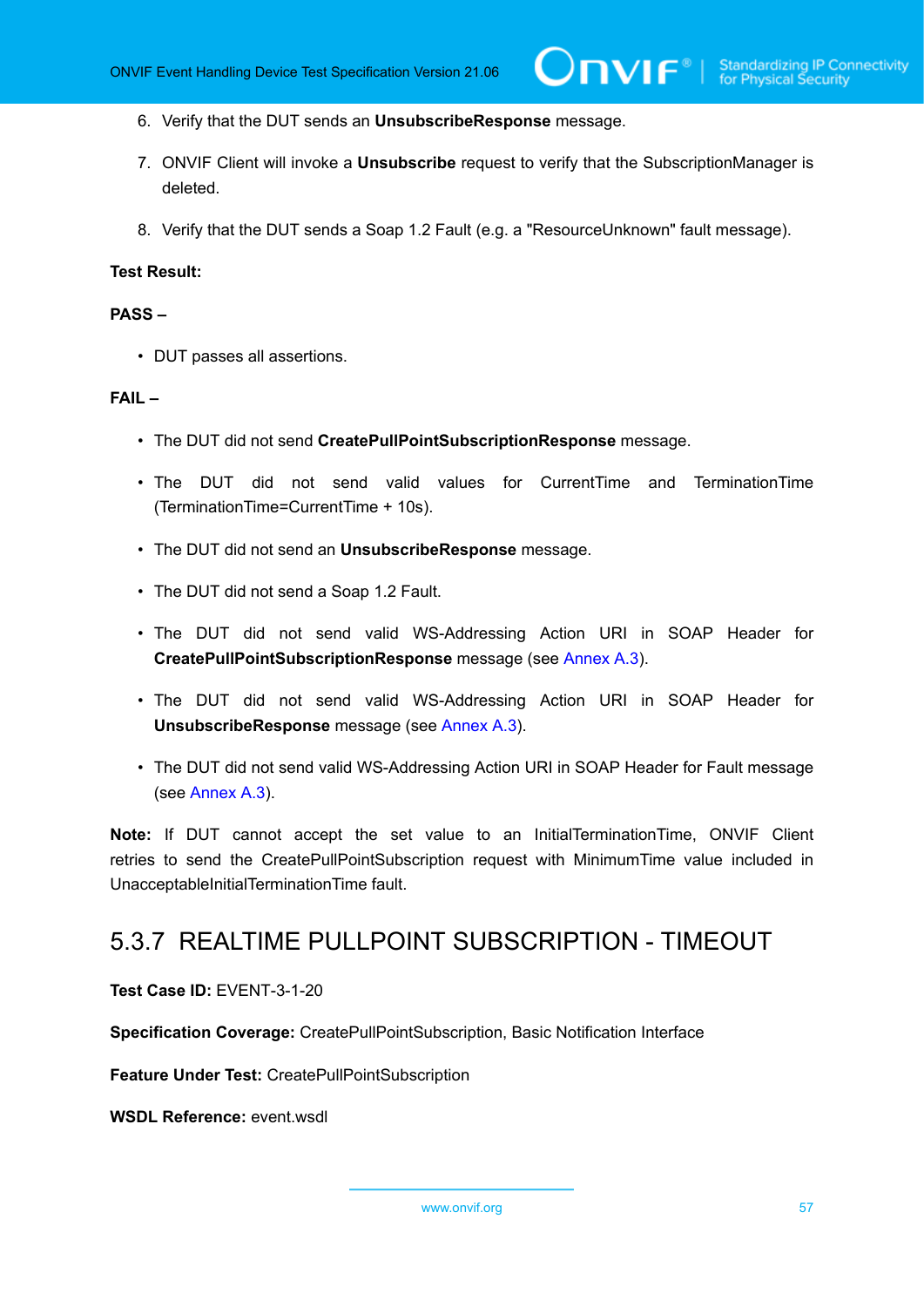**Test Purpose:** To verify if a SubscriptionManager times out correctly.

**Pre-Requisite:** Event Service is supported by the DUT. Device supports Pull-Point Notification feature.

**Test Configuration:** ONVIF Client and DUT

#### **Test Procedure:**

- 1. Start an ONVIF Client.
- 2. Start the DUT.
- 3. ONVIF Client will invoke **CreatePullPointSubscription** request with a suggested timeout of PT20S.
- 4. Verify that the DUT sends a **CreatePullPointSubscriptionResponse** message.
- 5. Validate CurrentTime and TerminationTime and SubscriptionReference.
- 6. Wait for 20 s (SubscriptionManager timeout).
- 7. ONVIF Client will invoke **Unsubscribe** request to check if the SubscriptionManager is timed out.
- 8. Verify that the DUT sends a Soap 1.2 fault (e.g. a "ResourceUnknown" fault).

# **Test Result:**

### **PASS –**

• DUT passes all assertions.

#### **FAIL –**

- The DUT did not send **CreatePullPointSubscriptionResponse** message.
- The DUT did not send valid values for CurrentTime and TerminationTime (TerminationTime >= CurrentTime + 10s).
- The DUT did not send a Soap 1.2 fault.
- The DUT did not send valid WS-Addressing Action URI in SOAP Header for **CreatePullPointSubscriptionResponse** message (see [Annex A.3\)](#page-135-0).
- The DUT did not send valid WS-Addressing Action URI in SOAP Header for Fault message (see [Annex A.3\)](#page-135-0).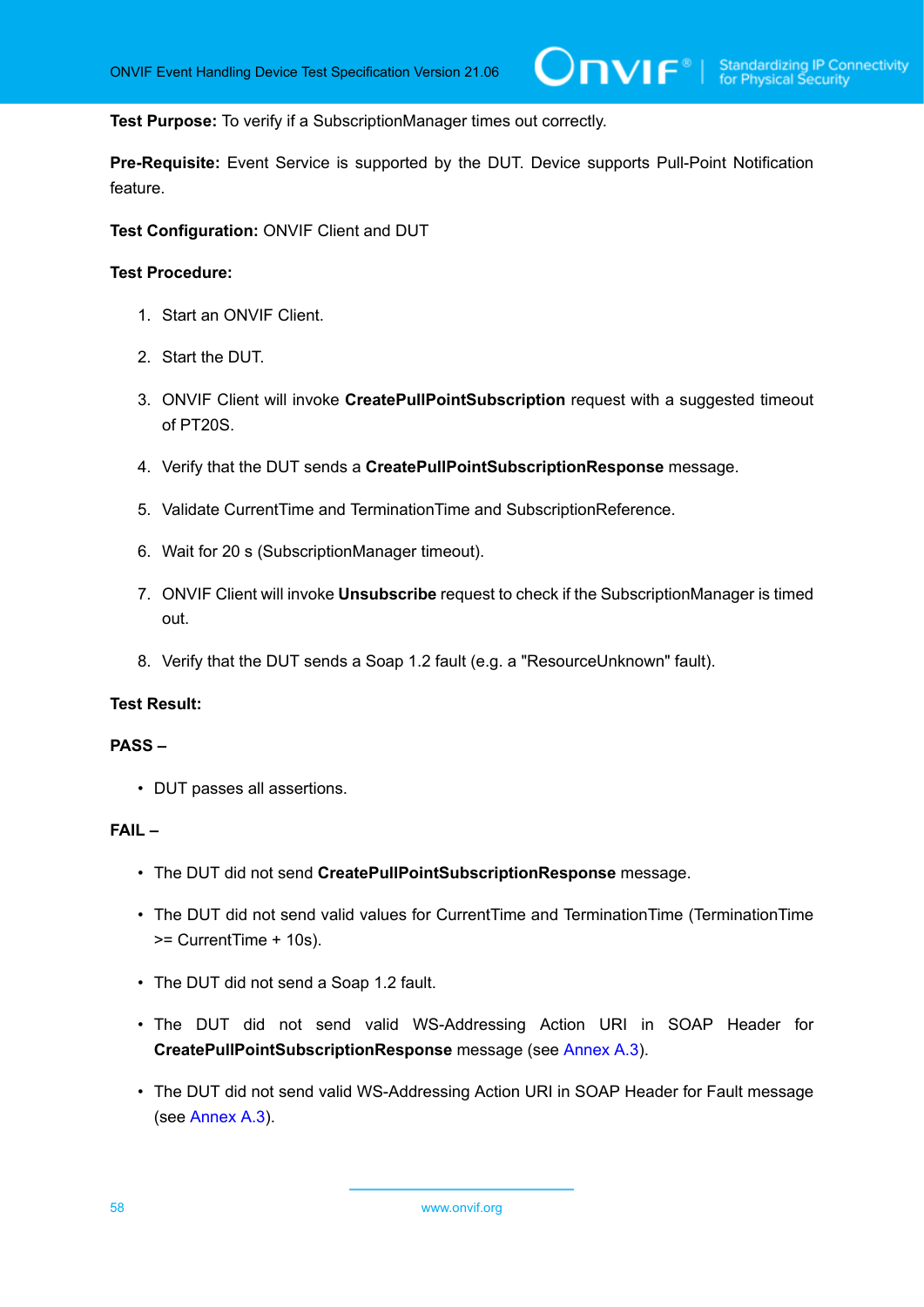**Note:** If DUT cannot accept the set value to an InitialTerminationTime, ONVIF Client retries to send the CreatePullPointSubscription request with MinimumTime value included in UnacceptableInitialTerminationTime fault.

# 5.3.8 REALTIME PULLPOINT SUBSCRIPTION - INVALID TOPIC EXPRESSION

**Test Case ID:** EVENT-3-1-22

**Specification Coverage:** CreatePullPointSubscription

**Feature Under Test:** CreatePullPointSubscription

**WSDL Reference:** event.wsdl

**Test Purpose:** To verify that a correct error message "InvalidFilterFault" or "TopicNotSupported" or "InvalidTopicExpressionFault" is returned if a CreatePullPointSubscription command with an invalid TopicExpression is invoked.

**Pre-Requisite:** Event Service is supported by the DUT. Device supports Pull-Point Notification feature.

**Test Configuration:** ONVIF Client and DUT

# **Test Procedure:**

- 1. Start an ONVIF Client.
- 2. Start the DUT.
- 3. ONVIF Client will invoke **CreatePullPointSubscription** request with an invalid Topic Expression "xyz".
- 4. Verify that the DUT generates an "InvalidFilterFault" or "TopicNotSupported" or "InvalidTopicExpressionFault" fault message.
- 5. Validate valid the fault message (valid Utc time, valid description).

# **Test Result:**

# **PASS –**

• DUT passes all assertions.

**FAIL –**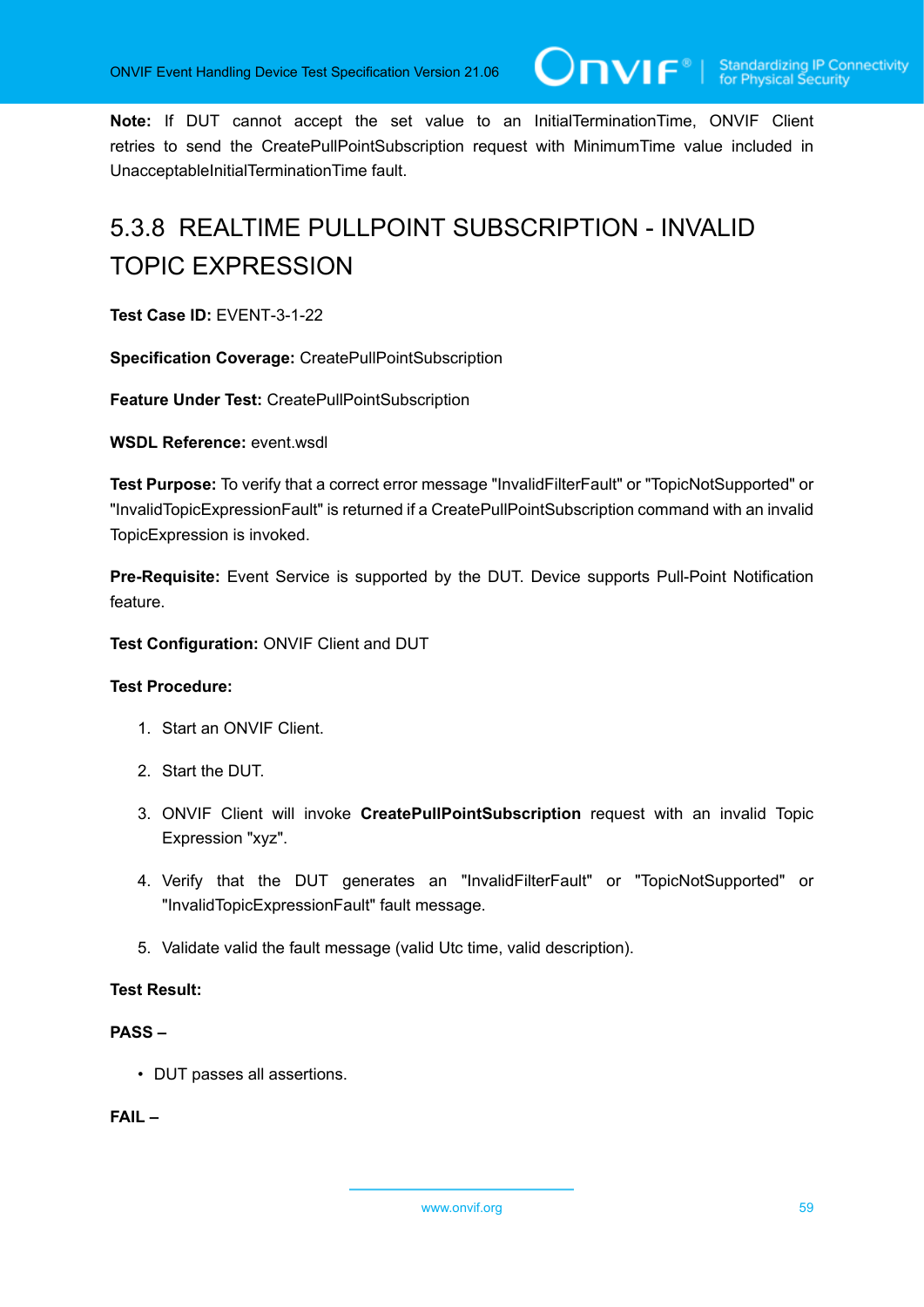- The DUT did not send an "InvalidFilterFault" or "TopicNotSupported" or "InvalidTopicExpressionFault" fault message.
- The DUT did not send a valid fault message.
- The DUT did not send valid WS-Addressing Action URI in SOAP Header for Fault message (see [Annex A.3\)](#page-135-0).

# 5.3.9 REALTIME PULLPOINT SUBSCRIPTION – PULLMESSAGES AS KEEP-ALIVE

**Test Case ID:** EVENT-3-1-24

**Specification Coverage:** Realtime PullPoint Notification Interface, CreatePullPointSubscription, PullMessages

**Feature Under Test:** CreatePullPointSubscription, PullMessages

**WSDL Reference:** event.wsdl

**Test Purpose:** To verify PullMessages command as the one being kept alive.

**Pre-Requisite:** Event Service is supported by the DUT. Device supports Pull-Point Notification feature.

**Test Configuration:** ONVIF Client and DUT

- 1. Start an ONVIF Client.
- 2. Start the DUT.
- 3. ONVIF Client invokes **GetEventProperties** request to retrieve the supported Topics.
- 4. Verify that the DUT sends a **GetEventPropertiesResponse** message.
- 5. ONVIF Client will invoke **CreatePullPointSubscription** message (no filter, no InitialTerminationTime).
- <span id="page-59-0"></span>6. Verify that the DUT sends a **CreatePullPointSubscriptionResponse** message. Validate CurrentTime and TerminationTime. Mark Termination Time as T1. Mark Current Time as C1.
- 7. ONVIF Client waits for 1s.
- <span id="page-59-1"></span>8. ONVIF Client will invoke **PullMessages** request with a PullMessages Timeout of [T1 – C1 + 20s] and a MessageLimit of 1 to update termination time of subscription.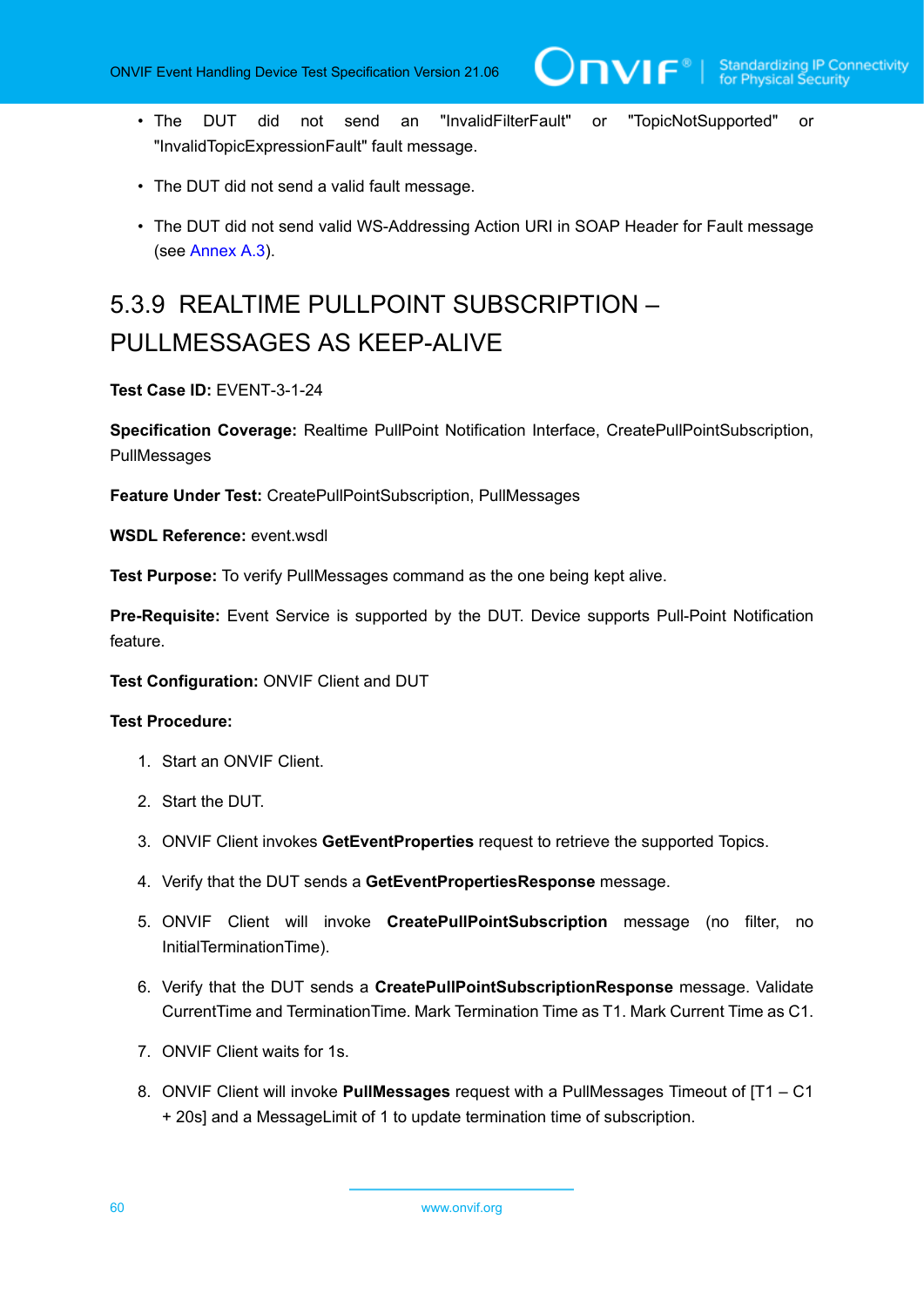- 9. Verify **PullMessagesResponse** message or **PullMessagesFaultResponse** from the DUT.
- 10.If **PullMessagesResponse** is received from the DUT then ONVIF Client will invoke **PullMessages** request with a PullMessages Timeout equal to MaxTimeout from **PullMessagesFaultResponse** message and a MessageLimit of 1 to update termination time of subscription. Otherwise, go to step [11.](#page-60-0)
- <span id="page-60-0"></span>11. Verify **PullMessagesResponse** message from the DUT.
- 12.Validate Current Time and Termination Time. Check that TerminationTime > CurrentTime. Check that TerminationTime > T1.

#### **Test Result:**

#### **PASS –**

• DUT passes all assertions.

# **FAIL –**

- The DUT did not send **CreatePullPointSubscriptionResponse** message.
- The DUT did not send valid values for CurrentTime and TerminationTime.
- The DUT did not send a **PullMessagesResponse** message or **PullMessagesFaultResponse** message at step [6](#page-59-0).
- The DUT did not send a **PullMessagesResponse** message at step [8.](#page-59-1)
- The **PullMessagesResponse** message contained invalid values for Current or TerminationTime.
- The **PullMessagesResponse** message to the **PullMessages** request with a PullMessages Timeout of [T1 – C1 + 20s] contained TerminationTime value less or equal to T1.

**Note:** If the DUT does not update termination time after PullMessagesRequest, then the ONVIF Client passes the test with a warning.

**Note:** The Subscription Manager has to be deleted at the end of the test either by calling unsubscribe or through a timeout.

**Note:** If the DUT does not support property events, then test operator will send event manually (user interaction window will be used).

**Note:** To avoid long time of test execution, the test tool waits PullMessagesResponse during Operation delay timeout time. If the DUT does not send PullMessagesResponse during Operation delay timeout time, the test tool terminates subscription and fails the test.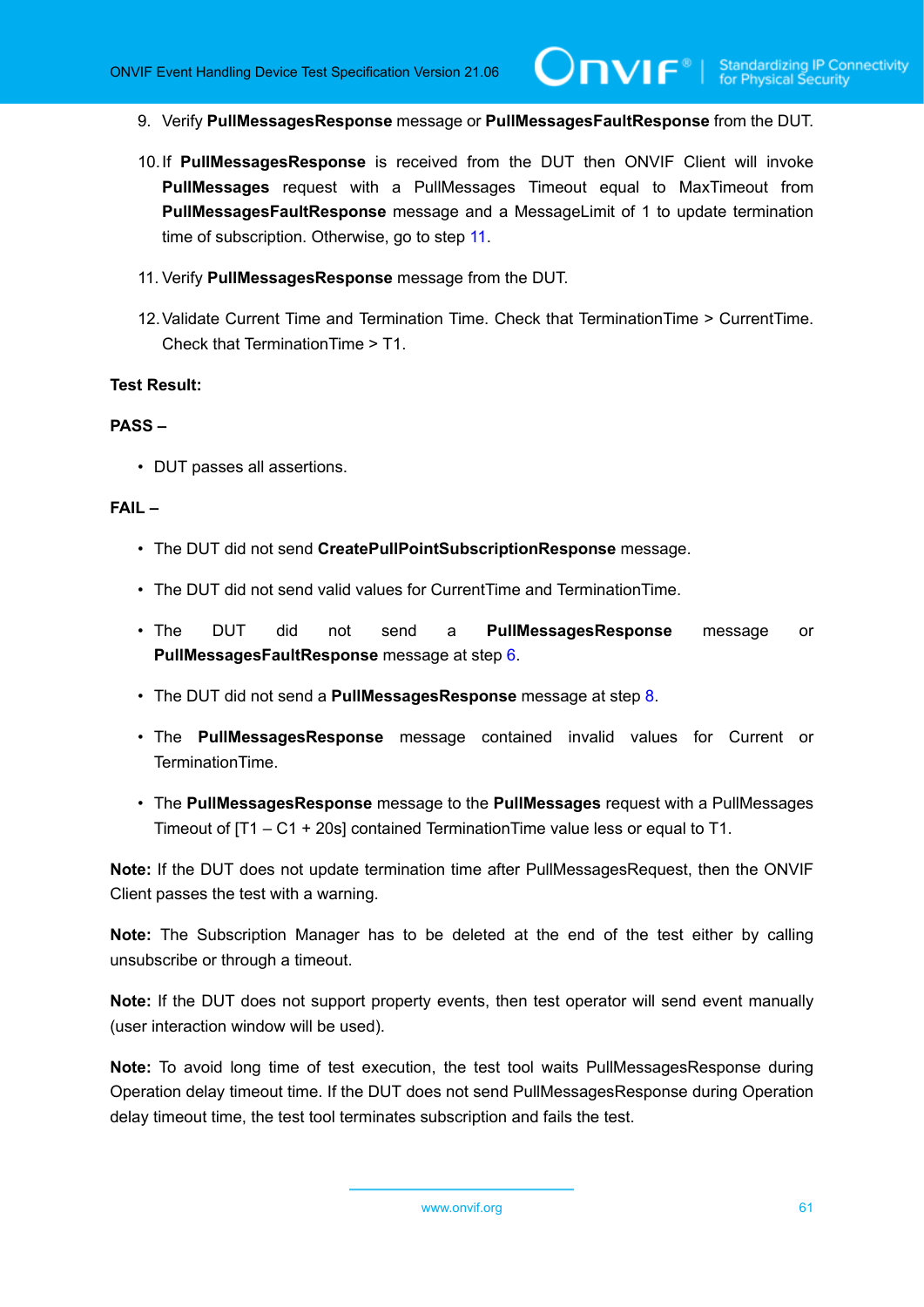# 5.3.10 REALTIME PULLPOINT SUBSCRIPTION - SET SYNCHRONIZATION POINT

**Test Case ID:** EVENT-3-1-25

**Specification Coverage:** CreatePullPointSubscription, SetSynchronizationPoint, PullMessages

**Feature Under Test:** CreatePullPointSubscription, SetSynchronizationPoint, PullMessages

**WSDL Reference:** event.wsdl

**Test Purpose:** To verify that the DUT sends properties to the Client when SetSynchronizationPoint operation is invoked.

**Pre-Requisite:** Event Service is supported by the DUT. Device supports Pull-Point Notification feature.

**Test Configuration:** ONVIF Client and DUT

- 1. Start an ONVIF Client.
- 2. Start the DUT.
- 3. ONVIF Client invokes **GetEventProperties** request.
- 4. The DUT responds with a **GetEventPropertiesResponse** message with parameters
	- TopicNamespaceLocation list
	- FixedTopicSet
	- TopicSet =: *topicSet*
	- TopicExpressionDialect list
	- MessageContentFilterDialect list
	- MessageContentSchemaLocation list
- 5. If *topicSet* does not contain topic with MessageDescription with IsProperty = true, skip other steps.
- 6. ONVIF Client sets the following
	- *topic* := the Event topic provided on Management Tab
- 7. ONVIF Client invokes **CreatePullPointSubscription** request with parameters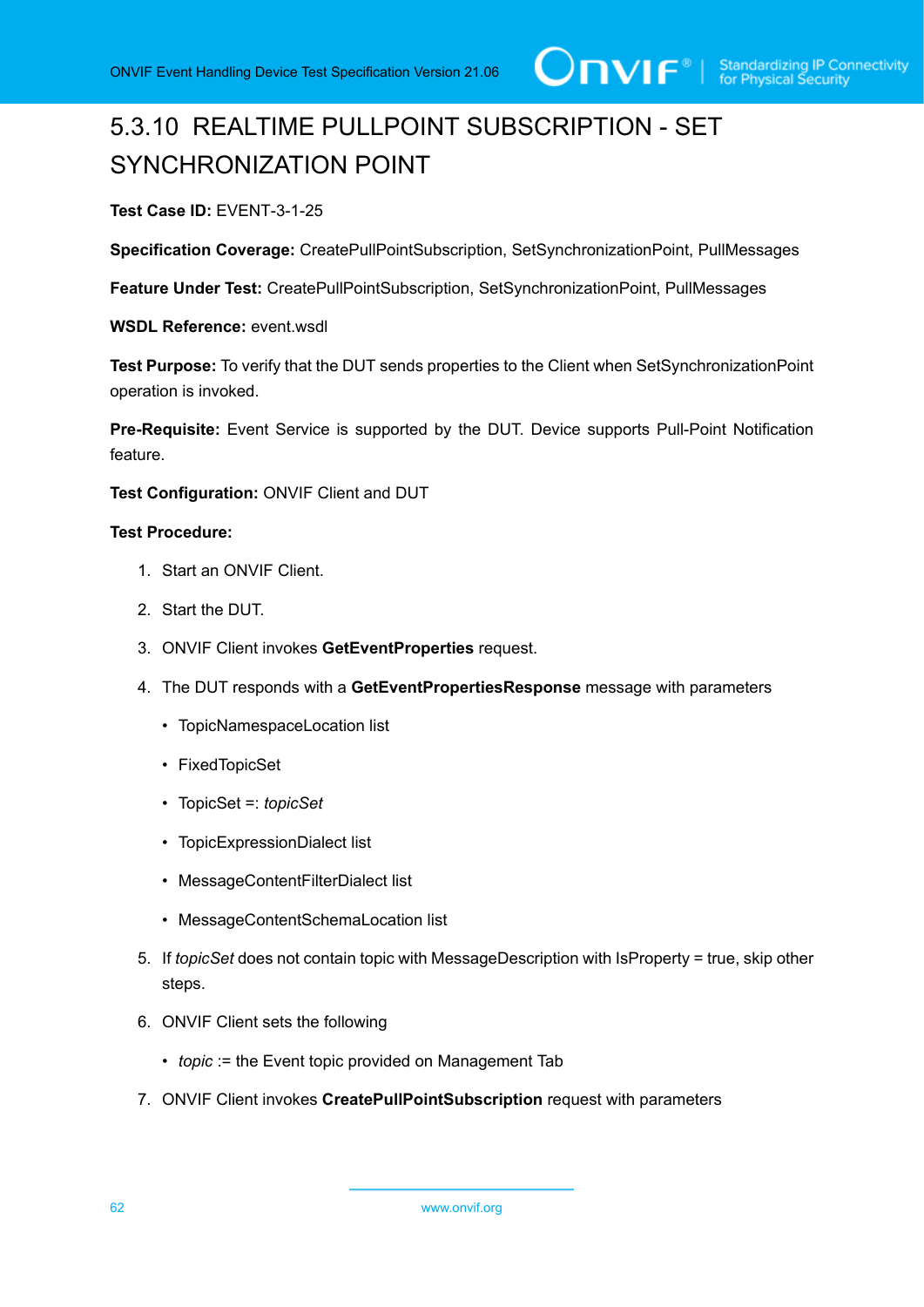- Filter.TopicExpression := *topic*
- Filter.TopicExpression.@Dialect := "http://www.onvif.org/ver10/tev/topicExpression/ ConcreteSet"
- 8. The DUT responds with **CreatePullPointSubscriptionResponse** message with parameters
	- SubscriptionReference =: *s*
	- CurrentTime =: *ct*
	- TerminationTime =: *tt*
- <span id="page-62-0"></span>9. Until *timeout1* timeout expires, repeat the following steps:
	- 9.1. ONVIF Client waits for time *t* := min{(*tt*-*ct*)/2, 1 second}.
	- 9.2. ONVIF Client invokes **PullMessages** to the subscription endpoint *s* with parameters
		- Timeout := PT60S
		- MessageLimit := 1
	- 9.3. The DUT responds with **PullMessagesResponse** message with parameters:
		- CurrentTime =: *ct*
		- TerminationTime =: *tt*
		- NotificationMessage list =: *notificationMessageList*
	- 9.4. If *notificationMessageList* contains NotificationMessage with Message.Message.@PropertyOperation = Initialized set the following:
		- *notification* := the first NotificationMessage in *notificationMessageList* with Message.Message.@PropertyOperation = Initialized
	- 9.5. If *timeout1* expires for step [9](#page-62-0) without NotificationMessage message with Message.Message.@PropertyOperation = Initialized, FAIL the test and skip other steps.
- 10.If *notification*.Topic value is not equal to topic, FAIL the test and skip other steps.
- 11. ONVIF Client invokes **SetSynchronizationPoint**.
- 12.The DUT responds with **SetSynchronizationPointResponse** message.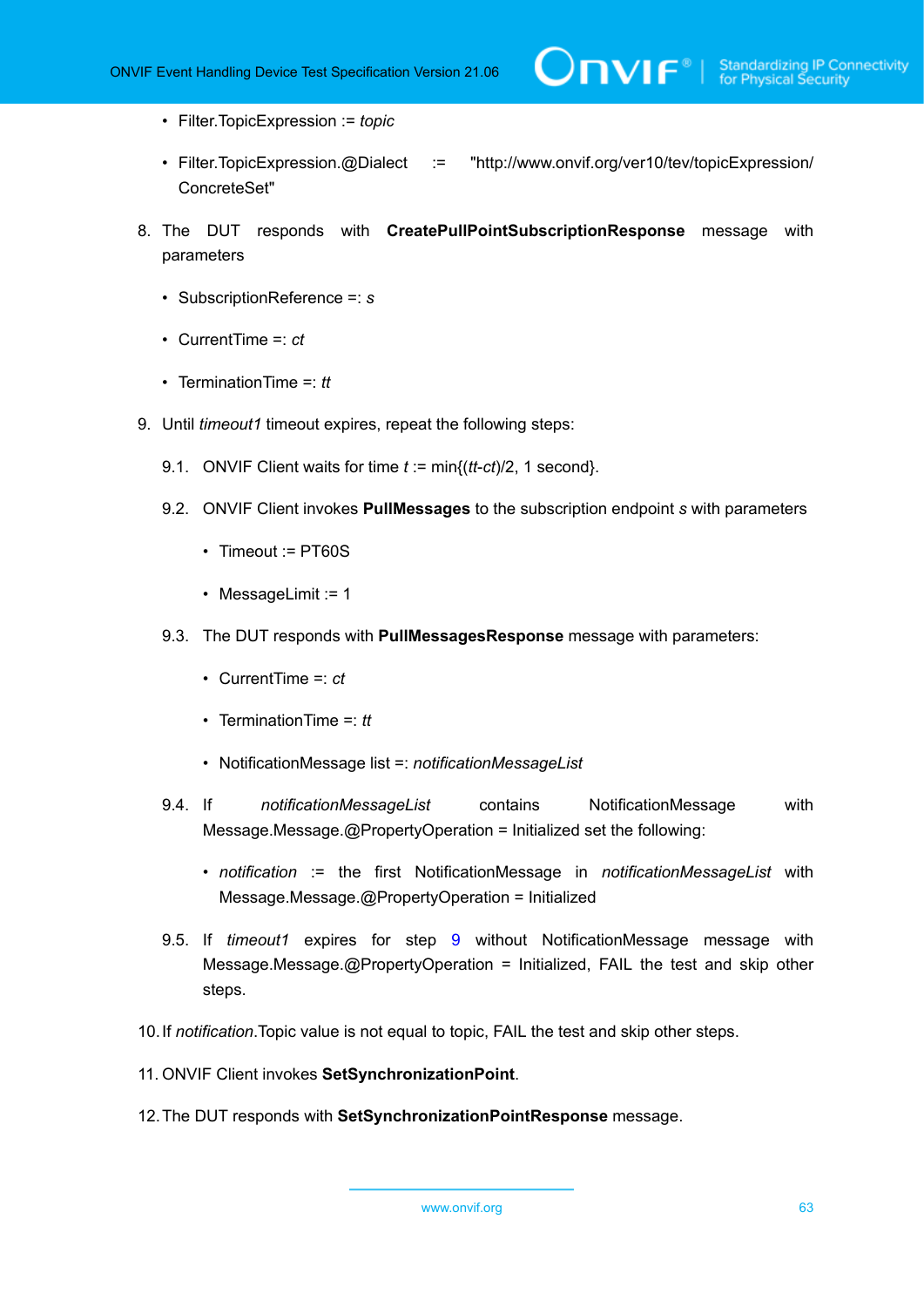#### <span id="page-63-1"></span>13.Until *timeout1* timeout expires:

- 13.1. ONVIF Client waits for time *t* := min{(*tt*-*ct*)/2, 1 second}.
- 13.2. ONVIF Client invokes **PullMessages** to the subscription endpoint *s* with parameters
	- Timeout := PT60S
	- MessageLimit := 1
- 13.3. The DUT responds with **PullMessagesResponse** message with parameters:
	- CurrentTime =: *ct*
	- TerminationTime =: *tt*
	- NotificationMessage list =: *notificationMessageList*
- 13.4. If *notificationMessageList* contains the following NotificationMessage (*repeatedNotification*), go to step [14:](#page-63-0)
	- *repeatedNotification*.Message.Message.@PropertyOperation = Initialized
	- *repeatedNotification*.Topic = *topic*
	- *repeatedNotification*.Message.Message.Source item is equal to **notification**.Message.Message.Source item item if *notificationMessage*.Message.Message contains not empty Source element
	- *repeatedNotification*.Message.Message.Key item is equal to *notification*.Message.Message.Key item If *notificationMessage*.Message.Message contains not empty Key element
- 13.5. If *timeout1* expires for step [13](#page-63-1) without *repeatedNotification* Notification, FAIL the test and skip other steps.
- <span id="page-63-0"></span>14.If subscription timeout is not expired, ONVIF Client invokes **Unsubscribe** to the subscription endpoint *s*.
- 15.The DUT responds with **UnsubscribeResponse** message.

# **Test Result:**

#### **PASS –**

- DUT passes all assertions.
- The DUT returned **GetEventPropertiesResponse** message with empty TopicSet.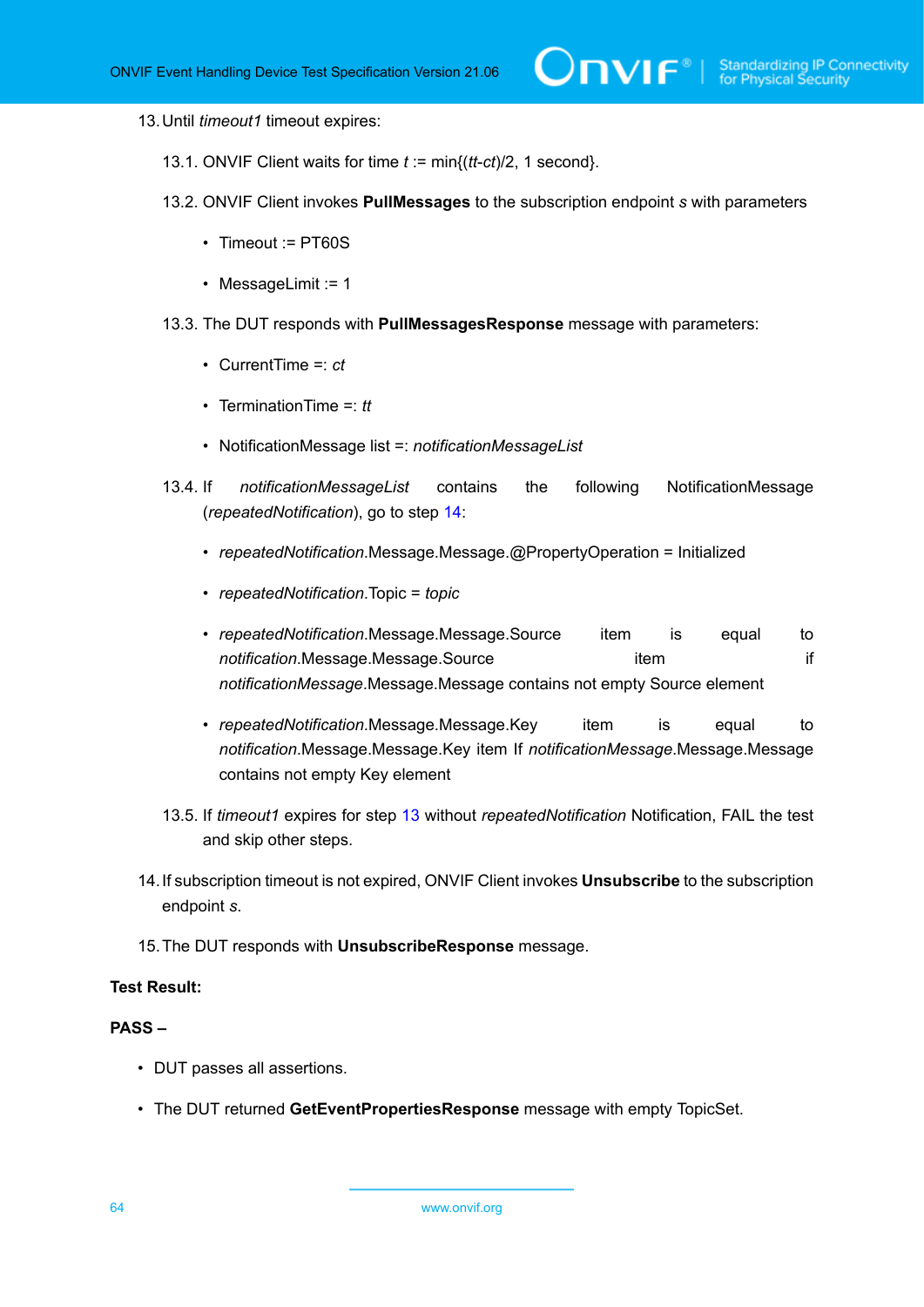# **FAIL –**

- The DUT did not send **CreatePullPointSubscriptionResponse** message.
- The DUT did not send a **SetSynchronizationPointResponse** message.
- The DUT did not send a **PullMessagesResponse** message.

**Note:** *timeout1* will be taken from Operation Delay field of ONVIF Device Test Tool.

# 5.3.11 REALTIME PULLPOINT SUBSCRIPTION – PULLMESSAGES TIMEOUT

**Test Case ID:** EVENT-3-1-32

**Specification Coverage:** PullMessages

**Feature Under Test:** PullMessages

**WSDL Reference:** event.wsdl

**Test Purpose:** To verify that the DUT accepts 60s timeout value in PullMessages request.

**Pre-Requisite:** Event Service is supported by the DUT. Device supports Pull-Point Notification feature.

**Test Configuration:** ONVIF Client and DUT

- 1. Start an ONVIF Client.
- 2. Start the DUT.
- 3. ONVIF Client invokes **CreatePullPointSubscription** request with parameters
	- Filter skipped
- 4. The DUT responds with **CreatePullPointSubscriptionResponse** message with parameters
	- SubscriptionReference =: *s*
	- CurrentTime =: *ct*
	- TerminationTime =: *tt*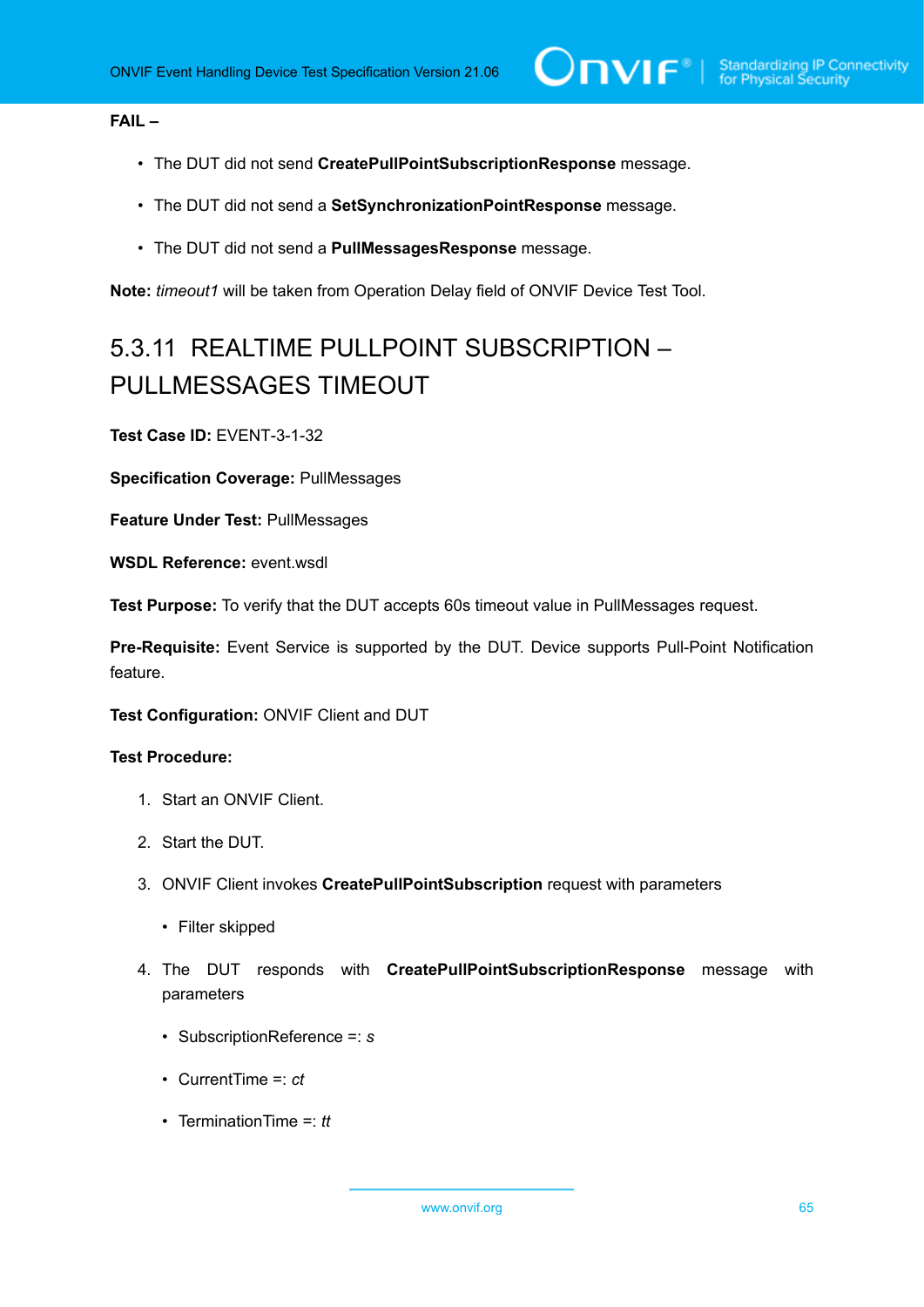$\mathsf{J}\mathsf{IVIF}^*$  i

- 5. ONVIF Client invokes **PullMessages** to the subscription endpoint *s* with parameters
	- Timeout := PT60S
	- MessageLimit := 1
- 6. The DUT responds with **PullMessagesResponse** message with parameters:
	- CurrentTime =: *ct*
	- TerminationTime =: *tt*
	- NotificationMessage list
- 7. If *tt* is not more than *ct*, FAIL the test and skip other steps.
- 8. ONVIF Client sends an **Unsubscribe** request to the subscription endpoint *s*.
- 9. The DUT responds with **UnsubscribeResponse** message.

#### **Test Result:**

#### **PASS –**

• DUT passes all assertions.

# **FAIL –**

- The DUT did not send **CreatePullPointSubscriptionResponse** message.
- The DUT did not send **PullMessagesResponse** message.
- The DUT did not send **UnsubscribeResponse** message.

# 5.3.12 REALTIME PULLPOINT SUBSCRIPTION – CONJUNCTION IN PULLMESSAGES FILTER (OR OPERATION)

# **Test Case ID:** EVENT-3-1-33

**Specification Coverage:** Topic Filter (ONVIF Core Specification), Create pull point subscription (ONVIF Core Specification)

**Feature Under Test:** Topic Filter, http://www.onvif.org/ver10/tev/topicExpression/ConcreteSet TopicExpression Dialect, CreatePullPointSubscription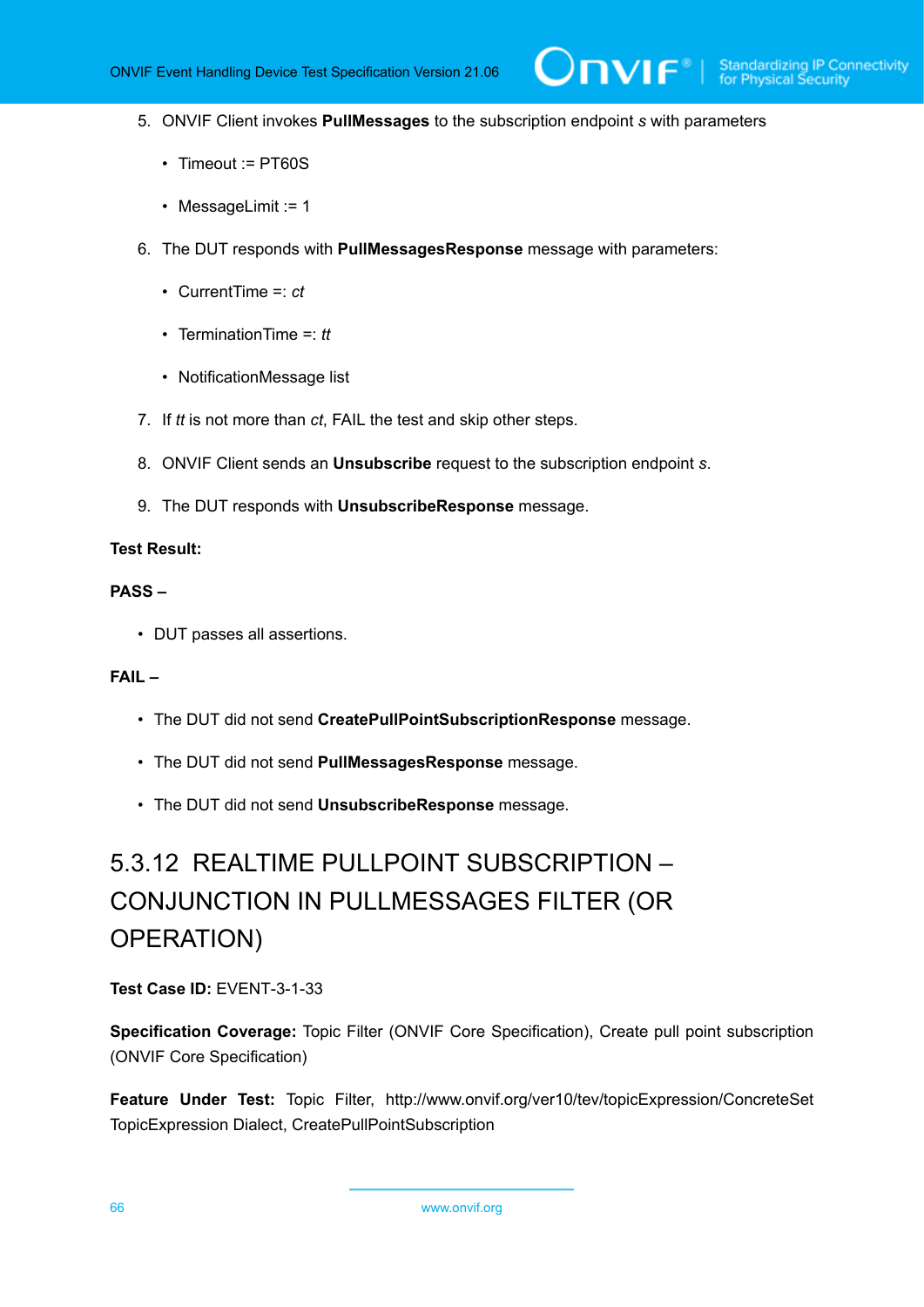#### **WSDL Reference:** event.wsdl

**Test Purpose:** To verify that the DUT supports "or" operation in conjunction of topics in the Topic Expressions.

**Pre-Requisite:** Event Service is supported by the DUT. Device supports Pull-Point Notification feature. If the DUT does not support at least two property events, the test operator has to provide two topics for test on the Management tab and trigger the events manually.

**Test Configuration:** ONVIF Client and DUT

- 1. Start an ONVIF Client.
- 2. Start the DUT.
- 3. ONVIF Client invokes **GetEventProperties** request.
- 4. The DUT responds with a **GetEventPropertiesResponse** message with parameters
	- TopicNamespaceLocation list
	- FixedTopicSet
	- TopicSet =: *topicSet*
	- TopicExpressionDialect list
	- MessageContentFilterDialect list
	- MessageContentSchemaLocation list
- 5. If *topicSet* contains less than 2 topics, skip other steps.
- 6. ONVIF Client sets the following
	- *topic1* := the first Event topic provided on Management Tab
	- *topic2* := the second Event topic provided on Management Tab
- 7. ONVIF Client invokes **CreatePullPointSubscription** request with parameters
	- Filter.TopicExpression := *topic1*|*topic2*
	- Filter.TopicExpression.@Dialect := "http://www.onvif.org/ver10/tev/topicExpression/ ConcreteSet"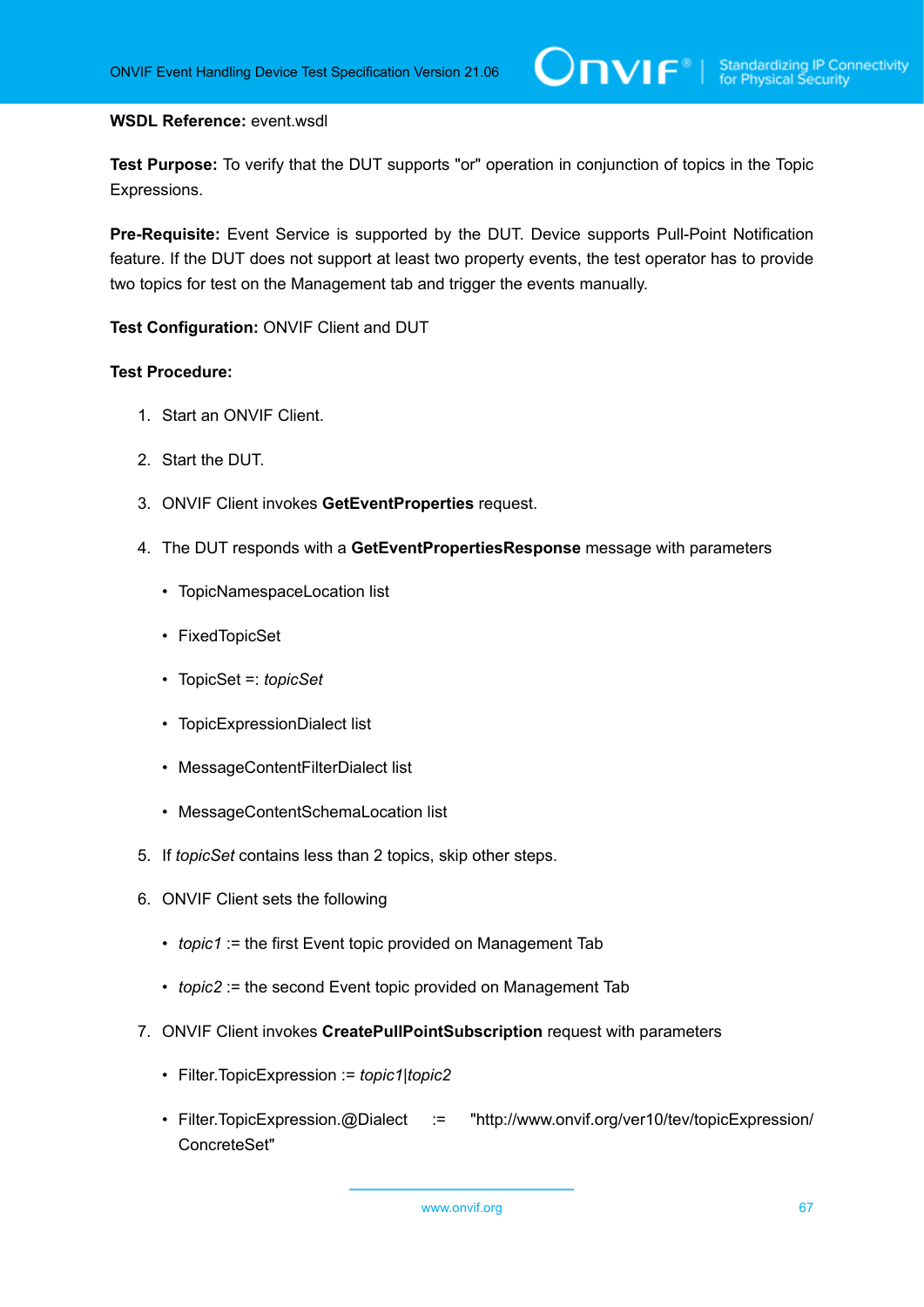$\mathbf{VIF}^*$ 

- 8. The DUT responds with **CreatePullPointSubscriptionResponse** message with parameters
	- SubscriptionReference =: *s*
	- CurrentTime =: *ct*
	- TerminationTime =: *tt*
- <span id="page-67-1"></span>9. Until *timeout1* timeout expires, repeat the following steps:
	- 9.1. ONVIF Client waits for time *t* := min{(*tt*-*ct*)/2, 1 second}.
	- 9.2. ONVIF Client invokes **PullMessages** to the subscription endpoint *s* with parameters
		- Timeout := PT60S
		- MessageLimit := 1
	- 9.3. The DUT responds with **PullMessagesResponse** message with parameters:
		- CurrentTime =: *ct*
		- TerminationTime =: *tt*
		- NotificationMessage list =: *notificationMessageList*
	- 9.4. For each NotificationMessage (*notification*) in *notificationMessageList*
		- 9.4.1. If *notification*.Topic value is not equal to *topic1* or *topic2*, FAIL the test and skip other steps.
	- 9.5. If NotificationMessage with topic value is equal to *topic1* and NotificationMessage with topic value is equal to *topic2* were received, go to step [10](#page-67-0).
	- 9.6. If *timeout1* expires for step [9](#page-67-1) without NotificationMessage with topic value equals to *topic1* or without NotificationMessage with topic value equals to *topic2*, FAIL the test and skip other steps.
- <span id="page-67-0"></span>10.ONVIF Client sends an **Unsubscribe** request to the subscription endpoint *s*.
- 11. The DUT responds with **UnsubscribeResponse** message.

# **Test Result:**

# **PASS –**

• DUT passes all assertions.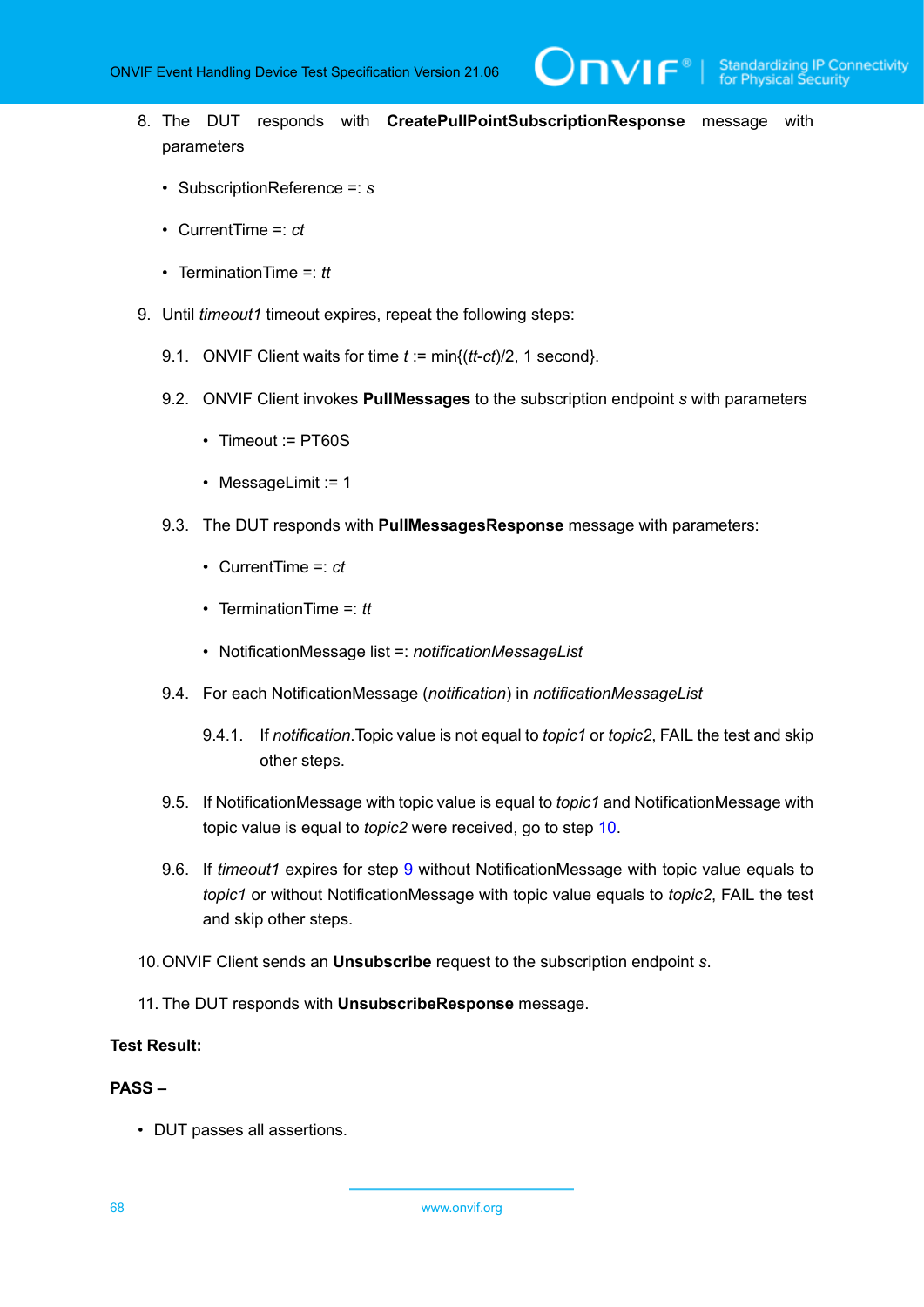### **FAIL –**

- The DUT did not send **CreatePullPointSubscriptionResponse** message.
- The DUT did not send **PullMessagesResponse** message
- The DUT did not send a **UnsubscribeResponse**.

**Note:** *timeout1* will be taken from Operation Delay field of ONVIF Device Test Tool.

**Note:** Test Operator has to select property enents if supported by the Device on the Management tab in Event section.

**Note:** if *topicSet* does not contain at least 2 topics with IsPropery = true, ONVIF Client provides user interaction window at step [10](#page-67-0) and Test Operator has to generate events manually.

# 5.3.13 REALTIME PULLPOINT SUBSCRIPTION – TOPIC SUB-TREE IN PULLMESSAGES FILTER

# **Test Case ID:** EVENT-3-1-34

**Specification Coverage:** Topic Filter (ONVIF Core Specification), Create pull point subscription (ONVIF Core Specification)

**Feature Under Test:** Topic Filter, http://www.onvif.org/ver10/tev/topicExpression/ConcreteSet TopicExpression Dialect, CreatePullPointSubscription

# **WSDL Reference:** event.wsdl

**Test Purpose:** To verify that the DUT supports "//." operation in topic filter in the Topic Expressions.

**Pre-Requisite:** Event Service is supported by the DUT. Device supports Pull-Point Notification feature. If the DUT does not support property event, the test operator has to provide topic for test on the Management tab and trigger the events manually.

# **Test Configuration:** ONVIF Client and DUT

- 1. Start an ONVIF Client.
- 2. Start the DUT.
- 3. ONVIF Client invokes **GetEventProperties** request.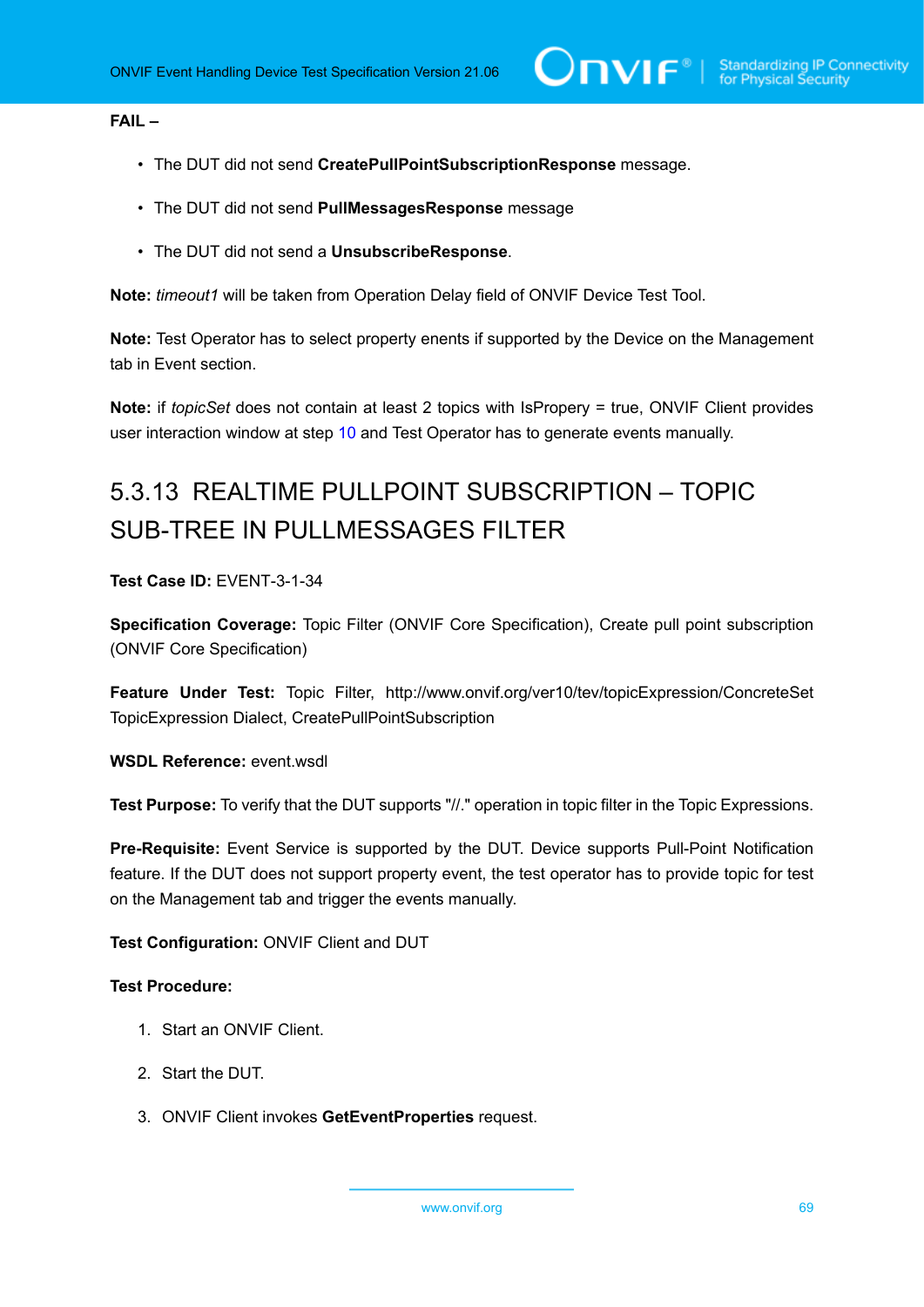**TVIF**®

- 4. The DUT responds with a **GetEventPropertiesResponse** message with parameters
	- TopicNamespaceLocation list
	- FixedTopicSet
	- TopicSet =: *topicSet*
	- TopicExpressionDialect list
	- MessageContentFilterDialect list
	- MessageContentSchemaLocation list
- 5. ONVIF Client sets the following
	- *topic* := the Event topic provided on Management Tab
	- *root* := root element of *topic*
- 6. ONVIF Client invokes **CreatePullPointSubscription** request with parameters
	- Filter.TopicExpression := *root*//.
	- Filter.TopicExpression.@Dialect := "http://www.onvif.org/ver10/tev/topicExpression/ ConcreteSet"
- 7. The DUT responds with **CreatePullPointSubscriptionResponse** message with parameters
	- SubscriptionReference =: *s*
	- CurrentTime =: *ct*
	- TerminationTime =: *tt*
- <span id="page-69-0"></span>8. Until *timeout1* timeout expires, repeat the following steps:
	- 8.1. ONVIF Client waits for time *t* := min{(*tt*-*ct*)/2, 1 second}.
	- 8.2. ONVIF Client invokes **PullMessages** to the subscription endpoint *s* with parameters
		- Timeout := PT60S
		- MessageLimit := 1
	- 8.3. The DUT responds with **PullMessagesResponse** message with parameters:
		- CurrentTime =: *ct*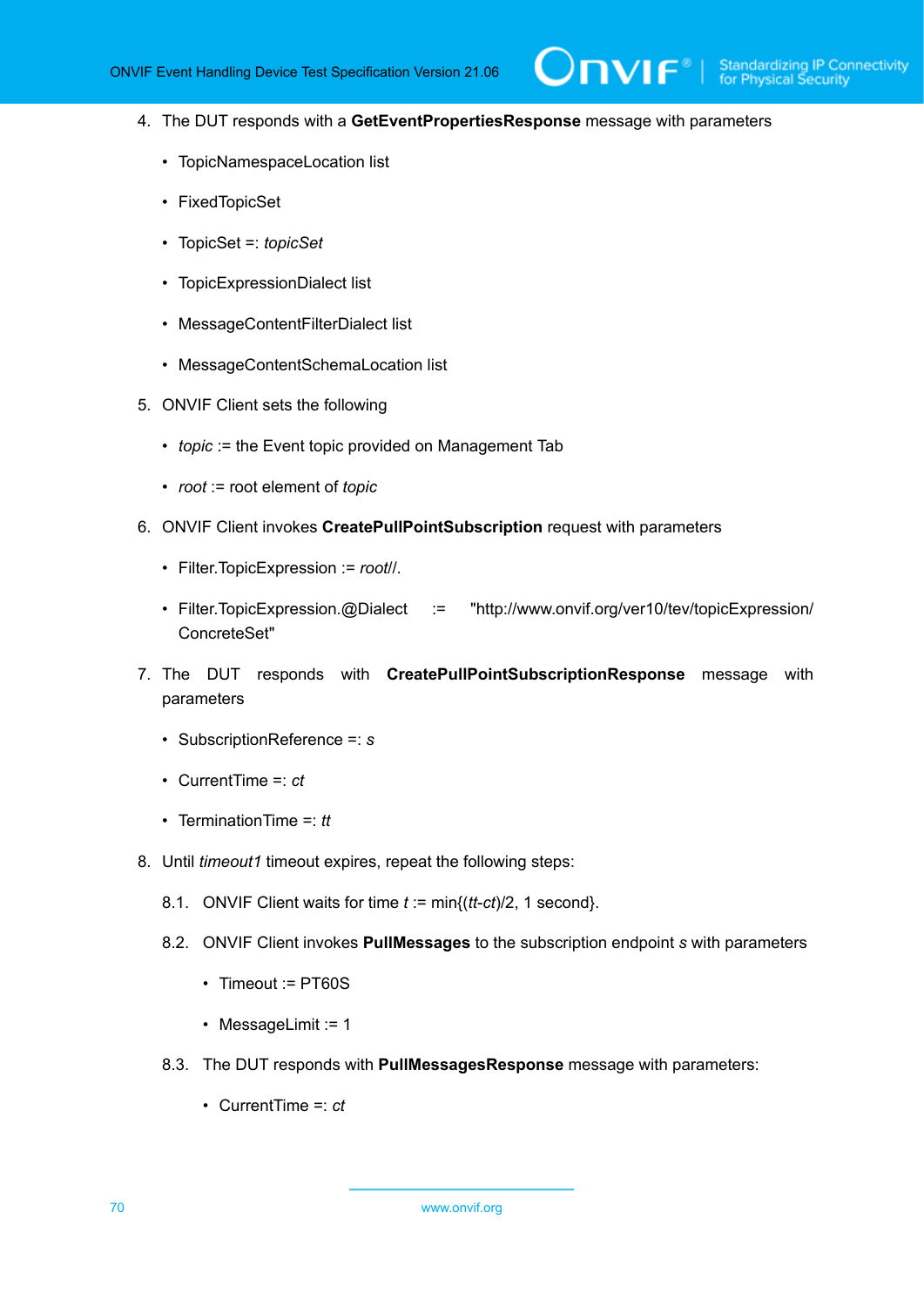- TerminationTime =: *tt*
- NotificationMessage list =: *notificationMessageList*
- 8.4. For each NotificationMessage (*notification*) in *notificationMessageList*
	- a. If root element of *notification*.Topic is not equal to *root*, FAIL the test and skip other steps.
- 8.5. If NotificationMessage with topic value is equal to *topic* was received, go to step [9](#page-70-0).
- 8.6. If *timeout1* expires for step [8](#page-69-0) without NotificationMessage with topic value equals to *topic*, FAIL the test and skip other steps.
- <span id="page-70-0"></span>9. ONVIF Client sends an **Unsubscribe** request to the subscription endpoint *s*.
- 10.The DUT responds with **UnsubscribeResponse** message.

#### **Test Result:**

#### **PASS –**

• DUT passes all assertions.

### **FAIL –**

- The DUT did not send **GetEventPropertiesResponse** message.
- The DUT did not send **CreatePullPointSubscriptionResponse** message.
- The DUT did not send **PullMessagesResponse** message.
- The DUT did not send **UnsubscribeResponse** message.

**Note:** *timeout1* will be taken from Operation Delay field of ONVIF Device Test Tool.

**Note:** Test Operator has to select property event if supported by the Device on the Management tab in Event section.

**Note:** if *topicSet* does not contain at least one topic with IsPropery = true, ONVIF Client provides user interaction window and Test Operator has to generate events manually.

# 5.3.14 REALTIME PULLPOINT SUBSCRIPTION – CONJUNCTION IN NOTIFY FILTER (TOPIC SUB-TREE AND OR OPERATION)

**Test Case ID:** EVENT-3-1-35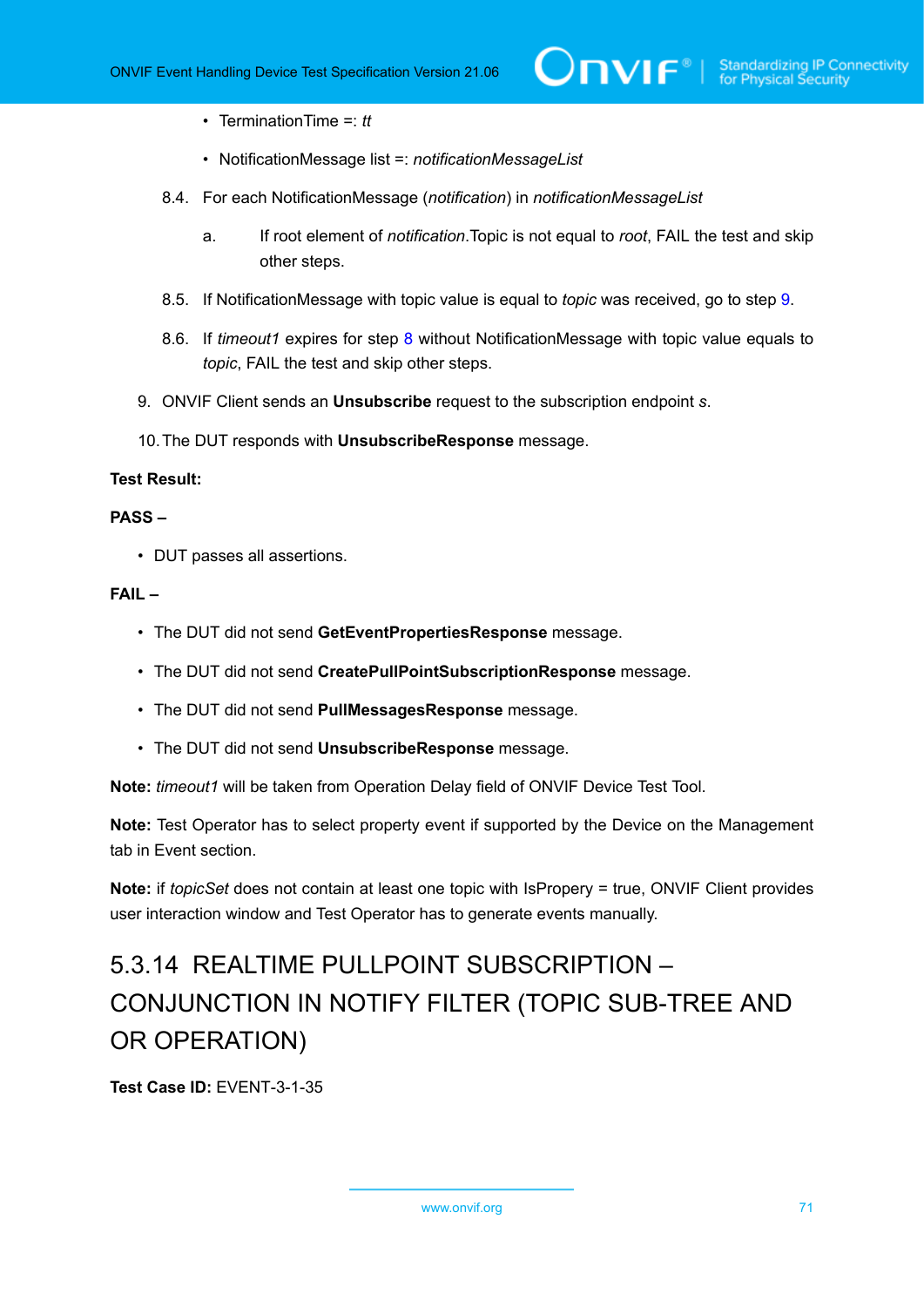**Specification Coverage:** Topic Filter (ONVIF Core Specification), Create pull point subscription (ONVIF Core Specification)

**Feature Under Test:** Topic Filter, http://www.onvif.org/ver10/tev/topicExpression/ConcreteSet TopicExpression Dialect, CreatePullPointSubscription

#### **WSDL Reference:** event.wsdl

**Test Purpose:** To verify that the DUT supports combination of "or" operation and "//." operation in topic filter in the Topic Expressions.

**Pre-Requisite:** Event Service is supported by the DUT. Device supports Pull-Point Notification feature. If the DUT does not support at least two property events, the test operator has to provide two topics for test on the Management tab and trigger the events manually.

#### **Test Configuration:** ONVIF Client and DUT

- 1. Start an ONVIF Client.
- 2. Start the DUT.
- 3. ONVIF Client invokes **GetEventProperties** request.
- 4. The DUT responds with a **GetEventPropertiesResponse** message with parameters
	- TopicNamespaceLocation list
	- FixedTopicSet
	- TopicSet =: *topicSet*
	- TopicExpressionDialect list
	- MessageContentFilterDialect list
	- MessageContentSchemaLocation list
- 5. If *topicSet* contains less than 2 topics, skip other steps.
- 6. ONVIF Client sets the following
	- *topic1* := the first Event topic provided on Management Tab
	- *topic2* := the second Event topic provided on Management Tab
	- *root1* := root element of *topic1*
- 7. ONVIF Client invokes **CreatePullPointSubscription** request with parameters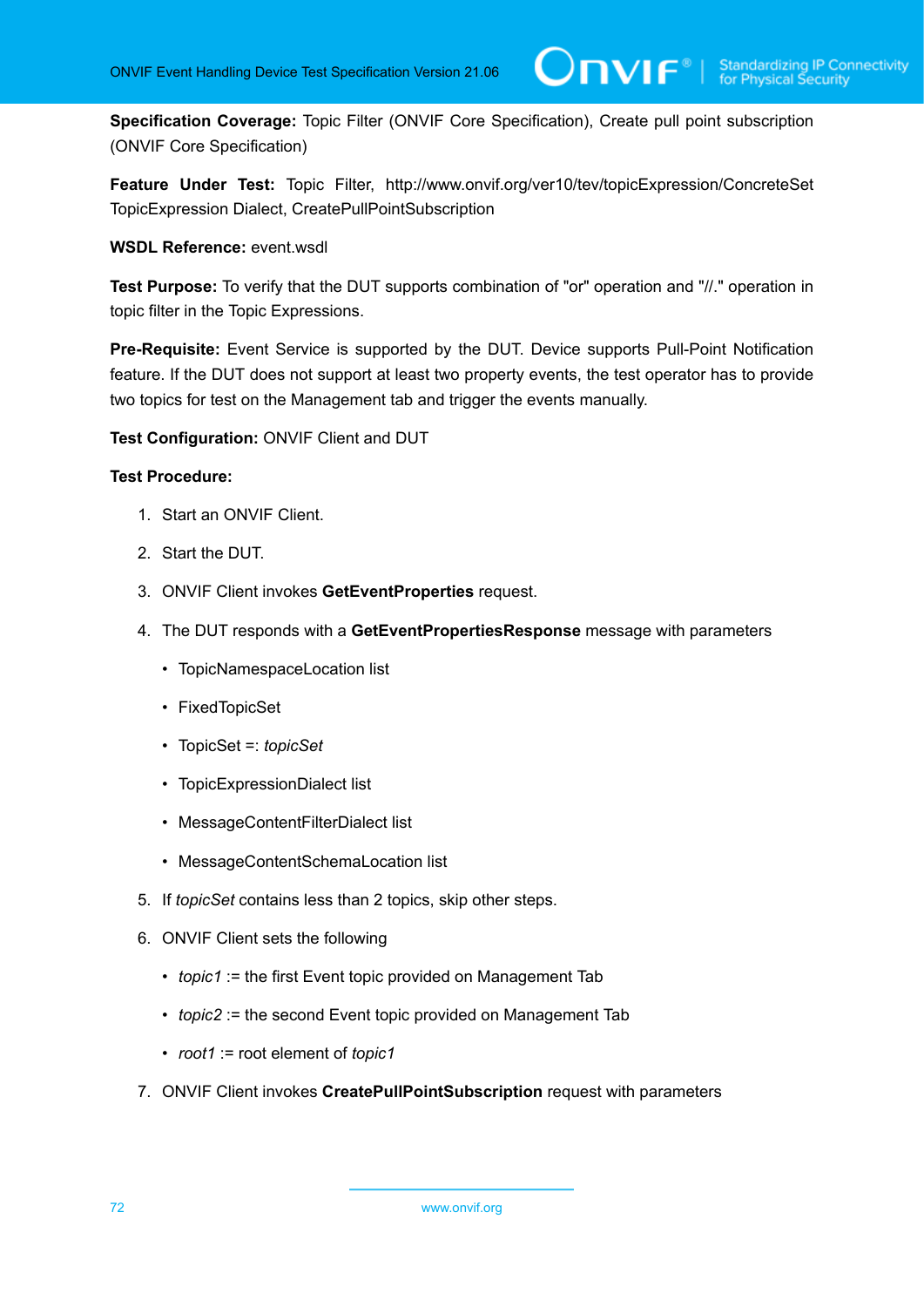- Filter.TopicExpression := *root*//.|*topic2*
- Filter.TopicExpression.@Dialect := "http://www.onvif.org/ver10/tev/topicExpression/ ConcreteSet"
- 8. The DUT responds with **CreatePullPointSubscriptionResponse** message with parameters
	- SubscriptionReference =: *s*
	- CurrentTime =: *ct*
	- TerminationTime =: *tt*
- <span id="page-72-1"></span>9. Until *timeout1* timeout expires, repeat the following steps:
	- 9.1. ONVIF Client waits for time *t* := min{(*tt*-*ct*)/2, 1 second}.
	- 9.2. ONVIF Client invokes **PullMessages** to the subscription endpoint *s* with parameters
		- Timeout := PT60S
		- MessageLimit := 1
	- 9.3. The DUT responds with **PullMessagesResponse** message with parameters:
		- CurrentTime =: *ct*
		- TerminationTime =: *tt*
		- NotificationMessage list =: *notificationMessageList*
	- 9.4. For each NotificationMessage (*notification*) in *notificationMessageList*
		- 9.4.1. If root element of *notification*.Topic is not equal to *root1* or if *notification*.Topic is not equal to *topic2*, FAIL the test and skip other steps.
	- 9.5. If NotificationMessage with topic value is equal to *topic1* and NotificationMessage with topic value is equal to *topic2* were received, go to step [10](#page-72-0).
	- 9.6. If *timeout1* expires for step [9](#page-72-1) without NotificationMessage with topic value equals to *topic1* or without NotificationMessage with topic value equals to *topic2*, FAIL the test and skip other steps.
- <span id="page-72-0"></span>10.ONVIF Client sends an **Unsubscribe** request to the subscription endpoint *s*.
- 11. The DUT responds with **UnsubscribeResponse** message.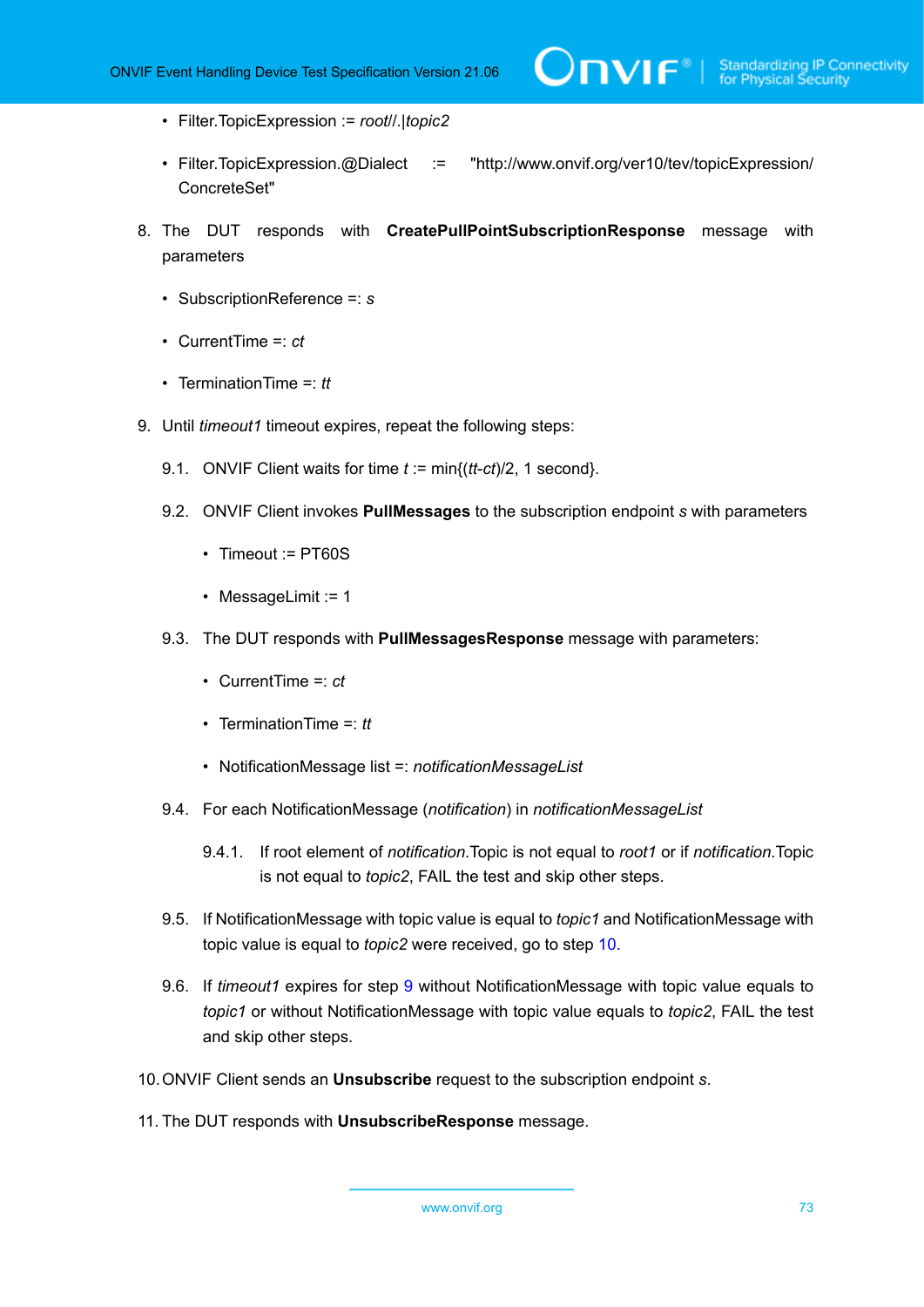#### **PASS –**

• DUT passes all assertions.

## **FAIL –**

- The DUT did not send **GetEventPropertiesResponse** message.
- The DUT did not send **CreatePullPointSubscriptionResponse** message.
- The DUT did not send **PullMessagesResponse** message.
- The DUT did not send **UnsubscribeResponse** message.

**Note:** *timeout1* will be taken from Operation Delay field of ONVIF Device Test Tool.

**Note:** Test Operator has to select property event if supported by the Device on the Management tab in Event section.

**Note:** if *topicSet* does not contain at least 2 topics with IsPropery = true, ONVIF Client provides user interaction window at step [9](#page-72-1) and Test Operator has to generate events manually.

# 5.3.15 REALTIME PULLPOINT SUBSCRIPTION - UNSUBSCRIBE

**Test Case ID:** EVENT-3-1-36

**Specification Coverage:** Unsubscribe

**Feature Under Test:** Unsubscribe

**WSDL Reference:** event.wsdl

**Test Purpose:** To verify the DUT Unsubscribe command

**Pre-Requisite:** Event Service is supported by the DUT. Device supports Pull-Point Notification feature.

**Test Configuration:** ONVIF Client and DUT

- 1. Start an ONVIF Client.
- 2. Start the DUT.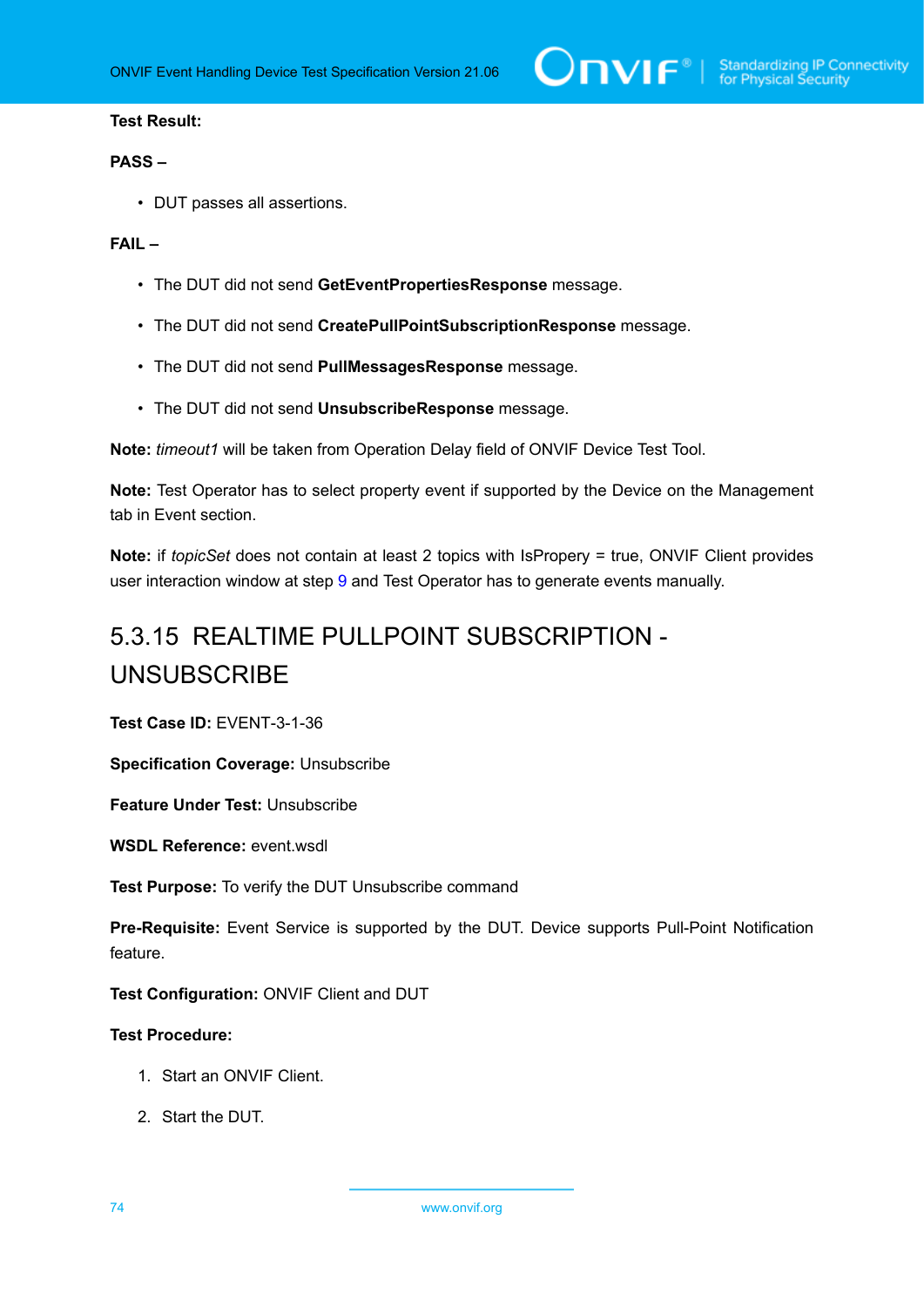- 3. ONVIF Client will invokes **CreatePullPointSubscription** request.
- 4. The DUT responds with a **CreatePullPointSubscriptionResponse** message with parameters
	- SubscriptionReference =: *s*
	- CurrentTime
	- TerminationTime
- 5. Set *timeout1* := "PT1S"
- 6. Wait until *timeout1* Timeout expires.
- 7. ONVIF Client invokes **Unsubscribe** to the subscription endpoint *s*.
- 8. The DUT responds with **UnsubscribeResponse** message.

### **PASS –**

• DUT passes all assertions.

### **FAIL –**

- The DUT did not send **CreatePullPointSubscriptionResponse** message.
- The DUT did not send **UnsubscribeResponse** message.

# 5.3.16 REALTIME PULLPOINT SUBSCRIPTION – MAXIMUM SUPPORTED NUMBER OF NOTIFICATION PULL POINTS

**Test Case ID:** EVENT-3-1-37

**Specification Coverage:** Pull Point Lifecycle (ONVIF Core Specification), Create pull point subscription (ONVIF Core Specification)

**Feature Under Test:** CreatePullPointSubscription

**WSDL Reference:** event.wsdl

**Test Purpose:** To verify that the DUT creates a new pull point on each CreatePullPointSubscription command as long as the number of instantiated pull points does not exceed the capability MaxPullPoints.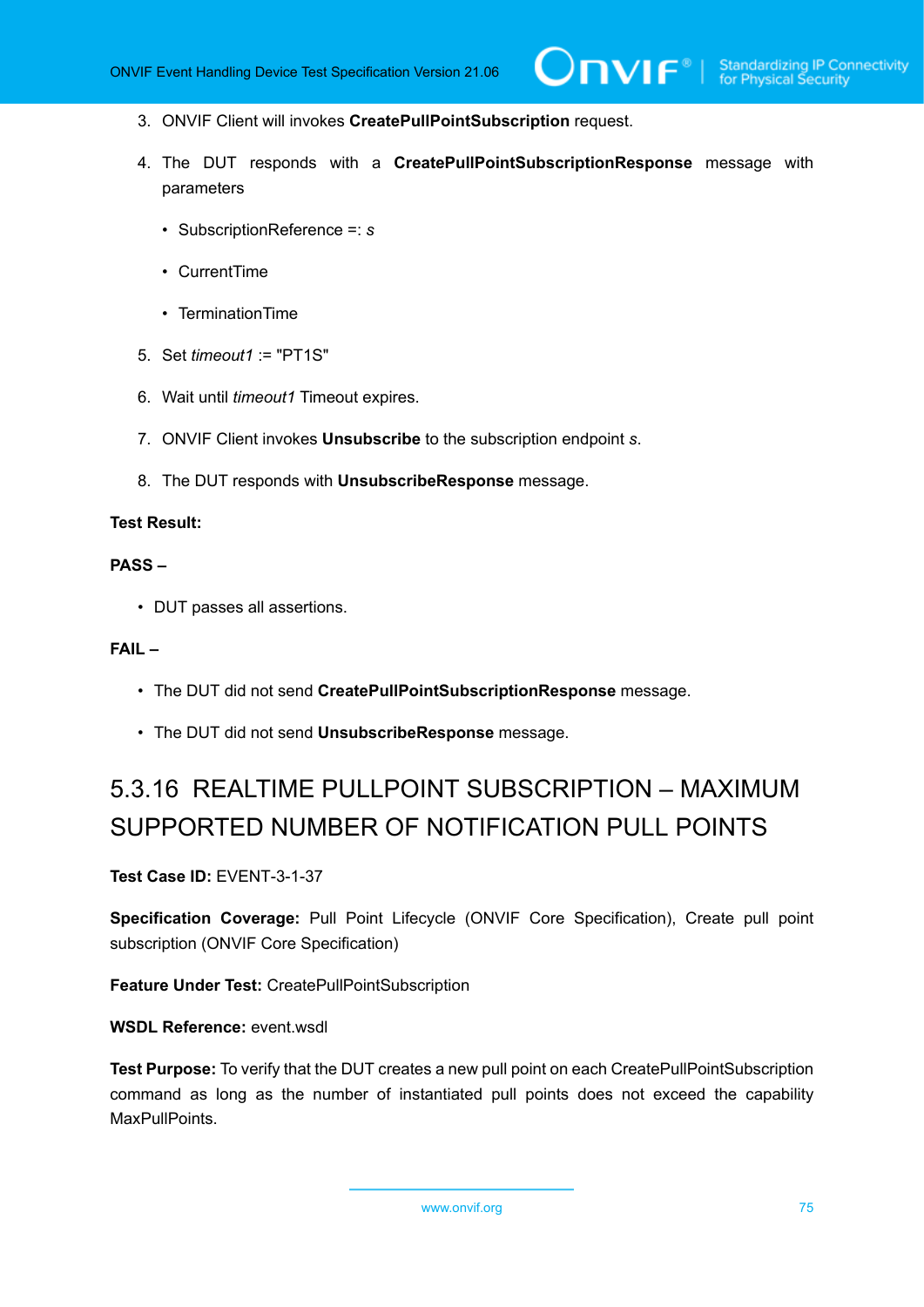**Pre-Requisite:** Event Service is supported by the DUT. Device supports Pull-Point Notification feature. DUT supports MaxPullPoints capability feature as indicated by Capabilities.MaxPullPoints.

# **Test Configuration:** ONVIF Client and DUT

- 1. Start an ONVIF Client.
- 2. Start the DUT.
- 3. ONVIF Client retrieves Event Service Capabilities by following the procedure mentioned in [Annex A.5](#page-137-0) with the following input and output parameters
	- out *cap* Event Service Capabilities
- 4. If *cap* does not contain MaxPullPoints, FAIL the test and skip other steps.
- 5. If *cap*.MaxPullPoints < 2, skip other steps.
- 6. ONVIF Client invokes **GetEventProperties** request.
- 7. The DUT responds with a **GetEventPropertiesResponse** message with parameters
	- TopicNamespaceLocation list
	- FixedTopicSet
	- TopicSet =: *topicSet*
	- TopicExpressionDialect list
	- MessageContentFilterDialect list
	- MessageContentSchemaLocation list
- 8. If *topicSet* does not contain at least one topic with MessageDescription with IsProperty = true, ONVIF Client will provide an User Interaction window on step [10.4.3](#page-76-0). Test Operator shall provide any property event manually.
- 9. Set *countPullPoints* := 1.
- <span id="page-75-0"></span>10.Until *countPullPoints* < = *cap*.MaxPullPoints, repeat the following steps:
	- 10.1. ONVIF Client invokes **CreatePullPointSubscription** request with parameters
		- Filter skipped
		- InitialTerminationTime skipped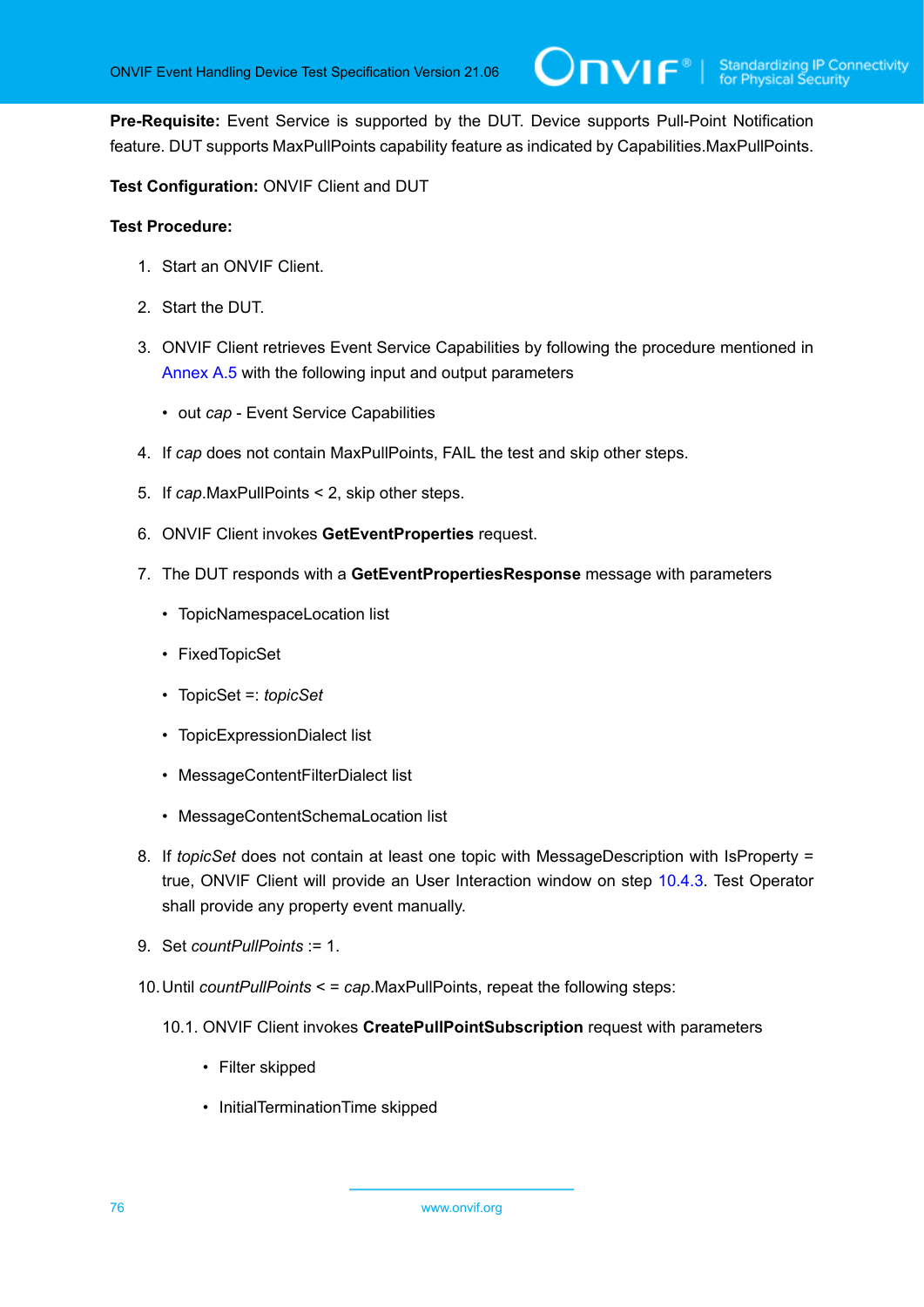- 10.2. The DUT responds with **CreatePullPointSubscriptionResponse** message with parameters
	- SubscriptionReference =: *s<n>*, where n is an index that is equal to *countPullPoints*

 $\mathsf{D}\mathbf{N}\mathsf{I}\mathsf{F}^\ast$  .

- CurrentTime =: *ct*
- TerminationTime =: *tt*
- 10.3. If *s<n>* = *s<n-1>*, close all subscriptions and FAIL the test.
- <span id="page-76-1"></span><span id="page-76-0"></span>10.4. Until *timeout1* timeout expires, repeat the following steps:
	- 10.4.1. ONVIF Client waits for time *t* := min{(*tt*-*ct*)/2, 1 second}.
	- 10.4.2. ONVIF Client invokes **PullMessages** to the subscription endpoint *s<n>* with parameters
		- Timeout := PT60S
		- MessageLimit := 1
	- 10.4.3. The DUT responds with **PullMessagesResponse** message with parameters:
		- CurrentTime =: *ct*
		- TerminationTime =: *tt*
		- NotificationMessage list =: *notificationMessageList*
	- 10.4.4. If *notificationMessageList* is empty, go to step [10.4.](#page-76-1)
	- 10.4.5. If *timeout1* expires for step [10](#page-75-0) without NotificationMessage in *notificationMessageList*, FAIL the test and skip other steps.
- 10.5. Set *countPullPoints* := *countPullPoints* + 1.
- 11. For each subscription endpoint *s<n>*
	- 11.1. ONVIF Client sends an **Unsubscribe** request to the subscription endpoint *s<n>*.
	- 11.2. The DUT responds with **UnsubscribeResponse** message.

## **Test Result:**

#### **PASS –**

• DUT passes all assertions.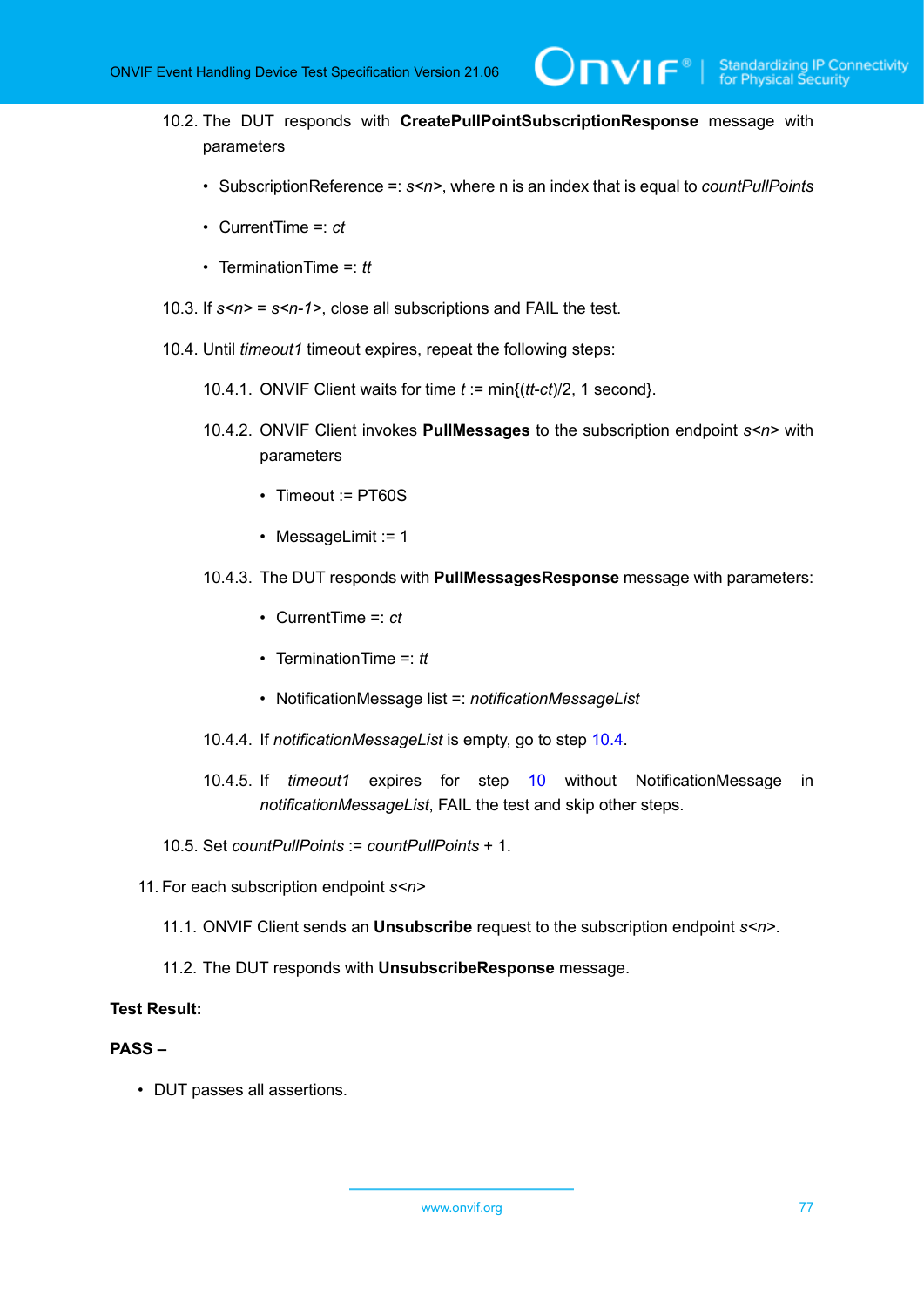# **FAIL –**

- The DUT did not send **CreatePullPointSubscriptionResponse** message.
- The DUT did not send **PullMessagesResponse** message
- The DUT did not send a **UnsubscribeResponse**.

**Note:** *timeout1* will be taken from Operation Delay field of ONVIF Device Test Tool.

# 5.3.17 REALTIME PULLPOINT SUBSCRIPTION - MESSAGE CONTENT FILTER

**Test Case ID:** EVENT-3-1-38

**Specification Coverage:** CreatePullPointSubscription, PullMessages, Message Content Filter

**Feature Under Test:** CreatePullPointSubscription, PullMessages

**WSDL Reference:** event.wsdl

**Test Purpose:** To verify that the DUT supports message content filter.

**Pre-Requisite:** Event Service is supported by the DUT. Device supports Pull-Point Notification feature. Message Content Filter is supported by DUT.

**Test Configuration:** ONVIF Client and DUT

- 1. Start an ONVIF Client.
- 2. Start the DUT.
- 3. ONVIF Client invokes **GetEventProperties** request.
- 4. The DUT responds with a **GetEventPropertiesResponse** message with parameters
	- TopicNamespaceLocation list
	- FixedTopicSet
	- TopicSet =: *topicSet*
	- TopicExpressionDialect list
	- MessageContentFilterDialect list := *messageContentFilterDialectList*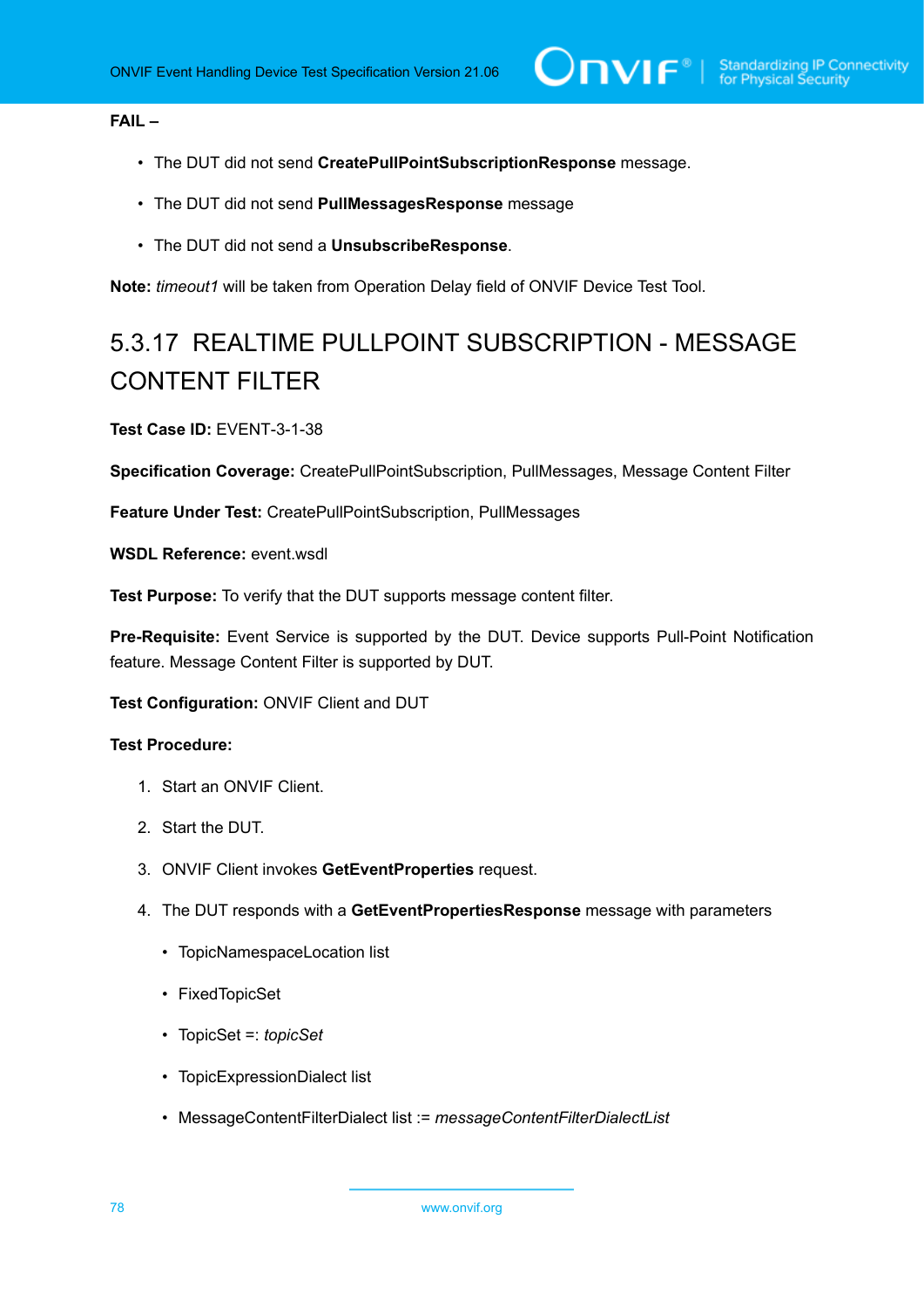- MessageContentSchemaLocation list
- 5. If *topicSet* does not contain at least one topic with MessageDescription.@IsProperty = "true", skip other steps.
- 6. If *messageContentFilterDialectList* does not contain at least one item with non empty value, FAIL the test and skip other steps.
- 7. If *messageContentFilterDialectList* does not contain item with value is equal to "http:// www.onvif.org/ver10/tev/messageContentFilter/ItemFilter", skip other steps.
- 8. ONVIF Client sets the following
	- *topic* := the Event topic provided on Management Tab
- 9. ONVIF Client invokes **CreatePullPointSubscription** request with parameters
	- Filter.TopicExpression := *topic*
	- Filter.TopicExpression.@Dialect := "http://www.onvif.org/ver10/tev/topicExpression/ ConcreteSet"
- 10.The DUT responds with **CreatePullPointSubscriptionResponse** message with parameters
	- SubscriptionReference =: *s*
	- CurrentTime =: *ct*
	- TerminationTime =: *tt*
- <span id="page-78-0"></span>11. Until *timeout1* timeout expires, repeat the following steps:
	- 11.1. ONVIF Client waits for time *t* := min{(*tt*-*ct*)/2, 1 second}.
	- 11.2. ONVIF Client invokes **PullMessages** to the subscription endpoint *s* with parameters
		- Timeout := PT60S
		- MessageLimit := 1
	- 11.3. The DUT responds with **PullMessagesResponse** message with parameters:
		- CurrentTime =: *ct*
		- TerminationTime =: *tt*
		- NotificationMessage list =: *notificationMessageList*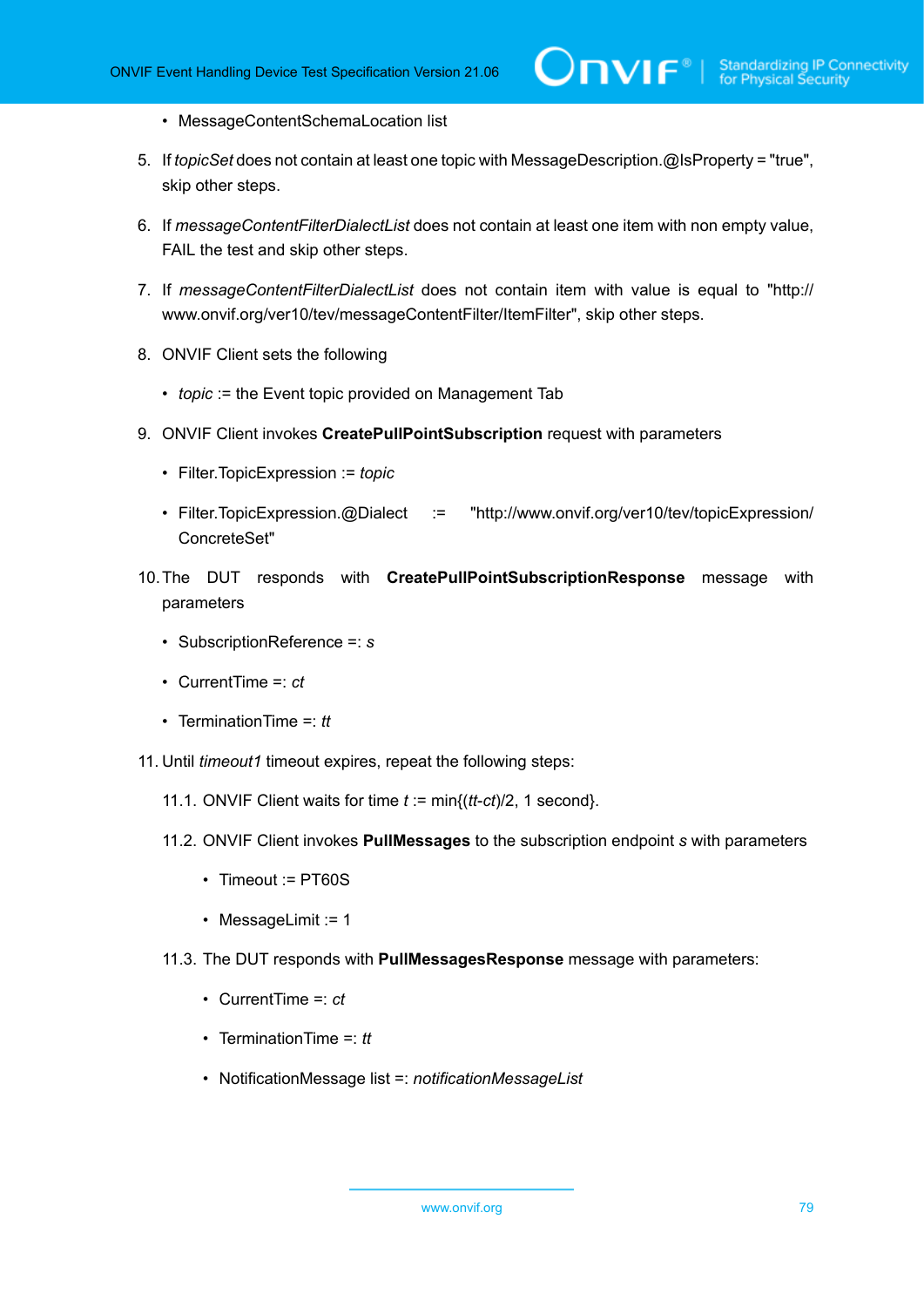- 11.4. If *notificationMessageList* contains NotificationMessage with Message.Message.@PropertyOperation = Initialized:
	- set *notification1* := the first NotificationMessage in *notificationMessageList* with Message.Message.@PropertyOperation = Initialized
	- Go to [12](#page-79-0) step.
- 11.5. If *timeout1* expires for step [11](#page-78-0) without NotificationMessage message with Message.Message.@PropertyOperation = Initialized, FAIL the test and skip other steps.
- <span id="page-79-0"></span>12.If *notification1*.Topic value is not equal to *topic*, FAIL the test and skip other steps.
- 13.ONVIF Client invokes **Unsubscribe** to the subscription endpoint *s*.
- 14.The DUT responds with **UnsubscribeResponse** message.
- 15.ONVIF Client generates message content filter by following the procedure mentioned in [Annex A.6](#page-138-0) with the following input and output parameters
	- in *notification1* Notification message
	- out *messageContentFilter* message content filter
	- out *name* SimpleItem Name
	- out *value* SimpleItem Value
- 16.ONVIF Client invokes **CreatePullPointSubscription** request with parameters
	- Filter.TopicExpression skipped
	- Filter.MessageContent := *messageContentFilter*
	- Filter.MessageContent.@Dialect := "http://www.onvif.org/ver10/tev/ messageContentFilter/ItemFilter"
- 17.The DUT responds with **CreatePullPointSubscriptionResponse** message with parameters
	- SubscriptionReference =: *s*
	- CurrentTime =: *ct*
	- TerminationTime =: *tt*

<span id="page-79-1"></span>18.Until *timeout1* timeout expires, repeat the following steps: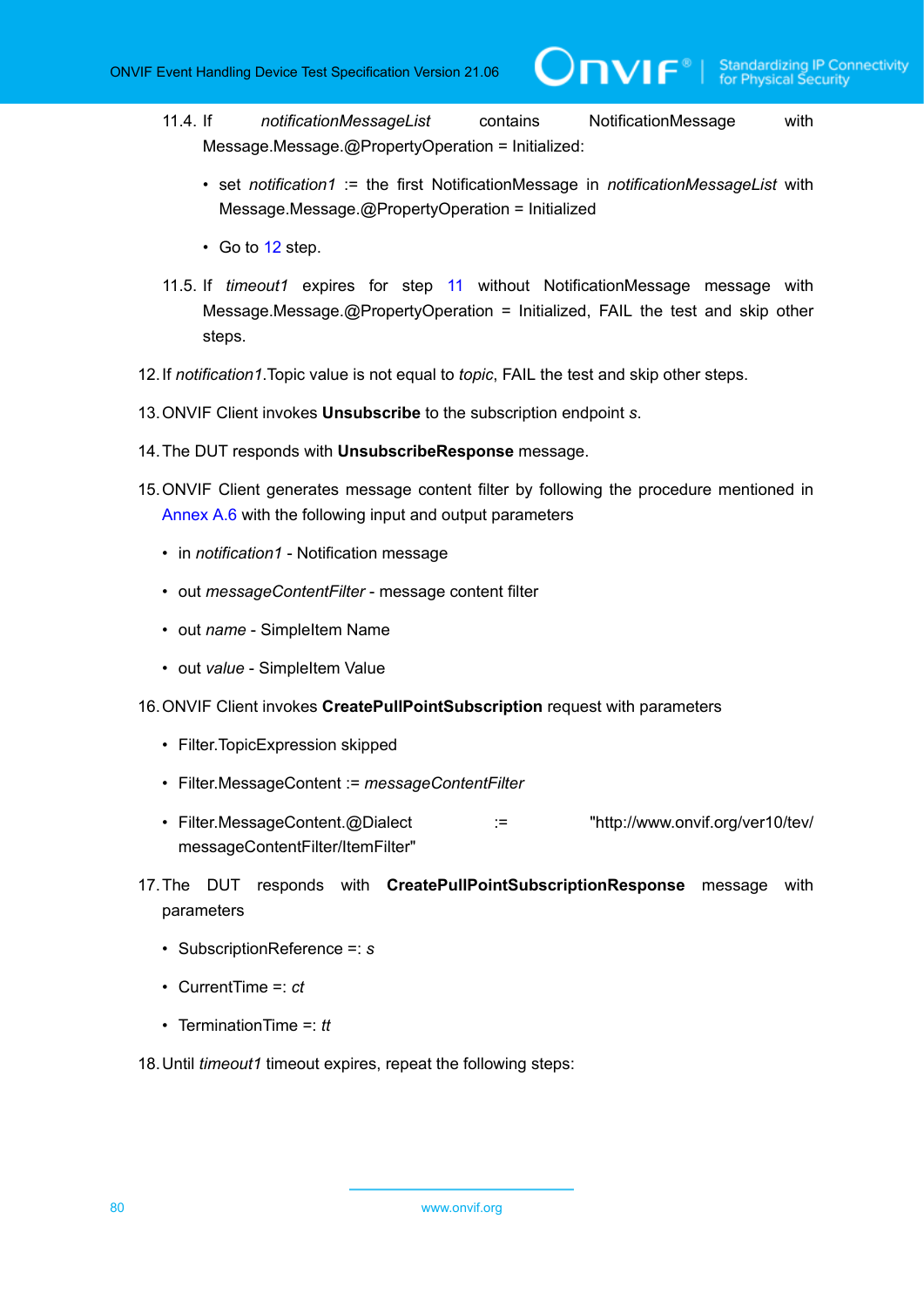18.1. ONVIF Client waits for time *t* := min{(*tt*-*ct*)/2, 1 second}.

- 18.2. ONVIF Client invokes **PullMessages** to the subscription endpoint *s* with parameters
	- Timeout := PT60S
	- MessageLimit := 1
- 18.3. The DUT responds with **PullMessagesResponse** message with parameters:
	- CurrentTime =: *ct*
	- TerminationTime =: *tt*
	- NotificationMessage list =: *notificationMessageList*
- 18.4. If *notificationMessageList* is not empty:
	- If *notificationMessageList* contains more than one notification item, FAIL the test and skip other steps.
	- If *notificationMessageList*[0].Message.Message does not contain SimpleItem with Name = *name* and with Value = *value*, FAIL the test and skip other steps.
	- If *notificationMessageList*[0].Topic = *topic* and *notificationMessageList*[0].Message.Message.PropertyOperation="Initialized", go to [19 \[81\]](#page-80-0) step.
- 18.5. If *timeout1* expires for step [18](#page-79-1) without NotificationMessage message with Topic = *topic* with Message.Message.@PropertyOperation = Initialized, FAIL the test and skip other steps.
- <span id="page-80-0"></span>19.ONVIF Client invokes **Unsubscribe** to the subscription endpoint *s*.
- 20.The DUT responds with **UnsubscribeResponse** message.

#### **Test Result:**

#### **PASS –**

- DUT passes all assertions.
- The DUT returned **GetEventPropertiesResponse** message with empty TopicSet.

# **FAIL –**

• The DUT did not send **CreatePullPointSubscriptionResponse** message.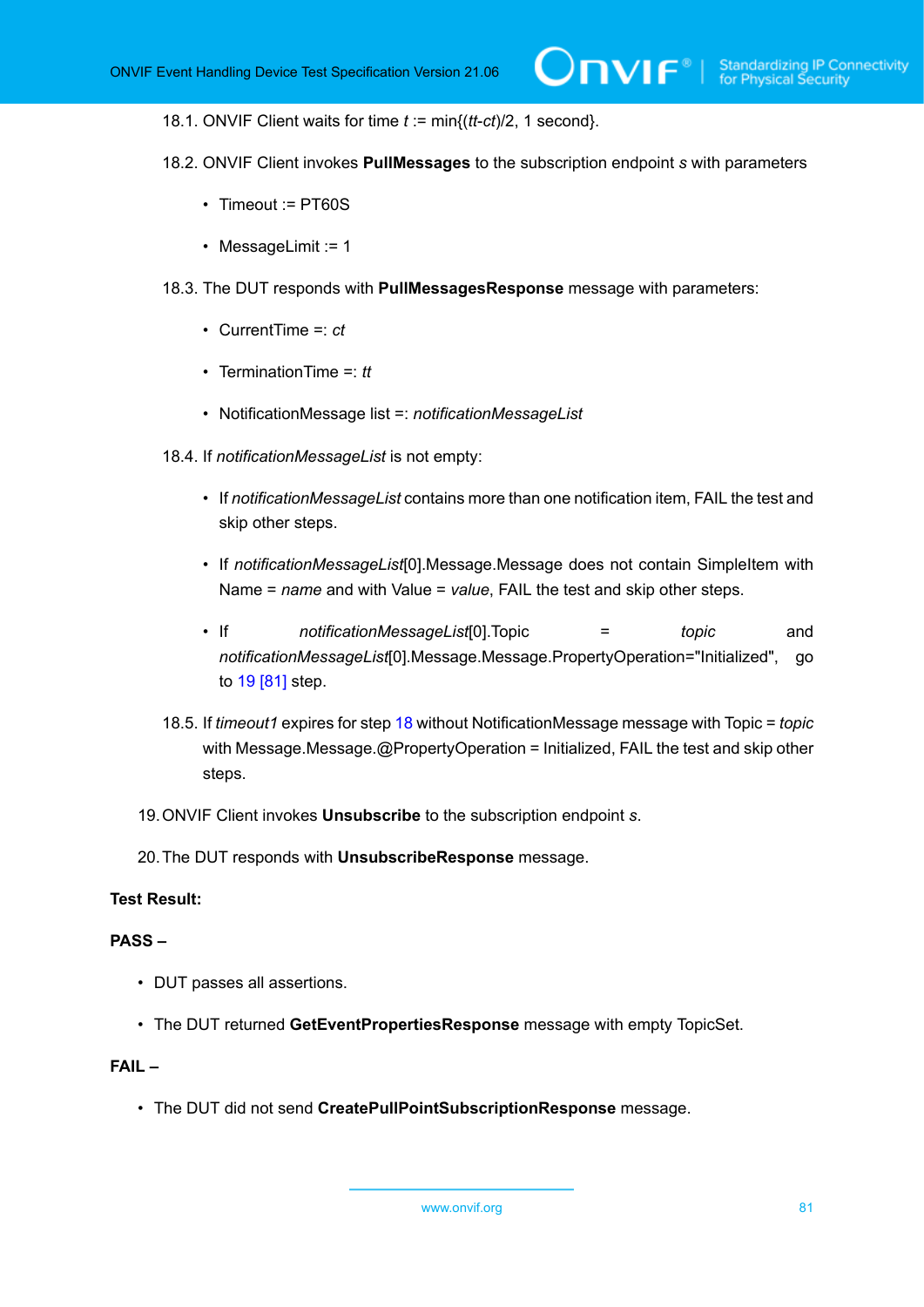• The DUT did not send a **PullMessagesResponse** message.

**Note:** *timeout1* will be taken from Operation Delay field of ONVIF Device Test Tool.

# 5.4 Namespace Handling

# 5.4.1 EVENT - NAMESPACES (DEFAULT NAMESPACES FOR EACH TAG)

**Test Case ID:** EVENT-4-1-6

**Specification Coverage:** None

**Feature Under Test:** None

**WSDL Reference:** event wsdl.

**Test Purpose:** To verify that the DUT accepts requests for Event Service with different namespaces definition.

**Pre-Requisite:** Event Service is supported by the DUT.

**Test Configuration:** ONVIF Client and DUT

- 1. Start an ONVIF Client.
- 2. Start the DUT.
- 3. ONVIF Client will invoke **Subscribe** request to instantiate a Subscription Manager. The **Subscribe** request does not contain a TopicExpression or a Message Content Filter. The Message contains an InitialTerminationTime of 10s to ensure that the Subscription is terminated after end of this test.
- 4. Verify that the device sends **SubscribeResponse** message. Validate that a valid SubscriptionReference is returned (valid EndpointReference); verify that valid values for CurrentTime and TerminationTime are returned (TerminationTime >= CurrentTime + InitialTerminationTime).
- 5. ONVIF Client will invoke **Subscribe** request to instantiate a Subscription Manager. The **Subscribe** request does not contain a TopicExpression or a Message Content Filter. The Message contains an InitialTerminationTime of 10s to ensure that the Subscription is terminated after end of this test.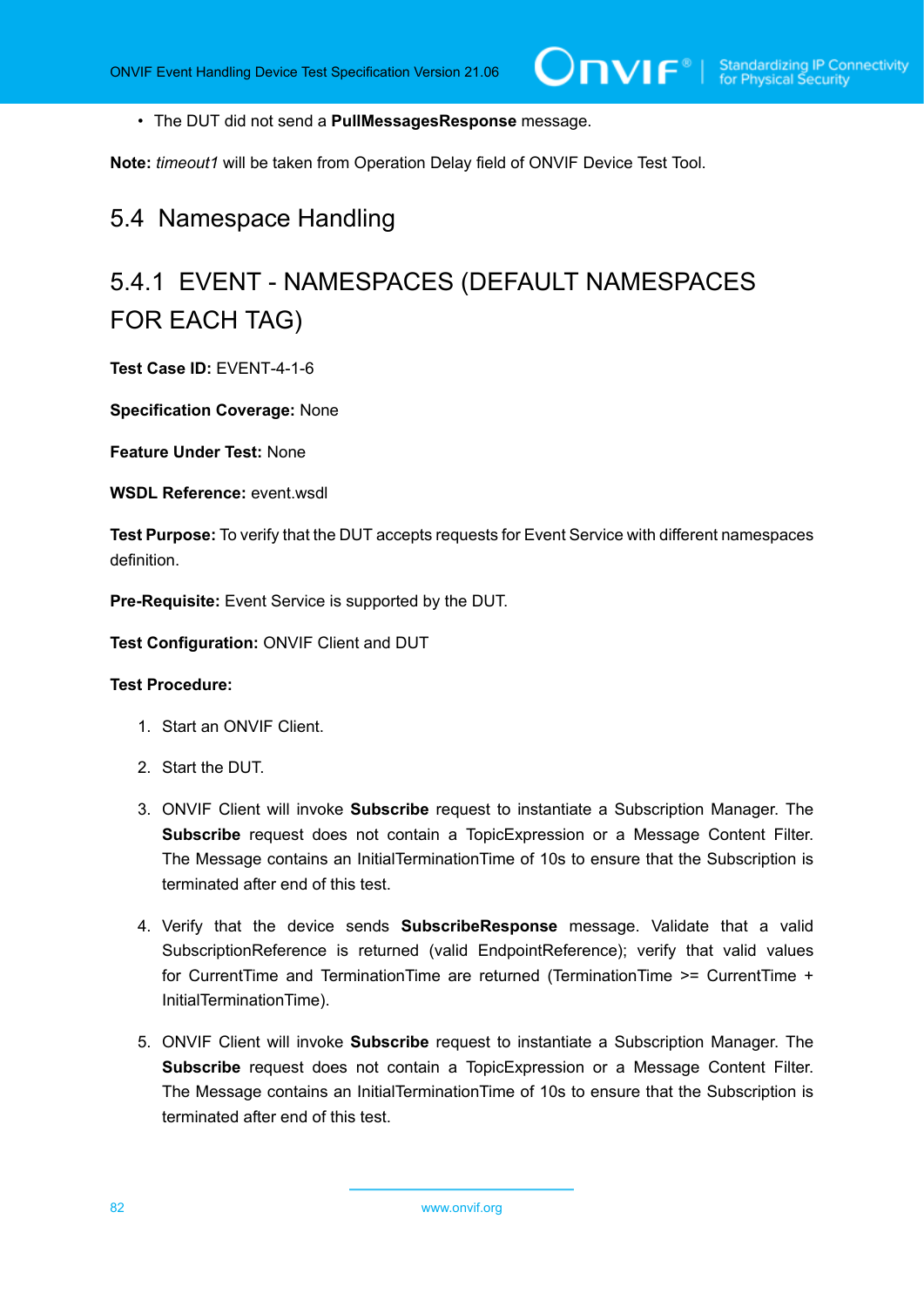6. Verify that the DUT sends **SubscribeResponse** message. Validate that a valid SubscriptionReference is returned (valid EndpointReference); verify that valid values for CurrentTime and TerminationTime are returned (TerminationTime >= CurrentTime + InitialTerminationTime).

## **Test Result:**

#### **PASS –**

• DUT passes all assertions.

#### **FAIL –**

- The DUT did not send **SubscribeResponse** message.
- The DUT did not return a valid SubscriptionReference.
- The DUT did not return valid values for CurrentTime and TerminationTime.
- The DUT returned different results at step 4 and step 6 (EndpointReference, TerminationTime, CurrentTime fields could be different, only types of response shall be the same).
- The DUT did not send valid WS-Addressing Action URI in SOAP Header for **SubscribeResponse** message (see [Annex A.3](#page-135-0)).

**Note:** The Subscription Manager has to be deleted at the end of the test either by calling unsubscribe or through a timeout.

**Note:** If the DUT cannot accept the set value to an InitialTerminationTime, ONVIF Client retries to send the Subscribe request with MinimumTime value included in UnacceptableInitialTerminationTimeFault.

**Note:** Everything that happens at step 4 shall happen at step 6 as well. Otherwise, it indicates that the DUT processes namespaces in a wrong way and the test shall be failed.

**Note:** All requests for steps 5-6 to the DUT shall have default namespaces definition in each tag (see examples in [Annex A.2\)](#page-129-0).

# 5.4.2 EVENT - NAMESPACES (DEFAULT NAMESPACES FOR PARENT TAG)

**Test Case ID:** EVENT-4-1-7

**Specification Coverage:** None

**Feature Under Test:** None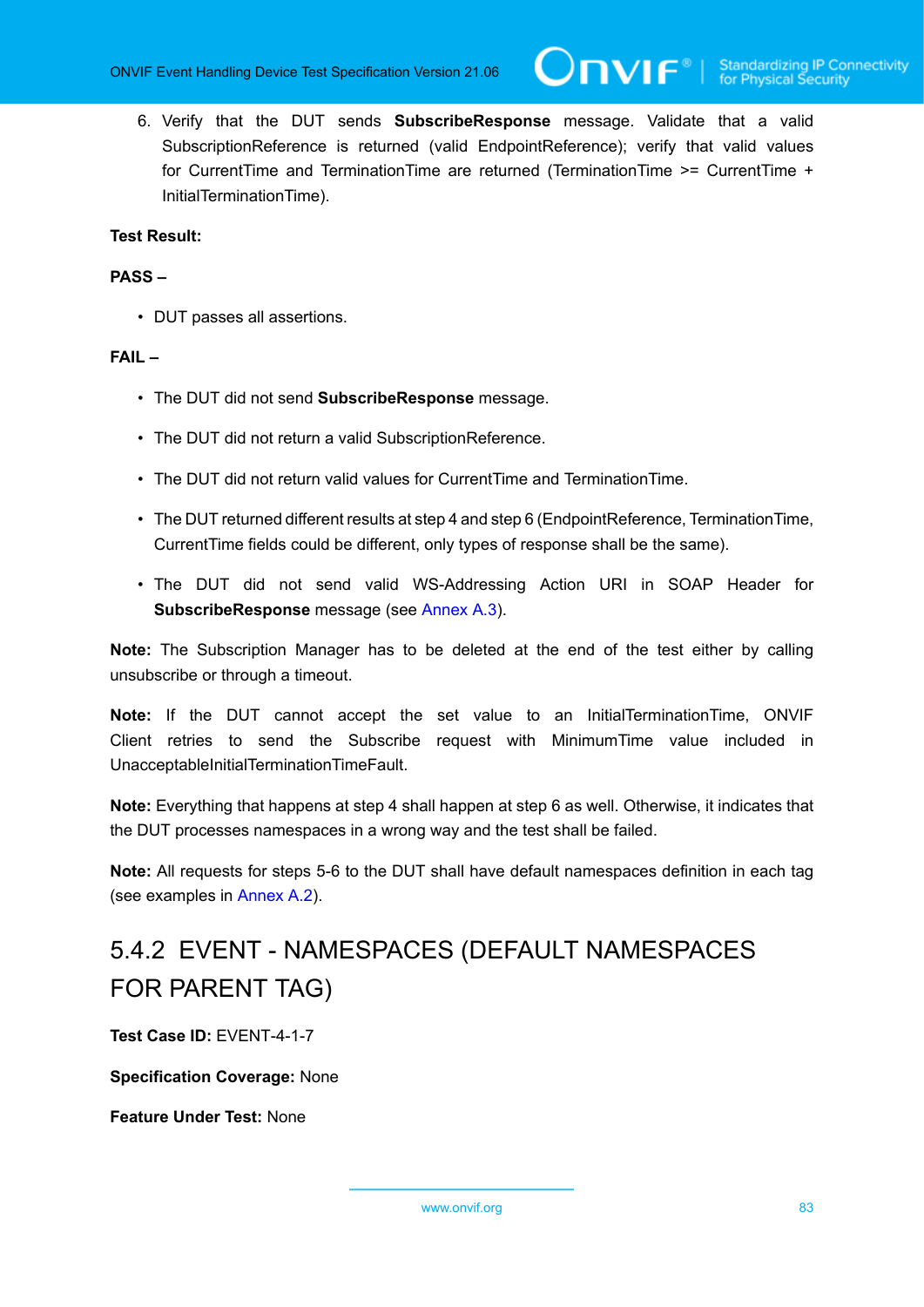#### **WSDL Reference:** event.wsdl

**Test Purpose:** To verify that the DUT accepts requests for Event Service with different namespaces definition.

**Pre-Requisite:** Event Service is supported by the DUT.

**Test Configuration:** ONVIF Client and DUT

#### **Test Procedure:**

- 1. Start an ONVIF Client.
- 2. Start the DUT.
- 3. ONVIF Client will invoke **Subscribe** request to instantiate a Subscription Manager. The **Subscribe** request does not contain a TopicExpression or a Message Content Filter. The Message contains an InitialTerminationTime of 10s to ensure that the Subscription is terminated after end of this test.
- 4. Verify that the DUT sends **SubscribeResponse** message. Validate that a valid SubscriptionReference is returned (valid EndpointReference); verify that valid values for CurrentTime and TerminationTime are returned (TerminationTime >= CurrentTime + InitialTerminationTime).
- 5. ONVIF Client will invoke **Subscribe** request to instantiate a Subscription Manager. The **Subscribe** request does not contain a TopicExpression or a Message Content Filter. The Message contains an InitialTerminationTime of 10s to ensure that the Subscription is terminated after end of this test.
- 6. Verify that the DUT sends **SubscribeResponse** message. Validate that a valid SubscriptionReference is returned (valid EndpointReference); verify that valid values for CurrentTime and TerminationTime are returned (TerminationTime >= CurrentTime + InitialTerminationTime).

# **Test Result:**

### **PASS –**

• DUT passes all assertions.

# **FAIL –**

- The DUT did not send **SubscribeResponse** message.
- The DUT did not return a valid SubscriptionReference.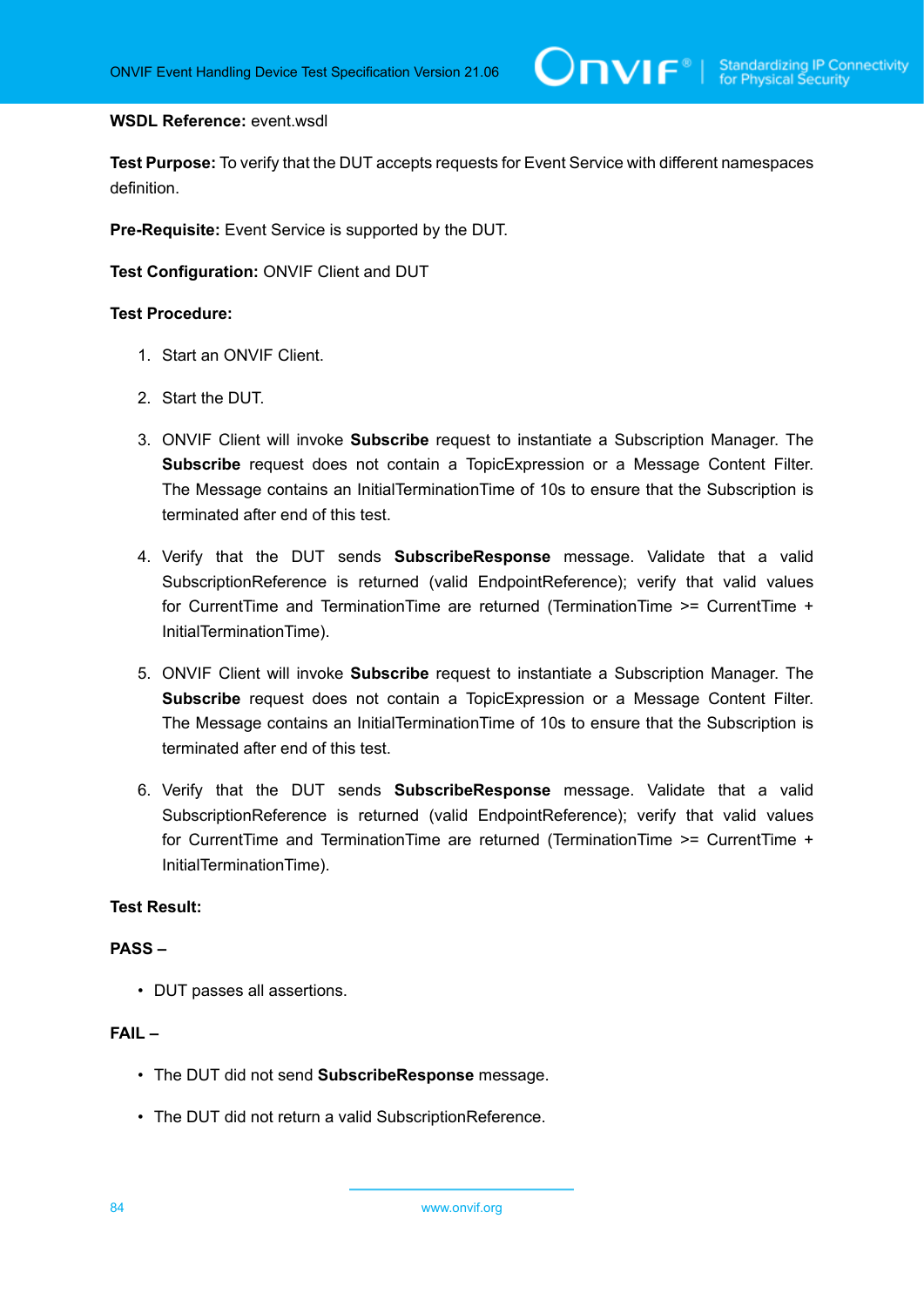- The DUT did not return valid values for CurrentTime and TerminationTime.
- The DUT returned different results at step 4 and step 6 (EndpointReference, TerminationTime, CurrentTime fields could be different, only type of response shall be the same).
- The DUT did not send valid WS-Addressing Action URI in SOAP Header for **SubscribeResponse** message (see [Annex A.3](#page-135-0)).

**Note:** The Subscription Manager has to be deleted at the end of the test either by calling unsubscribe or through a timeout.

**Note:** If the DUT cannot accept the set value to an InitialTerminationTime, ONVIF Client retries to send the Subscribe request with MinimumTime value included in UnacceptableInitialTerminationTimeFault.

**Note:** Everything that happens at step 4 shall happen at step 6 as well. Otherwise, it indicates that the DUT processes namespaces in a wrong way and the test shall be failed.

**Note:** All requests for steps 5-6 to the DUT shall have default namespaces definition in parent tag (see examples in [Annex A.2\)](#page-129-0).

# 5.4.3 EVENT - NAMESPACES (NOT STANDARD PREFIXES)

**Test Case ID:** EVENT-4-1-8

**Specification Coverage:** None

**Feature Under Test:** None

**WSDL Reference:** event.wsdl

**Test Purpose:** To verify that the DUT accepts requests for Event Service with different namespaces definition.

**Pre-Requisite:** Event Service is supported by the DUT.

**Test Configuration:** ONVIF Client and DUT

#### **Test Procedure:**

- 1. Start an ONVIF Client.
- 2. Start the DUT.
- 3. ONVIF Client will invoke **Subscribe** request to instantiate a Subscription Manager. The **Subscribe** request does not contain a TopicExpression or a Message Content Filter.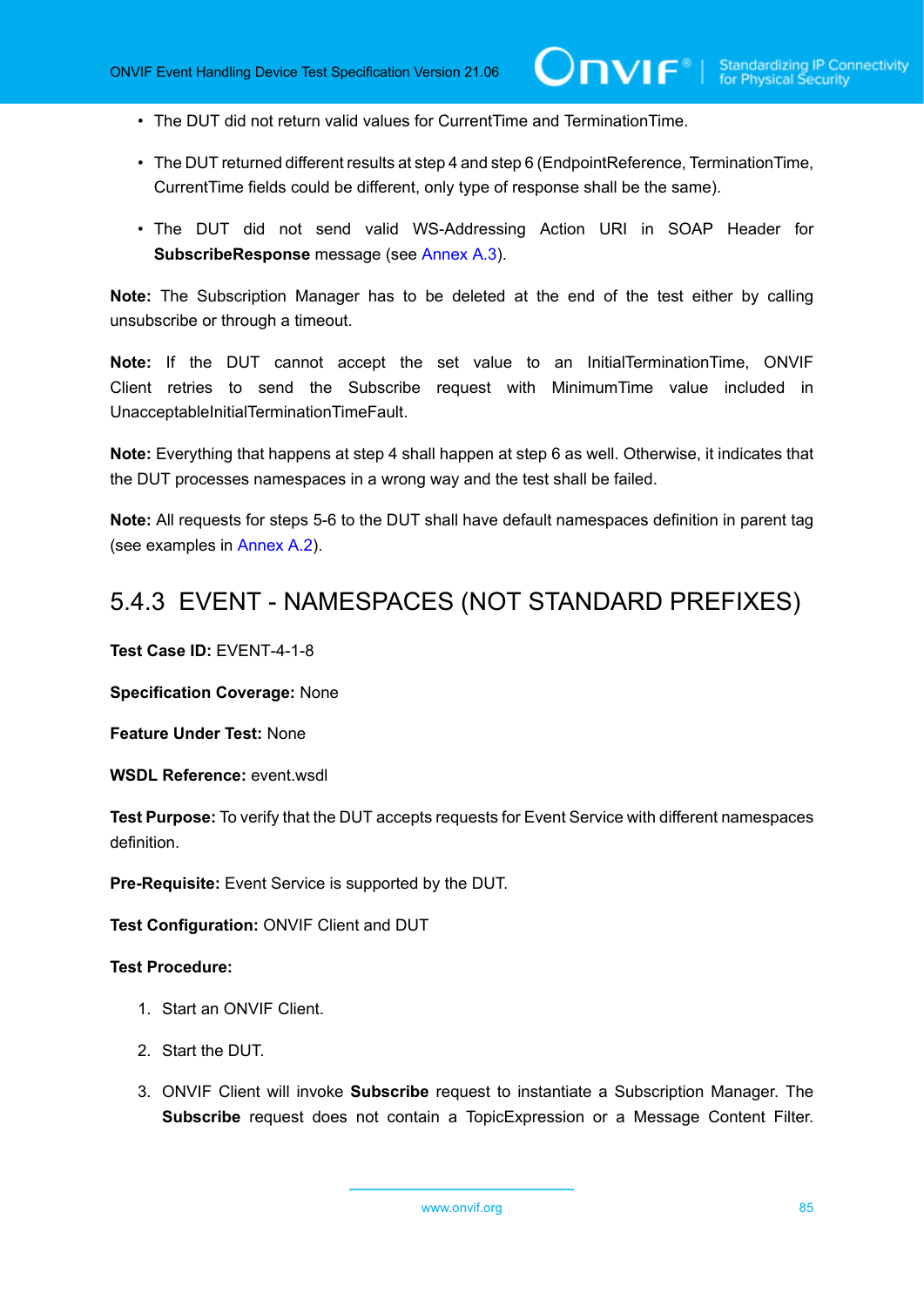The Message contains an InitialTerminationTime of 10s to ensure that the Subscription is terminated after end of this test.

- 4. Verify that the DUT sends **SubscribeResponse** message. Validate that a valid SubscriptionReference is returned (valid EndpointReference); verify that valid values for CurrentTime and TerminationTime are returned (TerminationTime >= CurrentTime + InitialTerminationTime).
- 5. ONVIF Client will invoke **Subscribe** request to instantiate a Subscription Manager. The **Subscribe** request does not contain a TopicExpression or a Message Content Filter. The Message contains an InitialTerminationTime of 10s to ensure that the Subscription is terminated after end of this test.
- 6. Verify that the DUT sends **SubscribeResponse** message. Validate that a valid SubscriptionReference is returned (valid EndpointReference); verify that valid values for CurrentTime and TerminationTime are returned (TerminationTime >= CurrentTime + InitialTerminationTime).

# **Test Result:**

# **PASS –**

• DUT passes all assertions.

#### **FAIL –**

- The DUT did not send **SubscribeResponse** message.
- The DUT did not return a valid SubscriptionReference
- The DUT did not return valid values for CurrentTime and TerminationTime.
- The DUT returned different results at step 4 and step 6 (EndpointReference, TerminationTime, CurrentTime fields could be different, only type of response shall be the same).
- The DUT did not send valid WS-Addressing Action URI in SOAP Header for **SubscribeResponse** message (see [Annex A.3](#page-135-0)).

**Note:** The Subscription Manager has to be deleted at the end of the test either by calling unsubscribe or through a timeout.

**Note:** If the DUT cannot accept the set value to an InitialTerminationTime, ONVIF Client retries to send the Subscribe request with MinimumTime value included in UnacceptableInitialTerminationTimeFault.

**Note:** Everything that happens at step 4 shall happen at step 6 as well. Otherwise, it indicates that the DUT processes namespaces in a wrong way and the test shall be failed.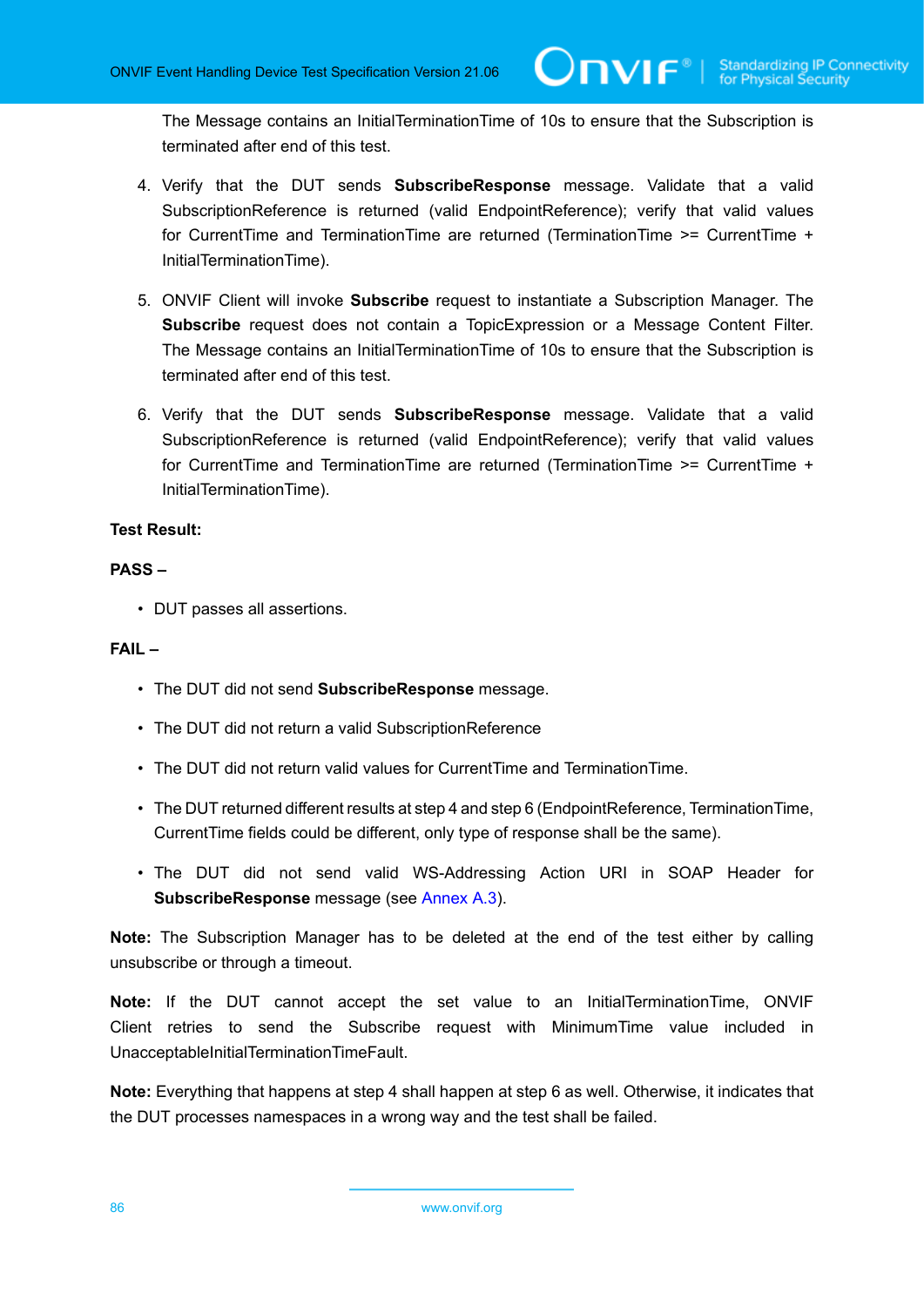**Note:** All requests for steps 5-6 to the DUT shall have namespaces definition with not standard prefixes (see examples in [Annex A.2](#page-129-0)).

# 5.4.4 EVENT - NAMESPACES (DIFFERENT PREFIXES FOR THE SAME NAMESPACE)

**Test Case ID:** EVENT-4-1-9

**Specification Coverage:** None

**Feature Under Test:** None

**WSDL Reference:** event.wsdl

**Test Purpose:** To verify that the DUT accepts requests for Event Service with different namespaces definition.

**Pre-Requisite:** Event Service is supported by the DUT.

**Test Configuration:** ONVIF Client and DUT

- 1. Start an ONVIF Client.
- 2. Start the DUT.
- 3. ONVIF Client will invoke **Subscribe** request to instantiate a Subscription Manager. The **Subscribe** request does not contain a TopicExpression or a Message Content Filter. The Message contains an InitialTerminationTime of 10s to ensure that the Subscription is terminated after end of this test.
- 4. Verify that ONVIF Client sends **SubscribeResponse** message. Validate that a valid SubscriptionReference is returned (valid EndpointReference); verify that valid values for CurrentTime and TerminationTime are returned (TerminationTime >= CurrentTime + InitialTerminationTime).
- 5. ONVIF Client will invoke **Subscribe** request to instantiate a Subscription Manager. The **Subscribe** request does not contain a TopicExpression or a Message Content Filter. The Message contains an InitialTerminationTime of 10s to ensure that the Subscription is terminated after end of this test.
- 6. Verify that the DUT sends **SubscribeResponse** message. Validate that a valid SubscriptionReference is returned (valid EndpointReference); verify that valid values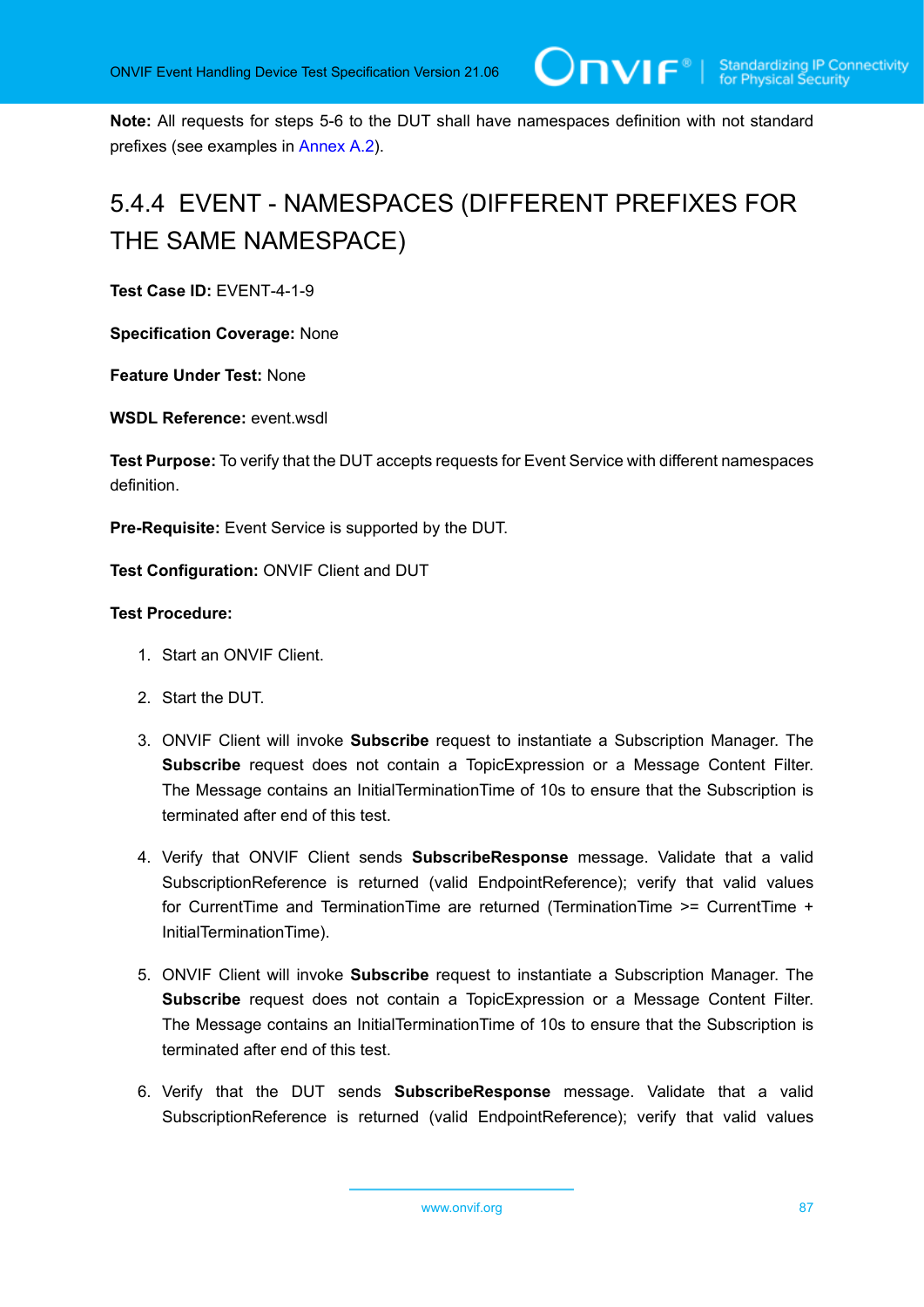for CurrentTime and TerminationTime are returned (TerminationTime >= CurrentTime + InitialTerminationTime).

## **Test Result:**

#### **PASS –**

• DUT passes all assertions.

### **FAIL –**

- The DUT did not send **SubscribeResponse** message.
- The DUT did not return a valid SubscriptionReference
- The DUT did not return valid values for CurrentTime and TerminationTime.
- The DUT returned different results at step 4 and step 6 (EndpointReference, TerminationTime, CurrentTime fields could be different, only types of response shall be the same).
- The DUT did not send valid WS-Addressing Action URI in SOAP Header for **SubscribeResponse** message (see [Annex A.3](#page-135-0)).

**Note:** The Subscription Manager has to be deleted at the end of the test either by calling unsubscribe or through a timeout.

**Note:** If the DUT cannot accept the set value to an InitialTerminationTime, ONVIF Client retries to send the Subscribe request with MinimumTime value which is contained in UnacceptableInitialTerminationTimeFault.

**Note:** Everything that happens at step 4 shall happen at step 6 as well. Otherwise, it indicates that the DUT processes namespaces in a wrong way and the test shall be failed.

**Note:** All requests for steps 5-6 to the DUT shall have namespaces definition with different prefixes for the same namespace (see examples in [Annex A.2\)](#page-129-0).

# 5.4.5 EVENT - NAMESPACES (THE SAME PREFIX FOR DIFFERENT NAMESPACES)

**Test Case ID:** EVENT-4-1-10

**Specification Coverage:** None

**Feature Under Test:** None

**WSDL Reference:** event.wsdl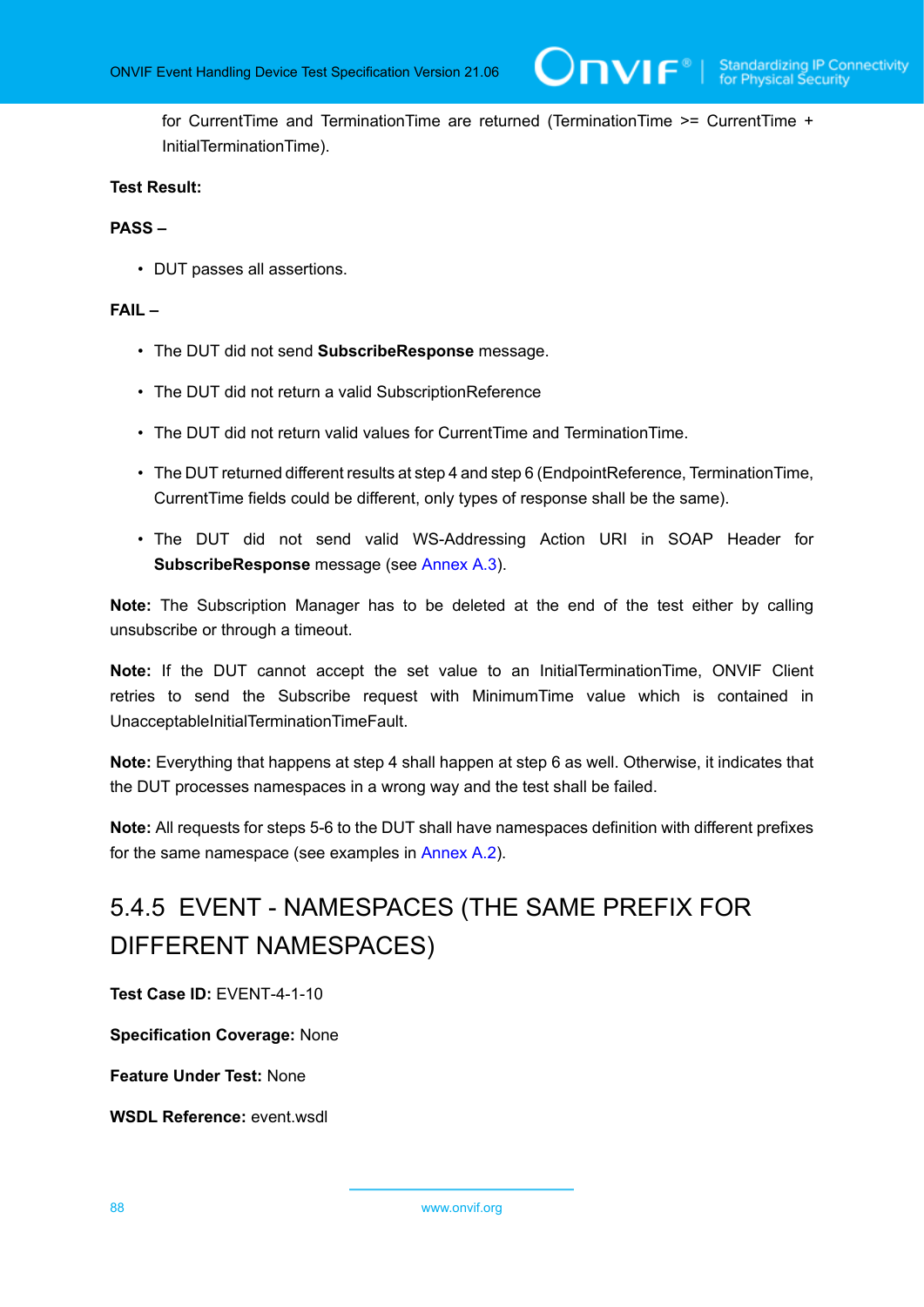**Test Purpose:** To verify that the DUT accepts requests for Event Service with different namespaces definition.

**Pre-Requisite:** Event Service is supported by the DUT.

**Test Configuration:** ONVIF Client and DUT

#### **Test Procedure:**

- 1. Start an ONVIF Client.
- 2. Start the DUT.
- 3. ONVIF Client will invoke **Subscribe** request to instantiate a Subscription Manager. The **Subscribe** request does not contain a TopicExpression or a Message Content Filter. The Message contains an InitialTerminationTime of 10s to ensure that the Subscription is terminated after end of this test.
- 4. Verify that the DUT sends **SubscribeResponse** message. Verify that a valid SubscriptionReference is returned (valid EndpointReference); verify that valid values for CurrentTime and TerminationTime are returned (TerminationTime >= CurrentTime + InitialTerminationTime).
- 5. ONVIF Client will invoke **Subscribe** request to instantiate a Subscription Manager. The **Subscribe** request does not contain a TopicExpression or a Message Content Filter. The Message contains an InitialTerminationTime of 10s to ensure that the Subscription is terminated after end of this test.
- 6. Verify that the DUT sends **SubscribeResponse** message. Validate that a valid SubscriptionReference is returned (valid EndpointReference); verify that valid values for CurrentTime and TerminationTime are returned (TerminationTime >= CurrentTime + InitialTerminationTime).

## **Test Result:**

#### **PASS –**

• DUT passes all assertions.

# **FAIL –**

- The DUT did not send **SubscribeResponse** message.
- The DUT did not return a valid SubscriptionReference
- The DUT did not return valid values for CurrentTime and TerminationTime.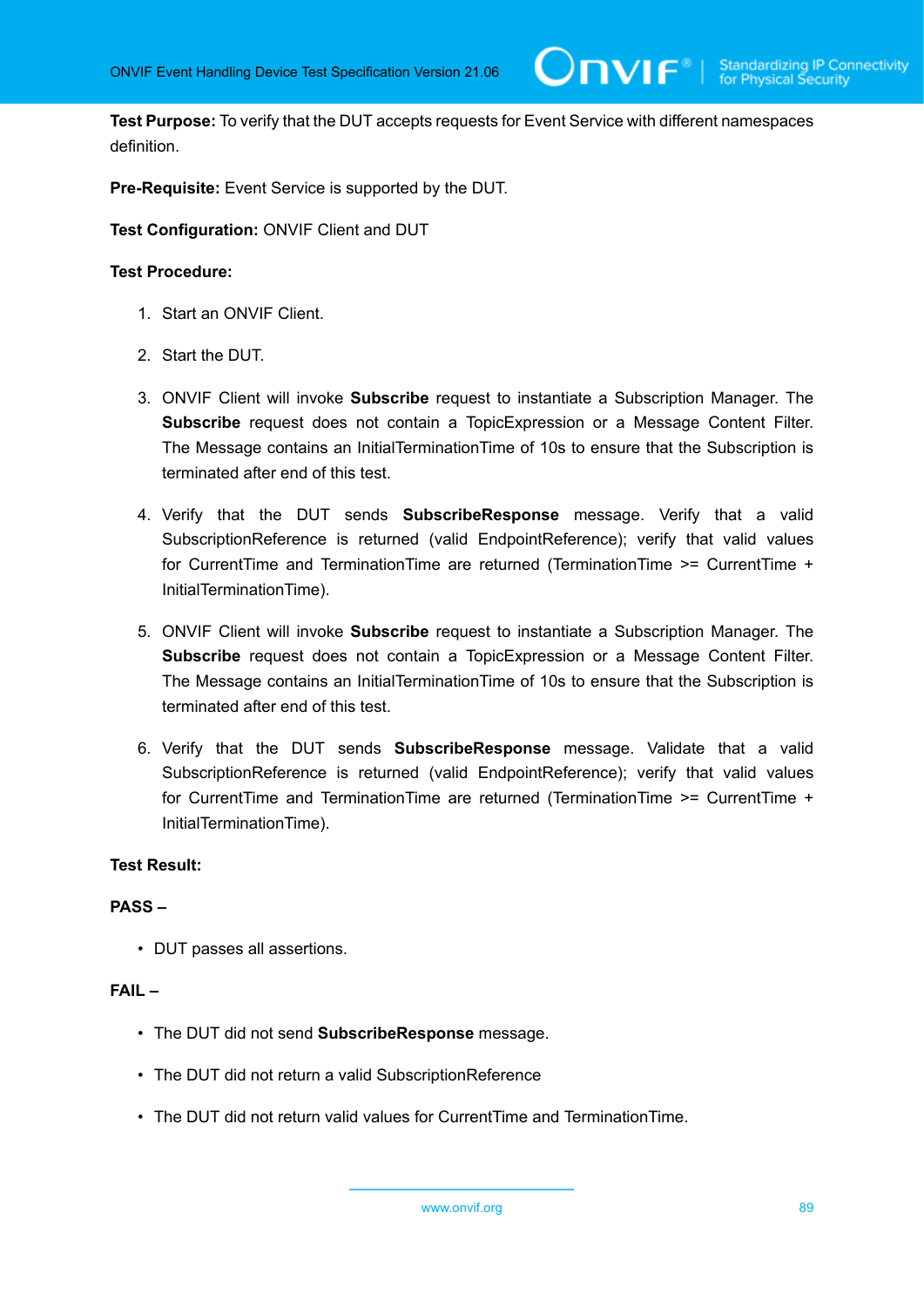- The DUT returned different results at step 4 and step 6 (EndpointReference, TerminationTime, CurrentTime fields could be different, only type of response shall be the same).
- The DUT did not send valid WS-Addressing Action URI in SOAP Header for **SubscribeResponse** message (see [Annex A.3](#page-135-0)).

**Note:** The Subscription Manager has to be deleted at the end of the test either by calling unsubscribe or through a timeout.

**Note:** If the DUT cannot accept the set value to an InitialTerminationTime, ONVIF Client retries to send the Subscribe request with MinimumTime value included in UnacceptableInitialTerminationTimeFault.

**Note:** Everything that happens at step 4 shall happen at step 6 as well. Otherwise, it indicates that the DUT processes namespaces in a wrong way and the test shall be failed.

**Note:** All requests for steps 5-6 to the DUT shall have namespaces definition with the same prefixes for different namespaces (see examples in [Annex A.2\)](#page-129-0).

# 5.5 Capabilities

# 5.5.1 EVENT SERVICE CAPABILITIES

**Test Case ID:** EVENT-5-1-1

**Specification Coverage:** Capability exchange

**Feature Under Test:** GetServiceCapabilities (for Event Service)

**WSDL Reference:** events.wsdl

**Test Purpose:** To verify Event Service Capabilities of the DUT.

**Pre-Requisite:** Event Service is supported by the DUT.

**Test Configuration:** ONVIF Client and DUT

- 1. Start an ONVIF Client.
- 2. Start the DUT.
- 3. ONVIF Client invokes **GetServiceCapabilities** request to retrieve event service capabilities of the DUT.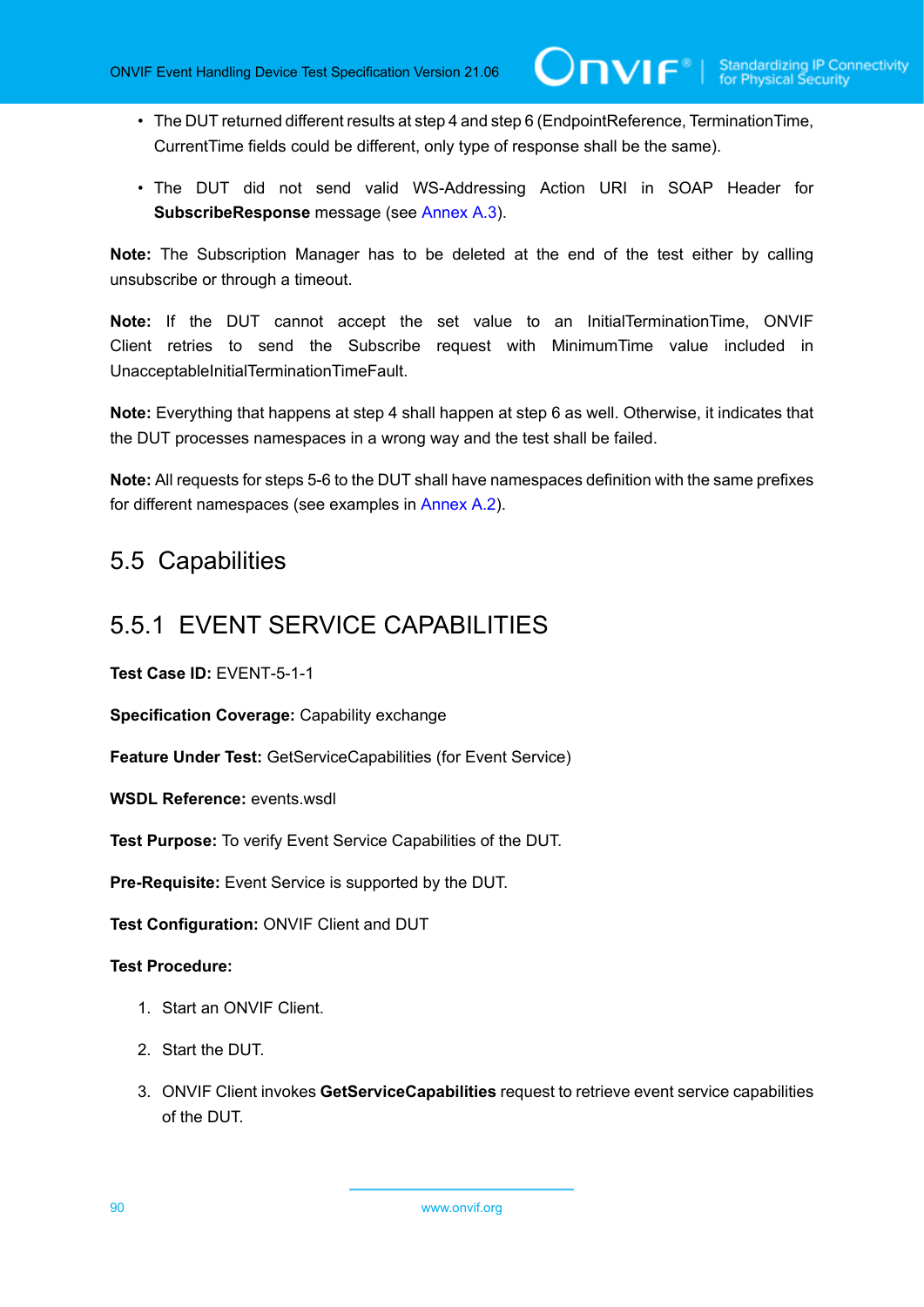- 4. The DUT responds with **GetServiceCapabilitiesResponse** message with parameters
	- Capabilities := *cap*
- 5. If *cap* contains non-empty @EventBrokerProtocols list and at least one item does not correspond to requirements for schema name, FAIL the test and skip other steps.
- 6. If *cap*.@MaxEventBrokers > 0 and *cap* does not contain non-empty @EventBrokerProtocols list, FAIL the test and skip other steps.
- 7. If *cap* contains non-empty @EventBrokerProtocols list and @MaxEventBrokers is skipped or @MaxEventBrokers < 1, FAIL the test and skip other steps.

#### **PASS –**

• DUT passes all assertions.

#### **FAIL –**

- The DUT did not send valid **GetServiceCapabilitiesResponse** message.
- The DUT did not send valid WS-Addressing Action URI in SOAP Header for **GetServiceCapabilitiesResponse** message (see [Annex A.3](#page-135-0)).

# 5.5.2 GET SERVICES AND EVENT SERVICE CAPABILITIES **CONSISTENCY**

**Test Case ID:** EVENT-5-1-2

**Specification Coverage:** Capability exchange

**Feature Under Test:** GetServices, GetServiceCapabilities (for Event Service)

**WSDL Reference:** devicemgmt.wsdl, events.wsdl

**Test Purpose:** To verify Get Services and Events Service Capabilities consistency.

**Pre-Requisite:** Event Service is supported by the DUT.

**Test Configuration:** ONVIF Client and DUT

#### **Test Procedure:**

1. Start an ONVIF Client.

www.onvif.org 31 and 32 and 32 and 32 and 32 and 32 and 32 and 33 and 34 and 35 and 36 and 36 and 37 and 37 and 37 and 37 and 37 and 37 and 37 and 37 and 37 and 37 and 37 and 37 and 37 and 37 and 37 and 37 and 37 and 37 an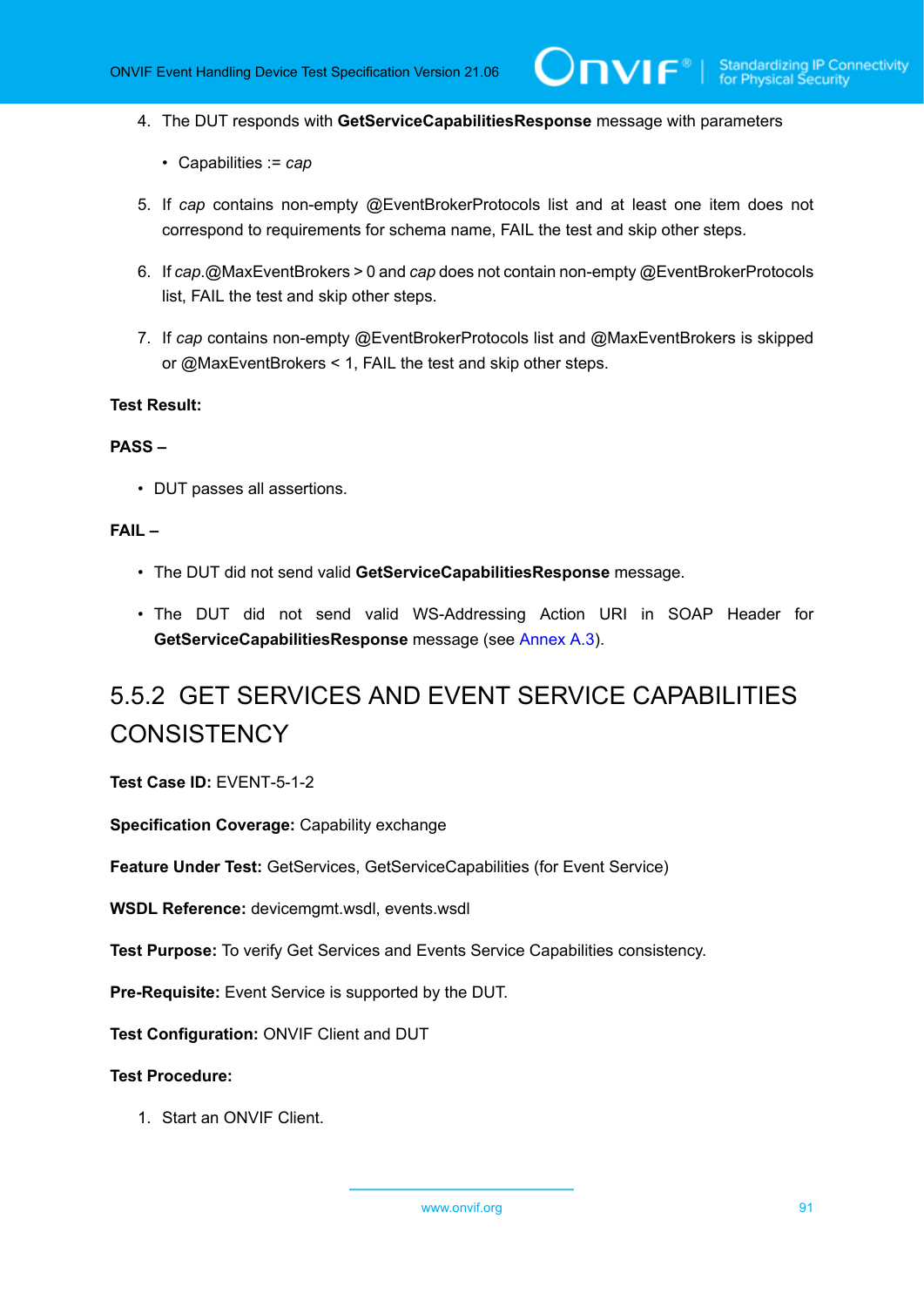- 2. Start the DUT.
- 3. ONVIF Client will invoke **GetServices** request (IncludeCapability = true) to retrieve all services of the DUT with service capabilities.
- 4. Verify the **GetServicesResponse** message from the DUT.
- 5. ONVIF Client will invoke **GetServiceCapabilities** request to retrieve Event service capabilities of the DUT.
- 6. Verify the **GetServiceCapabilitiesResponse** message from the DUT.
- <span id="page-91-0"></span>7. If the DUT sent different Capabilities in **GetServicesResponse** message and in **GetServiceCapabilitiesResponse** message, FAIL the test.

### **PASS –**

• DUT passes all assertions.

# **FAIL –**

- The DUT did not send valid **GetServicesResponse** message.
- The DUT did not send valid **GetServiceCapabilitiesResponse** message.
- The DUT sent different Capabilities in **GetServicesResponse** message and in **GetServiceCapabilitiesResponse** message.
- The DUT did not send valid WS-Addressing Action URI in SOAP Header for **GetServiceCapabilitiesResponse** message (see [Annex A.3](#page-135-0)).

**Note:** Service will be defined as Event service if it has Namespace element that is equal to "http:// www.onvif.org/ver10/events/wsdl".

**Note:** The following fields will be compared at step [7:](#page-91-0)

- @WSSubscriptionPolicySupport
- @WSPullPointSupport
- @WSPausableSubscriptionManagerInterfaceSupport
- @MaxNotificationProducers
- @MaxPullPoints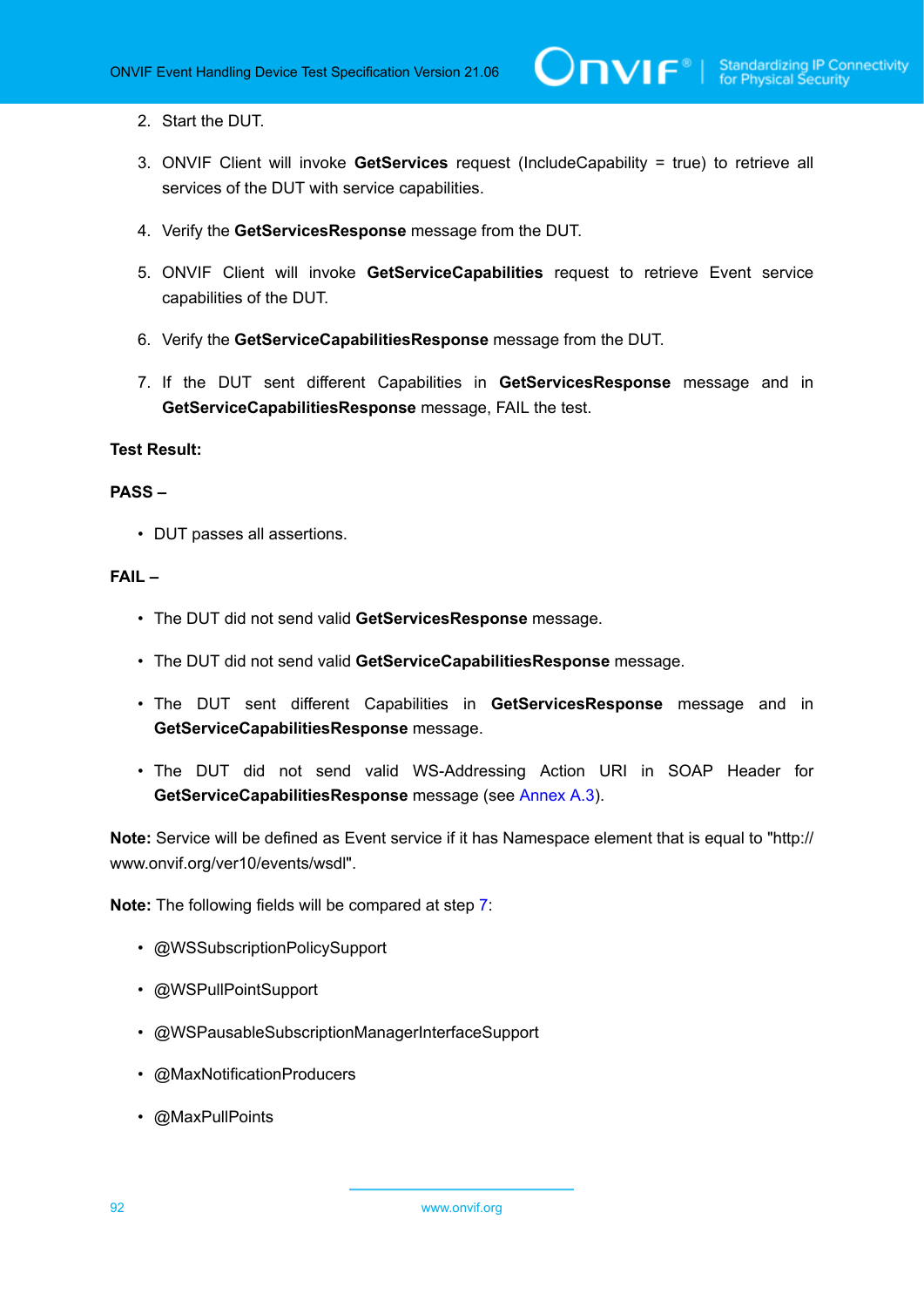- @PersistentNotificationStorage
- @EventBrokerProtocols
- @MaxEventBrokers

# 5.6 Seek

# 5.6.1 SEEK EVENTS – BEGIN OF BUFFER

# **Test Case ID:** EVENT-6-1-3

**Specification Coverage:** BeginOfBuffer (ONVIF Core Specification), Real-time Pull-Point Notification Interface (ONVIF Core Specification), Seek (ONVIF Core Specification), Persistent notification storage (ONVIF Core Specification)

**Feature Under Test:** Seek

# WSDL Reference: event wsdl

**Test Purpose:** To verify Seek function and that events are received from persistent notification storage when pull point was set before beginning of buffer. Verify tns1:EventBuffer/Begin event.

**Pre-Requisite:** Event Service is supported by the DUT. Persistent notification storage is supported by the DUT. Persistent notification storage contains notifications.

**Test Configuration:** ONVIF Client and DUT

- 1. Start an ONVIF Client.
- 2. Start the DUT.
- 3. ONVIF Client will invoke **GetEventProperties** request to retrieve all events supported by the DUT.
- 4. Verify the **GetEventPropertiesResponse** message from the DUT.
- 5. Check if there is an event with Topic tns1:EventBuffer/Begin. If there is no event with such Topic, skip other steps, fail the test and go to the next test.
- 6. Check that this event is not a Property event (MessageDescription.IsProperty = false).
- 7. ONVIF Client will invoke **CreatePullPointSubscription** request with TopicFilter = tns1:EventBuffer/Begin.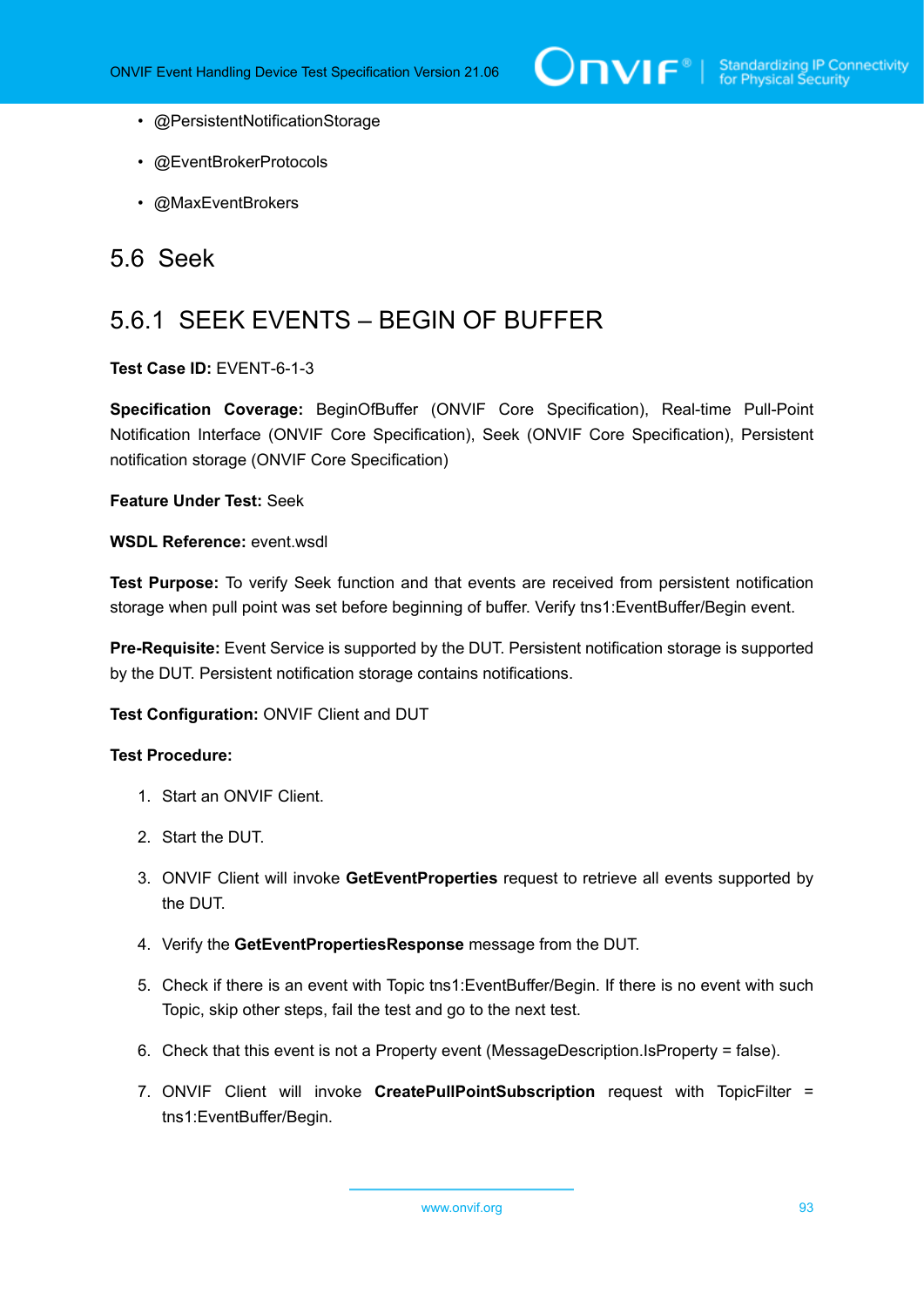- 8. Verify that the DUT sends a **CreatePullPointSubscriptionResponse** message. Validate that correct values for CurrentTime and TerminationTime and SubscriptionReference are returned.
- 9. ONVIF Client will invoke **Seek** request (UtcTime = [Current UTC Time], Reverse = true) to start reverse seek.
- 10.Verify that the DUT sends a **SeekResponse** message.
- 11. ONVIF Client will invoke **PullMessages** command with a PullMessagesTimeout of 20s and a MessageLimit of 1.
- 12.Verify that the DUT sends a **PullMessagesResponse** that contains one NotificationMessage.
- 13.Verify NotificationMessage (a maximum number of 1 Notification Messages is included in the **PullMessagesResponse** message; well formed and valid values for CurrentTime and TerminationTime (TerminationTime > CurrentTime).
- 14.Verify that received event is event with Topic = tns1:EventBuffer/Begin.
- 15.ONVIF Client will invoke **PullMessages** command with a PullMessagesTimeout of 20s and a MessageLimit of 1.
- 16.Verify that the DUT sends a **PullMessagesResponse** that contains no NotificationMessages.
- 17.ONVIF Client will invoke **Seek** request (UtcTime = Message.UtcTime of tns1:EventBuffer/ Begin message from step 12, Reverse = false) to put pull point in the past.
- 18.Verify that the DUT sends a **SeekResponse** message.
- 19.ONVIF Client will invoke **PullMessages** command with a PullMessagesTimeout of 20s and a MessageLimit of 1.
- 20.Verify that the DUT sends a **PullMessagesResponse** that contains one NotificationMessage.
- 21.Verify NotificationMessage (a maximum number of 1 Notification Messages is included in the **PullMessagesResponse** message; well formed and valid values for CurrentTime and TerminationTime (TerminationTime > CurrentTime).
- 22.Verify that received event is event with Topic = tns1:EventBuffer/Begin.
- 23.ONVIF Client will invoke **PullMessages** command with a PullMessagesTimeout of 20s and a MessageLimit of 1.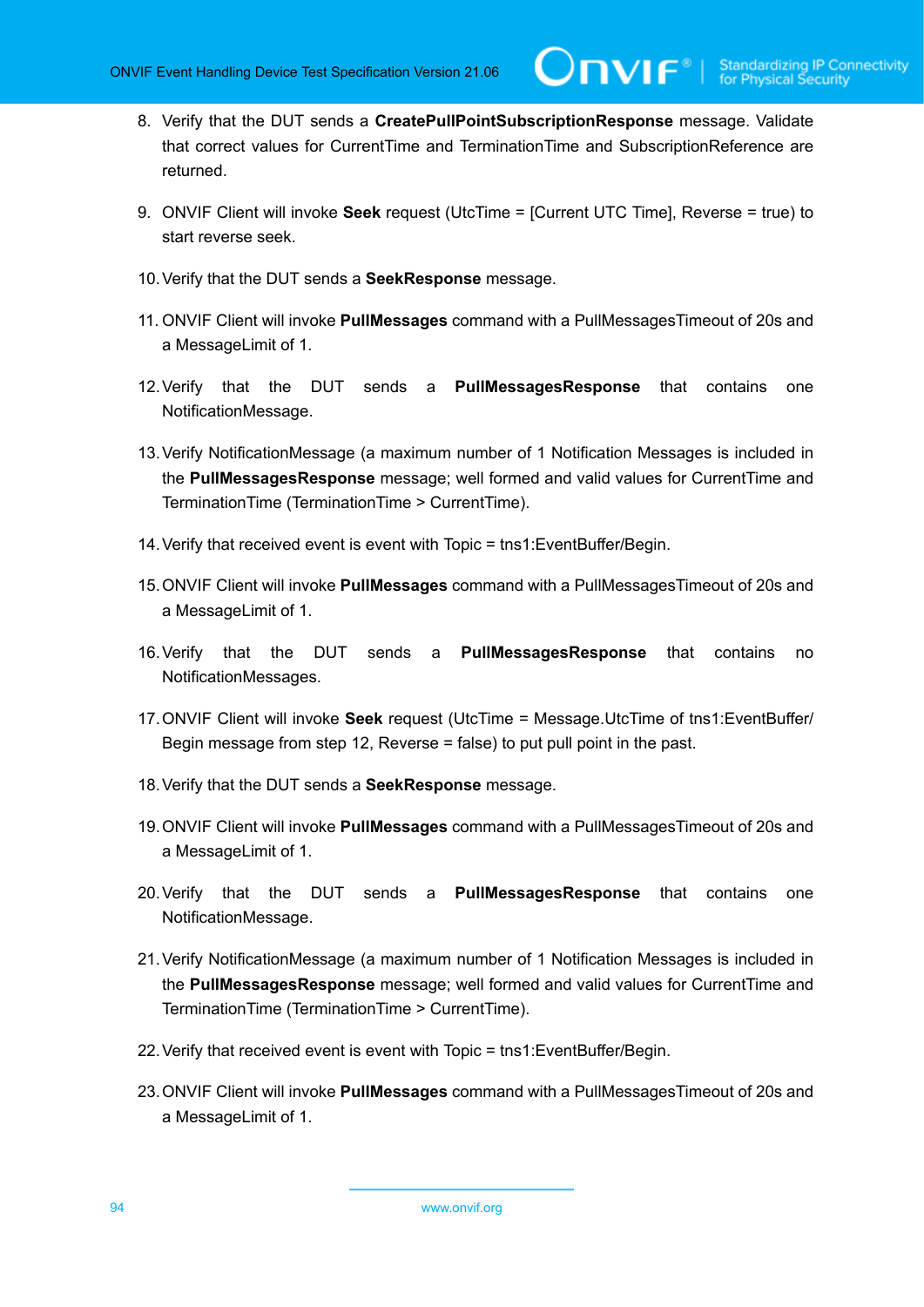WE®

- 24.Verify that the DUT sends a **PullMessagesResponse** that contains no NotificationMessages.
- 25.Verify that there was **PullMessagesResponse** without messages.

# **Test Result:**

#### **PASS –**

• DUT passes all assertions.

#### **FAIL –**

- The DUT did not send **CreatePullPointSubscriptionResponse** message.
- The DUT did not send valid values for CurrentTime and TerminationTime (TerminationTime > CurrentTime).
- The DUT did not send a **PullMessagesResponse** message.
- The DUT did not send a **GetEventsPropertiesResponse** message.
- The **PullMessagesResponse** message does not contain a NotificationMessage.
- The **PullMessagesResponse** message contains more than 1 NotificationMessages.
- The NotificationMessages are not well formed.
- The **PullMessagesResponse** message contains invalid values for Current or TerminationTime.
- The DUT did not send event with Topic = tns1: Event Buffer/Begin from persistent notification storage for step 12 and 20.
- The DUT sent event for step 16 and 24.
- The DUT did not return correct event with Topic = tns1:EventBuffer/Begin in GetEventsPropertiesResponse.
- The DUT did not send valid WS-Addressing Action URI in SOAP Header for **CreatePullPointSubscriptionResponse** message (see [Annex A.3\)](#page-135-0).
- The DUT did not send valid WS-Addressing Action URI in SOAP Header for **SetSynchronizationPointResponse** message (see [Annex A.3\)](#page-135-0).
- The DUT did not send valid WS-Addressing Action URI in SOAP Header for **PullMessagesResponse** message (see [Annex A.3\)](#page-135-0).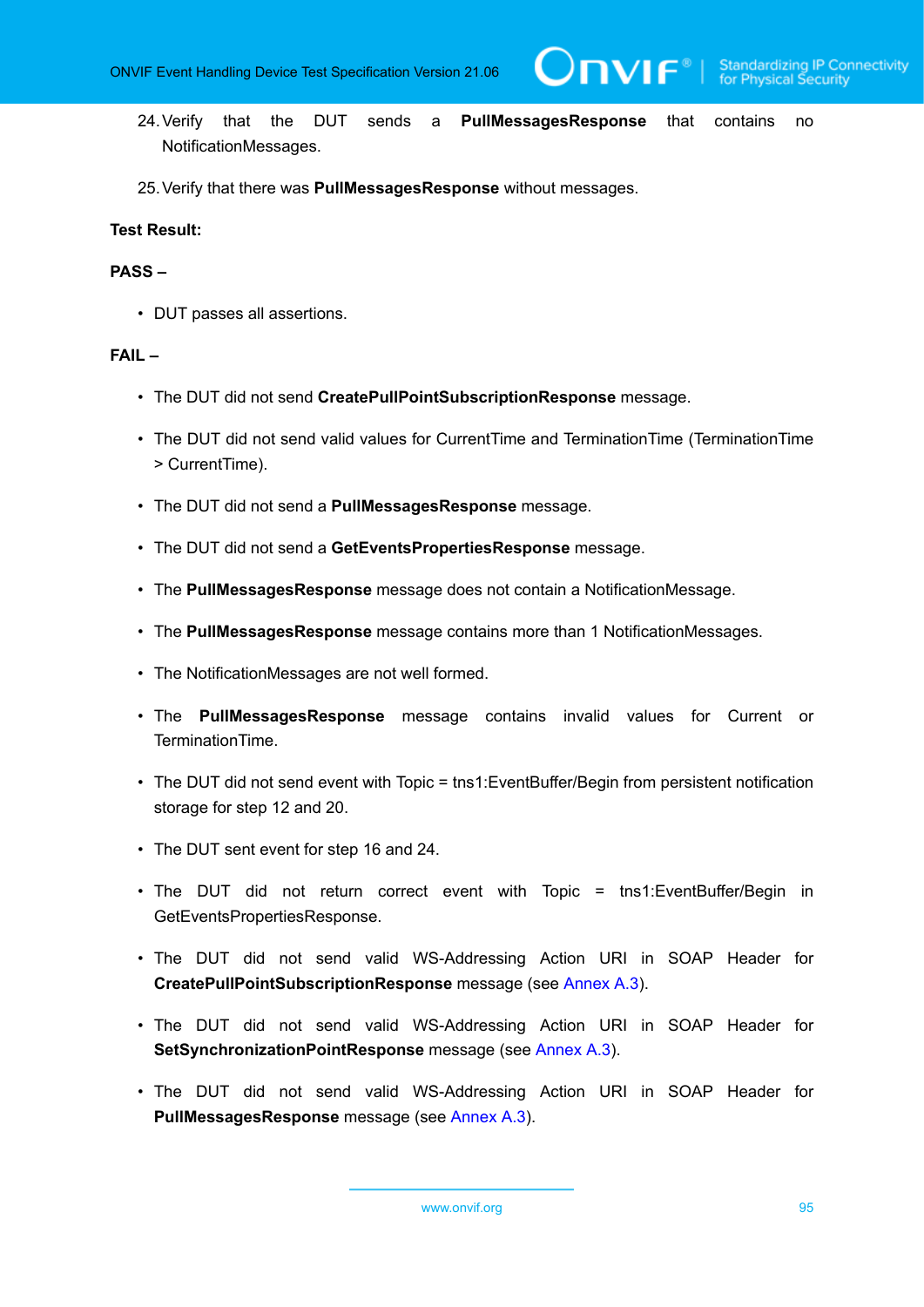**Note:** The Subscription Manager has to be deleted at the end of the test either by calling unsubscribe or through a timeout.

**Note:** If DUT cannot accept the set value to Timeout or MessageLimit, ONVIF Client retries to send the PullMessage message with Timeout and MessageLimit included in PullMessagesFaultResponse message.

# 5.6.2 SEEK EVENTS

**Test Case ID:** EVENT-6-1-4

**Specification Coverage:** Real-time Pull-Point Notification Interface (ONVIF Core Specification), Seek (ONVIF Core Specification), Persistent notification storage (ONVIF Core Specification)

**Feature Under Test:** Seek

**WSDL Reference:** event.wsdl

**Test Purpose:** To verify Seek function and those events are received from persistent notification storage.

**Pre-Requisite:** Event Service is supported by the DUT. Persistent notification storage is supported by the DUT. Persistent notification storage contains notifications.

**Test Configuration:** ONVIF Client and DUT

- 1. Start an ONVIF Client.
- 2. Start the DUT.
- 3. Find the beginning of buffer time BeginOfBufferTime1 (see [Annex A.4\)](#page-137-1)
- 4. ONVIF Client will invoke **CreatePullPointSubscription** request.
- 5. Verify that the DUT sends a **CreatePullPointSubscriptionResponse** message. Validate that correct values for CurrentTime and TerminationTime and SubscriptionReference are returned.
- 6. ONVIF Client will invoke **Seek** request (UtcTime = BeginОfBufferTime1 1s, no Reverse) to put pull point in the past.
- 7. Verify that the DUT sends a **SeekResponse** message.
- 8. ONVIF Client will invoke **PullMessages** command with a PullMessagesTimeout of 20s and a MessageLimit of 1.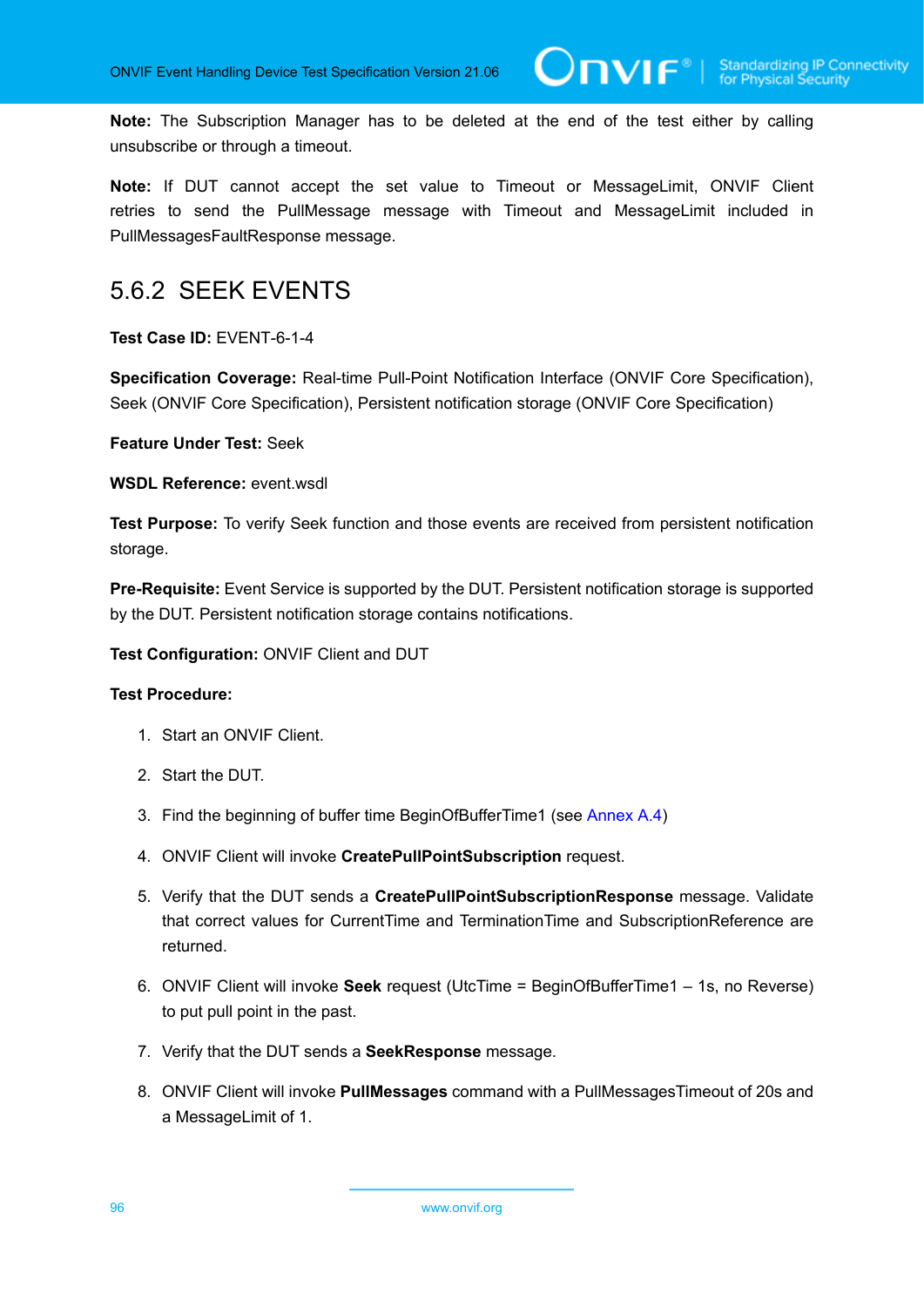- 9. Verify that the DUT sends a **PullMessagesResponse**.
- 10.Verify NotificationMessage (a maximum number of 1 Notification Messages is included in the **PullMessagesResponse** message; well formed and valid values for CurrentTime and TerminationTime (TerminationTime > CurrentTime).
- 11. Verify that Message.UtcTime is greater or equal to BeginОfBufferTime1.
- 12.Repeat steps 8-11 until Message.UtcTime is equal or greater than time of Pullpoint Subscrbtion creation (CurrentTime from step 5) or there are **PullMessagesResponse** without Notifications to get all messages from persistent notification storage.
- 13.Verify that the first notification has Topic = tns1:EventBuffer/Begin.
- 14.Verify that all events across **PullMessagesResponse** messages are ordered by increasing Message.UtcTime and if events occur in the incorrect order that they are only misplaced by a maximum of 5 seconds.
- 15.Verify that there is at least one message from persistent notification storage.
- 16.Verify that all Messages have Message.UtcTime that is greater or equal to BeginОfBufferTime1.

# **PASS –**

• DUT passes all assertions.

# **FAIL –**

- The DUT did not send **CreatePullPointSubscriptionResponse** message.
- The DUT did not send valid values for CurrentTime and TerminationTime (TerminationTime > CurrentTime).
- The DUT did not send a **PullMessagesResponse** message.
- The DUT did not send a **SeekResponse** message.
- The **PullMessagesResponse** message does not contain a NotificationMessage.
- The **PullMessagesResponse** message contains more than 1 NotificationMessages.
- The NotificationMessages are not well formed.
- The **PullMessagesResponse** message contains invalid values for Current or TerminationTime.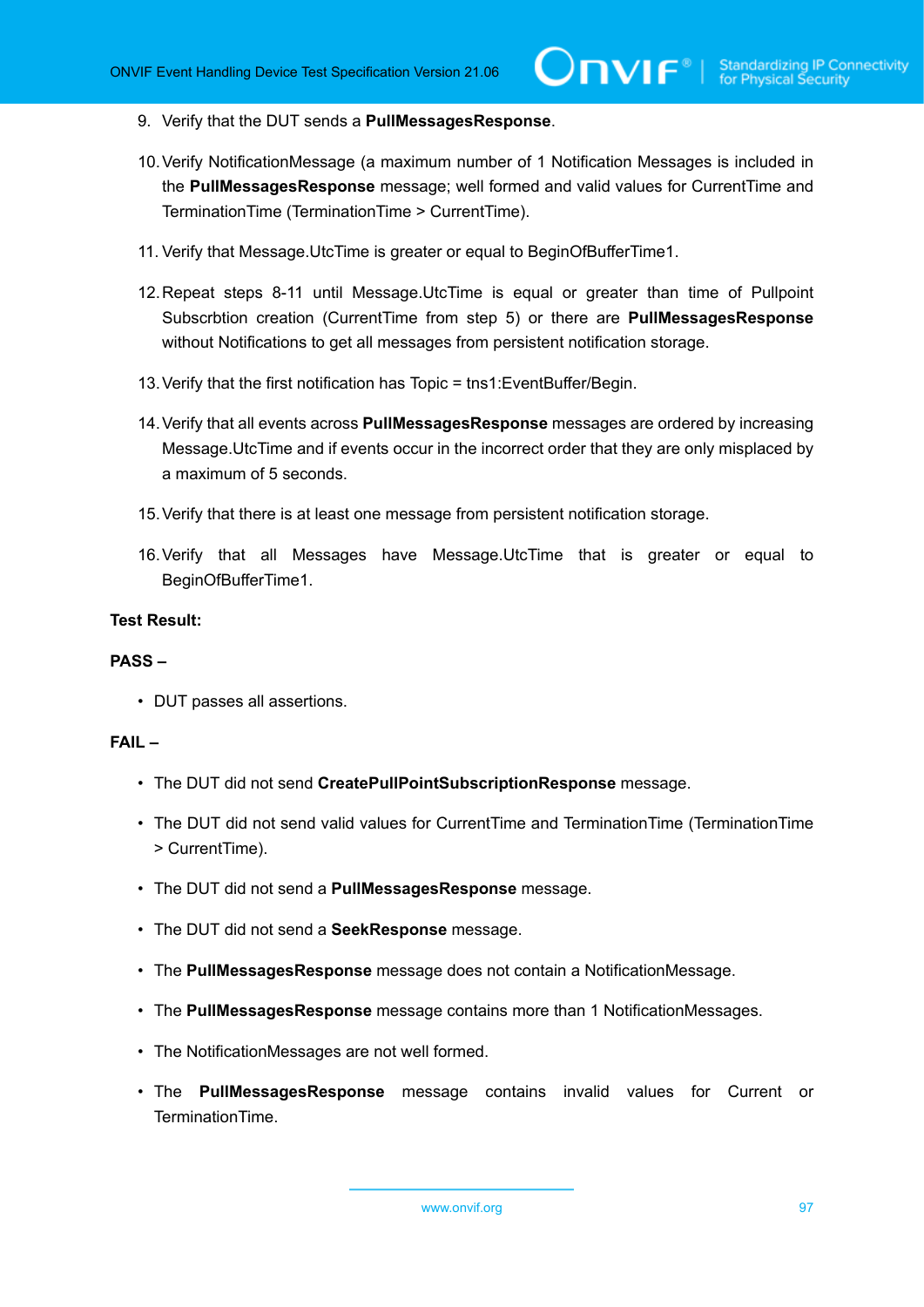- The DUT did not return at least one NotificationMessage from persistent notification storage.
- The DUT did not return NotificationMessages from persistent notification storage ordered by increasing Message.UtcTime and events that occurred in the incorrect order were misplaced by more than 5 seconds.
- The DUT returned NotificationMessages from persistent notification storage that has Message.UtcTime < BeginОfBufferTime1.
- The DUT returned the first Notification with Topic which differs from tns1:EventBuffer/Begin.
- The DUT did not send valid WS-Addressing Action URI in SOAP Header for **CreatePullPointSubscriptionResponse** message (see [Annex A.3\)](#page-135-0).
- The DUT did not send valid WS-Addressing Action URI in SOAP Header for **SeekResponse** message (see [Annex A.3](#page-135-0)).
- The DUT did not send valid WS-Addressing Action URI in SOAP Header for **PullMessagesResponse** message (see [Annex A.3\)](#page-135-0).

**Note:** The Subscription Manager has to be deleted at the end of the test either by calling unsubscribe or through a timeout.

**Note:** If the DUT cannot accept the set value to Timeout or MessageLimit, ONVIF Client retries to send the PullMessage message with Timeout and MessageLimit included in PullMessagesFaultResponse message.

# 5.6.3 SEEK EVENTS – REVERSE

# **Test Case ID:** EVENT-6-1-5

**Specification Coverage:** BeginOfBuffer (ONVIF Core Specification), Real-time Pull-Point Notification Interface (ONVIF Core Specification), Seek (ONVIF Core Specification), Persistent notification storage (ONVIF Core Specification)

#### **Feature Under Test:** Seek

#### **WSDL Reference:** event.wsdl

**Test Purpose:** To verify Seek function and those events are received from persistent notification storage in reverse order. Verify tns1:EventBuffer/Begin event.

**Pre-Requisite:** Event Service is supported by the DUT. Persistent notification storage is supported by the DUT. Persistent notification storage contains notifications.

**Test Configuration:** ONVIF Client and DUT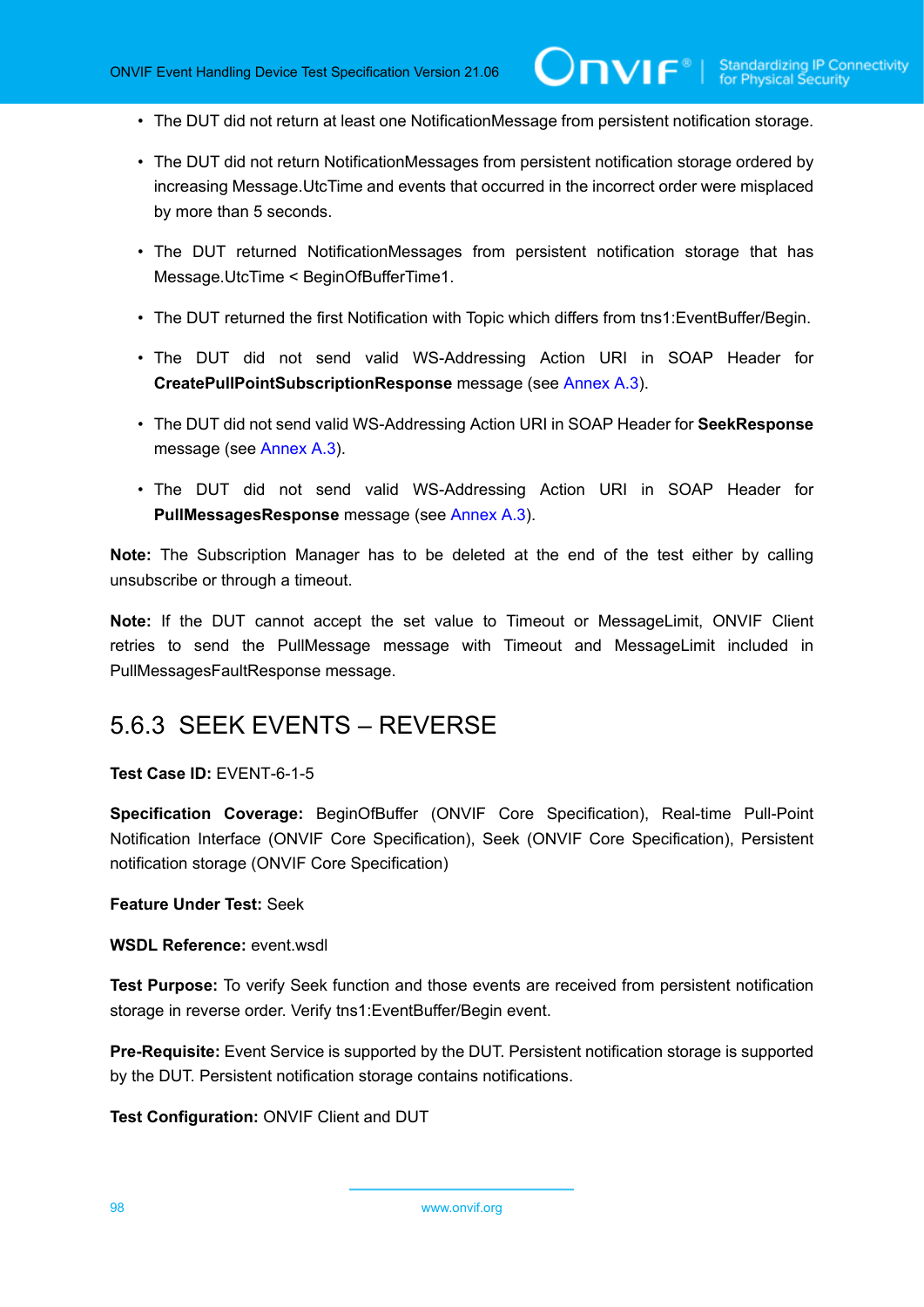### **Test Procedure:**

- 1. Start an ONVIF Client.
- 2. Start the DUT.
- 3. Find beginning of buffer time BeginOfBufferTime1 (see [Annex A.4](#page-137-1))
- 4. ONVIF Client will invoke **CreatePullPointSubscription** request.
- 5. Verify that the DUT sends a **CreatePullPointSubscriptionResponse** message. Validate that correct values for CurrentTime and TerminationTime and SubscriptionReference are returned.
- 6. ONVIF Client will invoke **Seek** request (UtcTime = [Current UTC Time], Reverse = «true») to start reverse seek.
- 7. Verify that the DUT sends a **SeekResponse** message.
- 8. ONVIF Client will invoke **PullMessages** command with a PullMessagesTimeout of 20s and a MessageLimit of 1.
- 9. Verify that the DUT sends a **PullMessagesResponse**.
- 10.Verify NotificationMessage (a maximum number of 1 Notification Messages is included in the **PullMessagesResponse** message; well formed and valid values for CurrentTime and TerminationTime (TerminationTime > CurrentTime).
- 11. Verify that Message.UtcTime is greater or equal to BeginОfBufferTime1.
- 12.Repeat steps 8-11 until Notification with Topic tns1:EventBuffer/Begin is received or there is **PullMessagesResponse** message without Notifications to get all messages from persistent notification storage.
- 13.Verify that the last notification has Topic = tns1:EventBuffer/Begin.
- 14.Verify that all events across **PullMessagesResponse** messages are ordered by decreasing Message.UtcTime and if events occur in the incorrect order that they are only misplaced by a maximum of 5 seconds.
- 15.Verify that there is at least one message from persistent notification storage.
- 16.Verify that all Messages have Message.UtcTime that is greater or equal to BeginОfBufferTime1.

**Test Result:**

**PASS –**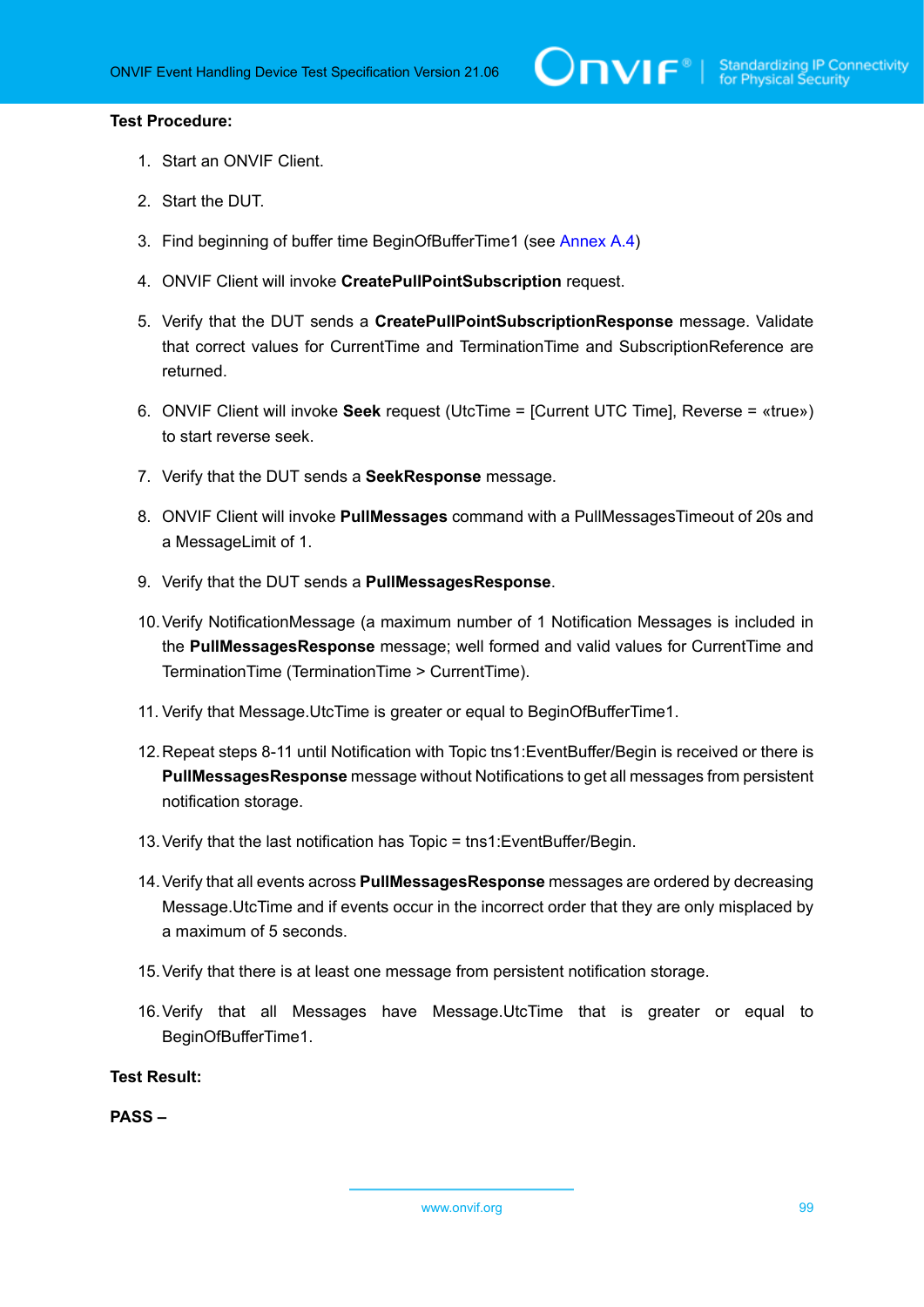• DUT passes all assertions.

# **FAIL –**

- The DUT did not send **CreatePullPointSubscriptionResponse** message.
- The DUT did not send valid values for CurrentTime and TerminationTime (TerminationTime > CurrentTime).
- The DUT did not send a **PullMessagesResponse** message.
- The DUT did not send a **SeekResponse** message.
- The **PullMessagesResponse** message does not contain a NotificationMessage.
- The **PullMessagesResponse** message contains more than 1 NotificationMessages.
- The NotificationMessages are not well formed.
- The **PullMessagesResponse** message contains invalid values for Current or TerminationTime.
- The DUT did not return at least one NotificationMessage from persistent notification storage.
- The DUT did not return NotificationMessages from persistent notification storage ordered by decreasing Message.UtcTime and events that occurred in the incorrect order were misplaced by more than 5 seconds.
- The DUT returned NotificationMessages from persistent notification storage that has Message.UtcTime < BeginОfBufferTime1.
- The DUT returned the last Notification with Topic which differs from tns1:EventBuffer/Begin.
- The DUT did not send valid WS-Addressing Action URI in SOAP Header for **CreatePullPointSubscriptionResponse** message (see [Annex A.3\)](#page-135-0).
- The DUT did not send valid WS-Addressing Action URI in SOAP Header for **SeekResponse** message (see [Annex A.3](#page-135-0)).
- The DUT did not send valid WS-Addressing Action URI in SOAP Header for **PullMessagesResponse** message (see [Annex A.3\)](#page-135-0).

**Note:** The Subscription Manager has to be deleted at the end of the test either by calling unsubscribe or through a timeout.

**Note:** If DUT cannot accept the set value to Timeout or MessageLimit, ONVIF Client retries to send the PullMessage message with Timeout and MessageLimit included in PullMessagesFaultResponse message.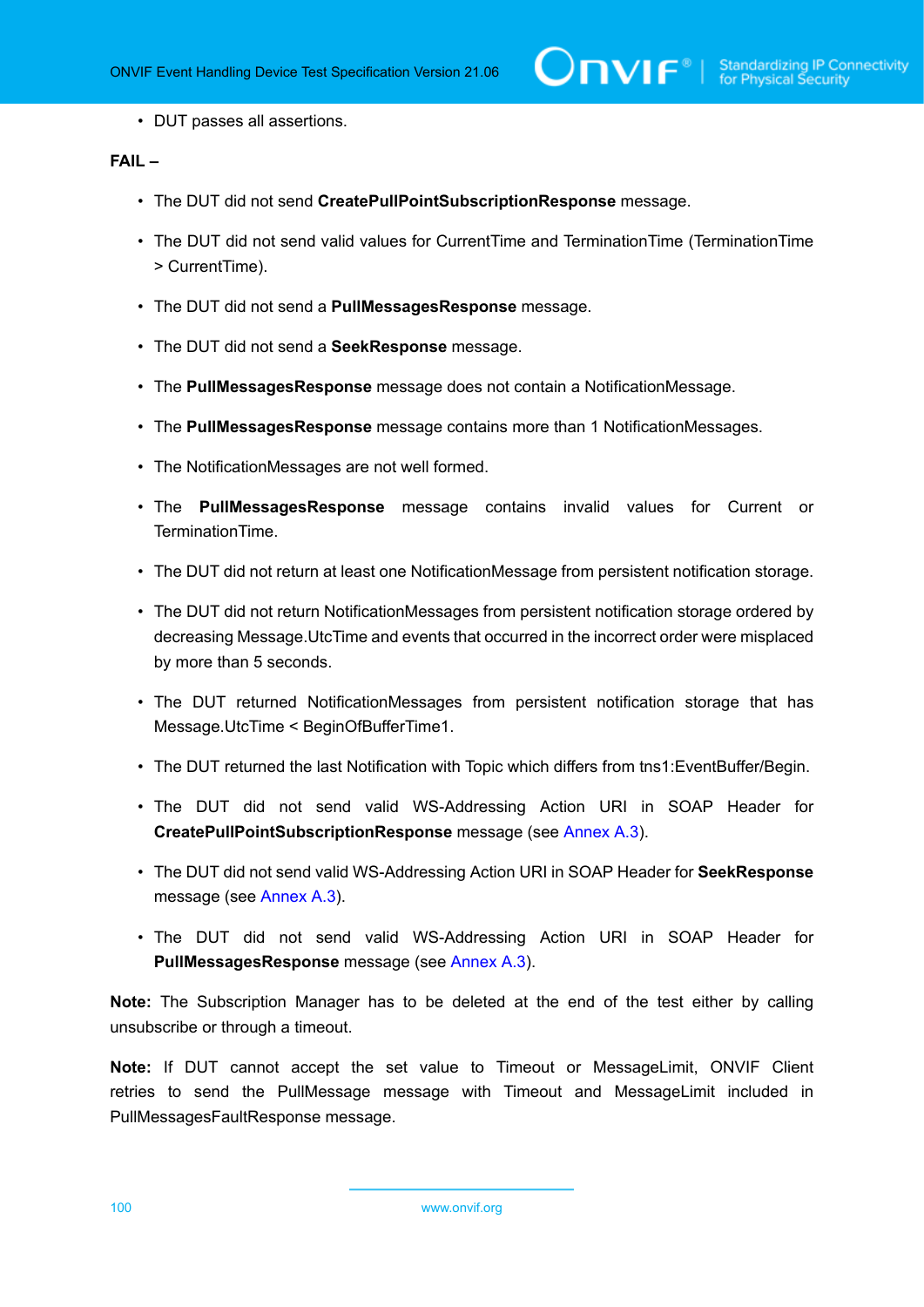# 5.7 MQTT Notification Interface

# 5.7.1 Event Broker Configuration

# 5.7.1.1 GET EVENT BROKER CONFIGURATIONS

# **Test Case ID:** EVENT-7-1-1

**Specification Coverage:** Event Broker, Get Event Brokers (ONVIF Core Specification),

**Feature Under Test:** GetEventBrokers (Event Service)

**WSDL Reference:** event.wsdl

**Test Purpose:** To verify getting of an event broker configurations from the device.

**Pre-Requisite:** Event Service is supported by the DUT. Event Broker feature is supported by the DUT.

**Test Configuration:** ONVIF Client and DUT

# **Test Procedure:**

- 1. Start an ONVIF Client.
- 2. Start the DUT.
- 3. ONVIF Client retrieves Event Service Capabilities by following the procedure mentioned in [Annex A.5](#page-137-0) with the following input and output parameters
	- out *cap* Event Service Capabilities
- 4. ONVIF Client invokes **GetEventBrokers** request with parameters
	- Address skipped
- 5. DUT responds with **GetEventBrokersResponse** message with parameters
	- EventBroker list =: *eventBrokerConfigList*
- 6. If amount of items in *eventBrokerConfigList* > *cap*.MaxEventBrokers, FAIL the test and skip other steps.
- 7. If *eventBrokerConfigList* contains at least two items with equal Address fields, FAIL the test and skip other steps.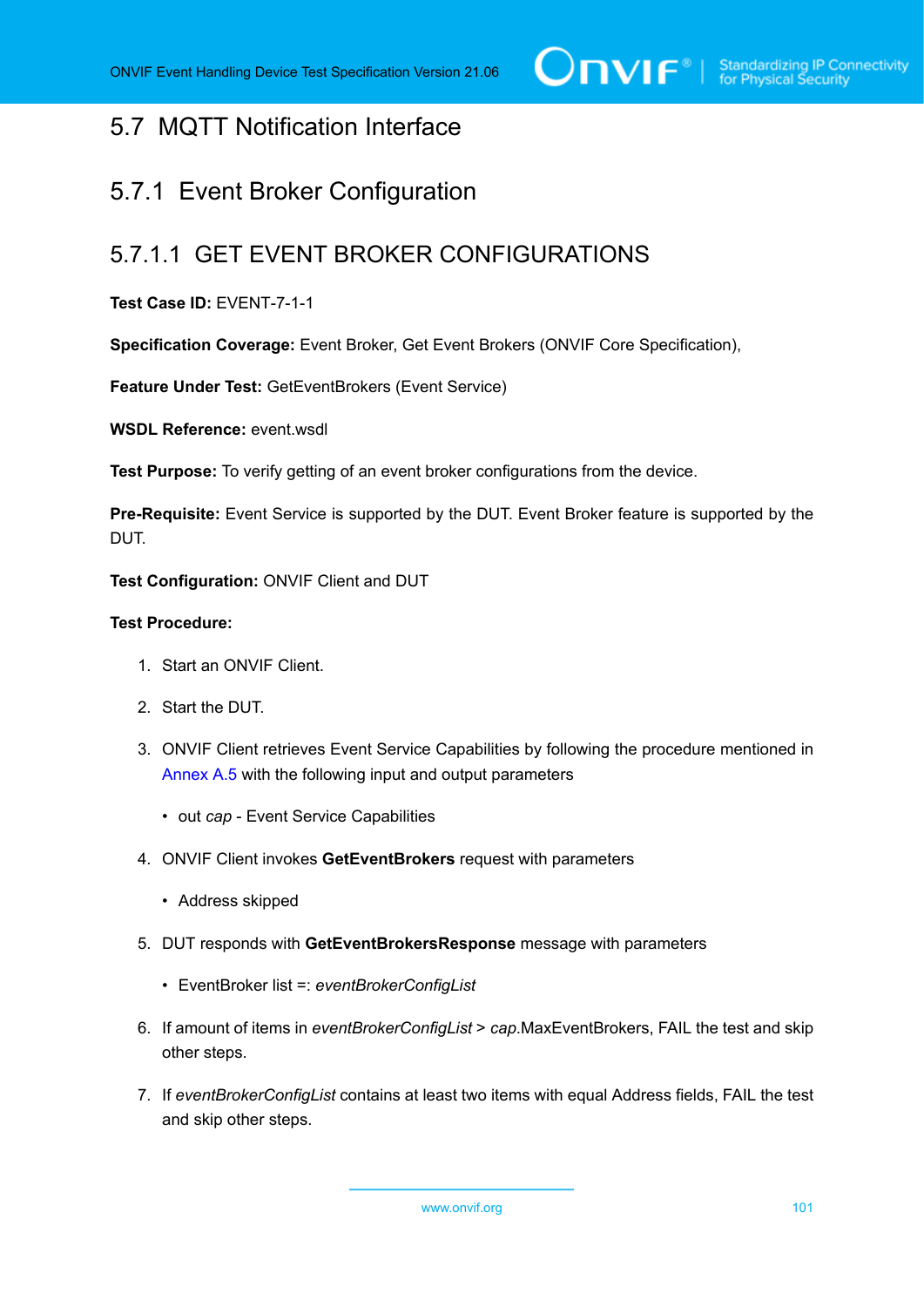- 8. For each Event Broker Configuration (*eventBrokerConfig*) in *eventBrokerConfigList*:
	- 8.1. ONVIF Client invokes **GetEventBrokers** request with parameters
		- Address := *eventBrokerConfig*.Address
	- 8.2. DUT responds with **GetEventBrokersResponse** message with parameters
		- EventBroker list =: *eventBrokerConfigList2*
	- 8.3. If *eventBrokerConfigList2* does not have exactly one item, FAIL the test and restore DUT settings.
	- 8.4. If *eventBrokerConfigList2*[0].Address != *eventBrokerConfig*.Address, FAIL the test and restore DUT settings.
	- 8.5. If *eventBrokerConfigList2*[0] contains Password field, FAIL the test and restore DUT settings.
	- 8.6. If fields of *eventBrokerConfigList2*[0] does not equal to corresponding fields of *eventBrokerConfig*, FAIL the test and restore DUT settings.

#### <span id="page-101-0"></span>**PASS –**

• DUT passes all assertions.

#### **FAIL –**

• The DUT did not send **GetEventBrokersResponse** message.

**Note:** The following fields are compared at step [8.6](#page-101-0):

- TopicPrefix
- UserName
- CertificateID
- PublishFilter
- QoS

# 5.7.1.2 ADD EVENT BROKER CONFIGURATION

#### **Test Case ID:** EVENT-7-1-2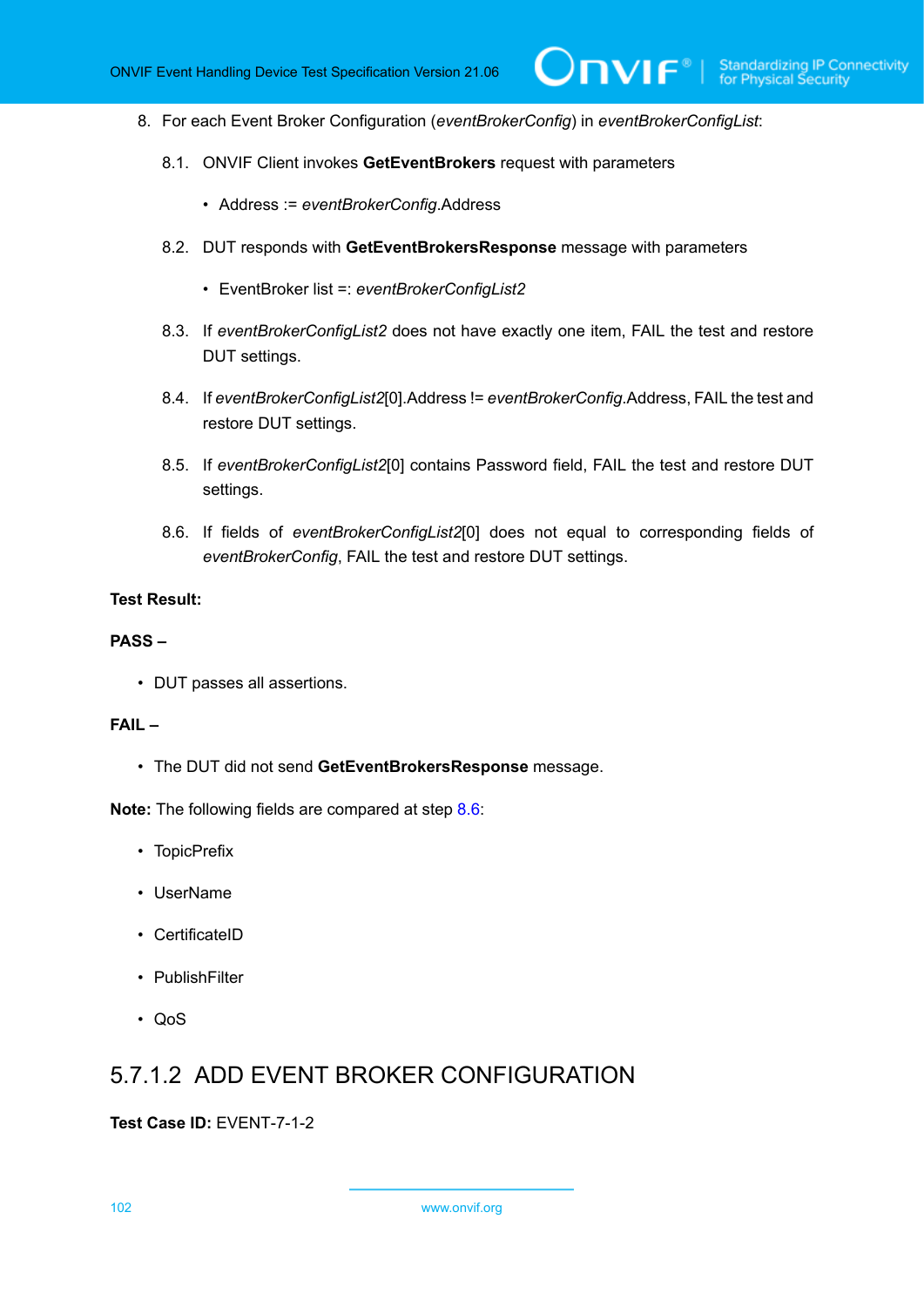**Specification Coverage:** Event Broker, Add Event Broker, Get Event Brokers (ONVIF Core Specification),

**Feature Under Test:** AddEventBroker, GetEventBrokers (Event Service)

**WSDL Reference:** event.wsdl

**Test Purpose:** To verify adding of an event broker configuration to the device.

**Pre-Requisite:** Event Service is supported by the DUT. Event Broker feature is supported by the DUT.

**Test Configuration:** ONVIF Client and DUT

- 1. Start an ONVIF Client.
- 2. Start the DUT.
- 3. ONVIF Client retrieves Event Service Capabilities by following the procedure mentioned in [Annex A.5](#page-137-0) with the following input and output parameters
	- out *cap* Event Service Capabilities
- 4. If *cap*.@MaxEventBrokers is not greater than 0, FAIL the test.
- 5. Set *eventBrokerAddress* := ONVIF Client event broker address where scheme = *cap*.EventBrokerProtocols[0]
- 6. ONVIF Client configures the DUT to have free space for adding at least one event broker by following the procedure mentioned in [Annex A.9](#page-140-0) with the following input parameter
	- in *cap*.@MaxEventBrokers Maxiumum number of event broker configurations that can be added to the device
	- out (Optional) *eventBrokerConfigToRestore* deleted event broker configuration to restore
- 7. ONVIF Client invokes **AddEventBroker** request with parameters
	- EventBroker.Address := *eventBrokerAddress*
	- EventBroker.TopicPrefix := "TestDevice"
	- EventBroker.UserName := "TestUserName"
	- EventBroker.Password := "TestPassword"
	- EventBroker.CertificateID skipped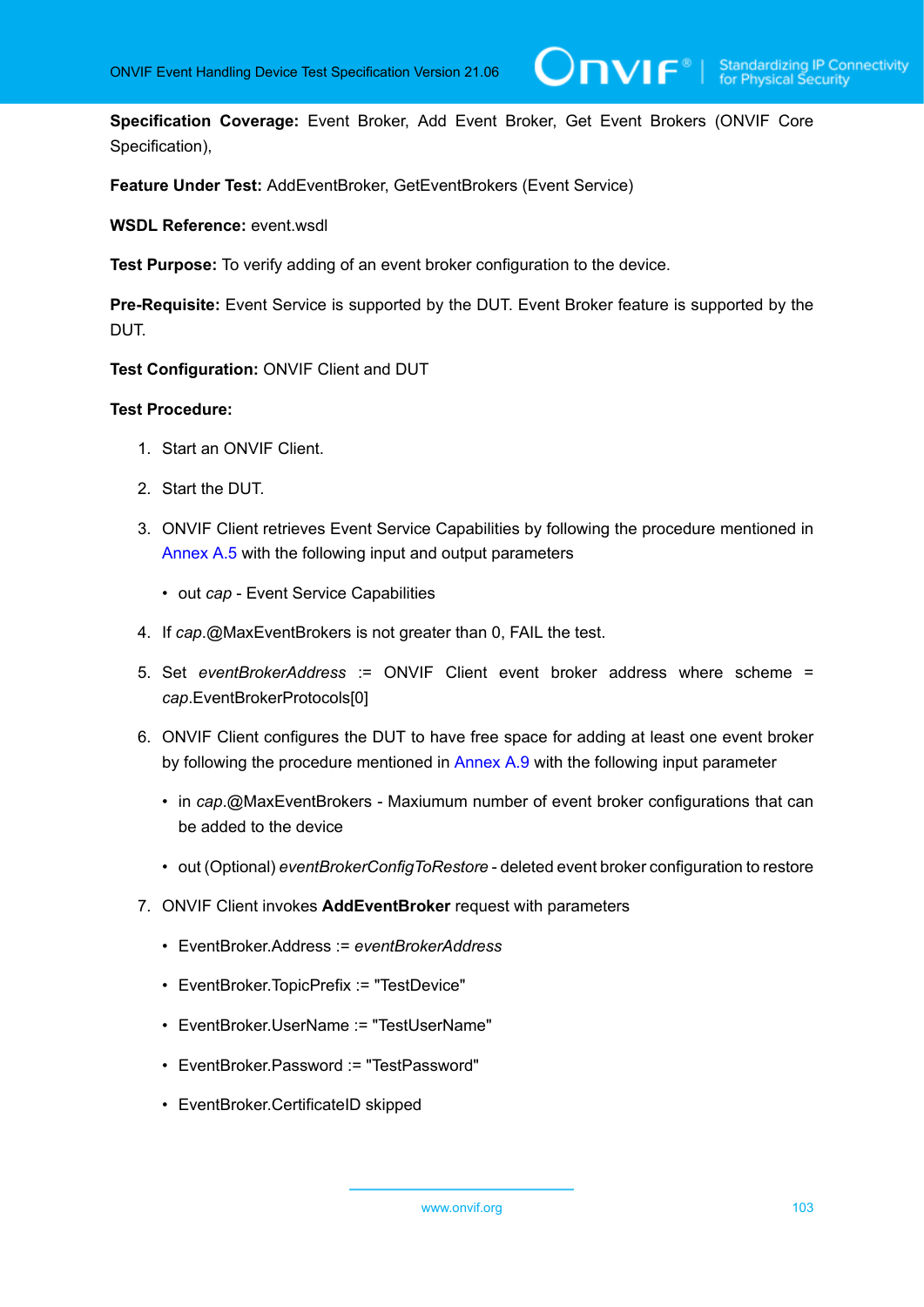- EventBroker.PublishFilter skipped
- EventBroker.QoS := 0
- 8. DUT responds with **AddEventBrokerResponse** message.
- 9. ONVIF Client retrieves event broker configuration by following the procedure mentioned in [Annex A.8](#page-139-0) with the following input and output parameters
	- in *eventBrokerAddress* created Event Broker Configuration address
	- out *eventBrokerConfigList1* Event Broker Configurations list
- 10.If *eventBrokerConfigList1*[0].Address != *eventBrokerAddress*, FAIL the test and restore DUT settings.
- 11. If *eventBrokerConfigList1*[0].TopicPrefix != "TestDevice", FAIL the test and restore DUT settings.
- 12.If *eventBrokerConfigList1*[0].UserName != "TestUserName", FAIL the test and restore DUT settings.
- 13.If *eventBrokerConfigList1*[0] contains Password field, FAIL the test and restore DUT settings.
- 14.If *eventBrokerConfigList1*[0] contains CertificateID field, FAIL the test and restore DUT settings.
- 15.If *eventBrokerConfigList1*[0] contains PublishFilter field, FAIL the test and restore DUT settings.
- 16.If *eventBrokerConfigList1*[0].QoS != 0, FAIL the test and restore DUT settings.
- 17.ONVIF Client retrieves event broker configurations list by following the procedure mentioned in [Annex A.7](#page-139-1) with the following input and output parameters
	- out *eventBrokerConfigList2* Event Broker Configurations list
- 18.If *eventBrokerConfigList2* does not contain configuration with Address = *eventBrokerAddress*, FAIL the test and restore DUT settings.
- 19.If event broker configuration with Address = *eventBrokerAddress* from *eventBrokerConfigList2* contains Password field, FAIL the test and restore DUT settings.
- <span id="page-103-0"></span>20.If event broker configuration with Address = *eventBrokerAddress* from *eventBrokerConfigList2* is not equal to *eventBrokerConfigList1*[0], FAIL the test and restore DUT settings.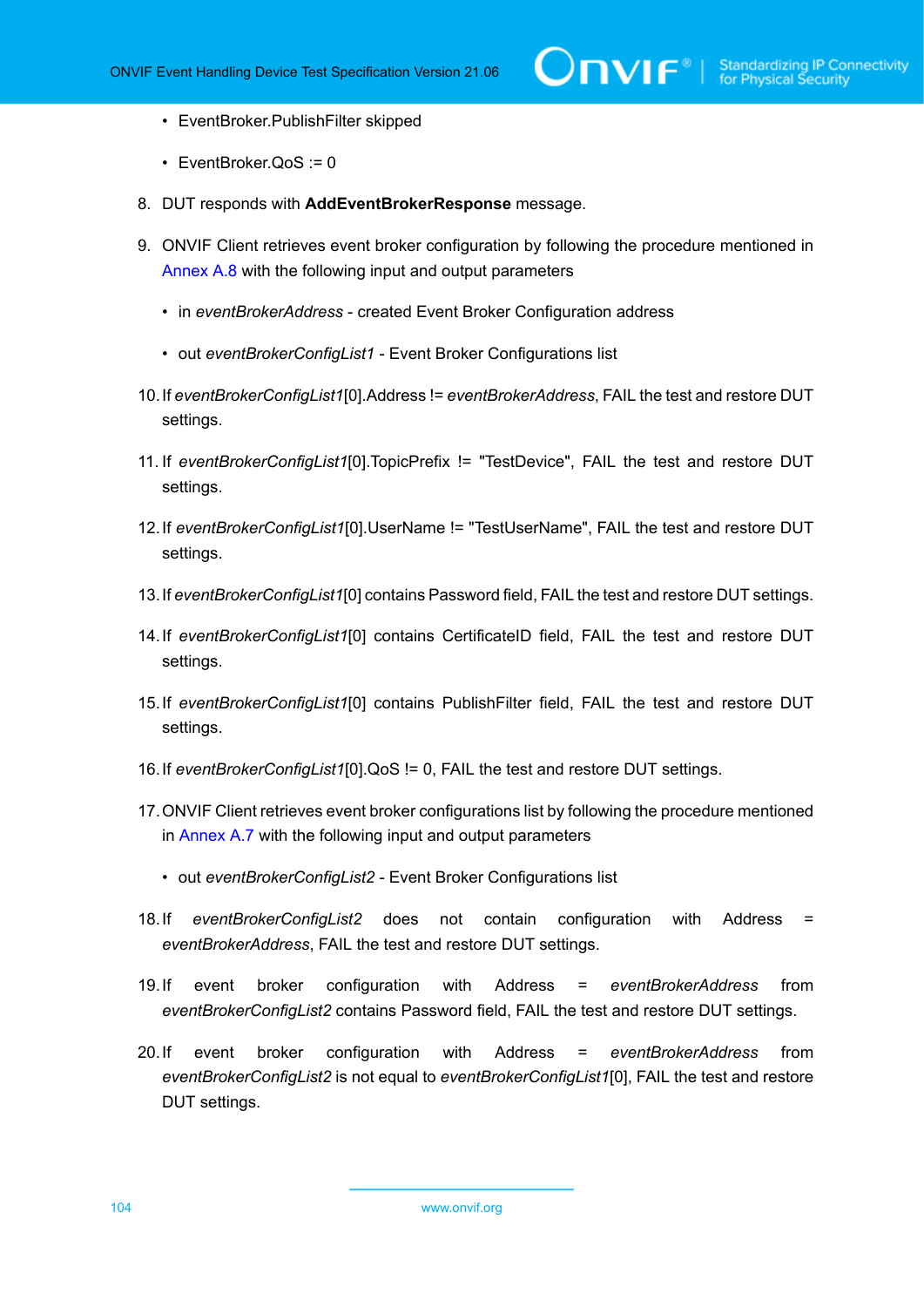- 21.ONVIF Client deletes created event broker configuration from the DUT by following the procedure mentioned in [Annex A.32](#page-163-0) with the following input parameter
	- in *eventBrokerAddress* event broker address
- 22.ONVIF Client restores *eventBrokerConfigToRestore* if any.

## **PASS –**

• DUT passes all assertions.

### **FAIL –**

• The DUT did not send **AddEventBrokerResponse** message.

**Note:** The following fields are compared at step [20](#page-103-0):

- TopicPrefix
- UserName
- CertificateID
- PublishFilter
- QoS

# 5.7.1.3 MODIFY EVENT BROKER CONFIGURATION

# **Test Case ID:** EVENT-7-1-3

**Specification Coverage:** Event Broker, Add Event Broker, Get Event Brokers (ONVIF Core Specification),

**Feature Under Test:** AddEventBroker, GetEventBrokers (Event Service)

**WSDL Reference:** event.wsdl

**Test Purpose:** To verify modifying of an existing event broker configuration on the device.

**Pre-Requisite:** Event Service is supported by the DUT. Event Broker feature is supported by the DUT.

**Test Configuration:** ONVIF Client and DUT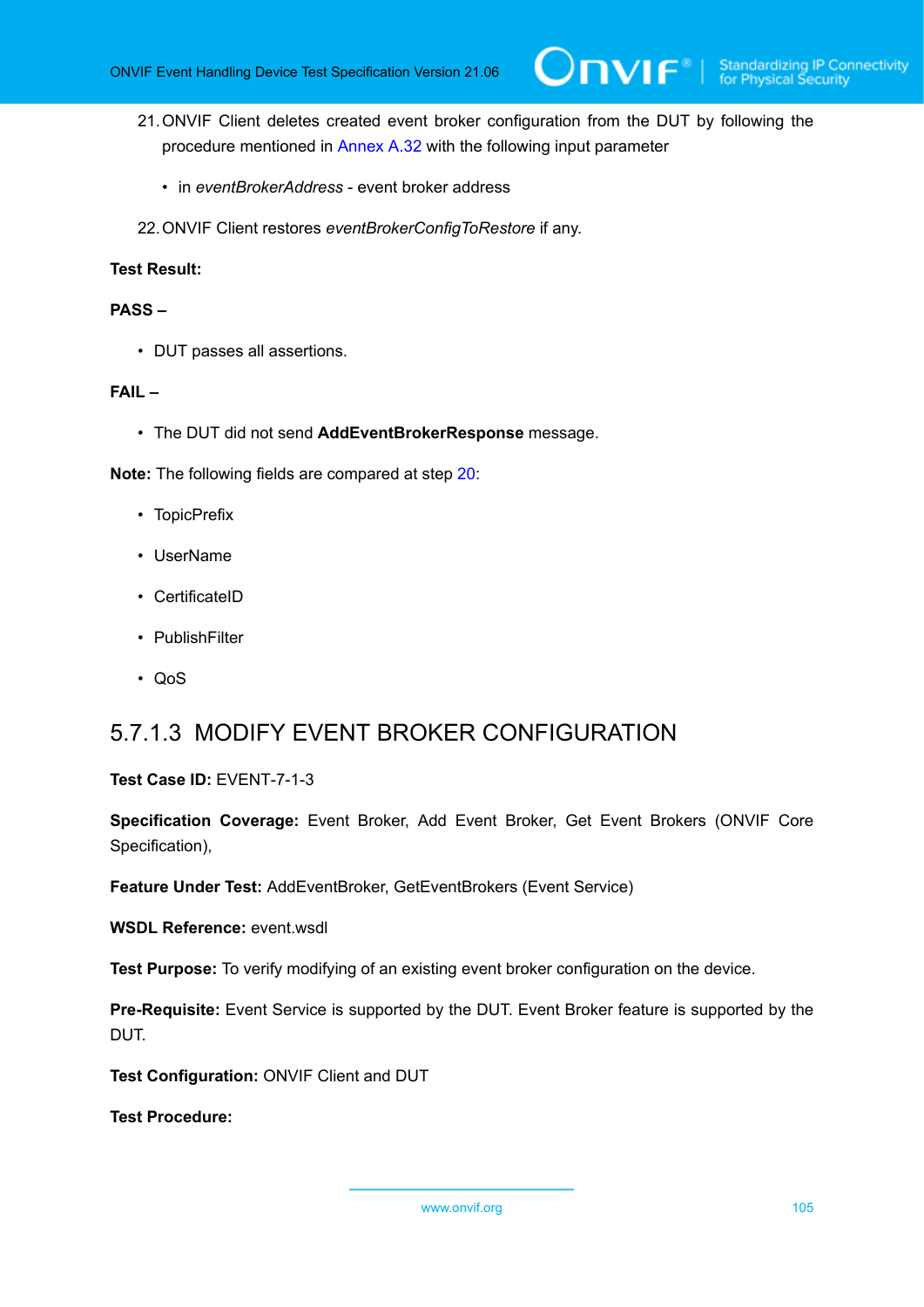- 1. Start an ONVIF Client.
- 2. Start the DUT.
- 3. ONVIF Client retrieves Event Service Capabilities by following the procedure mentioned in [Annex A.5](#page-137-0) with the following input and output parameters
	- out *cap* Event Service Capabilities
- 4. If *cap*.@MaxEventBrokers is not greater than 0, FAIL the test.
- 5. Set *eventBrokerAddress* := ONVIF Client event broker address where scheme = *cap*.EventBrokerProtocols[0]
- 6. ONVIF Client configures the DUT to have free space for adding at least one event broker by following the procedure mentioned in [Annex A.9](#page-140-0) with the following input parameter
	- in *cap*.@MaxEventBrokers Maxiumum number of event broker configurations that can be added to the device
	- out (Optional) *eventBrokerConfigToRestore* deleted event broker configuration to restore
- 7. ONVIF Client invokes **AddEventBroker** request with parameters
	- EventBroker.Address := *eventBrokerAddress*
	- EventBroker.TopicPrefix := "TestDevice"
	- EventBroker.UserName := "TestUserName"
	- EventBroker.Password := "TestPassword"
	- EventBroker.CertificateID skipped
	- EventBroker.PublishFilter skipped
	- EventBroker.QoS := 0
- 8. DUT responds with **AddEventBrokerResponse** message.
- 9. Set *topicFilter* := value of the 1st topic specifiled on the Device Test Tool UI.
- 10.ONVIF Client invokes **AddEventBroker** request with parameters
	- EventBroker.Address := *eventBrokerAddress*
	- EventBroker.TopicPrefix := "TestDevice1"
	- EventBroker.UserName := "TestUserName1"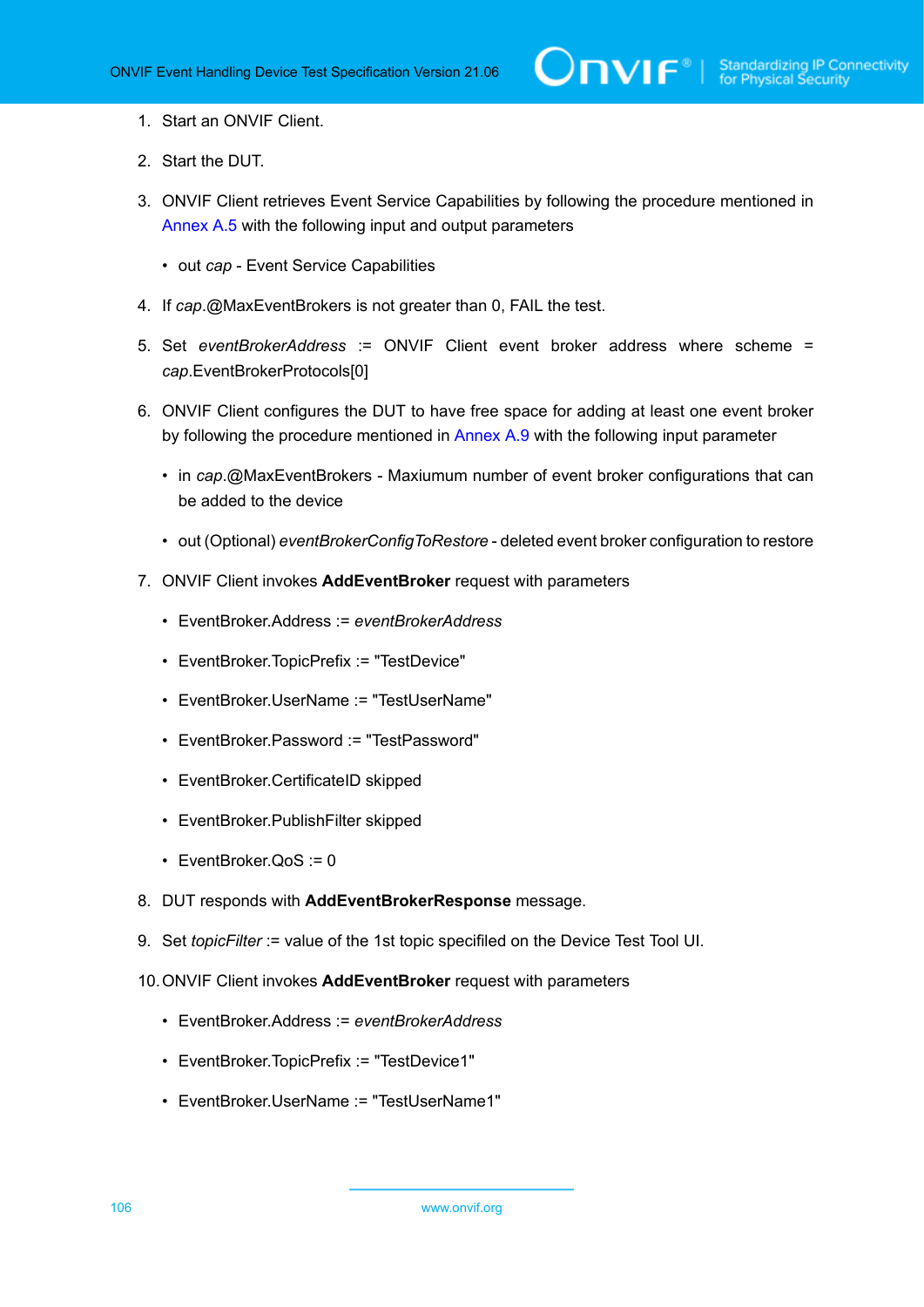- EventBroker.Password := "TestPassword"
- EventBroker.CertificateID skipped
- EventBroker.PublishFilter.TopicExpression := *topicFilter*
- EventBroker.PublishFilter.@Dialect = "http://www.onvif.org/ver10/tev/topicExpression/ ConcreteSet"
- EventBroker.QoS := 1
- 11. DUT responds with **AddEventBrokerResponse** message.
- 12.ONVIF Client retrieves event broker configuration by following the procedure mentioned in [Annex A.8](#page-139-0) with the following input and output parameters
	- in *eventBrokerAddress* created Event Broker Configuration address
	- out *eventBrokerConfigList1* Event Broker Configurations list
- 13.If *eventBrokerConfigList1*[0].Address != *eventBrokerAddress*, FAIL the test and restore DUT settings.
- 14.If *eventBrokerConfigList1*[0].TopicPrefix != "TestDevice1", FAIL the test and restore DUT settings.
- 15.If *eventBrokerConfigList1*[0].UserName != "TestUserName1", FAIL the test and restore DUT settings.
- 16.If *eventBrokerConfigList1*[0] contains Password field, FAIL the test and restore DUT settings.
- 17.If *eventBrokerConfigList1*[0] contains CertificateID field, FAIL the test and restore DUT settings.
- 18.If *eventBrokerConfigList1*[0].PublishFilter.TopicExpression != *topicFilter*, FAIL the test and restore DUT settings.
- 19.If *eventBrokerConfigList1*[0].PublishFilter.@Dialect != "http://www.onvif.org/ver10/tev/ topicExpression/ConcreteSet", FAIL the test and restore DUT settings.
- 20.If *eventBrokerConfigList1*[0].QoS != 1, FAIL the test and restore DUT settings.
- 21.ONVIF Client retrieves event broker configurations list by following the procedure mentioned in [Annex A.7](#page-139-1) with the following input and output parameters
	- out *eventBrokerConfigList2* Event Broker Configurations list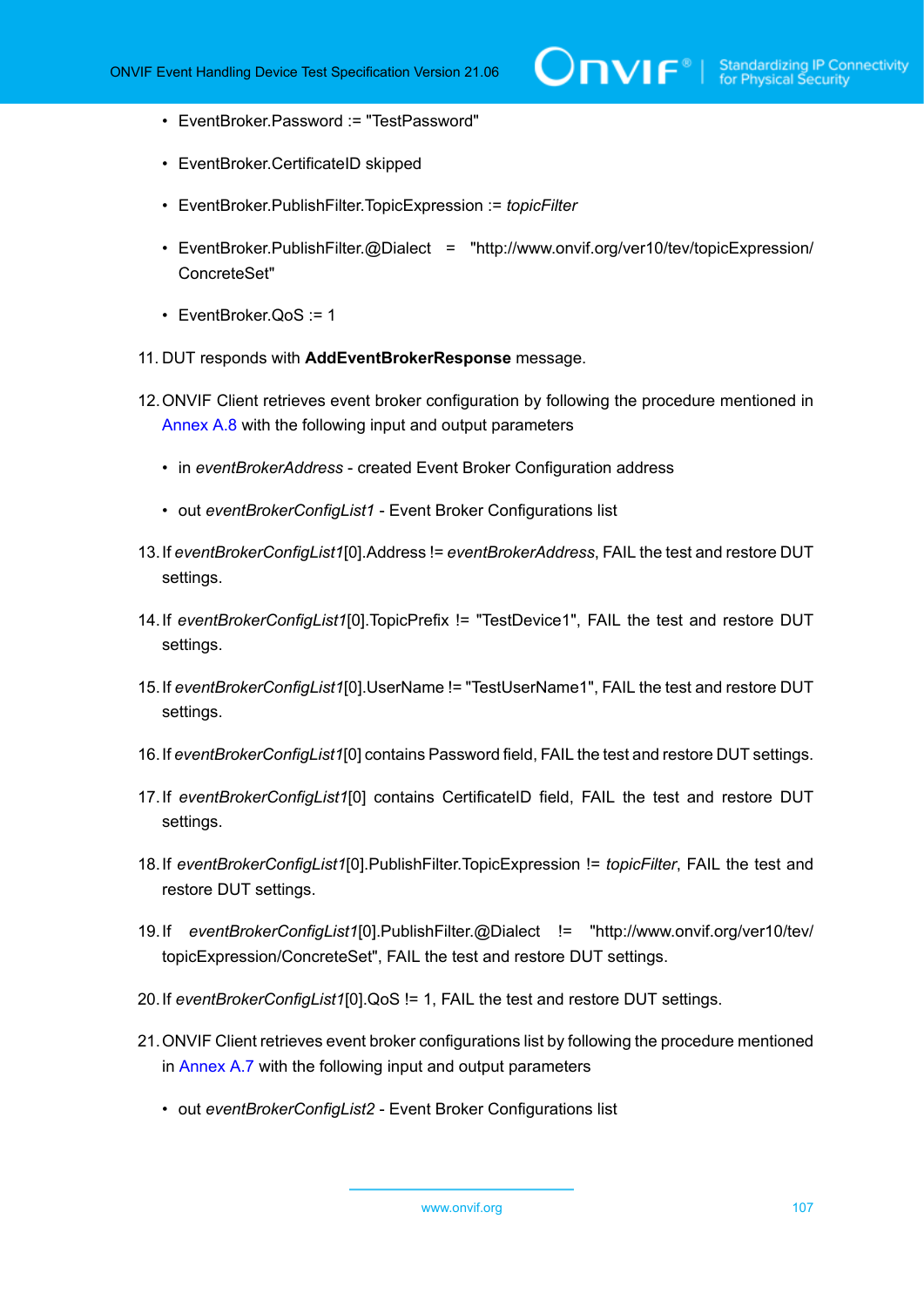**TVIF**®

- 22.If *eventBrokerConfigList2* does not contain configuration with Address = *eventBrokerAddress*, FAIL the test and restore DUT settings.
- 23.If event broker configuration with Address = *eventBrokerAddress* from *eventBrokerConfigList2* contains Password field, FAIL the test and restore DUT settings.
- <span id="page-107-0"></span>24.If event broker configuration with Address = *eventBrokerAddress* from *eventBrokerConfigList2* is not equal to *eventBrokerConfigList1*[0], FAIL the test and restore DUT settings.
- 25.ONVIF Client deletes created event broker configuration from the DUT by following the procedure mentioned in [Annex A.32](#page-163-0) with the following input parameter
	- in *eventBrokerAddress* event broker address
- 26.ONVIF Client restores *eventBrokerConfigToRestore* if any.

### **Test Result:**

#### **PASS –**

• DUT passes all assertions.

### **FAIL –**

• The DUT did not send **AddEventBrokerResponse** message.

**Note:** The following fields are compared at step [24](#page-107-0):

- TopicPrefix
- UserName
- CertificateID
- PublishFilter
- QoS

# 5.7.1.4 DELETE EVENT BROKER CONFIGURATION

#### **Test Case ID:** EVENT-7-1-4

**Specification Coverage:** Event Broker, Delete Event Broker, Get Event Brokers (ONVIF Core Specification),

**Feature Under Test:** DeleteEventBroker, GetEventBrokers (Event Service)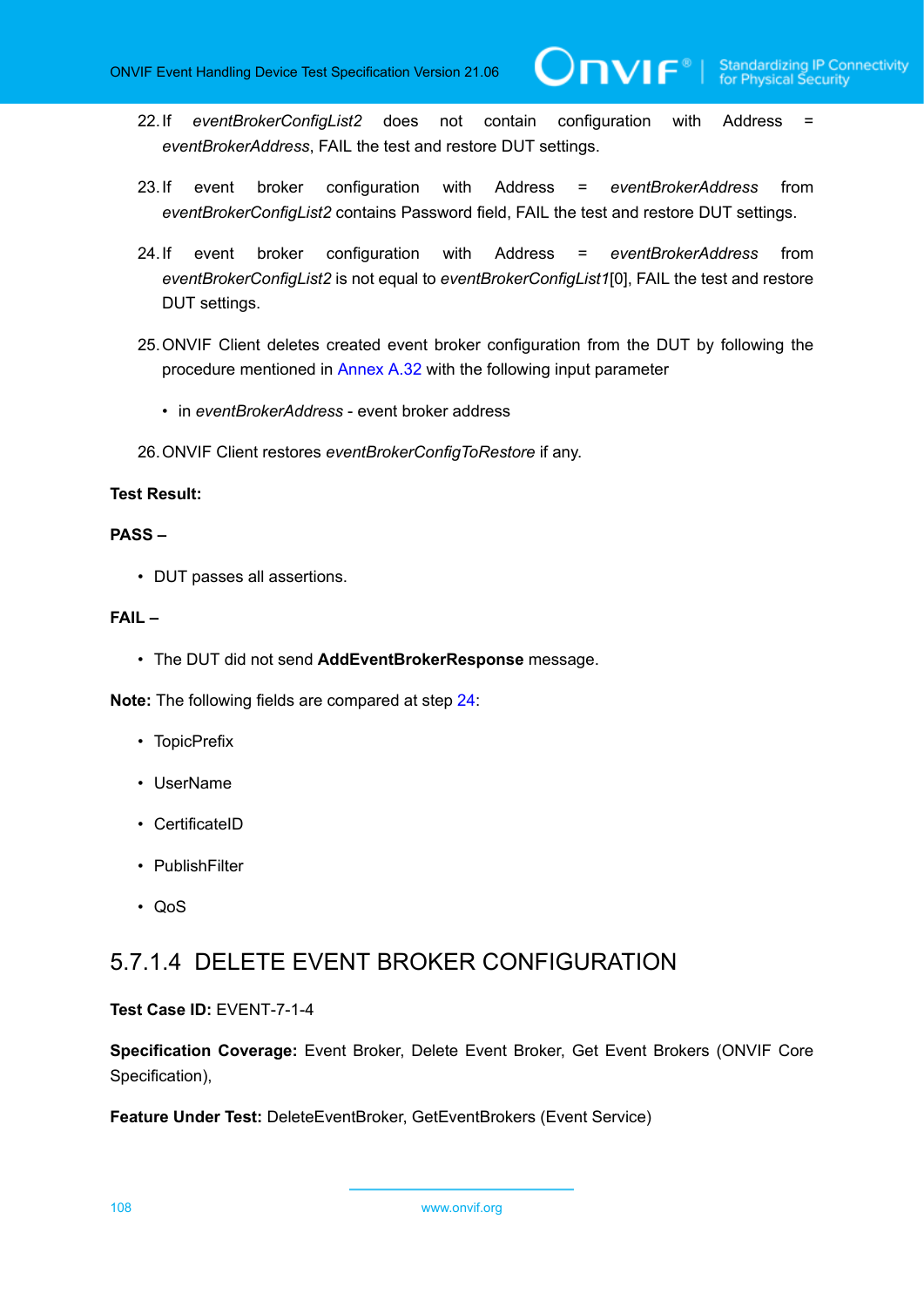### **WSDL Reference:** event.wsdl

**Test Purpose:** To verify deleting of an event broker configuration from the device.

**Pre-Requisite:** Event Service is supported by the DUT. Event Broker feature is supported by the DUT.

**Test Configuration:** ONVIF Client and DUT

- 1. Start an ONVIF Client.
- 2. Start the DUT.
- 3. ONVIF Client retrieves Event Service Capabilities by following the procedure mentioned in [Annex A.5](#page-137-0) with the following input and output parameters
	- out *cap* Event Service Capabilities
- 4. If *cap*.@MaxEventBrokers is not greater than 0, FAIL the test.
- 5. Set *eventBrokerAddress* := ONVIF Client event broker address where scheme = *cap*.EventBrokerProtocols[0]
- 6. ONVIF Client configures the DUT to have free space for adding at least one event broker by following the procedure mentioned in [Annex A.9](#page-140-0) with the following input parameter
	- in *cap*.@MaxEventBrokers Maxiumum number of event broker configurations that can be added to the device
	- out (Optional) *eventBrokerConfigToRestore* deleted event broker configuration to restore
- 7. ONVIF Client invokes **AddEventBroker** request with parameters
	- EventBroker.Address := *eventBrokerAddress*
	- EventBroker.TopicPrefix := "TestDevice"
	- EventBroker.UserName := "TestUserName"
	- EventBroker.Password := "TestPassword"
	- EventBroker.CertificateID skipped
	- EventBroker.PublishFilter skipped
	- EventBroker.QoS := 0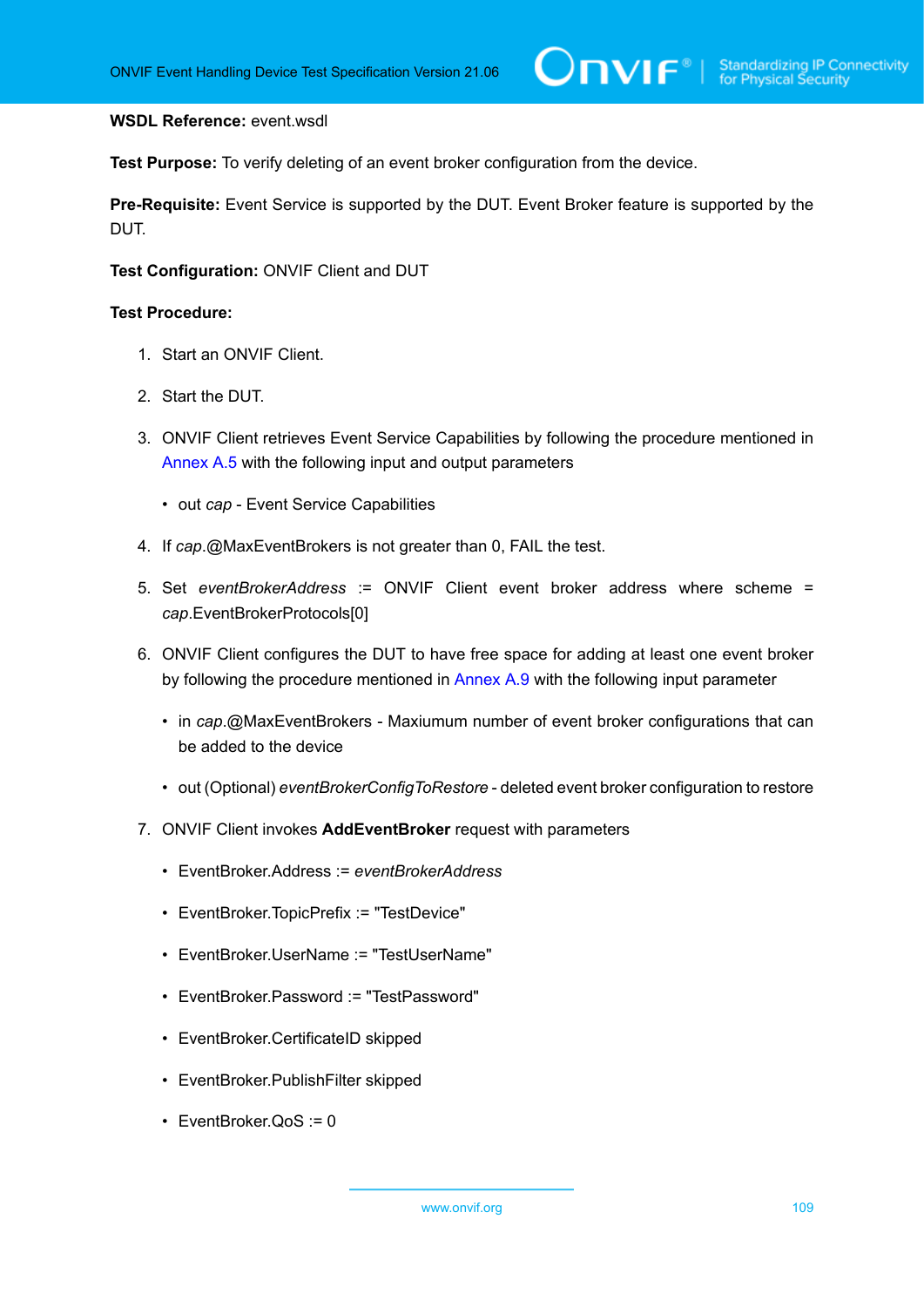- 8. DUT responds with **AddEventBrokerResponse** message.
- 9. ONVIF Client invokes **DeleteEventBroker** request with parameters
	- Address := *eventBrokerAddress*
- 10.DUT responds with **DeleteEventBrokerResponse** message.
- 11. ONVIF Client retrieves event broker configurations list by following the procedure mentioned in [Annex A.7](#page-139-0) with the following input and output parameters
	- out *eventBrokerConfigList* Event Broker Configurations list
- 12.If *eventBrokerConfigList* contains configuration with Address = *eventBrokerAddress*, FAIL the test and restore DUT settings.
- 13.ONVIF Client restores *eventBrokerConfigToRestore* if any.

## **PASS –**

• DUT passes all assertions.

## **FAIL –**

- The DUT did not send **AddEventBrokerResponse** message.
- The DUT did not send **DeleteEventBrokerResponse** message.

## 5.7.2 MQTT Notification

## 5.7.2.1 MQTT EVENTS PUBLISHING (MQTT, QoS=0)

## **Test Case ID:** EVENT-7-2-1

**Specification Coverage:** Event Broker, Topic Structure, JSON Event Payload, Property events (ONVIF Core Specification),

**Feature Under Test:** AddEventBroker (Event Service), Topic Structure, JSON Event Payload.

**WSDL Reference:** event.wsdl

**Test Purpose:** To verify publishing of events to event broker server via matt protocol.

**Pre-Requisite:** Event Service is supported by the DUT. Event Broker feature is supported by the DUT. MQTT protocol is supported by the DUT.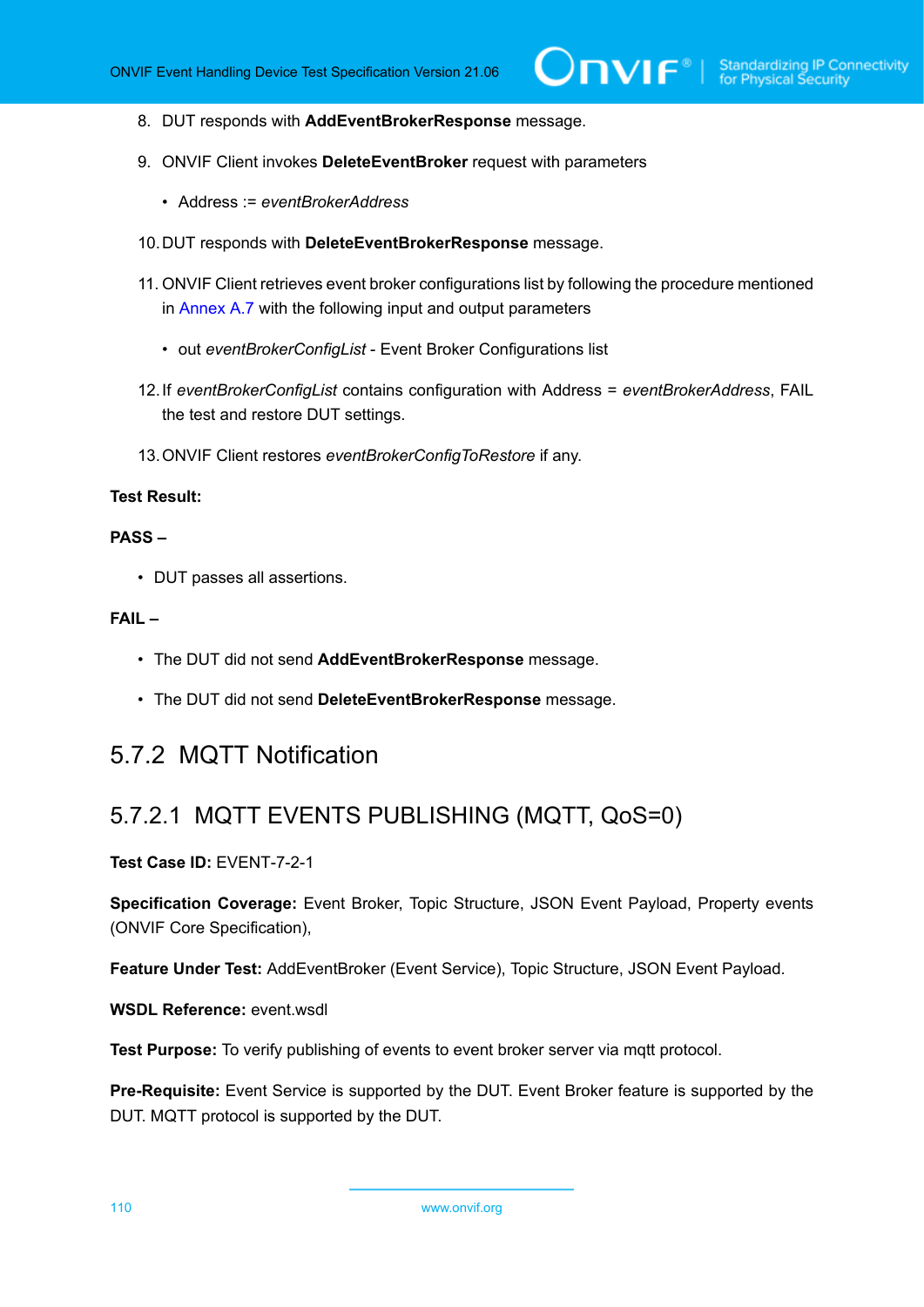## **Test Configuration:** ONVIF Client, DUT, MQTT Event Broker Server

- 1. Start an ONVIF Client.
- 2. Start the DUT.
- 3. ONVIF Client retrieves Event Service Capabilities by following the procedure mentioned in [Annex A.5](#page-137-0) with the following input and output parameters
	- out *cap* Event Service Capabilities
- 4. If *cap*.@MaxEventBrokers is not greater than 0, FAIL the test.
- 5. Set *eventBrokerAddress* := ONVIF Client event broker address where scheme = "mqtt"
- 6. ONVIF Client configures the DUT to have free space for adding at least one event broker by following the procedure mentioned in [Annex A.9](#page-140-0) with the following input parameter
	- in *cap*.@MaxEventBrokers Maxiumum number of event broker configurations that can be added to the device
	- out (Optional) *eventBrokerConfigToRestore* deleted event broker configuration to restore
- 7. Set *topic* := value of the 1st topic specifiled on the Device Test Tool UI.
- 8. ONVIF Client retrieves supported topic set by following the procedure mentioned in [Annex](#page-141-0) [A.10](#page-141-0) with the following input and output parameters
	- out *topicSet* topic set from GetEventPropertiesResponse
- 9. If *topicSet* does not contain *topic*, FAIL the test and restore the DUT settings.
- 10.Set *topicDescription* := *topicSet*[0], where *topicSet*[0] has topic = *topic*.
- 11. ONVIF Client invokes **AddEventBroker** request with parameters
	- EventBroker.Address := *eventBrokerAddress*
	- EventBroker.TopicPrefix := "TestDevice"
	- EventBroker.UserName := "TestUserName"
	- EventBroker.Password := "TestPassword"
	- EventBroker.CertificateID skipped
	- EventBroker.PublishFilter skipped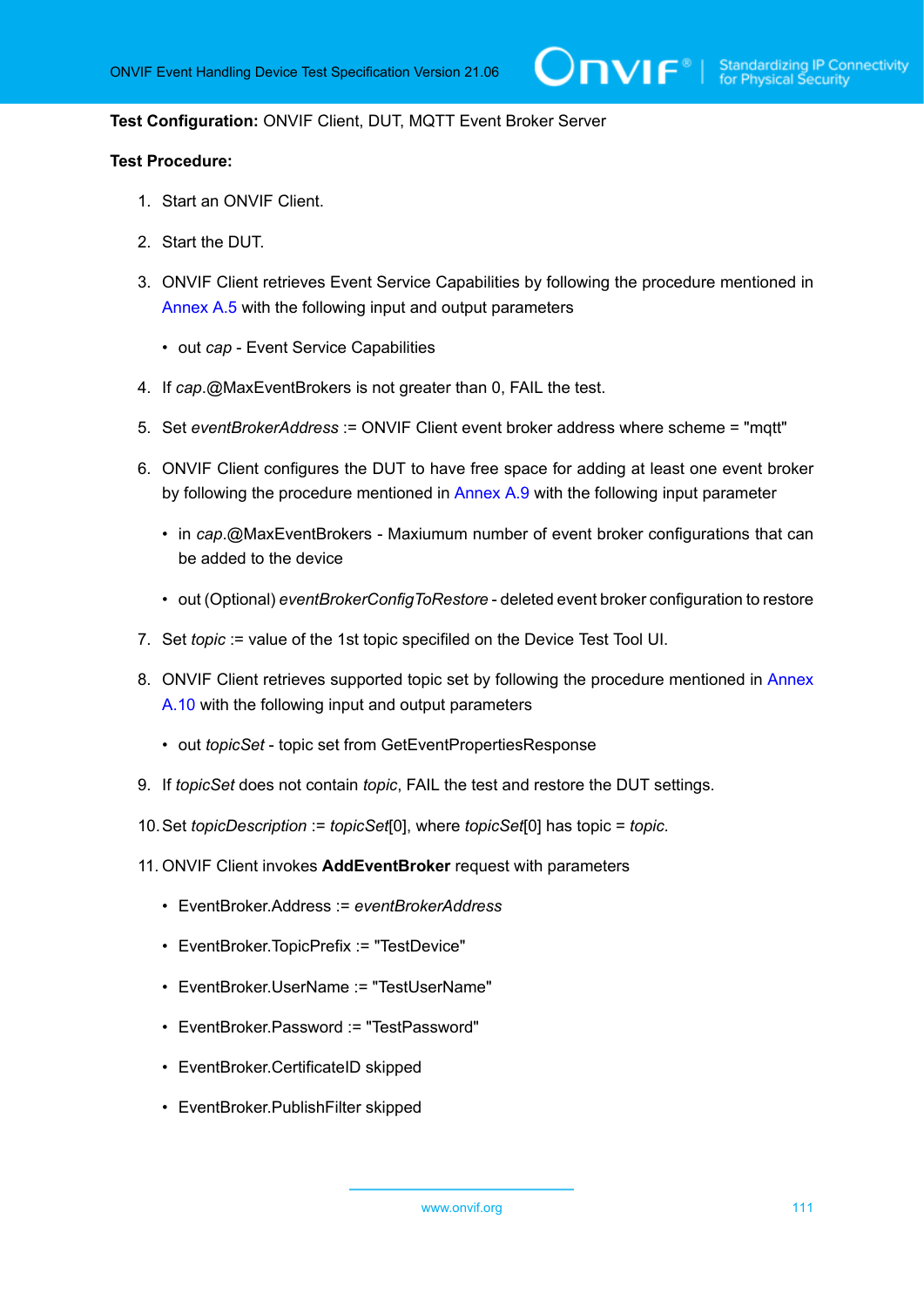• EventBroker.QoS := 0

- 12.DUT responds with **AddEventBrokerResponse** message.
- 13.DUT sends **MQTT CONNECT** message via mqtt protocol to *eventBrokerAddress*.
- 14.If **MQTT CONNECT** header does not contain User Name Flag = 1, FAIL the test and restore the DUT settings.
- 15.If **MQTT CONNECT** header does not contain Password Flag = 1, FAIL the test and restore the DUT settings.
- 16.If **MQTT CONNECT** Payload does not contain User Name = "TestUserName", FAIL the test and restore the DUT settings.
- 17.If **MQTT CONNECT** Payload does not contain Password = "TestPassword", FAIL the test and restore the DUT settings.
- 18.MQTT Event Broker Server responds with **MQTT CONNACK** message.
- 19.ONVIF Client retrieves MQTT Event coresponds to *topic* by following the procedure mentioned in [Annex](#page-142-0) A.11 with the following input and output parameters
	- in 0 expected QoS value
	- in "TestDevice" expected Topic Prefix
	- in *topic* expected ONVIF topic
	- in *topicDescription*.MessageDescription.@IsProperty value property flag
	- out *mqttEvent* MQTT event
	- out *mqttTopicName* MQTT topic name of event
- 20.ONVIF Client deletes created event broker configuration from the DUT by following the procedure mentioned in [Annex A.32](#page-163-0) with the following input parameter
	- in *eventBrokerAddress* event broker address
- 21.DUT sends **MQTT DISCONNECT** message via mqtt protocol to *eventBrokerAddress*.
- 22.ONVIF Client restores *eventBrokerConfigToRestore* if any.

**Test Result:**

**PASS –**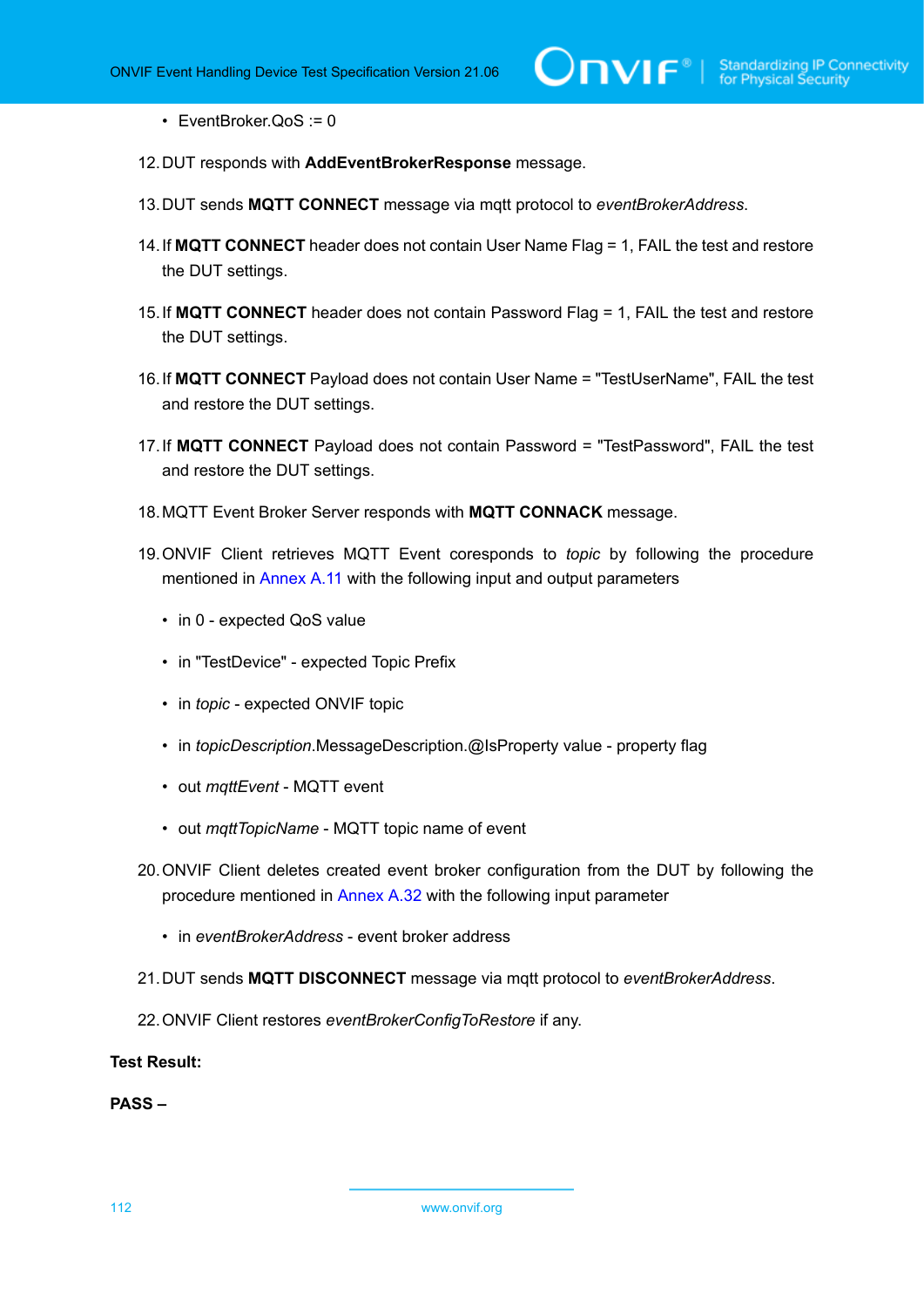• DUT passes all assertions.

## **FAIL –**

• The DUT did not send **AddEventBrokerResponse** message.

## 5.7.2.2 MQTT EVENTS PUBLISHING (MQTT TLS, QoS=0)

**Test Case ID:** EVENT-7-2-2

**Specification Coverage:** Event Broker, Topic Structure, JSON Event Payload, Property events (ONVIF Core Specification),

**Feature Under Test:** AddEventBroker (Event Service), Topic Structure, JSON Event Payload.

**WSDL Reference:** event.wsdl

**Test Purpose:** To verify publishing of events to event broker server via MQTT over TLS protocol.

**Pre-Requisite:** Event Service is supported by the DUT. Event Broker feature is supported by the DUT. MQTTS protocol is supported by the DUT.

**Test Configuration:** ONVIF Client, DUT, MQTT Event Broker Server supporting TLS with SSL Certificates for authentication support.

- 1. Start an ONVIF Client.
- 2. Start the DUT.
- 3. ONVIF Client retrieves Event Service Capabilities by following the procedure mentioned in [Annex A.5](#page-137-0) with the following input and output parameters
	- out *cap* Event Service Capabilities
- 4. If *cap*.@MaxEventBrokers is not greater than 0, FAIL the test.
- 5. Set *eventBrokerAddress* := address of ONVIF Client event broker with TLS security where scheme = "mqtts"
- 6. ONVIF Client configures the DUT to have free space for adding at least one event broker by following the procedure mentioned in [Annex A.9](#page-140-0) with the following input parameter
	- in *cap*.@MaxEventBrokers Maxiumum number of event broker configurations that can be added to the device
	- out (Optional) *eventBrokerConfigToRestore* deleted event broker configuration to restore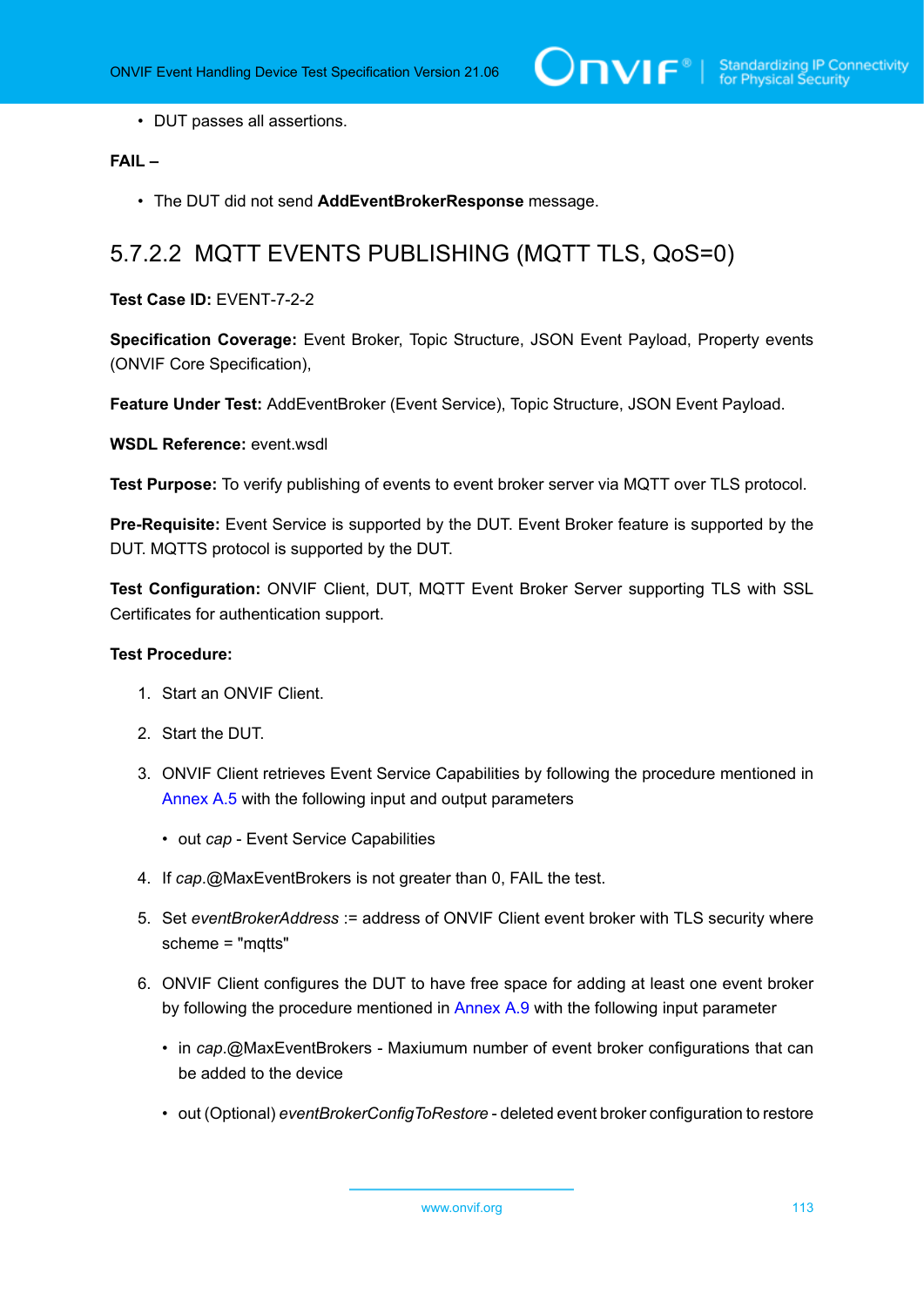- 7. Set *topic* := value of the 1st topic specifiled on the Device Test Tool UI.
- 8. ONVIF Client retrieves supported topic set by following the procedure mentioned in [Annex](#page-141-0) [A.10](#page-141-0) with the following input and output parameters
	- out *topicSet* topic set from GetEventPropertiesResponse
- 9. If *topicSet* does not contain *topic*, FAIL the test and restore the DUT settings.
- 10.Set *topicDescription* := *topicSet*[0], where *topicSet*[0] has topic = *topic*.
- 11. ONVIF Client invokes **AddEventBroker** request with parameters
	- EventBroker.Address := *eventBrokerAddress*
	- EventBroker.TopicPrefix := "TestDevice"
	- EventBroker.UserName skipped
	- EventBroker.Password skipped
	- EventBroker.CertificateID skipped
	- EventBroker.PublishFilter skipped
	- EventBroker.QoS := 0
- 12.DUT responds with **AddEventBrokerResponse** message.
- 13.DUT sends **MQTT CONNECT** message over MQTT TLS protocol to *eventBrokerAddress*.
- 14.If **MQTT CONNECT** header does not contain User Name Flag = 1, FAIL the test and restore the DUT settings.
- 15.If **MQTT CONNECT** header does not contain Password Flag = 1, FAIL the test and restore the DUT settings.
- 16.If **MQTT CONNECT** Payload does not contain User Name = "TestUserName", FAIL the test and restore the DUT settings.
- 17.If **MQTT CONNECT** Payload does not contain Password = "TestPassword", FAIL the test and restore the DUT settings.
- 18.MQTT Event Broker Server responds with **MQTT CONNACK** message.
- 19.ONVIF Client retrieves MQTT Event coresponds to *topic* by following the procedure mentioned in [Annex](#page-142-0) A.11 with the following input and output parameters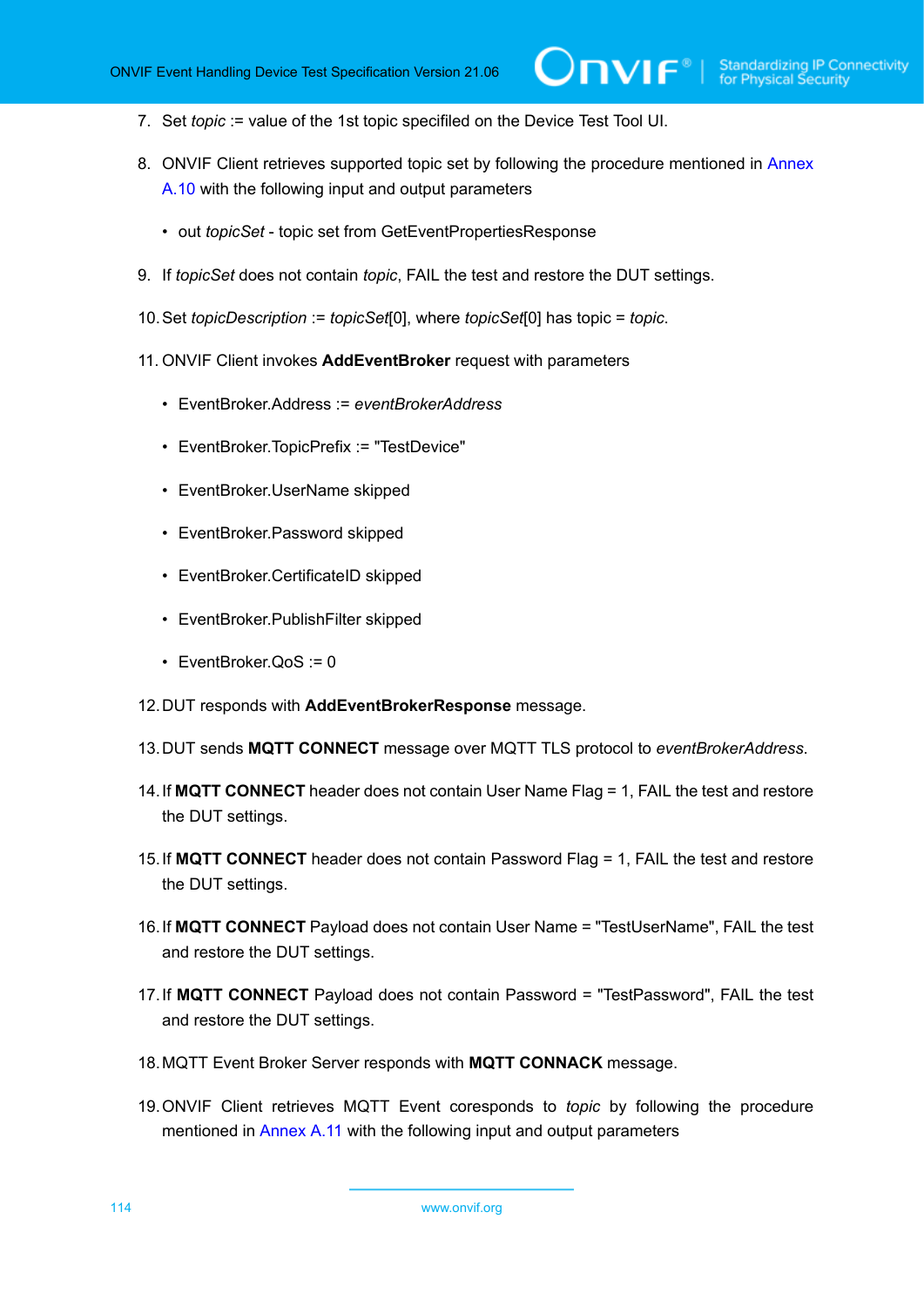- in 0 expected QoS value
- in "TestDevice" expected Topic Prefix
- in *topic* expected ONVIF topic
- in *topicDescription*.MessageDescription.@IsProperty value property flag
- out *mqttEvent* MQTT event
- out *mqttTopicName* MQTT topic name of event
- 20.ONVIF Client deletes created event broker configuration from the DUT by following the procedure mentioned in [Annex A.32](#page-163-0) with the following input parameter
	- in *eventBrokerAddress* event broker address
- 21.DUT sends **MQTT DISCONNECT** message over MQTT TLS protocol to *eventBrokerAddress*.
- 22.ONVIF Client restores *eventBrokerConfigToRestore* if any.

### **PASS –**

• DUT passes all assertions.

## **FAIL –**

- The DUT did not send **AddEventBrokerResponse** message.
- SSL Certificate authentication of the DUT on the Broker Server was failed.

## 5.7.2.3 MQTT EVENTS PUBLISHING (MQTT OVER WEBSOCKET, QoS=0)

**Test Case ID:** EVENT-7-2-3

**Specification Coverage:** Event Broker, Topic Structure, JSON Event Payload, Property events (ONVIF Core Specification),

**Feature Under Test:** AddEventBroker (Event Service), Topic Structure, JSON Event Payload.

## **WSDL Reference:** event.wsdl

Test Purpose: To verify publishing of events to event broker server via WebSocket protocol.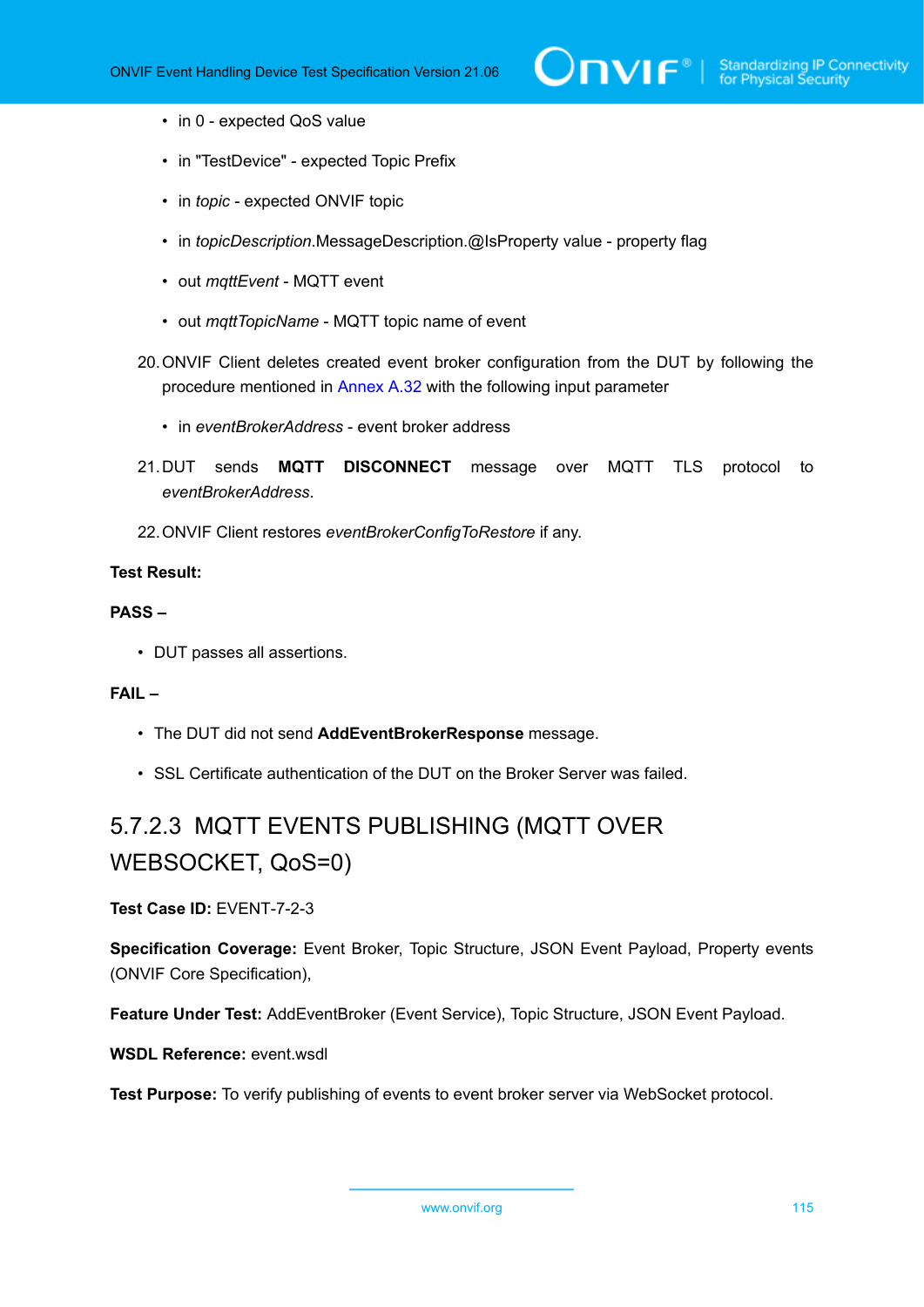**Pre-Requisite:** Event Service is supported by the DUT. Event Broker feature is supported by the DUT. WS protocol is supported by the DUT.

**Test Configuration:** ONVIF Client, DUT, MQTT Event Broker Server with WebSocket supporting.

- 1. Start an ONVIF Client.
- 2. Start the DUT.
- 3. ONVIF Client retrieves Event Service Capabilities by following the procedure mentioned in [Annex A.5](#page-137-0) with the following input and output parameters
	- out *cap* Event Service Capabilities
- 4. If *cap*.@MaxEventBrokers is not greater than 0, FAIL the test.
- 5. Set *eventBrokerAddress* := ONVIF Client event broker WebSocket address where scheme  $=$  "ws"
- 6. ONVIF Client configures the DUT to have free space for adding at least one event broker by following the procedure mentioned in [Annex A.9](#page-140-0) with the following input parameter
	- in *cap*.@MaxEventBrokers Maxiumum number of event broker configurations that can be added to the device
	- out (Optional) *eventBrokerConfigToRestore* deleted event broker configuration to restore
- 7. Set *topic* := value of the 1st topic specifiled on the Device Test Tool UI.
- 8. ONVIF Client retrieves supported topic set by following the procedure mentioned in [Annex](#page-141-0) [A.10](#page-141-0) with the following input and output parameters
	- out *topicSet* topic set from GetEventPropertiesResponse
- 9. If *topicSet* does not contain *topic*, FAIL the test and restore the DUT settings.
- 10.Set *topicDescription* := *topicSet*[0], where *topicSet*[0] has topic = *topic*.
- 11. ONVIF Client invokes **AddEventBroker** request with parameters
	- EventBroker.Address := *eventBrokerAddress*
	- EventBroker.TopicPrefix := "TestDevice"
	- EventBroker.UserName := "TestUserName"
	- EventBroker.Password := "TestPassword"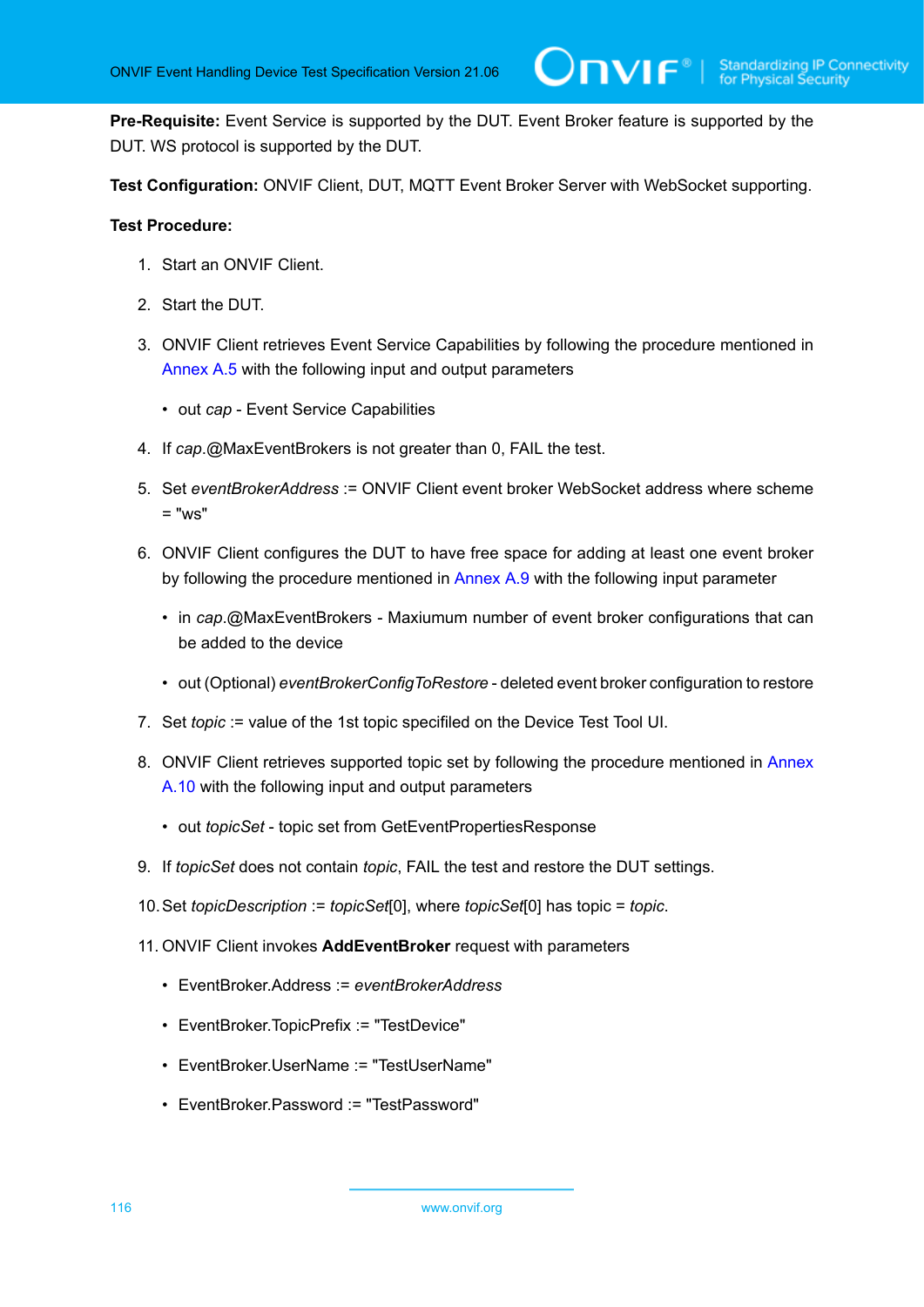- EventBroker.CertificateID skipped
- EventBroker.PublishFilter skipped
- EventBroker.QoS := 0
- 12.DUT responds with **AddEventBrokerResponse** message.
- 13.DUT sends **MQTT CONNECT** message over websocket protocol to *eventBrokerAddress*.
- 14.If **MQTT CONNECT** header does not contain User Name Flag = 1, FAIL the test and restore the DUT settings.
- 15.If **MQTT CONNECT** header does not contain Password Flag = 1, FAIL the test and restore the DUT settings.
- 16.If **MQTT CONNECT** Payload does not contain User Name = "TestUserName", FAIL the test and restore the DUT settings.
- 17.If **MQTT CONNECT** Payload does not contain Password = "TestPassword", FAIL the test and restore the DUT settings.
- 18.MQTT Event Broker Server responds with **MQTT CONNACK** message.
- 19.ONVIF Client retrieves MQTT Event coresponds to *topic* by following the procedure mentioned in [Annex](#page-142-0) A.11 with the following input and output parameters
	- in 0 expected QoS value
	- in "TestDevice" expected Topic Prefix
	- in *topic* expected ONVIF topic
	- in *topicDescription*.MessageDescription.@IsProperty value property flag
	- out *mqttEvent* MQTT event
	- out *mqttTopicName* MQTT topic name of event
- 20.ONVIF Client deletes created event broker configuration from the DUT by following the procedure mentioned in [Annex A.32](#page-163-0) with the following input parameter
	- in *eventBrokerAddress* event broker address
- 21.DUT sends **MQTT DISCONNECT** message over websocket protocol to *eventBrokerAddress*.
- 22.ONVIF Client restores *eventBrokerConfigToRestore* if any.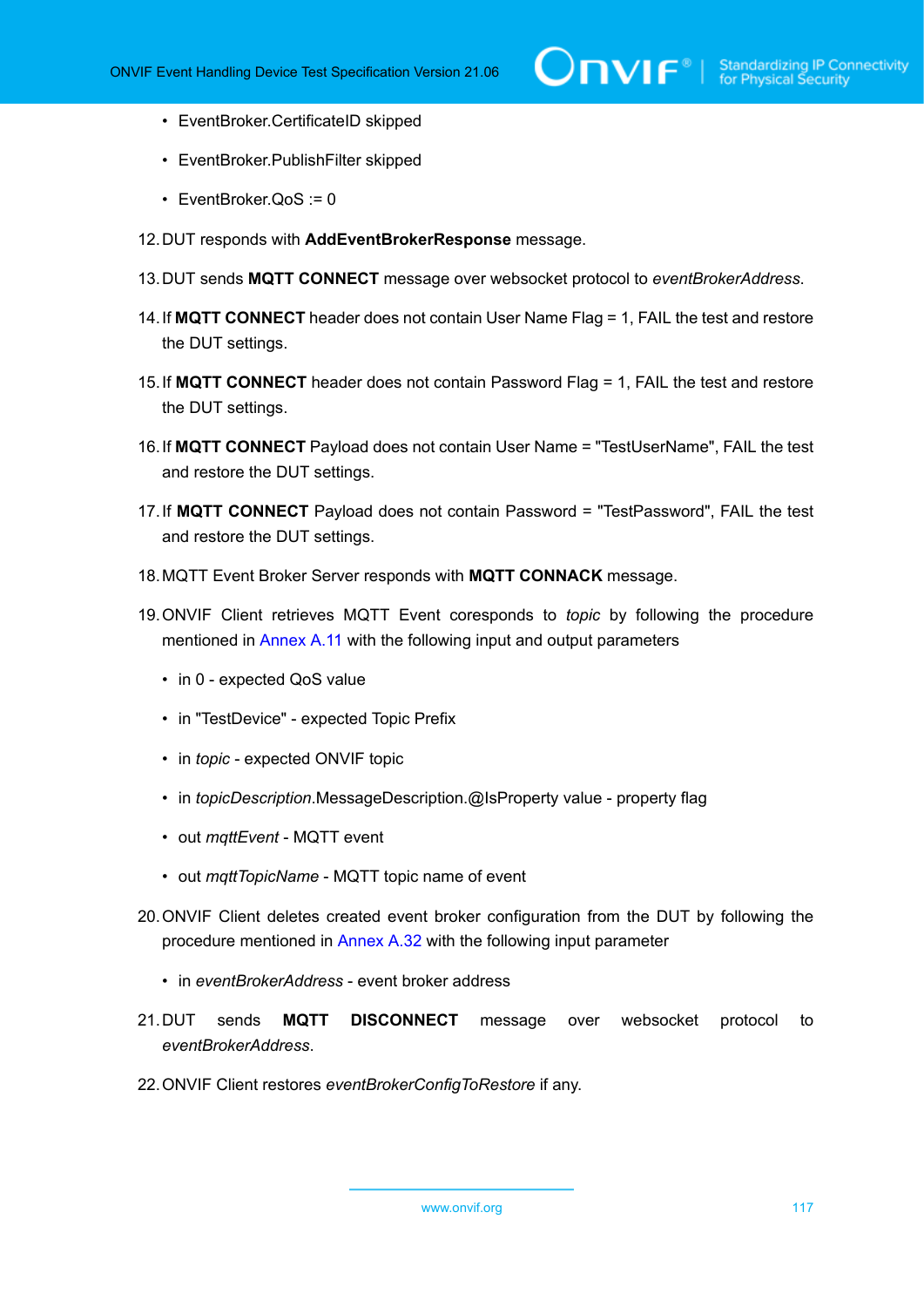## **PASS –**

• DUT passes all assertions.

## **FAIL –**

• The DUT did not send **AddEventBrokerResponse** message.

## 5.7.2.4 MQTT EVENTS PUBLISHING (MQTT TLS OVER WEBSOCKET, QoS=0)

## **Test Case ID:** EVENT-7-2-4

**Specification Coverage:** Event Broker, Topic Structure, JSON Event Payload, Property events (ONVIF Core Specification),

**Feature Under Test:** AddEventBroker (Event Service), Topic Structure, JSON Event Payload.

**WSDL Reference:** event wsdl

**Test Purpose:** To verify publishing of events to event broker server via websocket over TLS protocol.

**Pre-Requisite:** Event Service is supported by the DUT. Event Broker feature is supported by the DUT. MQTTS protocol is supported by the DUT.

**Test Configuration:** ONVIF Client, DUT, MQTT Event Broker Server supporting TLS with SSL Certificates for authentication support.

- 1. Start an ONVIF Client.
- 2. Start the DUT.
- 3. ONVIF Client retrieves Event Service Capabilities by following the procedure mentioned in [Annex A.5](#page-137-0) with the following input and output parameters
	- out *cap* Event Service Capabilities
- 4. If *cap*.@MaxEventBrokers is not greater than 0, FAIL the test.
- 5. Set *eventBrokerAddress* := address of ONVIF Client event broker with TLS security where scheme = "wss"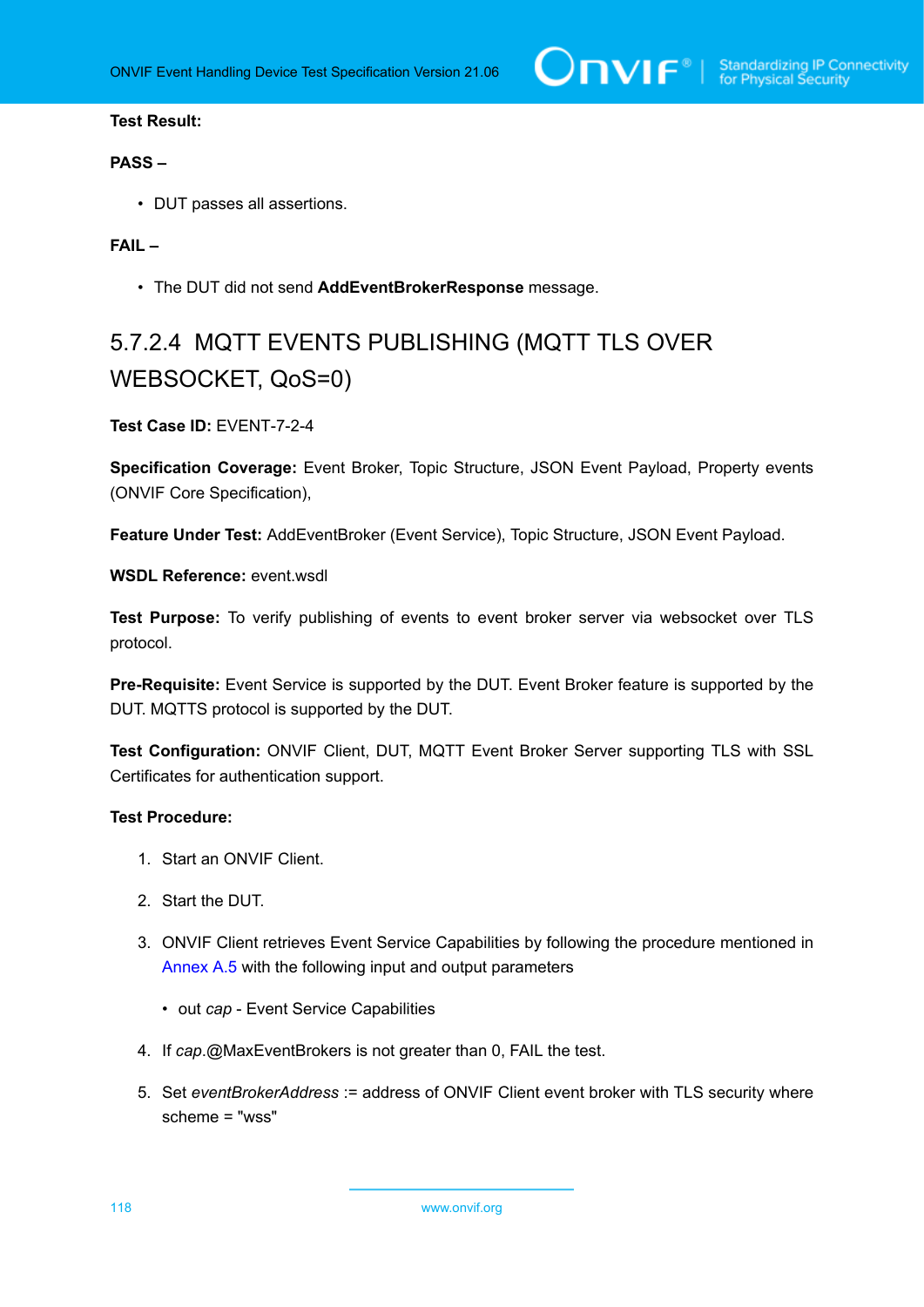- 6. ONVIF Client configures the DUT to have free space for adding at least one event broker by following the procedure mentioned in [Annex A.9](#page-140-0) with the following input parameter
	- in *cap*.@MaxEventBrokers Maxiumum number of event broker configurations that can be added to the device
	- out (Optional) *eventBrokerConfigToRestore* deleted event broker configuration to restore
- 7. Set *topic* := value of the 1st topic specifiled on the Device Test Tool UI.
- 8. ONVIF Client retrieves supported topic set by following the procedure mentioned in [Annex](#page-141-0) [A.10](#page-141-0) with the following input and output parameters
	- out *topicSet* topic set from GetEventPropertiesResponse
- 9. If *topicSet* does not contain *topic*, FAIL the test and restore the DUT settings.
- 10.Set *topicDescription* := *topicSet*[0], where *topicSet*[0] has topic = *topic*.
- 11. ONVIF Client invokes **AddEventBroker** request with parameters
	- EventBroker.Address := *eventBrokerAddress*
	- EventBroker.TopicPrefix := "TestDevice"
	- EventBroker.UserName skipped
	- EventBroker.Password skipped
	- EventBroker.CertificateID skipped
	- EventBroker.PublishFilter skipped
	- EventBroker. $QoS := 0$
- 12.DUT responds with **AddEventBrokerResponse** message.
- 13.DUT sends **MQTT CONNECT** message over websocket protocol with TLS to *eventBrokerAddress*.
- 14.If **MQTT CONNECT** header does not contain User Name Flag = 1, FAIL the test and restore the DUT settings.
- 15.If **MQTT CONNECT** header does not contain Password Flag = 1, FAIL the test and restore the DUT settings.
- 16.If **MQTT CONNECT** Payload does not contain User Name = "TestUserName", FAIL the test and restore the DUT settings.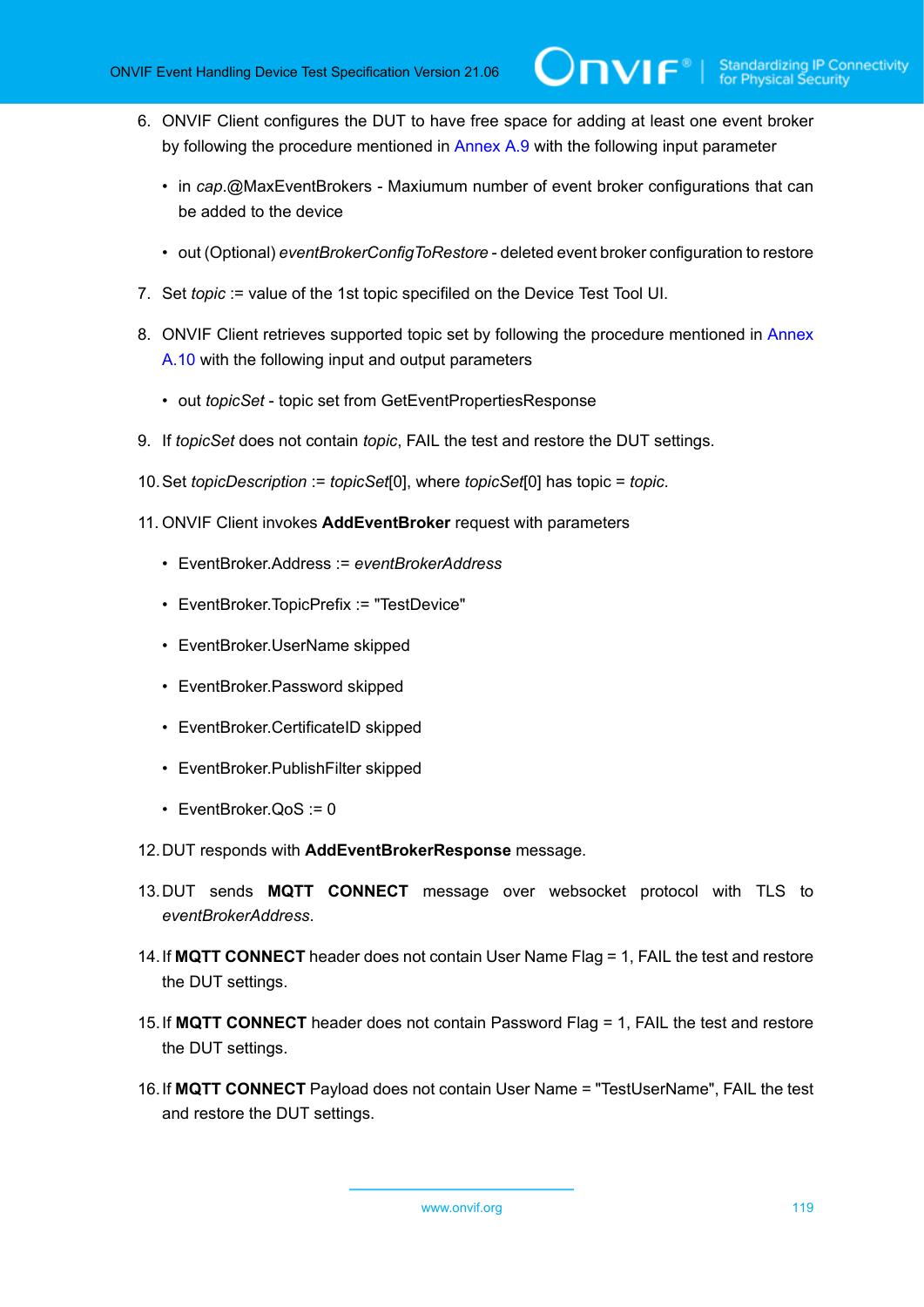- 17.If **MQTT CONNECT** Payload does not contain Password = "TestPassword", FAIL the test and restore the DUT settings.
- 18.MQTT Event Broker Server responds with **MQTT CONNACK** message.
- 19.ONVIF Client retrieves MQTT Event coresponds to *topic* by following the procedure mentioned in [Annex](#page-142-0) A.11 with the following input and output parameters
	- in 0 expected QoS value
	- in "TestDevice" expected Topic Prefix
	- in *topic* expected ONVIF topic
	- in *topicDescription*.MessageDescription.@IsProperty value property flag
	- out *mqttEvent* MQTT event
	- out *mqttTopicName* MQTT topic name of event
- 20.ONVIF Client deletes created event broker configuration from the DUT by following the procedure mentioned in [Annex A.32](#page-163-0) with the following input parameter
	- in *eventBrokerAddress* event broker address
- 21.DUT sends **MQTT DISCONNECT** message over websocket protocol with TLS to *eventBrokerAddress*.
- 22.ONVIF Client restores *eventBrokerConfigToRestore* if any.

### **PASS –**

• DUT passes all assertions.

## **FAIL –**

- The DUT did not send **AddEventBrokerResponse** message.
- SSL Certificate authentication of the DUT on the Broker Server was failed.

## 5.7.2.5 MQTT EVENTS PUBLISHING (MQTT, QoS=1)

## **Test Case ID:** EVENT-7-2-5

**Specification Coverage:** Event Broker, Topic Structure, JSON Event Payload, Property events (ONVIF Core Specification),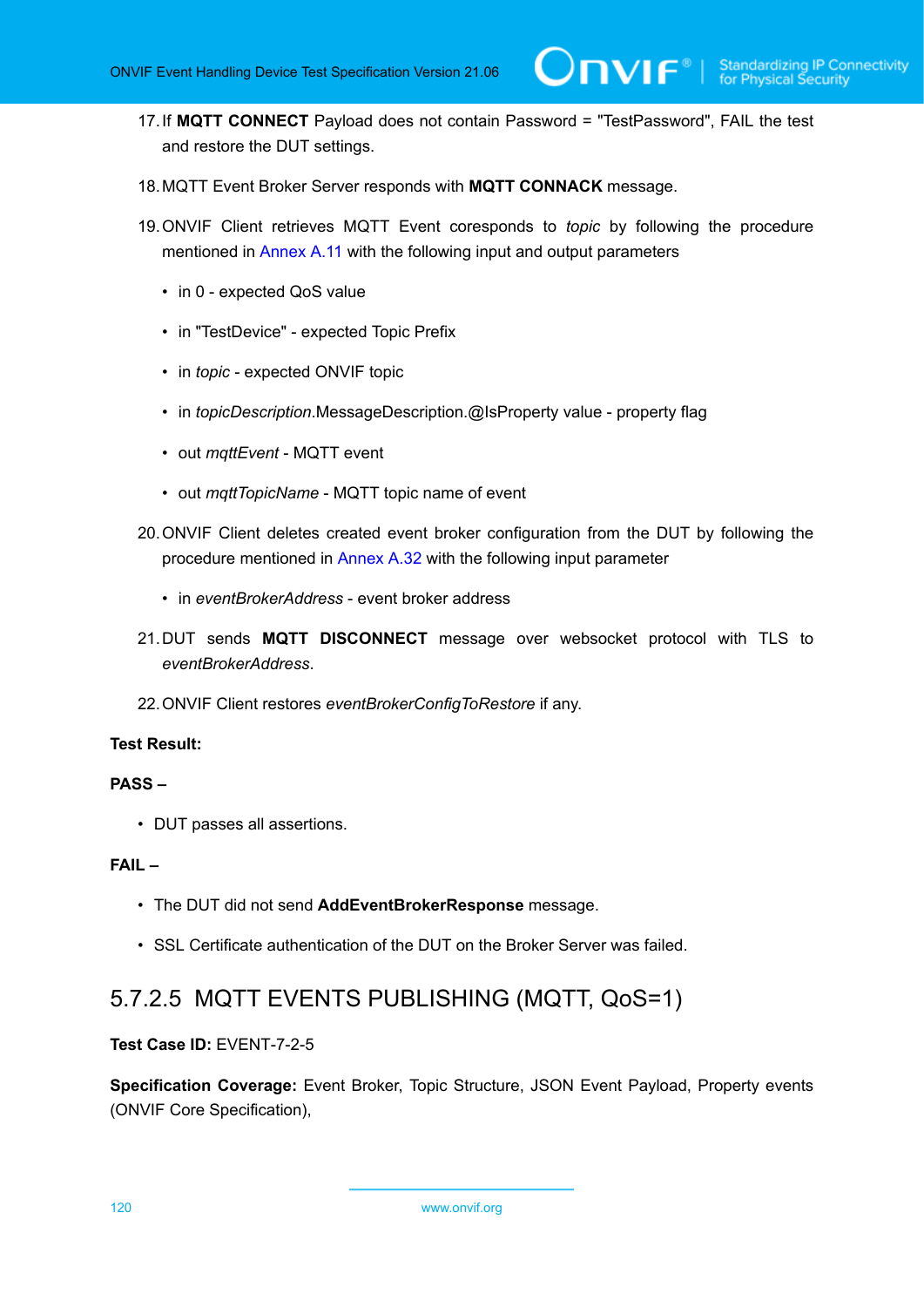**Feature Under Test:** AddEventBroker (Event Service), Topic Structure, JSON Event Payload.

**WSDL Reference:** event.wsdl

**Test Purpose:** To verify publishing of events to event broker server via mqtt protocol.

**Pre-Requisite:** Event Service is supported by the DUT. Event Broker feature is supported by the DUT. MQTT protocol is supported by the DUT.

**Test Configuration:** ONVIF Client, DUT, MQTT Event Broker Server

- 1. Start an ONVIF Client.
- 2. Start the DUT.
- 3. ONVIF Client retrieves Event Service Capabilities by following the procedure mentioned in [Annex A.5](#page-137-0) with the following input and output parameters
	- out *cap* Event Service Capabilities
- 4. If *cap*.@MaxEventBrokers is not greater than 0, FAIL the test.
- 5. Set *eventBrokerAddress* := ONVIF Client event broker address where scheme = "mqtt"
- 6. ONVIF Client configures the DUT to have free space for adding at least one event broker by following the procedure mentioned in [Annex A.9](#page-140-0) with the following input parameter
	- in *cap*.@MaxEventBrokers Maxiumum number of event broker configurations that can be added to the device
	- out (Optional) *eventBrokerConfigToRestore* deleted event broker configuration to restore
- 7. Set *topic* := value of the 1st topic specifiled on the Device Test Tool UI.
- 8. ONVIF Client retrieves supported topic set by following the procedure mentioned in [Annex](#page-141-0) [A.10](#page-141-0) with the following input and output parameters
	- out *topicSet* topic set from GetEventPropertiesResponse
- 9. If *topicSet* does not contain *topic*, FAIL the test and restore the DUT settings.
- 10.Set *topicDescription* := *topicSet*[0], where *topicSet*[0] has topic = *topic*.
- 11. ONVIF Client invokes **AddEventBroker** request with parameters
	- EventBroker.Address := *eventBrokerAddress*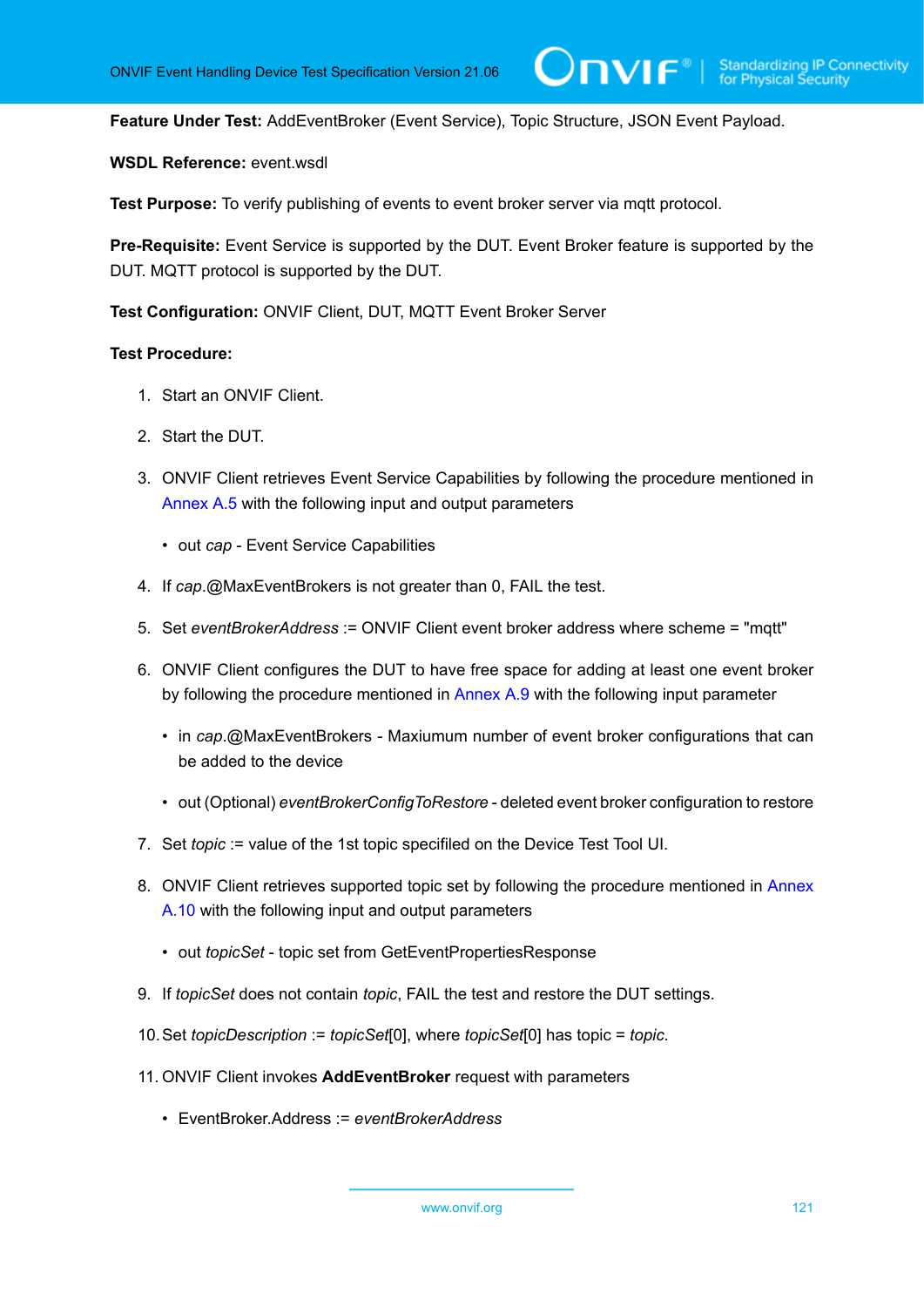- EventBroker.TopicPrefix := "TestDevice"
- EventBroker.UserName := "TestUserName"
- EventBroker.Password := "TestPassword"
- EventBroker.CertificateID skipped
- EventBroker.PublishFilter skipped
- EventBroker.QoS := 1
- 12.DUT responds with **AddEventBrokerResponse** message.
- 13.DUT sends **MQTT CONNECT** message via mqtt protocol to *eventBrokerAddress*.
- 14.If **MQTT CONNECT** header does not contain User Name Flag = 1, FAIL the test and restore the DUT settings.
- 15.If **MQTT CONNECT** header does not contain Password Flag = 1, FAIL the test and restore the DUT settings.
- 16.If **MQTT CONNECT** Payload does not contain User Name = "TestUserName", FAIL the test and restore the DUT settings.
- 17.If **MQTT CONNECT** Payload does not contain Password = "TestPassword", FAIL the test and restore the DUT settings.
- 18.MQTT Event Broker Server responds with **MQTT CONNACK** message.
- 19.ONVIF Client retrieves MQTT Event coresponds to *topic* by following the procedure mentioned in [Annex](#page-142-0) A.11 with the following input and output parameters
	- in 1 expected QoS value
	- in "TestDevice" expected Topic Prefix
	- in *topic* expected ONVIF topic
	- in *topicDescription*.MessageDescription.@IsProperty value property flag
	- out *mqttEvent* MQTT event
	- out *mqttTopicName* MQTT topic name of event
- 20.ONVIF Client deletes created event broker configuration from the DUT by following the procedure mentioned in [Annex A.32](#page-163-0) with the following input parameter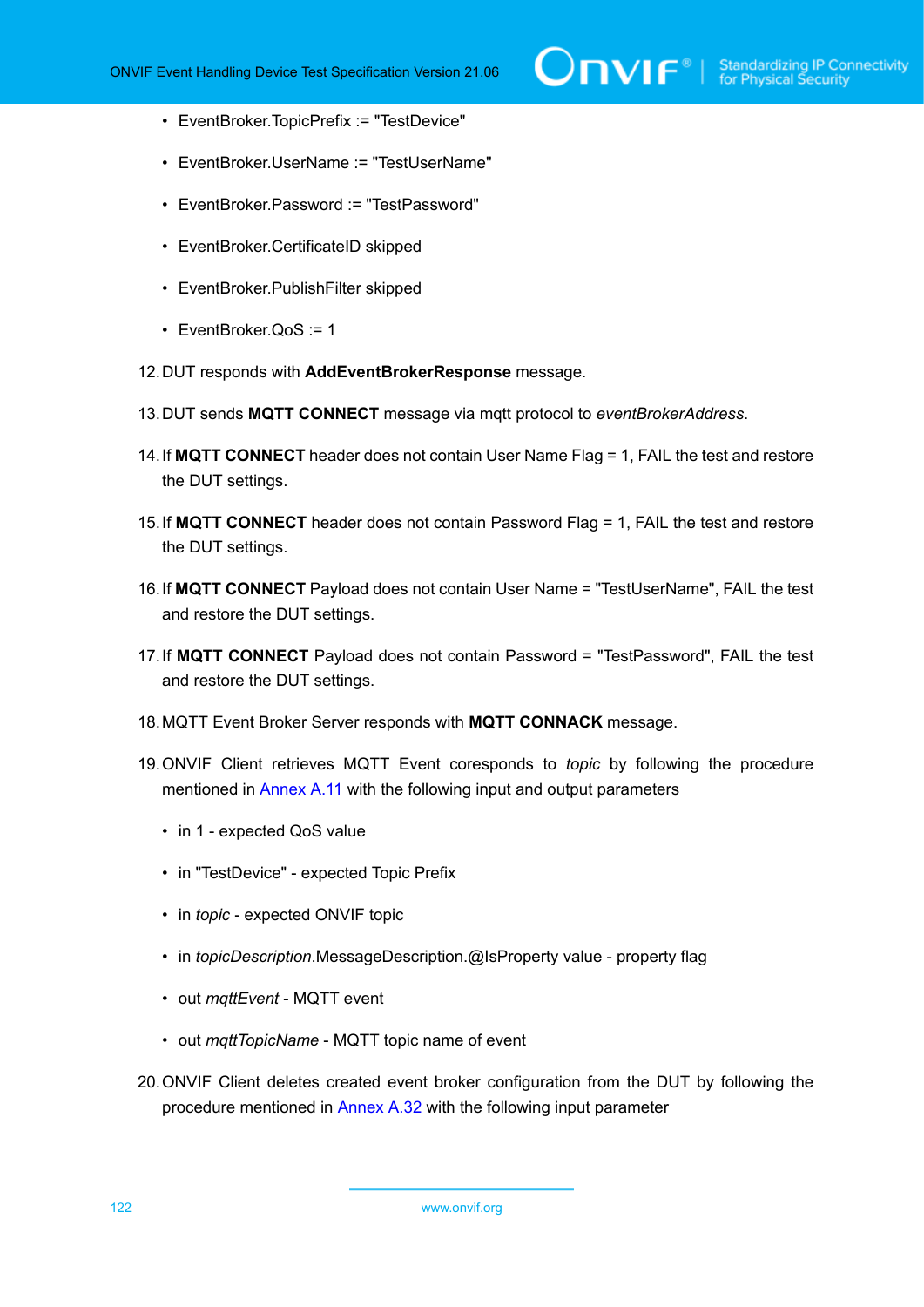- in *eventBrokerAddress* event broker address
- 21.DUT sends **MQTT DISCONNECT** message via mqtt protocol to *eventBrokerAddress*.
- 22.ONVIF Client restores *eventBrokerConfigToRestore* if any.

## **PASS –**

• DUT passes all assertions.

## **FAIL –**

• The DUT did not send **AddEventBrokerResponse** message.

## 5.7.2.6 MQTT EVENTS PUBLISHING (MQTT, QoS=2)

## **Test Case ID:** EVENT-7-2-6

**Specification Coverage:** Event Broker, Topic Structure, JSON Event Payload, Property events (ONVIF Core Specification),

**Feature Under Test:** AddEventBroker (Event Service), Topic Structure, JSON Event Payload.

### **WSDL Reference:** event.wsdl

**Test Purpose:** To verify publishing of events to event broker server via mqtt protocol.

**Pre-Requisite:** Event Service is supported by the DUT. Event Broker feature is supported by the DUT. MQTT protocol is supported by the DUT.

**Test Configuration:** ONVIF Client, DUT, MQTT Event Broker Server

- 1. Start an ONVIF Client.
- 2. Start the DUT.
- 3. ONVIF Client retrieves Event Service Capabilities by following the procedure mentioned in [Annex A.5](#page-137-0) with the following input and output parameters
	- out *cap* Event Service Capabilities
- 4. If *cap*.@MaxEventBrokers is not greater than 0, FAIL the test.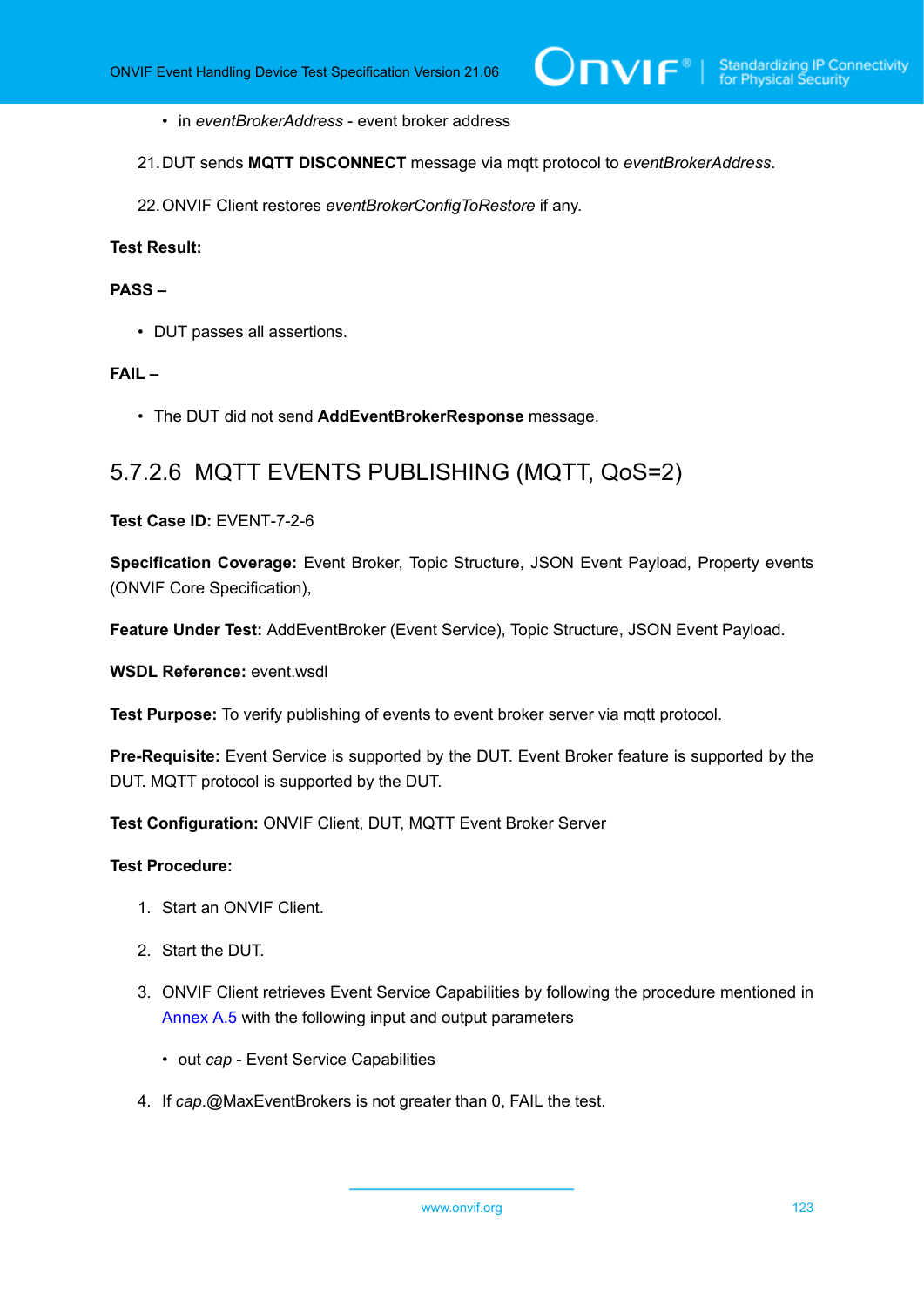- 5. Set *eventBrokerAddress* := ONVIF Client event broker address where scheme = "mqtt"
- 6. ONVIF Client configures the DUT to have free space for adding at least one event broker by following the procedure mentioned in [Annex A.9](#page-140-0) with the following input parameter

 $\mathsf{D}\mathbf{N}\mathsf{I}\mathsf{F}^\ast$ l

- in *cap*.@MaxEventBrokers Maxiumum number of event broker configurations that can be added to the device
- out (Optional) *eventBrokerConfigToRestore* deleted event broker configuration to restore
- 7. Set *topic* := value of the 1st topic specifiled on the Device Test Tool UI.
- 8. ONVIF Client retrieves supported topic set by following the procedure mentioned in [Annex](#page-141-0) [A.10](#page-141-0) with the following input and output parameters
	- out *topicSet* topic set from GetEventPropertiesResponse
- 9. If *topicSet* does not contain *topic*, FAIL the test and restore the DUT settings.
- 10.Set *topicDescription* := *topicSet*[0], where *topicSet*[0] has topic = *topic*.
- 11. ONVIF Client invokes **AddEventBroker** request with parameters
	- EventBroker.Address := *eventBrokerAddress*
	- EventBroker.TopicPrefix := "TestDevice"
	- EventBroker.UserName := "TestUserName"
	- EventBroker.Password := "TestPassword"
	- EventBroker.CertificateID skipped
	- EventBroker.PublishFilter skipped
	- EventBroker.QoS := 2
- 12.DUT responds with **AddEventBrokerResponse** message.
- 13.DUT sends **MQTT CONNECT** message via mqtt protocol to *eventBrokerAddress*.
- 14.If **MQTT CONNECT** header does not contain User Name Flag = 1, FAIL the test and restore the DUT settings.
- 15.If **MQTT CONNECT** header does not contain Password Flag = 1, FAIL the test and restore the DUT settings.
- 16.If **MQTT CONNECT** Payload does not contain User Name = "TestUserName", FAIL the test and restore the DUT settings.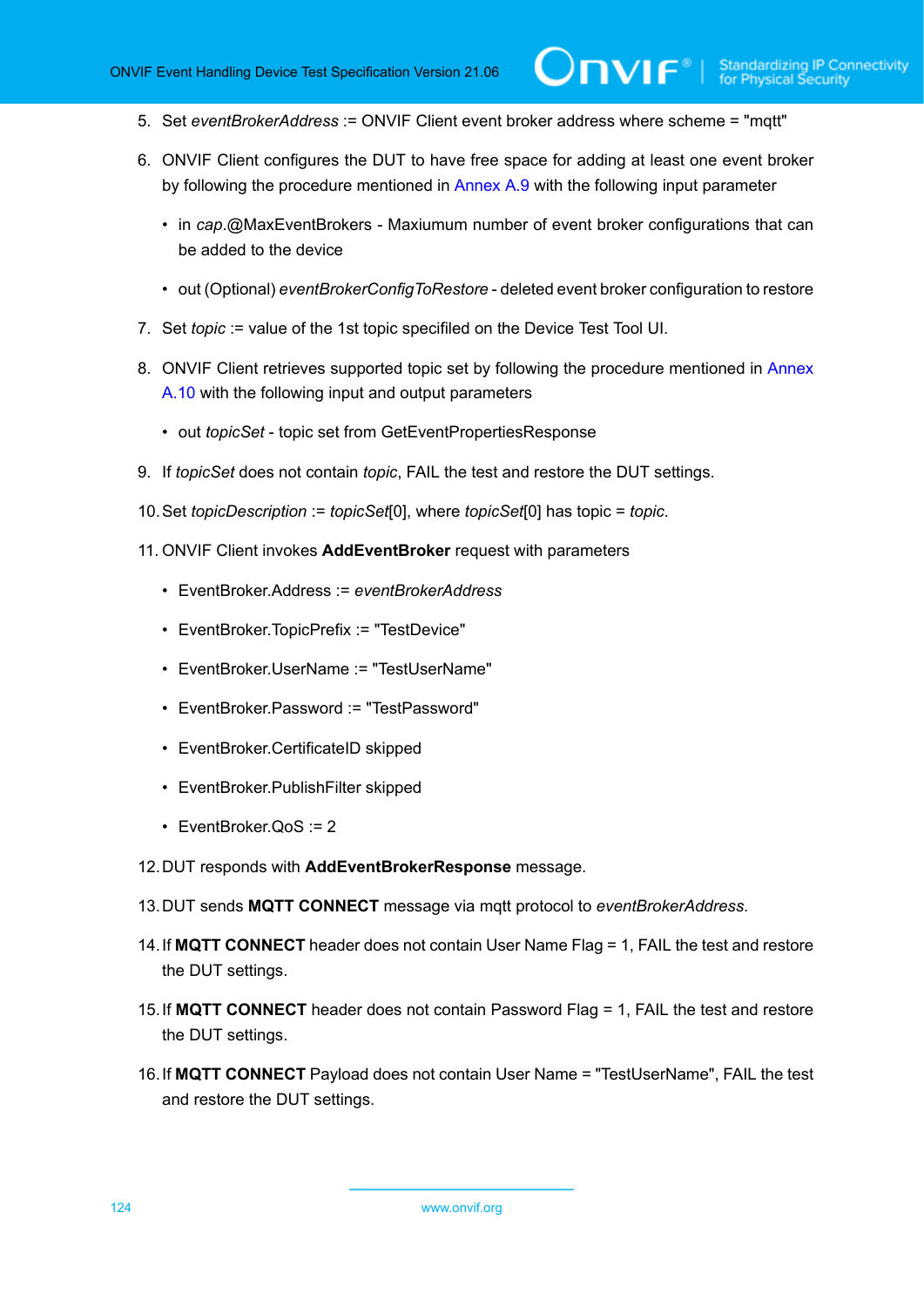- 17.If **MQTT CONNECT** Payload does not contain Password = "TestPassword", FAIL the test and restore the DUT settings.
- 18.MQTT Event Broker Server responds with **MQTT CONNACK** message.
- 19.ONVIF Client retrieves MQTT Event coresponds to *topic* by following the procedure mentioned in [Annex](#page-142-0) A.11 with the following input and output parameters
	- in 2 expected QoS value
	- in "TestDevice" expected Topic Prefix
	- in *topic* expected ONVIF topic
	- in *topicDescription*.MessageDescription.@IsProperty value property flag
	- out *mqttEvent* MQTT event
	- out *mqttTopicName* MQTT topic name of event
- 20.ONVIF Client deletes created event broker configuration from the DUT by following the procedure mentioned in [Annex A.32](#page-163-0) with the following input parameter
	- in *eventBrokerAddress* event broker address
- 21.DUT sends **MQTT DISCONNECT** message via mqtt protocol to *eventBrokerAddress*.
- 22.ONVIF Client restores *eventBrokerConfigToRestore* if any.

### **PASS –**

• DUT passes all assertions.

## **FAIL –**

• The DUT did not send **AddEventBrokerResponse** message.

## 5.7.2.7 MQTT EVENTS PUBLISHING - PUBLISH FILTER (MQTT, QoS=0)

## **Test Case ID:** EVENT-7-2-7

**Specification Coverage:** Event Broker, Topic Structure, JSON Event Payload, Property events (ONVIF Core Specification),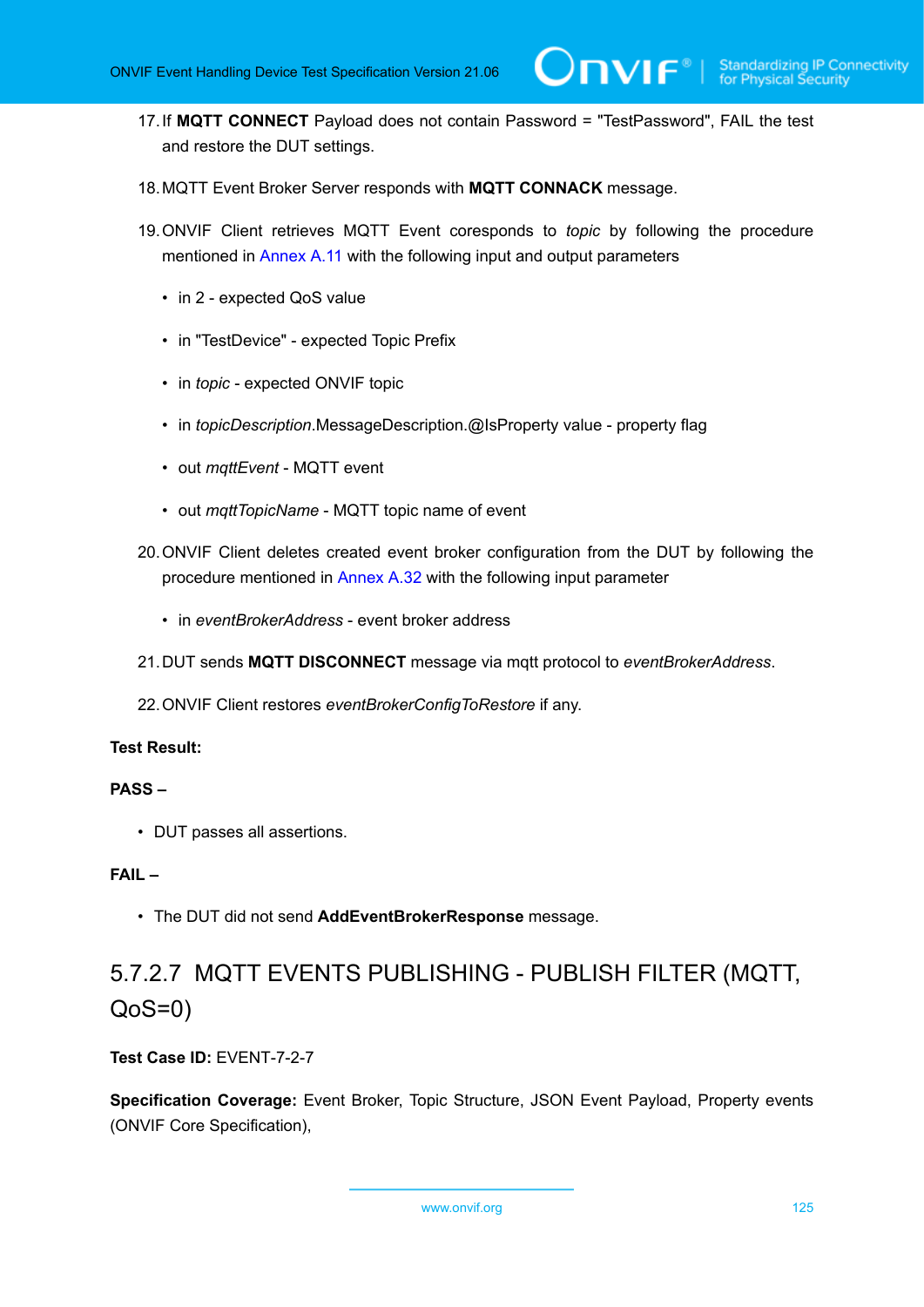**Feature Under Test:** AddEventBroker (Event Service), Topic Structure, JSON Event Payload.

## **WSDL Reference:** event.wsdl

Test Purpose: To verify publishing of events to event broker server via mqtt protocol. To verify if the DUT handles event filtering in a correct way.

**Pre-Requisite:** Event Service is supported by the DUT. Event Broker feature is supported by the DUT. MQTT protocol is supported by the DUT.

**Test Configuration:** ONVIF Client, DUT, MQTT Event Broker Server

- 1. Start an ONVIF Client.
- 2. Start the DUT.
- 3. ONVIF Client retrieves Event Service Capabilities by following the procedure mentioned in [Annex A.5](#page-137-0) with the following input and output parameters
	- out *cap* Event Service Capabilities
- 4. If *cap*.@MaxEventBrokers is not greater than 0, FAIL the test.
- 5. Set *eventBrokerAddress* := ONVIF Client event broker address where scheme = "mqtt"
- 6. ONVIF Client configures the DUT to have free space for adding at least one event broker by following the procedure mentioned in [Annex A.9](#page-140-0) with the following input parameter
	- in *cap*.@MaxEventBrokers Maxiumum number of event broker configurations that can be added to the device
	- out (Optional) *eventBrokerConfigToRestore* deleted event broker configuration to restore
- 7. Set *topic* := value of the 1st topic specifiled on the Device Test Tool UI.
- 8. ONVIF Client retrieves supported topic set by following the procedure mentioned in [Annex](#page-141-0) [A.10](#page-141-0) with the following input and output parameters
	- out *topicSet* topic set from GetEventPropertiesResponse
- 9. If *topicSet* does not contain *topic*, FAIL the test and restore the DUT settings.
- 10.Set *topicDescription* := *topicSet*[0], where *topicSet*[0] has topic = *topic*.
- 11. ONVIF Client invokes **AddEventBroker** request with parameters
	- EventBroker.Address := *eventBrokerAddress*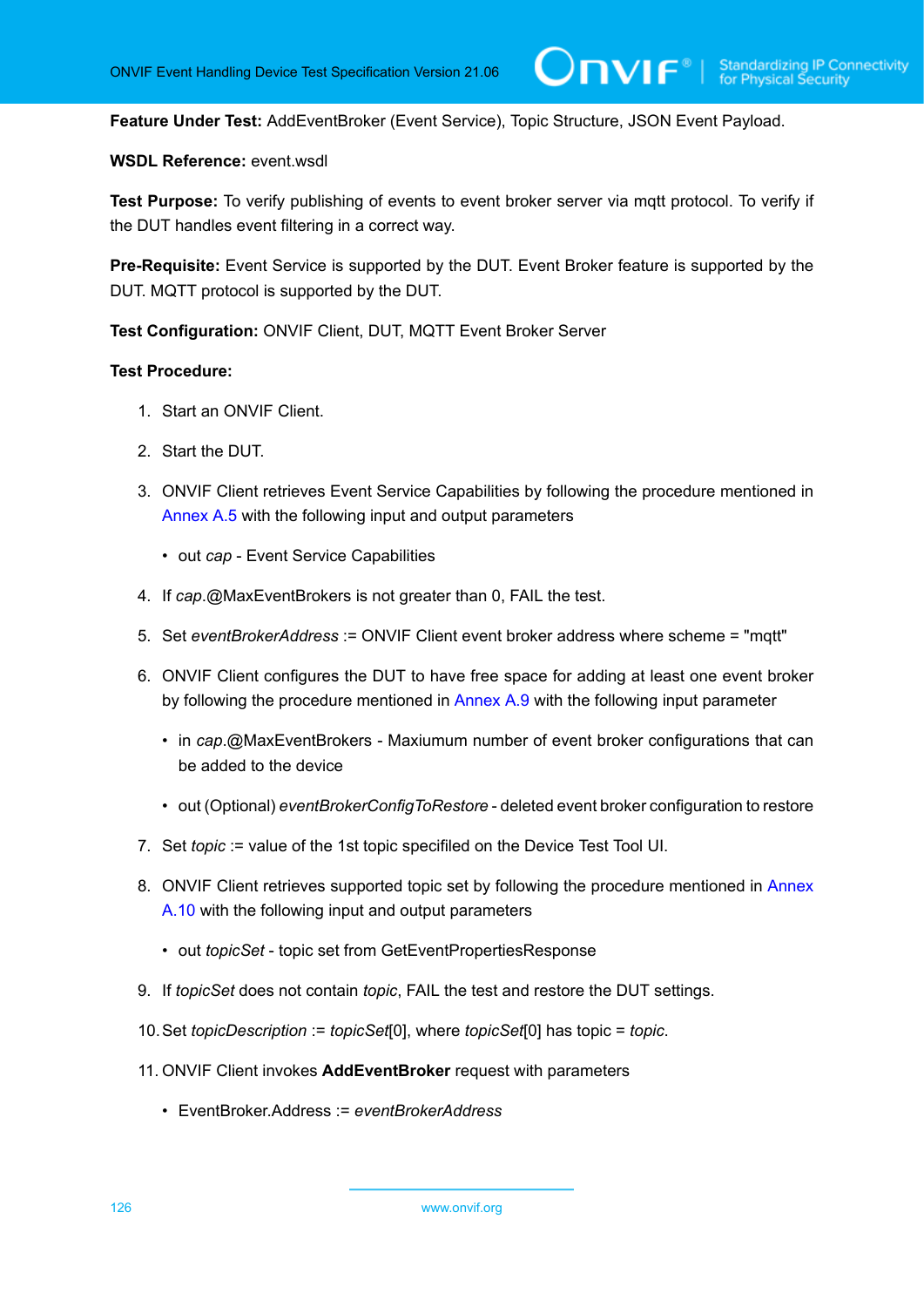- EventBroker.TopicPrefix := "TestDevice"
- EventBroker.UserName := "TestUserName"
- EventBroker.Password := "TestPassword"
- EventBroker.CertificateID skipped
- EventBroker.PublishFilter.TopicExpression := *topic*
- EventBroker.PublishFilter.@Dialect = "http://www.onvif.org/ver10/tev/topicExpression/ ConcreteSet"
- EventBroker.QoS := 0
- 12.DUT responds with **AddEventBrokerResponse** message.
- 13.DUT sends **MQTT CONNECT** message via mqtt protocol to *eventBrokerAddress*.
- 14.If **MQTT CONNECT** header does not contain User Name Flag = 1, FAIL the test and restore the DUT settings.
- 15.If **MQTT CONNECT** header does not contain Password Flag = 1, FAIL the test and restore the DUT settings.
- 16.If **MQTT CONNECT** Payload does not contain User Name = "TestUserName", FAIL the test and restore the DUT settings.
- 17.If **MQTT CONNECT** Payload does not contain Password = "TestPassword", FAIL the test and restore the DUT settings.
- 18.MQTT Event Broker Server responds with **MQTT CONNACK** message.
- 19.ONVIF Client retrieves MQTT Event coresponds to *topic* by following the procedure mentioned in [Annex A.12](#page-144-0) with the following input and output parameters
	- in 0 expected QoS value
	- in "TestDevice" expected Topic Prefix
	- in *topic* expected ONVIF topic
	- in *topicDescription*.MessageDescription.@IsProperty value property flag
	- out *mqttEvent* MQTT event
	- out *mqttTopicName* MQTT topic name of event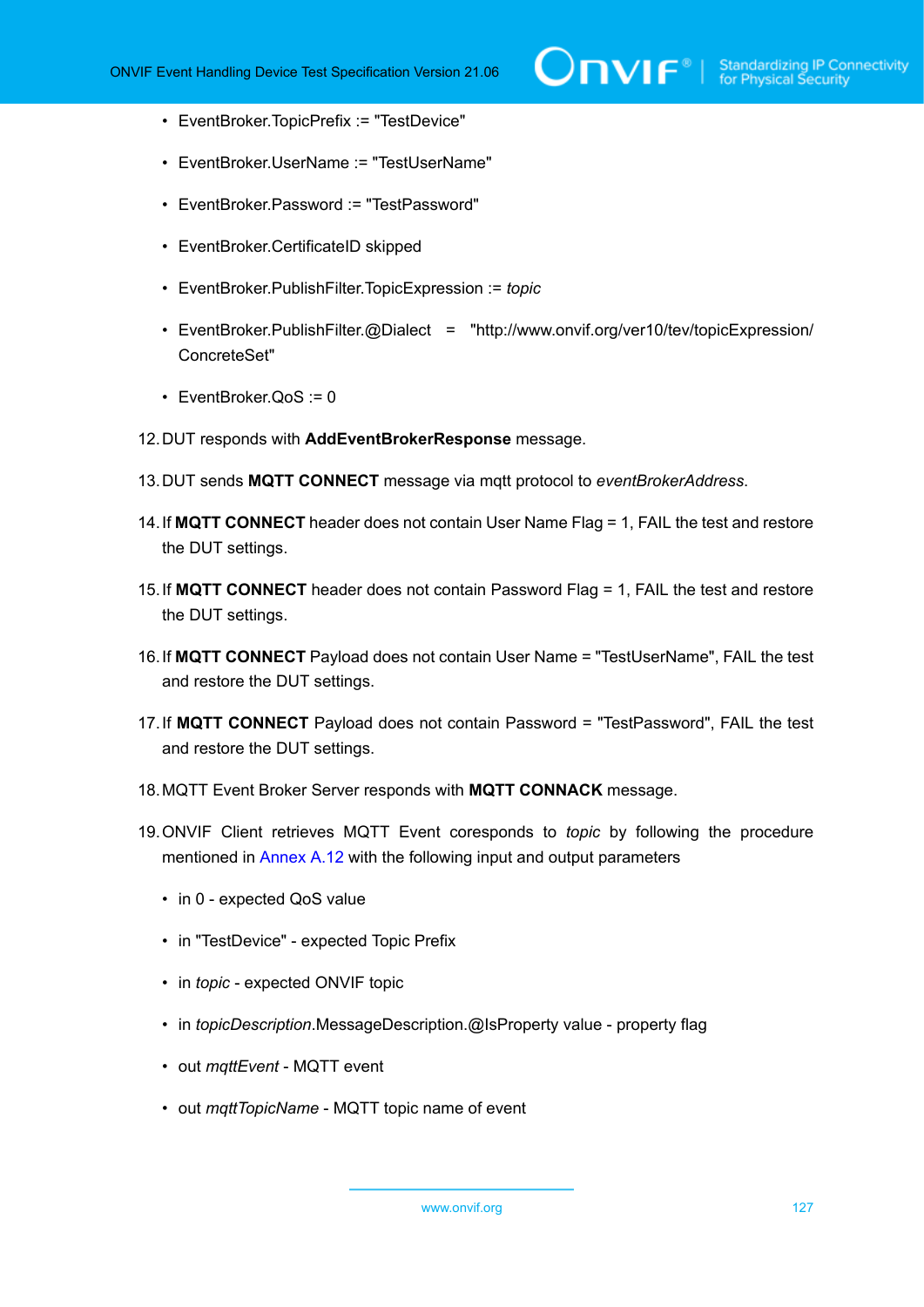- 20.ONVIF Client deletes created event broker configuration from the DUT by following the procedure mentioned in [Annex A.32](#page-163-0) with the following input parameter
	- in *eventBrokerAddress* event broker address
- 21.DUT sends **MQTT DISCONNECT** message via mqtt protocol to *eventBrokerAddress*.
- 22.ONVIF Client restores *eventBrokerConfigToRestore* if any.

## **PASS –**

• DUT passes all assertions.

## **FAIL –**

• The DUT did not send **AddEventBrokerResponse** message.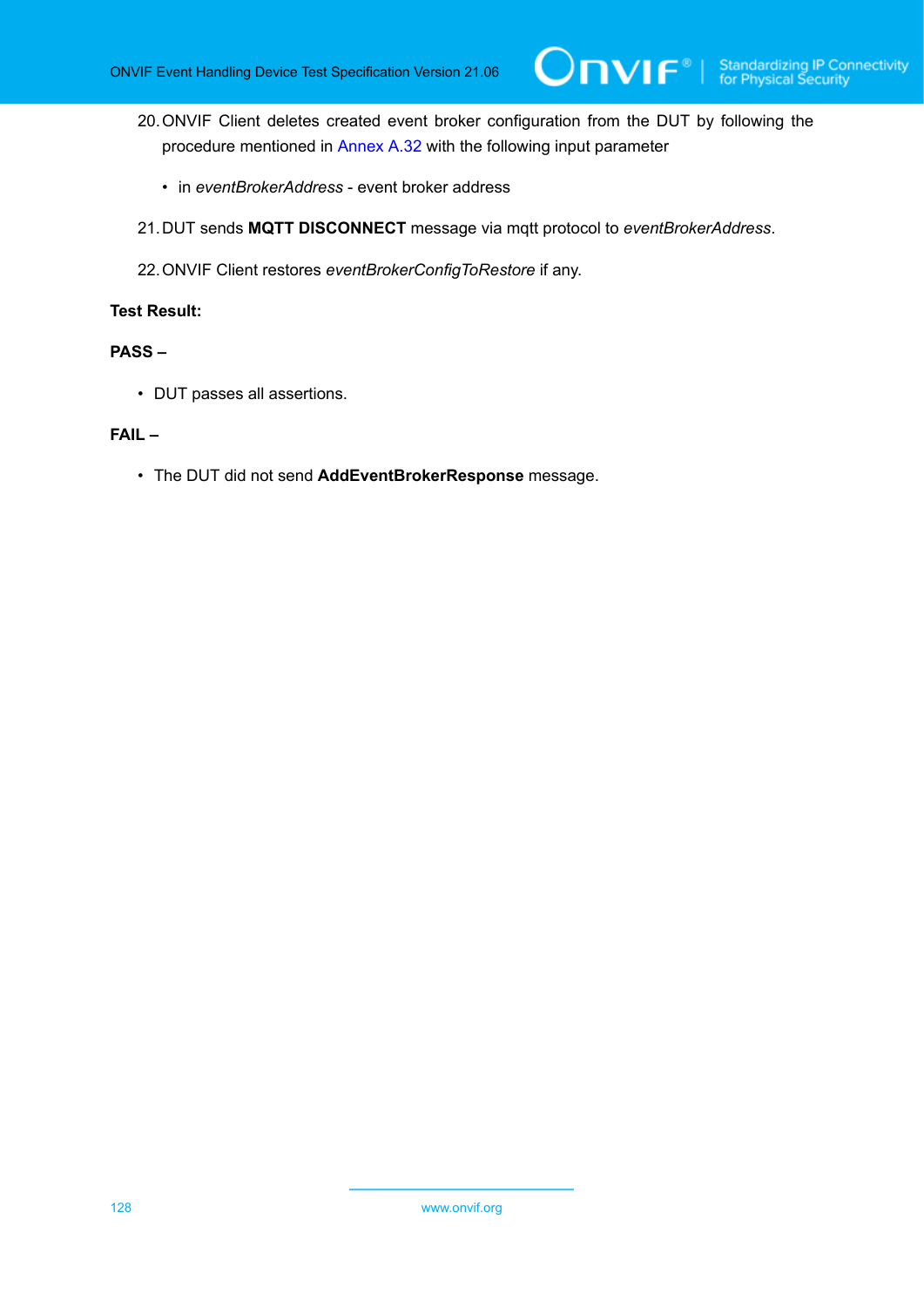## **Annex A Helper Procedures and Additional Notes**

## A.1 Subscribe and CreatePullPointSubscription for Receiving All Events

When subscribing for events an ONVIF Client might be interested in receiving all or some of the Events produced by the DUT.

If an ONVIF Client is interested in receiving some events it includes a filter tag in the CreatePullPointSubscription or Subscribe requests describing the events which the ONVIF Client is interested in (see examples in the [ONVIF Core Specs]).

If an ONVIF Client is interested in receiving all events from a device it does not include the Filter sub tag in the Subscribe or CreatePullPointSubscription request.

## **Example:**

The following Subscribe and CreatePullPointSubscription requests can be used if an ONVIF Client is interested in receiving all events.

1. Subscribe request:

```
<m:Subscribe xmlns:m="http://docs.oasis-open.org/wsn/b-2" 
 xmlns:m0="http://www.w3.org/2005/08/addressing">
  <m:ConsumerReference>
  <m0:Address>
  http://192.168.0.1/events
 </m0:Address>
  </m:ConsumerReference>
</m:Subscribe>
```
2. CreatePullPointSubscription request

```
<m:CreatePullPointSubscription 
 xmlns:m="http://www.onvif.org/ver10/events/wsdl"/>
```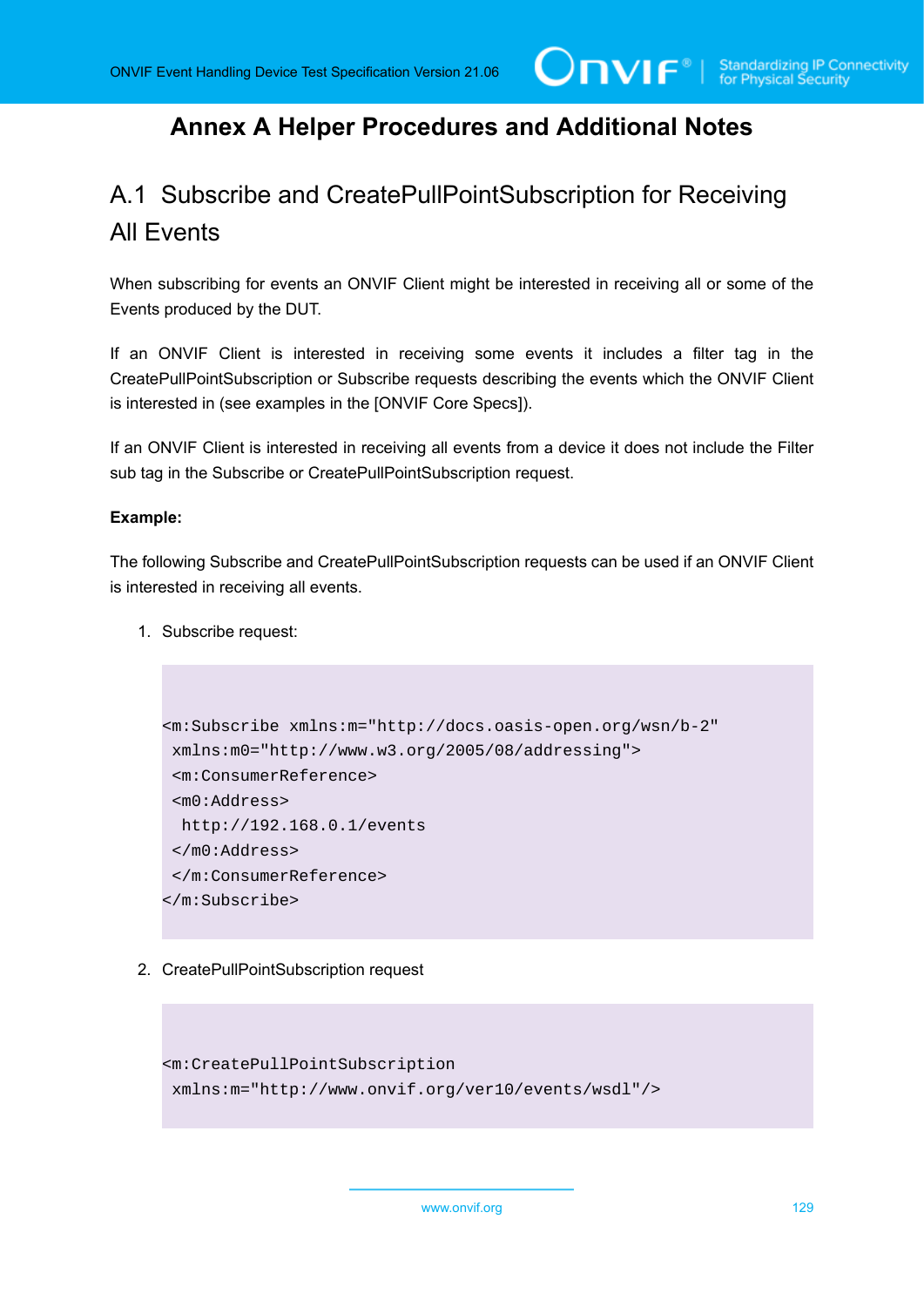## A.2 Example of Requests for Namespaces Test Cases

For the execution of namespaces test cases, ONVIF Client shall send a request with specific namespaces definition. Examples of how this request shall look like are the following.

1. Defaults Namespaces Definition in Each Tag Examples

```
<Envelope xmlns="http://www.w3.org/2003/05/soap-envelope">
 <Header xmlns="http://www.w3.org/2003/05/soap-envelope">
 <Action u:shallUnderstand="1" xmlns:u="http://www.w3.org/2003/
  05/soap-envelope" xmlns="http://www.w3.org/2005/08/
  addressing">
  http://docs.oasis-open.org/wsn/bw-2/NotificationProducer/
  SubscribeRequest</Action>
 <MessageID xmlns="http://www.w3.org/2005/08/addressing">
  urn:uuid:9f2a12de-3a76-461b-a421-e472517bcc7e</MessageID>
 <ReplyTo xmlns="http://www.w3.org/2005/08/addressing">
  <Address xmlns="http://www.w3.org/2005/08/addressing">
  http://www.w3.org/2005/08/addressing/anonymous</Address>
 </ReplyTo>
 <Security xmlns="http://docs.oasis-open.org/wss/2004/
 01/oasis-200401-wss-wssecurity-secext-1.0.xsd">
  <UsernameToken xmlns="http://docs.oasis-open.org/wss/2004/01/
  oasis-200401-wss-wssecurity-secext-1.0.xsd">
  <Username xmlns="http://docs.oasis-open.org/wss/2004/01/
   oasis-200401-wss-wssecurity-secext-1.0.xsd">
   user</Username>
  <Password xmlns="http://docs.oasis-open.org/wss/2004/01/
   oasis-200401-wss-wssecurity-secext-1.0.xsd" Type=
    "http://docs.oasis-open.org/wss/2004/01/oasis-200401-
   wss-username-token-profile-1.0#PasswordDigest">
   5zjIbmvWxVevGlpqg6Qnt9h8Fmo=</Password>
  <Nonce xmlns="http://docs.oasis-open.org/wss/2004/01/
   oasis-200401-wss-wssecurity-secext-1.0.xsd">
   ikcoiK+AmJvA5UpfxTzG8Q==</Nonce>
  <Created xmlns="http://docs.oasis-open.org/wss/2004/01/
   oasis-200401-wss-wssecurity-utility-1.0.xsd">
   2011-04-25T09:27:48Z</Created>
```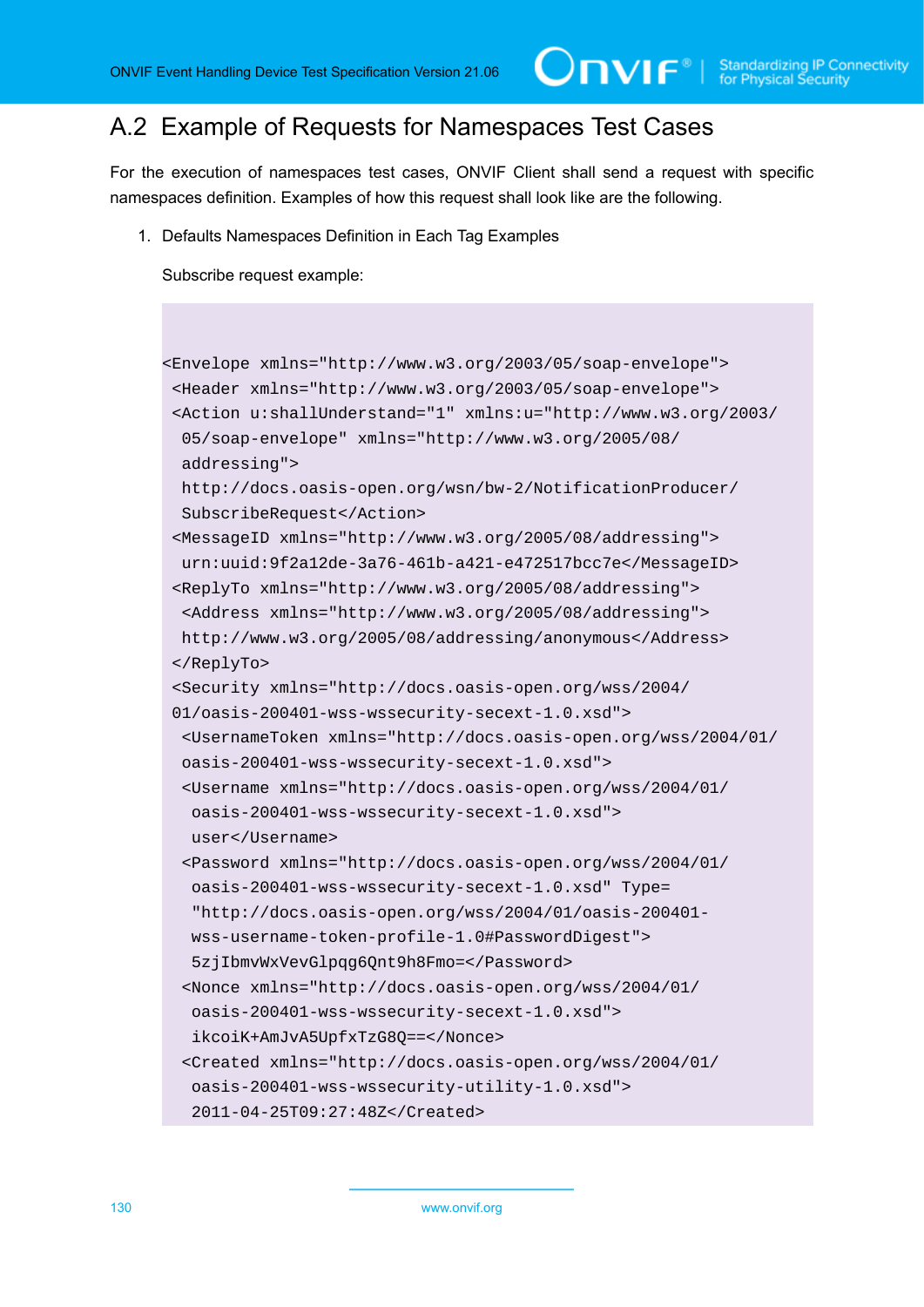```
 </UsernameToken>
  </Security>
  <To t:shallUnderstand="1" 
  xmlns:t="http://www.w3.org/2003/05/soap-envelope" 
  xmlns="http://www.w3.org/2005/08/addressing">
  http://169.254.141.200/onvif/services</To>
  </Header>
  <Body xmlns="http://www.w3.org/2003/05/soap-envelope">
  <Subscribe xmlns="http://docs.oasis-open.org/wsn/b-2">
  <ConsumerReference 
  xmlns="http://docs.oasis-open.org/wsn/b-2">
  <Address xmlns="http://www.w3.org/2005/08/addressing">
   http://192.168.10.66/onvif_notify_server</Address>
  </ConsumerReference>
   <InitialTerminationTime>PT10S</InitialTerminationTime>
  </Subscribe>
 </Body>
</Envelope>
```
2. Defaults Namespaces Definition in Parent Tag Examples

```
<Envelope xmlns="http://www.w3.org/2003/05/soap-envelope">
 <Header>
 <Action u:shallUnderstand="1" xmlns:u="http://www.w3.org/2003/
  05/soap-envelope" 
  xmlns="http://www.w3.org/2005/08/addressing">
  http://docs.oasis-open.org/wsn/bw-2/NotificationProducer/
  SubscribeRequest</Action>
 <MessageID xmlns="http://www.w3.org/2005/08/addressing">
  urn:uuid:9f2a12de-3a76-461b-a421-e472517bcc7e</MessageID>
 <ReplyTo xmlns="http://www.w3.org/2005/08/addressing">
  <Address>http://www.w3.org/2005/08/addressing/
  anonymous</Address>
 </ReplyTo>
 <Security xmlns="http://docs.oasis-open.org/wss/2004/
  01/oasis-200401-wss-wssecurity-secext-1.0.xsd">
  <UsernameToken>
```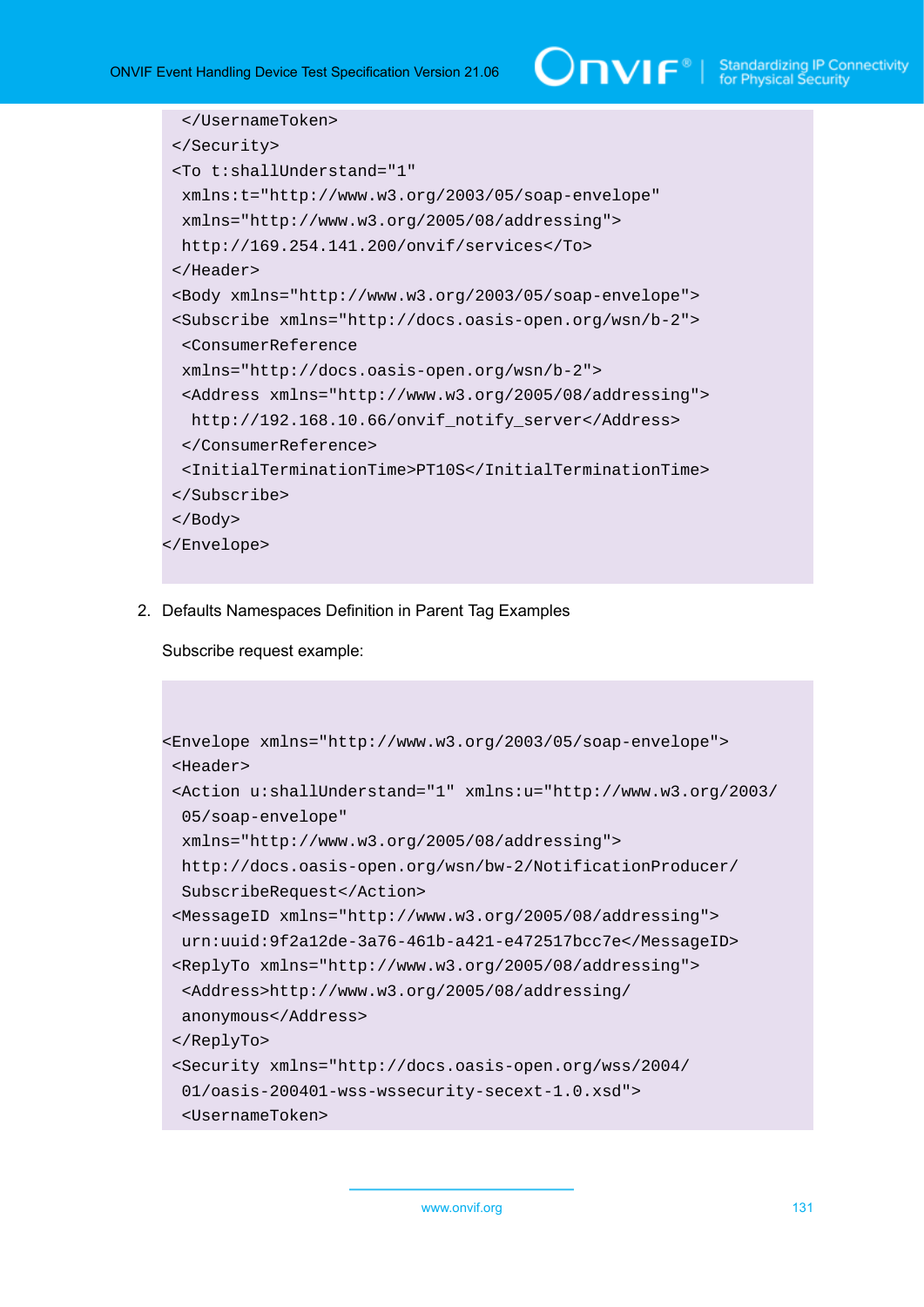```
 <Username>user</Username>
   <Password Type="http://docs.oasis-open.org/wss/2004/01/
   oasis-200401-wss-username-token-profile-1.0
   #PasswordDigest">5zjIbmvWxVevGlpqg6Qnt9h8Fmo=</Password>
   <Nonce>ikcoiK+AmJvA5UpfxTzG8Q==</Nonce>
   <Created xmlns="http://docs.oasis-open.org/wss/2004/01/
   oasis-200401-wss-wssecurity-utility-1.0.xsd">
    2011-04-25T09:27:48Z</Created>
  </UsernameToken>
  </Security>
  <To t:shallUnderstand="1" 
  xmlns:t="http://www.w3.org/2003/05/soap-envelope" 
  xmlns="http://www.w3.org/2005/08/addressing">
  http://169.254.141.200/onvif/services</To>
  </Header>
  <Body>
  <Subscribe xmlns="http://docs.oasis-open.org/wsn/b-2">
  <ConsumerReference 
  xmlns="http://docs.oasis-open.org/wsn/b-2">
  <Address xmlns="http://www.w3.org/2005/08/addressing">
   http://192.168.10.66/onvif_notify_server</Address>
  </ConsumerReference>
   <InitialTerminationTime xmlns="http://docs.oasis-open.org/
  wsn/b-2">PT10S</InitialTerminationTime>
  </Subscribe>
  </Body>
</Envelope>
```
3. Namespaces Definition with non-Standard Prefixes Examples

```
<prefix0:Envelope
 xmlns:prefix0="http://www.w3.org/2003/05/soap-envelope"
 xmlns:prefix1="http://www.w3.org/2003/05/soap-envelope"
 xmlns:prefix2="http://www.w3.org/2005/08/addressing"
 xmlns:prefix3="http://docs.oasis-open.org/wss/2004/01/
 oasis-200401-wss-wssecurity-utility-1.0.xsd"
 xmlns:prefix4="http://docs.oasis-open.org/wss/2004/01/
```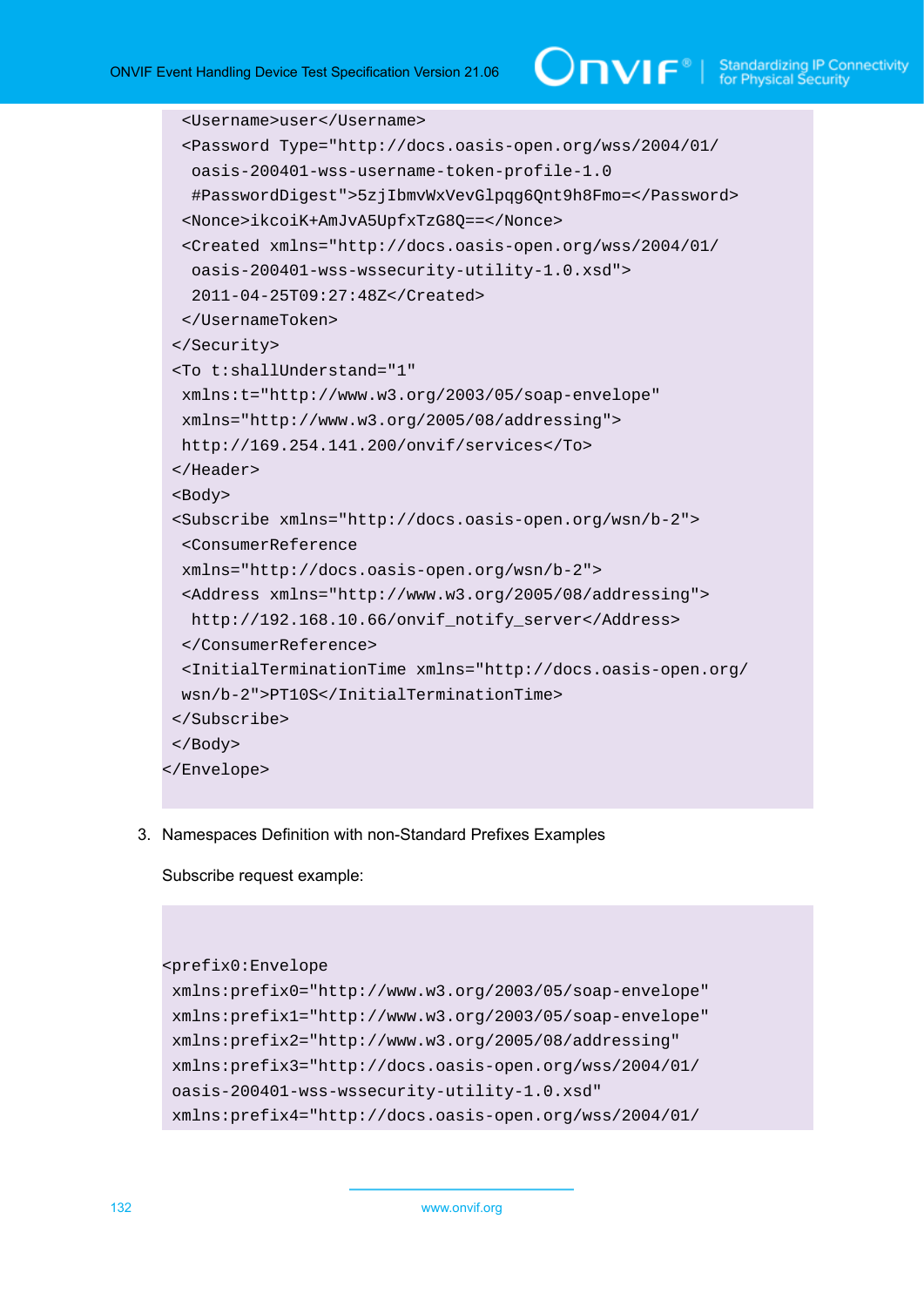# $\bigcirc$  MVIF  $^{\circ}$  | Standardizing IP Connectivity

```
 oasis-200401-wss-wssecurity-secext-1.0.xsd"
 xmlns:prefix5="http://docs.oasis-open.org/wsn/b-2">
  <prefix0:Header>
  <prefix2:Action prefix1:shallUnderstand="1">
  http://docs.oasis-open.org/wsn/bw-2/NotificationProducer/
  SubscribeRequest</prefix2:Action>
  <prefix2:MessageID>urn:uuid:9f2a12de-3a76-461b-a421-
   e472517bcc7e</prefix2:MessageID>
  <prefix2:ReplyTo>
  <prefix2:Address>http://www.w3.org/2005/08/addressing/
  anonymous</prefix2:Address>
  </prefix2:ReplyTo>
  <prefix4:Security>
   <prefix4:UsernameToken>
   <prefix4:Username>service</prefix4:Username>
   <prefix4:Password Type="http://docs.oasis-open.org/wss/
   2004/01/oasis-200401-wss-username-token-profile-1.0
   #PasswordDigest">tg6EnHtyMWW8eUfntHO6XpPjOsg=
    </prefix4:Password>
   <prefix4:Nonce>iBIGpSuHtNPbdSWGzG48ng==</prefix4:Nonce>
   <prefix3:Created>2011-04-25T10:54:34Z</prefix3:Created>
   </prefix4:UsernameToken>
  </prefix4:Security>
  <prefix2:To prefix1:shallUnderstand="1">
  http://169.254.141.200/onvif/services</prefix2:To>
  </prefix0:Header>
  <prefix0:Body>
  <prefix5:Subscribe>
   <prefix5:ConsumerReference>
   <prefix2:Address xmlns="http://www.w3.org/2005/08/
   addressing">http://192.168.10.66/onvif_notify_server
    </prefix2:Address>
  </prefix5:ConsumerReference>
   <prefix5:InitialTerminationTime>PT10S
  </prefix5:InitialTerminationTime>
  </prefix5:Subscribe>
  </prefix0:Body>
</prefix0:Envelope>
```
4. Namespaces Definition with Different Prefixes for the Same Namespace Examples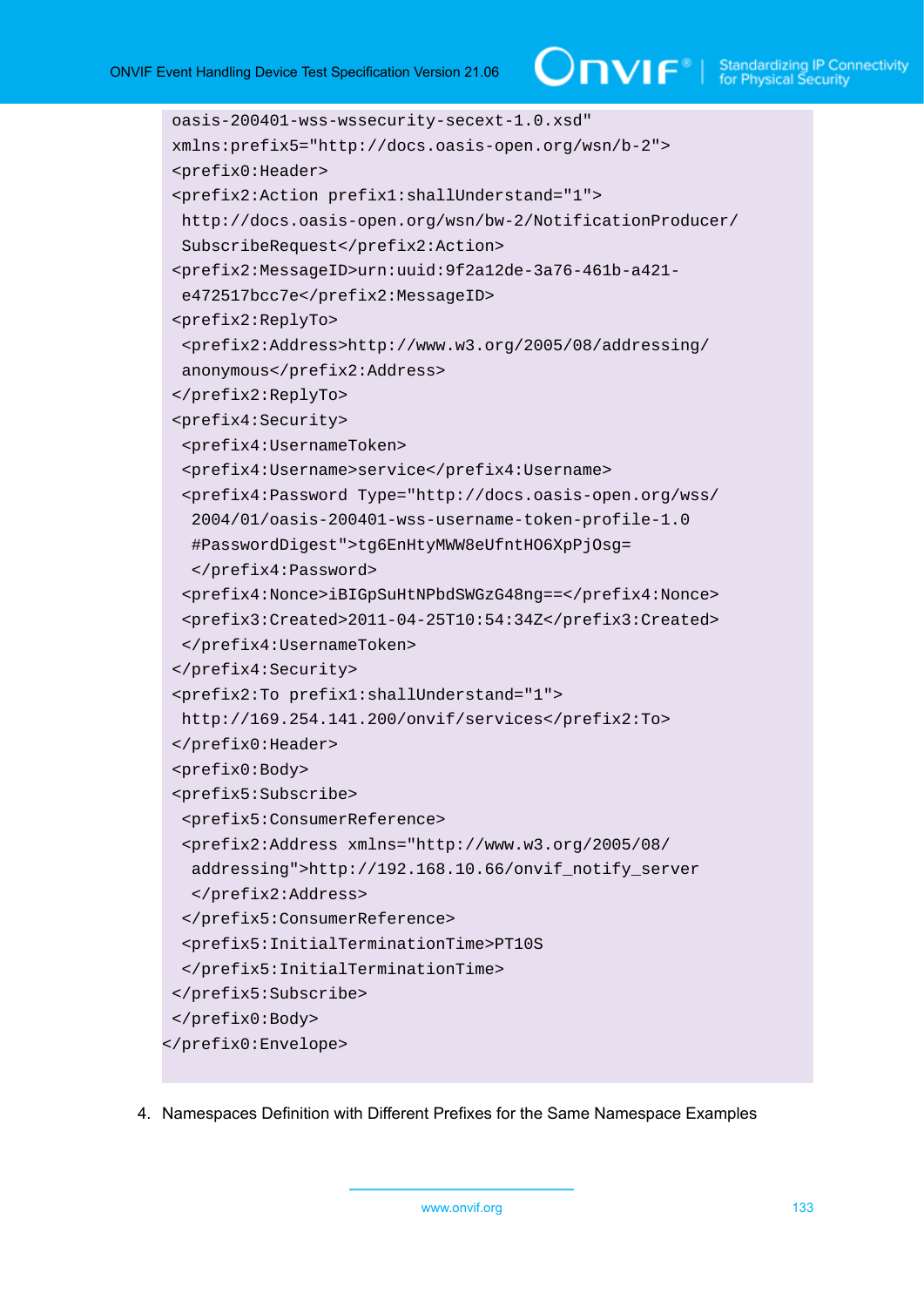$\bigcirc$   $\blacksquare$   $\blacksquare$   $\blacksquare$   $\blacksquare$  Standardizing IP Connectivity

```
<e1:Envelope xmlns:e1="http://www.w3.org/2003/05/soap-envelope">
 <e2:Header xmlns:e2="http://www.w3.org/2003/05/soap-envelope">
 <e3:Action u:shallUnderstand="1" xmlns:u="http://www.w3.org/
  2003/05/soap-envelope" xmlns:e3="http://www.w3.org/2005/08/
  addressing">http://docs.oasis-open.org/wsn/bw-2/
  NotificationProducer/SubscribeRequest</e3:Action>
 <e4:MessageID xmlns:e4="http://www.w3.org/2005/08/addressing">
  urn:uuid:9f2a12de-3a76-461b-a421-e472517bcc7e</e4:MessageID>
 <e5:ReplyTo xmlns:e5="http://www.w3.org/2005/08/addressing">
  <e6:Address xmlns:e6="http://www.w3.org/2005/08/addressing">
  http://www.w3.org/2005/08/addressing/anonymous</e6:Address>
 </e5:ReplyTo>
 <e7:Security xmlns:e7="http://docs.oasis-open.org/wss/2004/
  01/oasis-200401-wss-wssecurity-secext-1.0.xsd">
  <e8:UsernameToken xmlns:e8="http://docs.oasis-open.org/wss/
  2004/01/oasis-200401-wss-wssecurity-secext-1.0.xsd">
  <e9:Username xmlns:e9="http://docs.oasis-open.org/wss/
   2004/01/oasis-200401-wss-wssecurity-secext-1.0.xsd">
  user</e9:Username>
  <e10:Password xmlns:e10="http://docs.oasis-open.org/wss/
   2004/01/oasis-200401-wss-wssecurity-secext-1.0.xsd" Type
   ="http://docs.oasis-open.org/wss/2004/01/oasis-200401-
   wss-username-token-profile-1.0#PasswordDigest">
   5zjIbmvWxVevGlpqg6Qnt9h8Fmo=</e10:Password>
  <e11:Nonce xmlns:e11="http://docs.oasis-open.org/wss/
   2004/01/oasis-200401-wss-wssecurity-secext-1.0.xsd">
   ikcoiK+AmJvA5UpfxTzG8Q==</e11:Nonce>
  <e12:Created xmlns:e12="http://docs.oasis-open.org/wss/
   2004/01/oasis-200401-wss-wssecurity-utility-1.0.xsd">
   2011-04-25T09:27:48Z</e12:Created>
  </e8:UsernameToken>
 </e7:Security>
 <e13:To t:shallUnderstand="1" 
  xmlns:t="http://www.w3.org/2003/05/soap-envelope" 
  xmlns:e13="http://www.w3.org/2005/08/addressing">
  http://169.254.141.200/onvif/services</e13:To>
```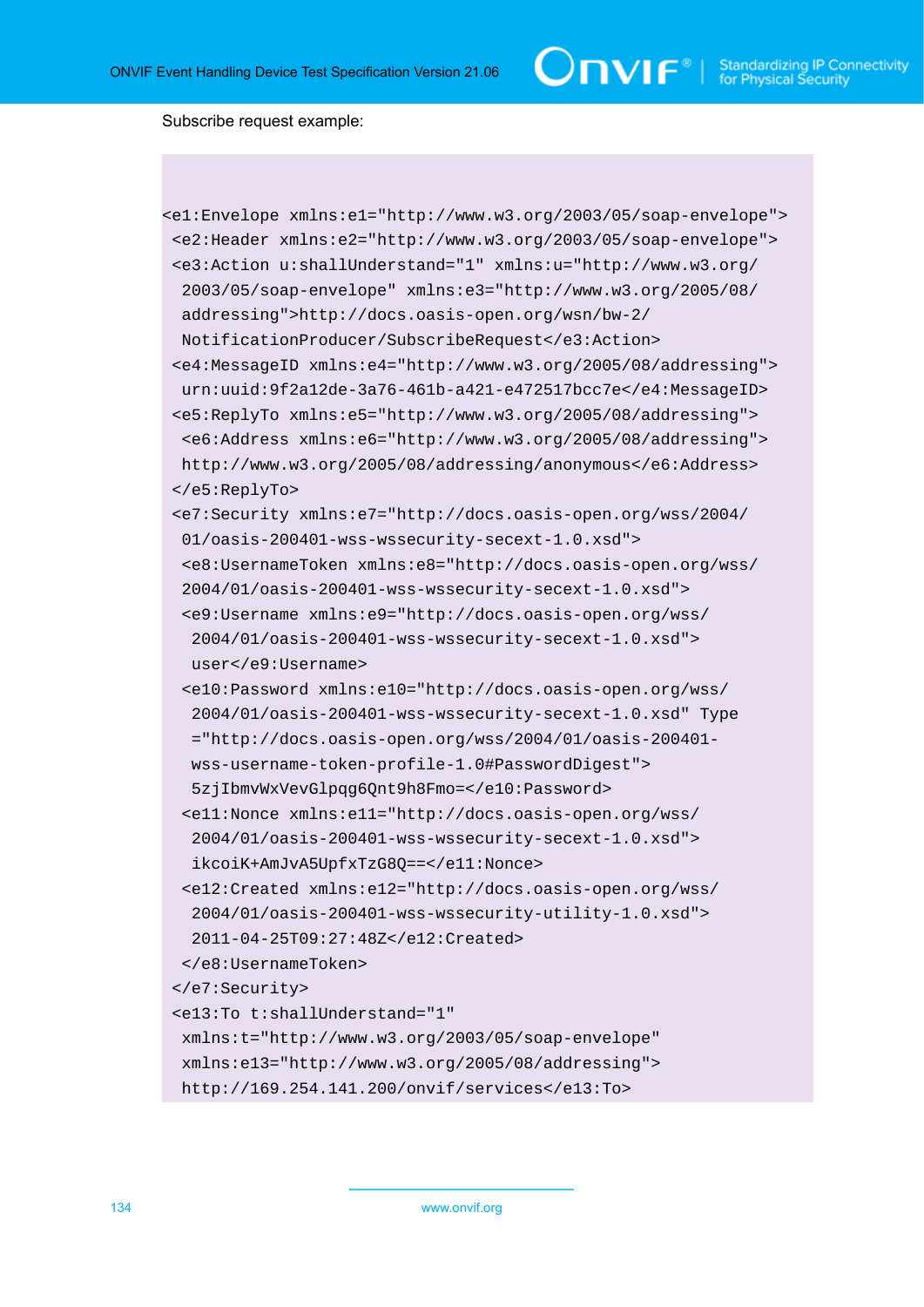# $\sum_{\text{IVIF}^{\circ} | \text{Standardizing IP Connectivity}}$

```
 </e2:Header>
  <e1:Body>
  <e14:Subscribe 
  xmlns:e14="http://docs.oasis-open.org/wsn/b-2">
  <e15:ConsumerReference 
  xmlns:e15="http://docs.oasis-open.org/wsn/b-2">
   <e16:Address 
   xmlns:e16="http://www.w3.org/2005/08/addressing">
   http://192.168.10.66/onvif_notify_server</e16:Address>
  </e15:ConsumerReference>
   <e14:InitialTerminationTime>PT10S
  </e14:InitialTerminationTime>
  </e14:Subscribe>
 </e1:Body>
</e1:Envelope>
```
5. Namespaces Definition with the Same Prefixes for Different Namespaces Examples

```
<p1:Envelope xmlns:p1="http://www.w3.org/2003/05/soap-envelope">
 <p1:Header>
 <p1:Action u:shallUnderstand="1" xmlns:u="http://www.w3.org/
  2003/05/soap-envelope" xmlns:p1="http://www.w3.org/2005/08/
  addressing">http://docs.oasis-open.org/wsn/bw-2/
  NotificationProducer/SubscribeRequest</p1:Action>
 <p1:MessageID xmlns:p1="http://www.w3.org/2005/08/addressing">
  urn:uuid:9f2a12de-3a76-461b-a421-e472517bcc7e</p1:MessageID>
 <p1:ReplyTo xmlns:p1="http://www.w3.org/2005/08/addressing">
  <p1:Address>http://www.w3.org/2005/08/addressing/anonymous
  </p1:Address>
 </p1:ReplyTo>
 <p1:Security xmlns:p1="http://docs.oasis-open.org/wss/2004/
  01/oasis-200401-wss-wssecurity-secext-1.0.xsd">
  <p1:UsernameToken>
  <p1:Username>user</p1:Username>
  <p1:Password Type="http://docs.oasis-open.org/wss/
   2004/01/oasis-200401-wss-username-token-profile-1.0
   #PasswordDigest">5zjIbmvWxVevGlpqg6Qnt9h8Fmo=
```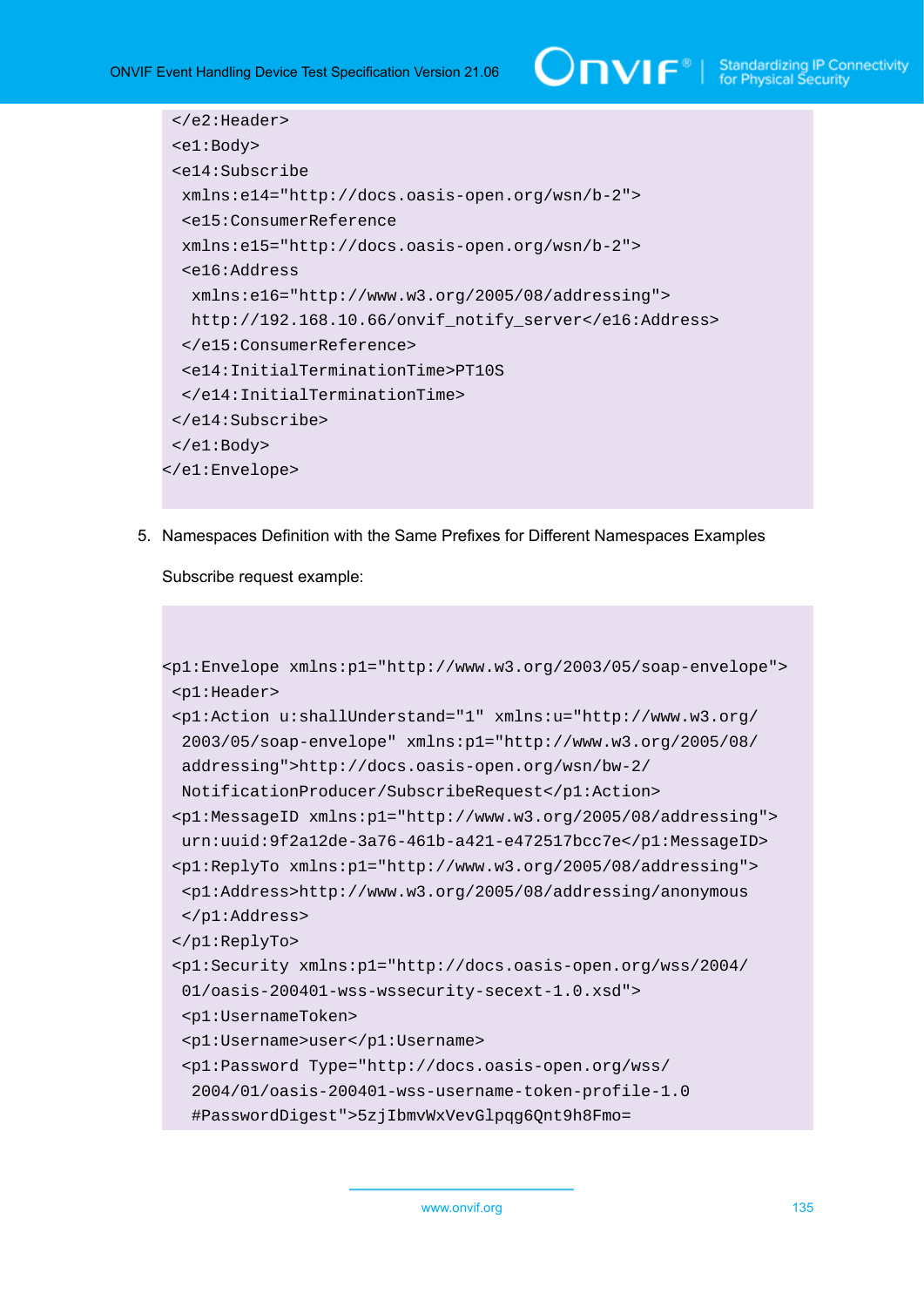```
 </p1:Password>
   <p1:Nonce>ikcoiK+AmJvA5UpfxTzG8Q==</p1:Nonce>
   <p1:Created xmlns:p1="http://docs.oasis-open.org/wss/
    2004/01/oasis-200401-wss-wssecurity-utility-1.0.xsd">
    2011-04-25T09:27:48Z</p1:Created>
  </p1:UsernameToken>
  </p1:Security>
  <p1:To t:shallUnderstand="1" 
  xmlns:t="http://www.w3.org/2003/05/soap-envelope" 
  xmlns:p1="http://www.w3.org/2005/08/addressing">
  http://169.254.141.200/onvif/services</p1:To>
  </p1:Header>
  <p1:Body>
  <p1:Subscribe xmlns:p1="http://docs.oasis-open.org/wsn/b-2">
  <p1:ConsumerReference 
  xmlns:p1="http://docs.oasis-open.org/wsn/b-2">
  <p1:Address 
   xmlns:p1="http://www.w3.org/2005/08/addressing">
  http://192.168.10.66/onvif_notify_server</p1:Address>
   </p1:ConsumerReference>
  <p1:InitialTerminationTime xmlns:p1=
   "http://docs.oasis-open.org/wsn/b-2">PT10S
   </p1:InitialTerminationTime>
  </p1:Subscribe>
 </p1:Body>
</p1:Envelope>
```
## A.3 Action URI"s for Event Service Messages

The following Action URI"s shall be used for Event Service:

**Table A.1. Action URI"s for Event Service Messages**

| <b>Message</b>          | <b>Action URI of WS-Addressing</b>                                             |
|-------------------------|--------------------------------------------------------------------------------|
| <b>Notify</b>           | http://docs.oasis-open.org/wsn/bw-2/<br>NotificationConsumer/Notify            |
| <b>SubscribeRequest</b> | http://docs.oasis-open.org/wsn/bw-2/<br>NotificationProducer/SubscribeRequest  |
| SubscribeResponse       | http://docs.oasis-open.org/wsn/bw-2/<br>NotificationProducer/SubscribeResponse |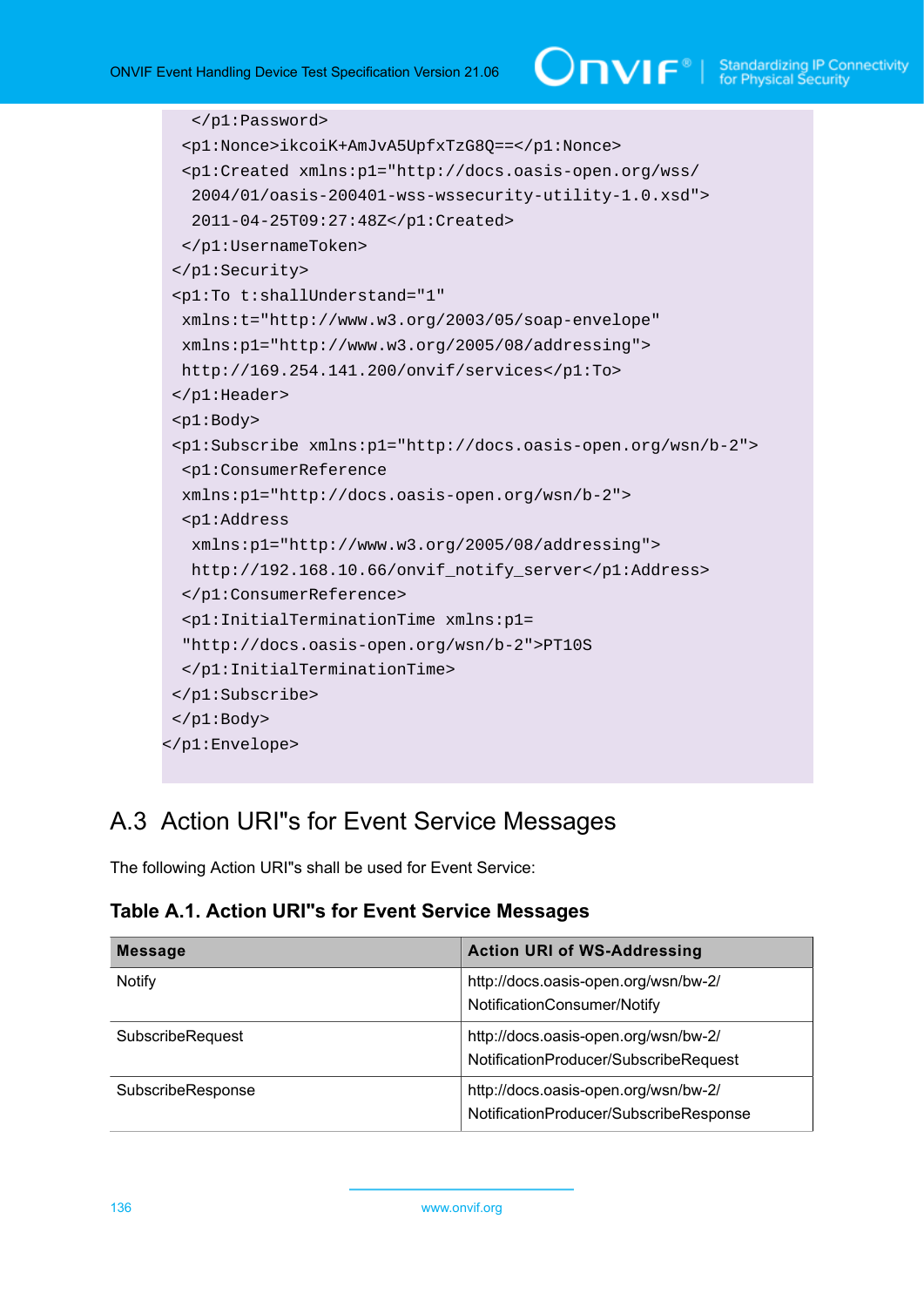| <b>Message</b>                      | <b>Action URI of WS-Addressing</b>                                                                   |
|-------------------------------------|------------------------------------------------------------------------------------------------------|
| RenewRequest                        | http://docs.oasis-open.org/wsn/bw-2/<br>SubscriptionManager/RenewRequest                             |
| RenewResponse                       | http://docs.oasis-open.org/wsn/bw-2/<br>SubscriptionManager/RenewResponse                            |
| UnsubscribeRequest                  | http://docs.oasis-open.org/wsn/bw-2/<br>SubscriptionManager/UnsubscribeRequest                       |
| UnsubscribeResponse                 | http://docs.oasis-open.org/wsn/bw-2/<br>SubscriptionManager/UnsubscribeResponse                      |
| <b>GetEventPropertiesRequest</b>    | http://www.onvif.org/ver10/events/wsdl/<br>EventPortType/GetEventPropertiesRequest                   |
| GetEventPropertiesResponse          | http://www.onvif.org/ver10/events/wsdl/<br>EventPortType/GetEventPropertiesResponse                  |
| CreatePullPointSubscriptionRequest  | http://www.onvif.org/ver10/events/wsdl/<br>EventPortType/<br>CreatePullPointSubscriptionRequest      |
| CreatePullPointSubscriptionResponse | http://www.onvif.org/ver10/events/wsdl/<br>EventPortType/<br>CreatePullPointSubscriptionResponse     |
| PullMessagesRequest                 | http://www.onvif.org/ver10/events/wsdl/<br>PullPointSubscription/PullMessagesRequest                 |
| PullMessagesResponse                | http://www.onvif.org/ver10/events/wsdl/<br>PullPointSubscription/PullMessagesResponse                |
| SetSynchronizationPointRequest      | http://www.onvif.org/ver10/events/wsdl/<br>PullPointSubscription/<br>SetSynchronizationPointRequest  |
| SetSynchronizationPointResponse     | http://www.onvif.org/ver10/events/wsdl/<br>PullPointSubscription/<br>SetSynchronizationPointResponse |
| GetServiceCapabilitiesResponse      | http://www.onvif.org/ver10/events/wsdl/<br>EventPortType/GetServiceCapabilities                      |
| GetServiceCapabilitiesRequest       | http://www.onvif.org/ver10/events/wsdl/<br>EventPortType/GetServiceCapabilitiesRequest               |
| SeekRequest                         | http://www.onvif.org/ver10/events/wsdl/<br>PullPointSubscription/SeekRequest                         |
| SeekResponse                        | http://www.onvif.org/ver10/events/wsdl/<br>PullPointSubscription/SeekResponse                        |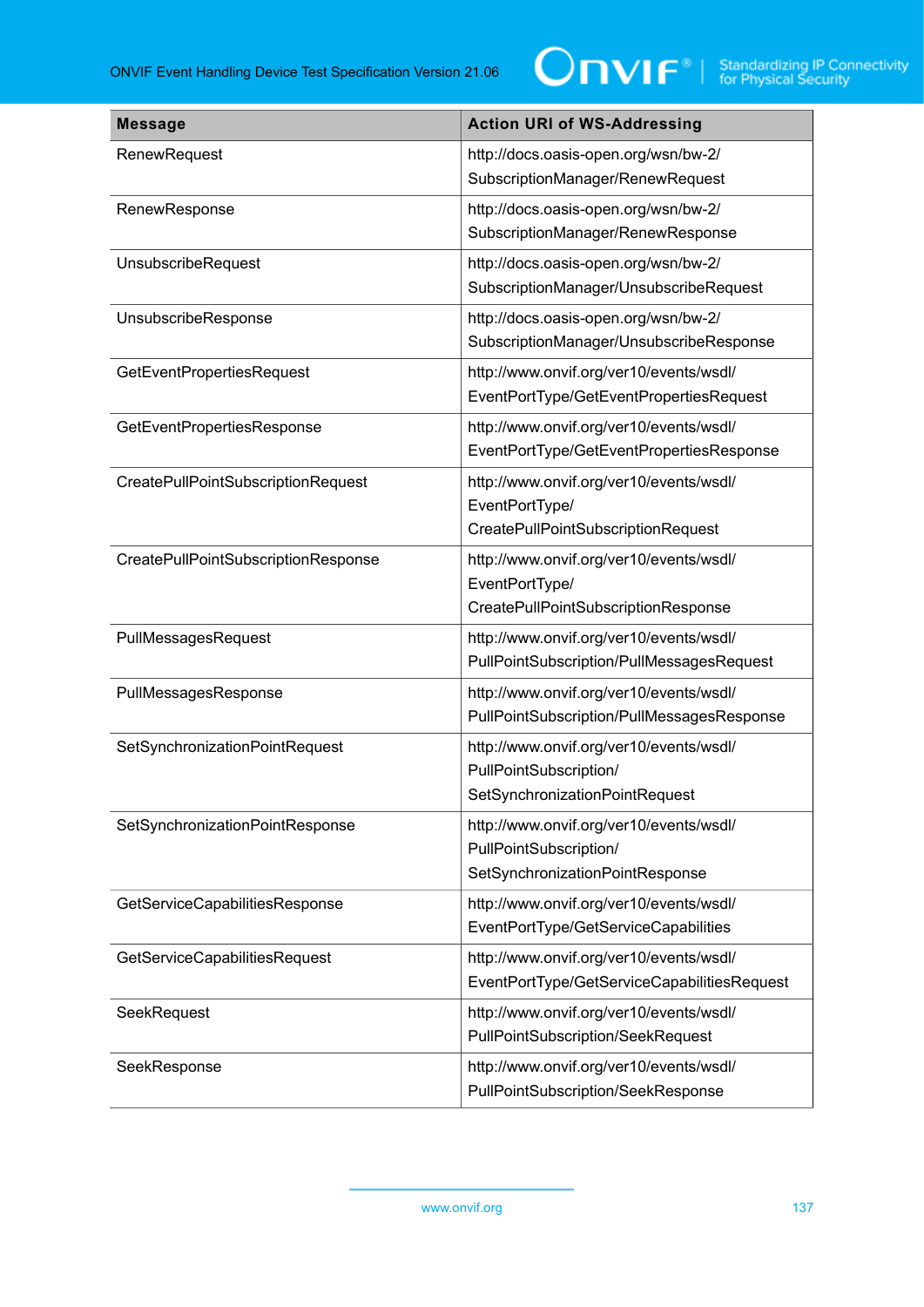| <b>Message</b> | <b>Action URI of WS-Addressing</b>              |
|----------------|-------------------------------------------------|
| All faults     | http://www.w3.org/2005/08/addressing/soap/fault |

## A.4 Find begin of buffer time

The following algorithm will be used to get a current begin of buffer time:

- 1. ONVIF Client will invoke **CreatePullPointSubscription** request with TopicFilter = tns1:EventBuffer/Begin.
- 2. Verify that the DUT sends a **CreatePullPointSubscriptionResponse** message. Validate that correct values for CurrentTime and TerminationTime and SubscriptionReference are returned.
- 3. ONVIF Client will invoke **Seek** request (UtcTime = [Current UTC Time], Reverse = true) to start a reverse seek.
- 4. Verify that the DUT sends a **SeekResponse** message.
- 5. ONVIF Client will invoke **PullMessages** command with a PullMessagesTimeout of 20s and a MessageLimit of 1.
- 6. Verify that the DUT sends a **PullMessagesResponse** that contains one NotificationMessage.
- 7. Verify that the received event is event with Topic = tns1:EventBuffer/Begin.

**Note:** Message.UtcTime from Notification message with Topic = tns1:EventBuffer/Begin will be used as BeginOfBufferTime1.

**Note:** if PullMessagesResponse will be empty or there will be no Notification message with Topic = tns1:EventBuffer/Begin, test cases shall be failed.

**Note:** The Subscription Manager has to be deleted at the end of the test either by calling unsubscribe or through a timeout.

## <span id="page-137-0"></span>A.5 Get Event Service Capabilities

**Name:** HelperGetServiceCapabilities

**Procedure Purpose:** Helper procedure to get Event Service Capabilities from the DUT.

**Pre-requisite:** Event Service is supported by the DUT.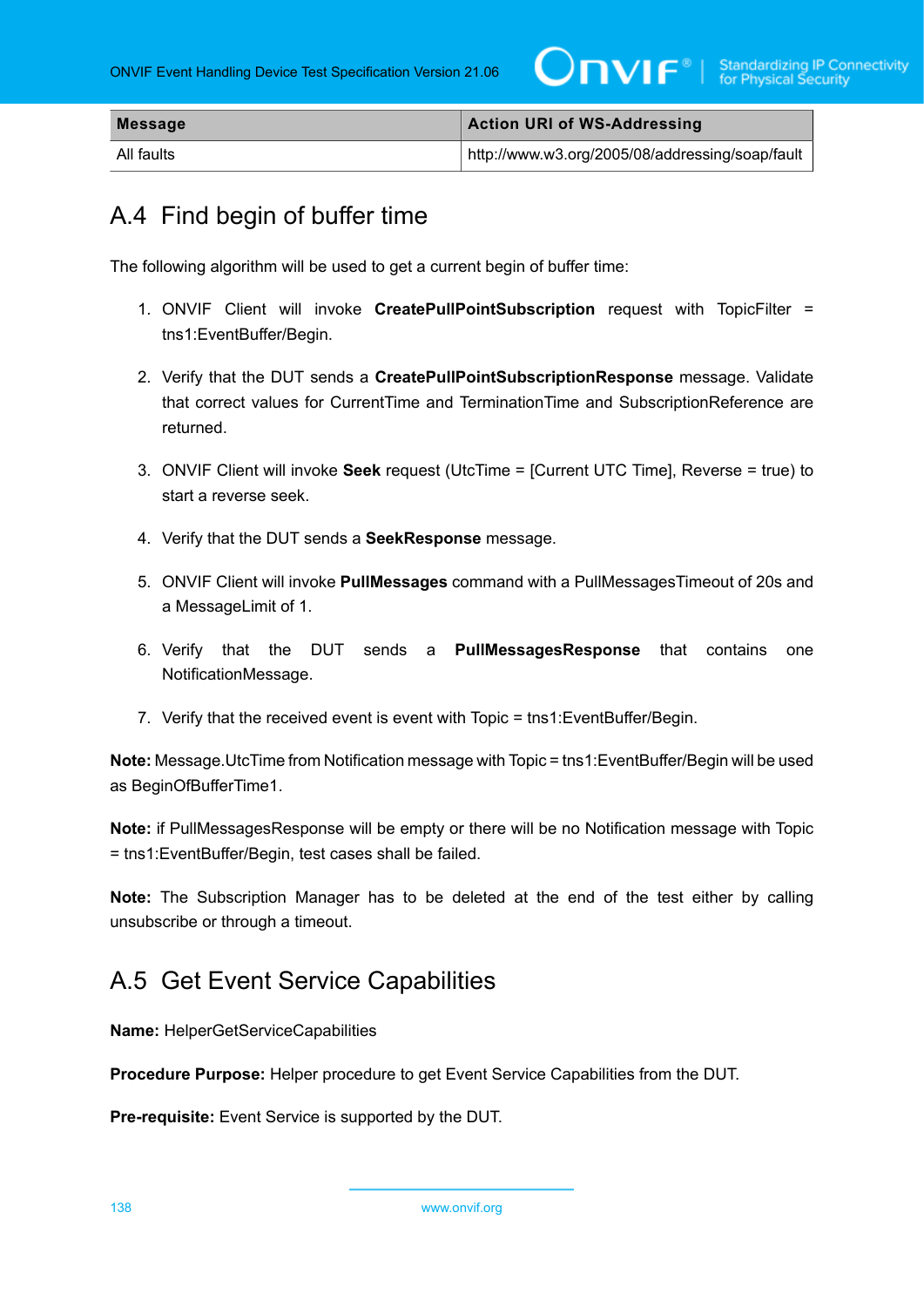### **Input:** None

**Returns:** The service capabilities (*cap*).

### **Procedure:**

- 1. ONVIF Client invokes **GetServiceCapabilities** request.
- 2. The DUT responds with **GetServiceCapabilitiesResponse** message with parameters
	- Capabilities =: *cap*

### **Procedure Result:**

## **PASS –**

• DUT passes all assertions.

## **FAIL –**

• DUT did not send **GetServiceCapabilitiesResponse** message.

## A.6 Generate Message Content Filter

**Name:** HelperGenerateMessageContentFilter

**Procedure Purpose:** Helper procedure to generate message content filter for subscription.

**Pre-requisite:** Event Service is supported by the DUT.

**Input:** Notification message (*notificationMessage*)

**Returns:** Message content filter (*messageContentFilter*), SimpleItem Name *name*, SimpleItem Value *value*.

- 1. If *notificationMessage* does not contain Message.Message.Source item, FAIL the test and skip other steps.
- 2. Set *name* := *notificationMessage*.Message.Message.Source.SimpleItem[0].Name
- 3. Set *value* := *notificationMessage*.Message.Message.Source.SimpleItem[0].Value
- 4. Set *messageContentFilter* := "boolean(//tt:SimpleItem[@Name="{0}"and @Value="{1}"])", whre {0} = *name* and {1} = *value*.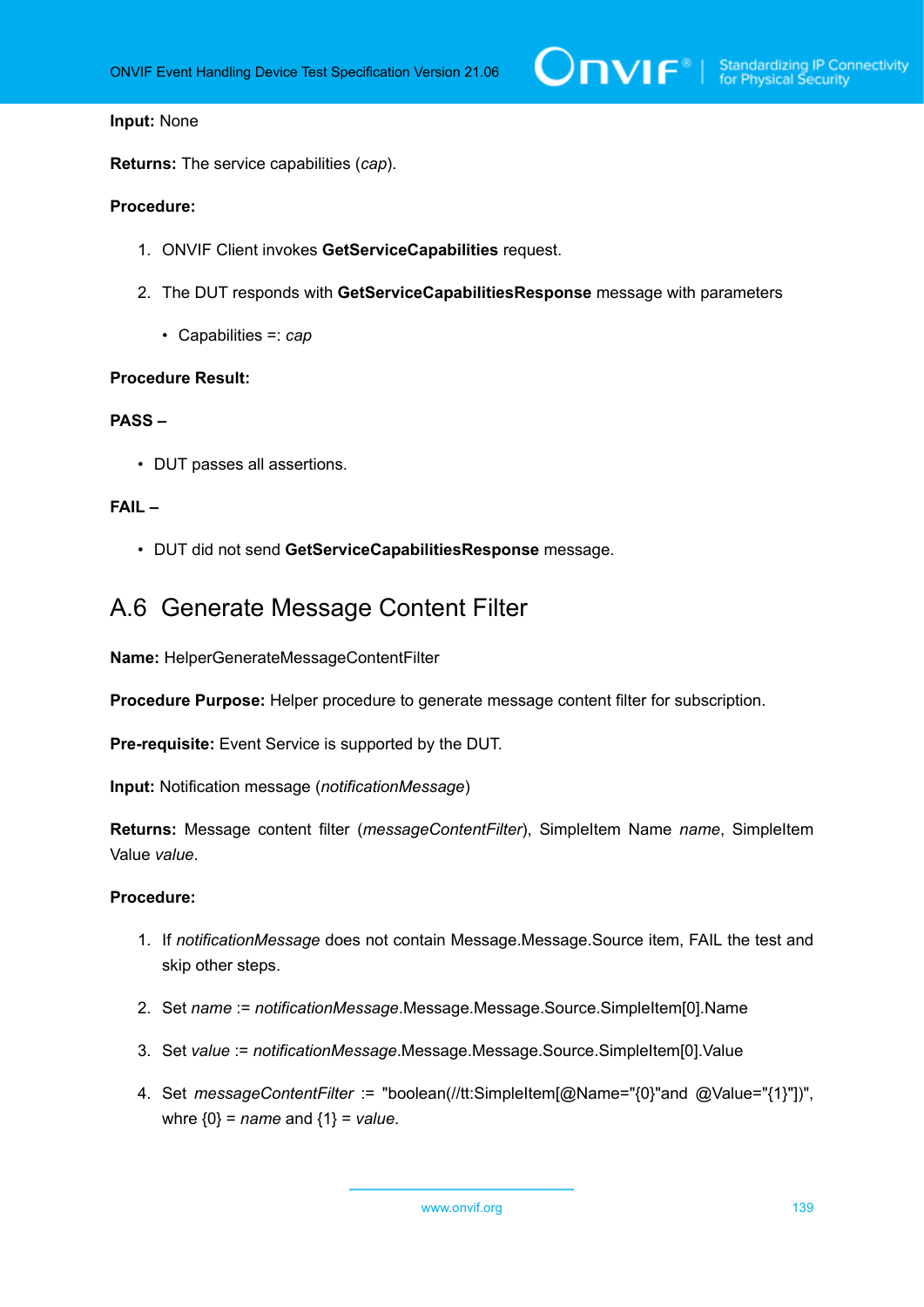## **Procedure Result:**

## **PASS –**

• DUT passes all assertions.

## **FAIL –**

• None.

## <span id="page-139-0"></span>A.7 Get Event Brokers List

**Name:** HelperGetEventBrokers

**Procedure Purpose:** Helper procedure to retrieve full list of event broker configurations from the DUT.

**Pre-requisite:** Event Service is supported by the DUT. Event Broker feature is supported by the DUT.

**Input:** None.

**Returns:** Event Broker Configurations list (*eventBrokerConfigList*).

## **Procedure:**

- 1. ONVIF Client invokes **GetEventBrokers** request with parameters
	- Address skipped
- 2. DUT responds with **GetEventBrokersResponse** message with parameters
	- EventBroker list =: *eventBrokerConfigList*

## **Procedure Result:**

## **PASS –**

• DUT passes all assertions.

## **FAIL –**

• DUT did not send **GetEventBrokersResponse** message.

## A.8 Get Event Broker

**Name:** HelperGetEventBroker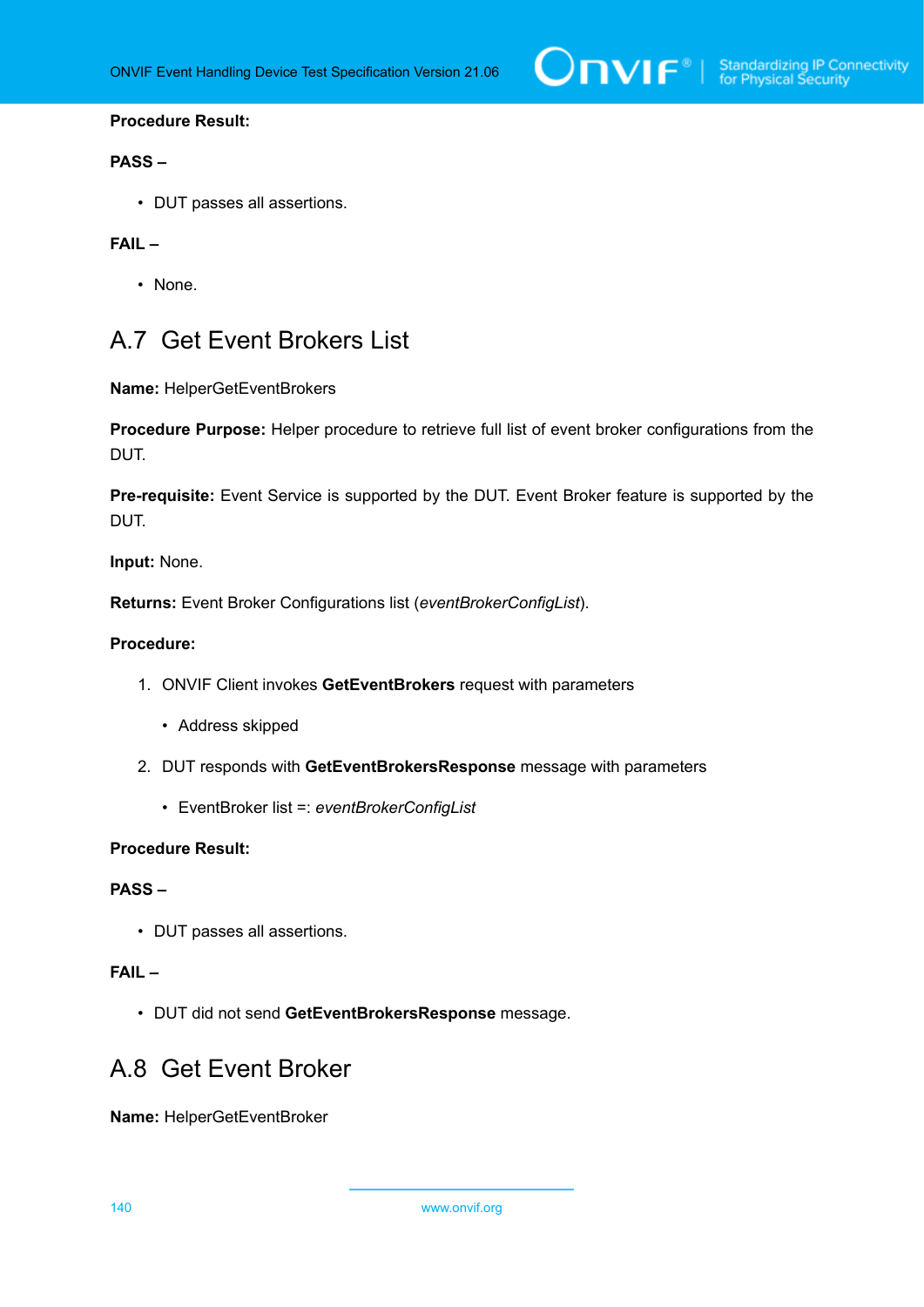**Procedure Purpose:** Helper procedure to retrieve requested event broker configurations from the DUT.

 $\mathsf{D}\mathbf{N}\mathsf{I}\mathsf{F}^*$ l

**Pre-requisite:** Event Service is supported by the DUT. Event Broker feature is supported by the DUT.

**Input:** Event broker address *eventBrokerAddress*.

**Returns:** Event Broker Configurations list (*eventBrokerConfigList*).

## **Procedure:**

- 1. ONVIF Client invokes **GetEventBrokers** request with parameters
	- Address := *eventBrokerAddress*
- 2. DUT responds with **GetEventBrokersResponse** message with parameters
	- EventBroker list =: *eventBrokerConfigList*
- 3. If *eventBrokerConfigList* does not have exactly one item, FAIL the test and restore DUT settings.

## **Procedure Result:**

### **PASS –**

• DUT passes all assertions.

## **FAIL –**

• DUT did not send **GetEventBrokersResponse** message.

## <span id="page-140-0"></span>A.9 Free Space Configuration for Adding of Event Broker

**Name:** HelperFreeSpaceConfigurationForEventBroker

**Procedure Purpose:** Helper procedure to configure the DUT to have free space for adding at least one event broker.

**Pre-requisite:** Event Service is supported by the DUT. Event Broker feature is supported by the DUT.

**Input:** Max Event Brokers (*maxEventBrokers*).

**Returns:** Event Broker Config to restore (optional) (*eventBrokerConfigToRestore*).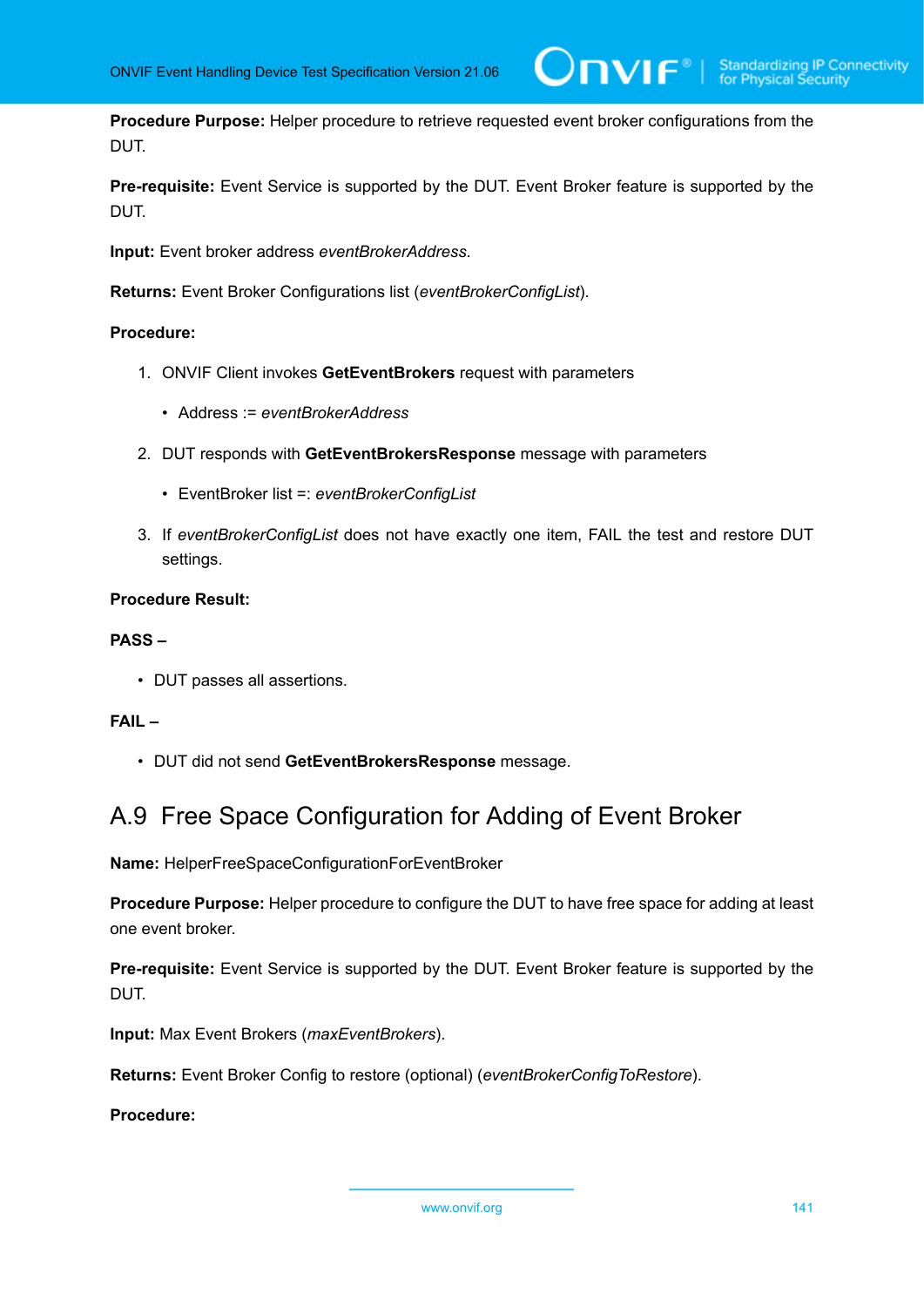1. ONVIF Client retrieves event broker configurations list by following the procedure mentioned in [Annex A.7](#page-139-0) with the following input and output parameters

Onvıғ®

- out *eventBrokerConfigList* Event Broker Configurations list
- 2. If amount of items in *eventBrokerConfigList* >= *maxEventBrokers*
	- 2.1. ONVIF Client deletes event broker configuration from the DUT by following the procedure mentioned in [Annex A.32](#page-163-0) with the following input parameter
		- in *eventBrokerConfigList*[0].Address Event Broker Address
	- 2.2. Set *eventBrokerConfigToRestore* := *eventBrokerConfigList*[0]

## **Procedure Result:**

## **PASS –**

• DUT passes all assertions.

## **FAIL –**

• None.

## <span id="page-141-0"></span>A.10 Get Event Properties

**Name:** HelperGetEventProperties

**Procedure Purpose:** Helper procedure to get event properties from the DUT.

**Pre-requisite:** Event Service is supported by the DUT.

**Input:** None

**Returns:** Topic set (*topicSet*).

- 1. ONVIF Client invokes **GetEventProperties** request.
- 2. The DUT responds with **GetEventPropertiesResponse** message with parameters
	- TopicNamespaceLocation
	- FixedTopicSet
	- TopicSet =: *topicSet*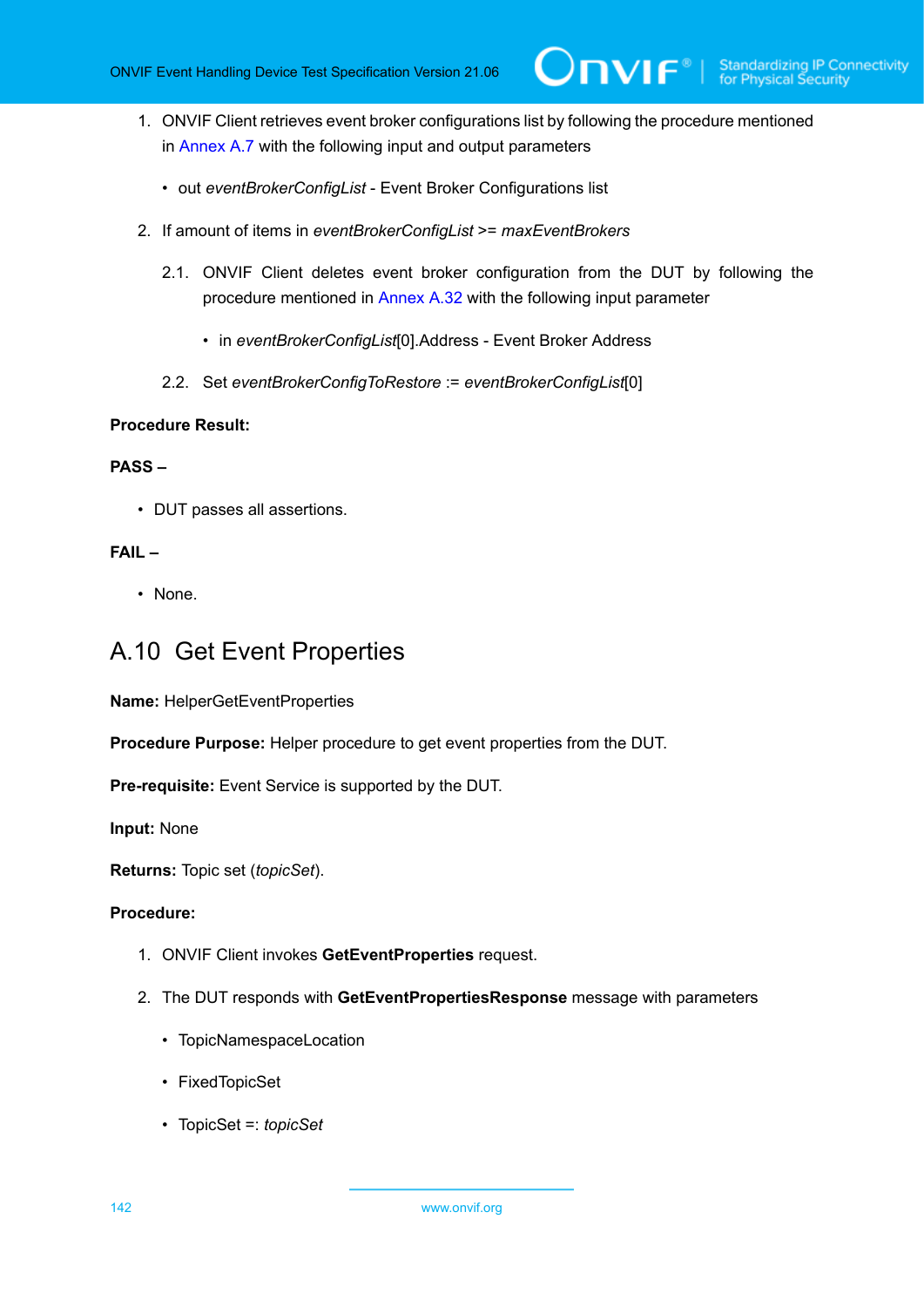

- TopicExpressionDialect
- MessageContentFilterDialect
- ProducerPropertiesFilterDialect
- MessageContentSchemaLocation

### **Procedure Result:**

## **PASS –**

• DUT passes all assertions.

## **FAIL –**

• DUT did not send **GetServiceCapabilitiesResponse** message.

## <span id="page-142-0"></span>A.11 Retrieve MQTT Event (No Filter)

**Name:** HelperRetrieveMQTTEventNoFilter

**Procedure Purpose:** Helper procedure to check MQTT PUBLISH sent by the DUT during MQTT subscription without filter and to find event corresponds to requested topic.

## **Pre-requisite:** None.

**Input:** Expected QoS value *QoS*, expected Topic Prefix *topicPrefix*, expected ONVIF topic (*topic*), property flag (*isProperty*).

### **Returns:** None.

- 1. Set *localTopic* := (*topic* XML namespace prefix for ONVIF topic)
- 2. Until *timeout1* timeout expires:
	- 2.1. DUT sends **MQTT PUBLISH** message to *eventBrokerAddress*.
	- 2.2. Set *publishMessage* := **MQTT PUBLISH** message.
	- 2.3. ONVIF Client validates **MQTT PUBLISH** message by following the procedure mentioned in [Annex A.30](#page-162-0) with the following input and output parameters
		- in (*publishMessage*) MQTT PUBLISH message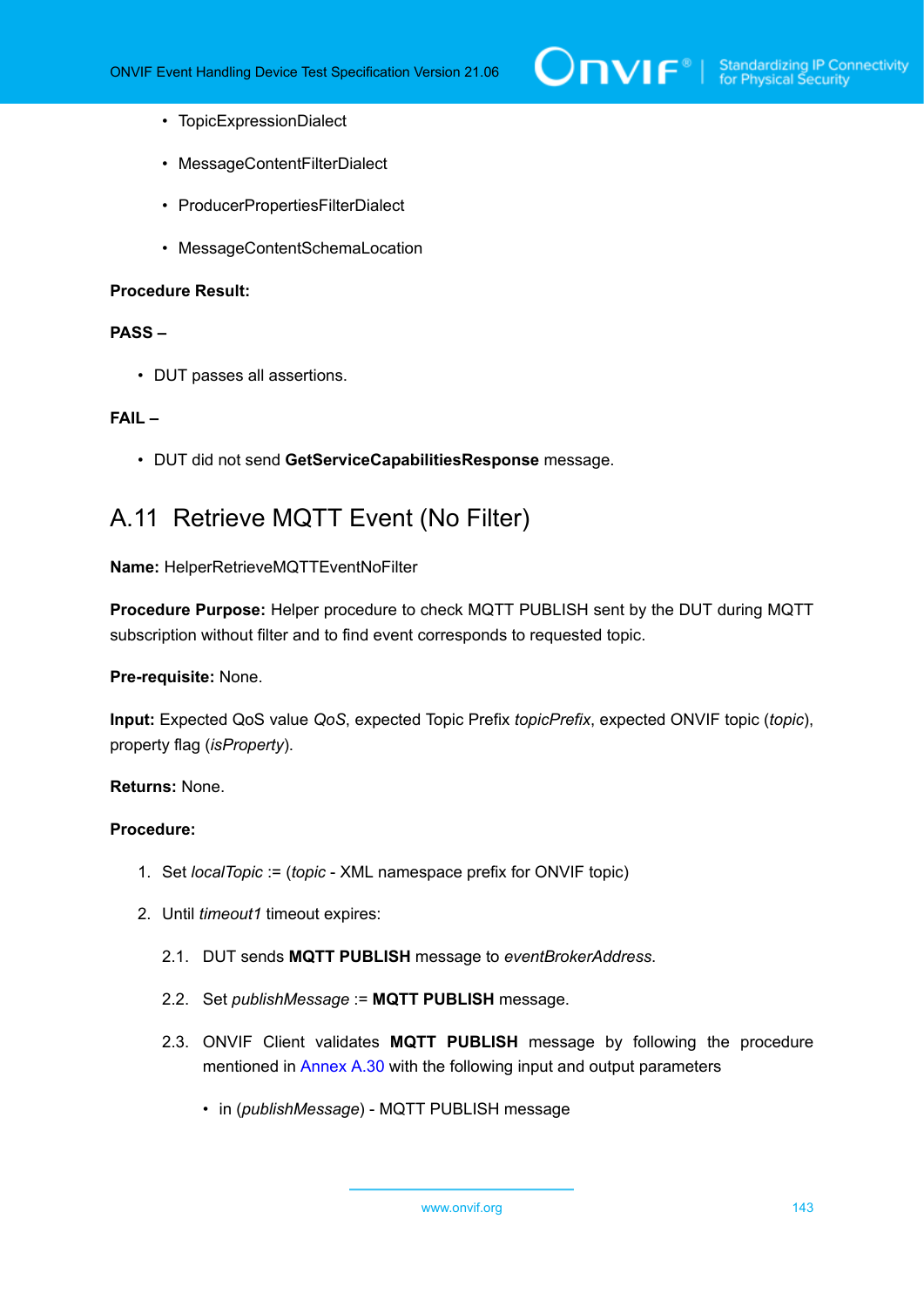- in (*QoS*) expected QoS value
- in (*topicPrefix*) expected Topic Prefix value
- out (optional) *packetIdentifier* Packet Identifier.
- 2.4. If *QoS* > 0 MQTT Event Broker Server responds with MQTT messages correspond to QoS value by following the procedure mentioned in [Annex A.29](#page-161-0) with the following input and output parameters
	- in *QoS* QoS value
	- in *packetIdentifier* PacketIdentifier field value of **MQTT PUBLISH**
- 2.5. If PayloadPrefix part of Topic Name in *publishMessage* = "onvif-ej" and LocalTopic part of Topic Name in *publishMessage* = *localTopic*:
	- 2.5.1. If *isProperty* = "true" and RETAIN flag in the header != 1, FAIL the test and restore the DUT settings.
	- 2.5.2. Set *mqttEvent* := Payload of **MQTT PUBLISH**.
	- 2.5.3. Set *mqttTopicName* := value of Topic Name header field.
	- 2.5.4. Go to step [3.](#page-143-0)
- 2.6. If *timeout1* timeout expires, FAIL the test and restore DUT settings.
- <span id="page-143-0"></span>3. ONVIF Client validates *mqttEvent* by following the procedure mentioned in [Annex A.13](#page-145-0) with the following input and output parameters
	- in *mqttEvent* MQTT event
	- in *mqttTopicName* MQTT topic name of event
	- in *topicPrefix* MQTT Topic prefix
	- in *topicDescription* topic description

## **Procedure Result:**

### **PASS –**

• DUT passes all assertions.

## **FAIL –**

• None.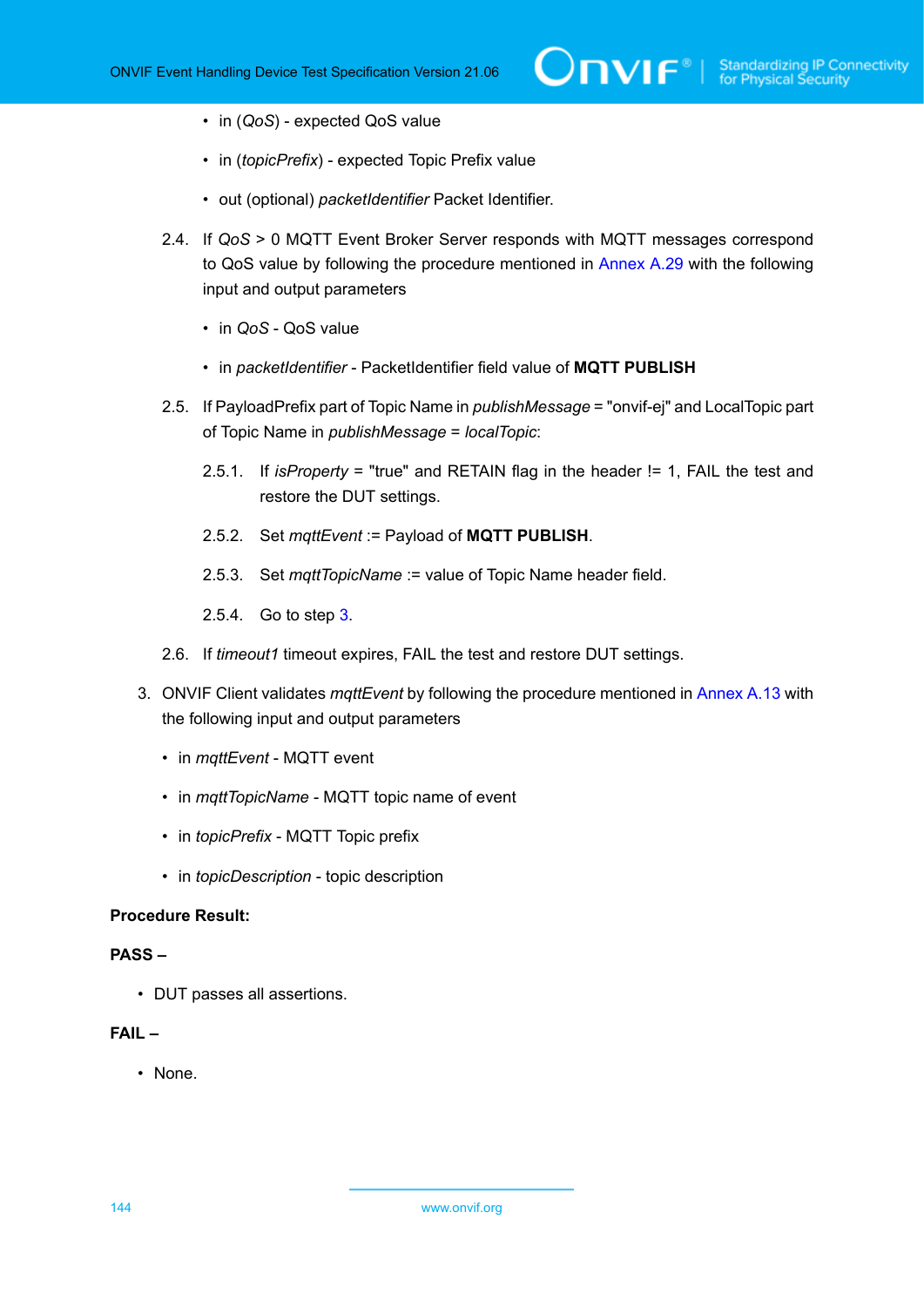**Note:** *timeout1* will be taken from Operation Delay field of ONVIF Device Test Tool.

**Note:** See [Annex A.31](#page-163-0) for instructions on publish topic structure.

## A.12 Retrieve MQTT Event (With Filter)

**Name:** HelperRetrieveMQTTEventWithFilter

**Procedure Purpose:** Helper procedure to check MQTT PUBLISH sent by the DUT during MQTT subscription with filter and to find event corresponds to requested topic.

**Pre-requisite:** None.

**Input:** Expected QoS value *QoS*, expected Topic Prefix *topicPrefix*, expected ONVIF topic (*topic*), property flag (*isProperty*).

**Returns:** None.

- 1. Set *localTopic* := (*topic* XML namespace prefix for ONVIF topic)
- 2. Until *timeout1* timeout expires:
	- 2.1. DUT sends **MQTT PUBLISH** message to MQTT Event Broker Address.
	- 2.2. Set *publishMessage* := **MQTT PUBLISH** message.
	- 2.3. ONVIF Client validates **MQTT PUBLISH** message by following the procedure mentioned in [Annex A.30](#page-162-0) with the following input and output parameters
		- in (*publishMessage*) MQTT PUBLISH message
		- in (*QoS*) expected QoS value
		- in (*topicPrefix*) expected Topic Prefix value
		- out (optional) *packetIdentifier* Packet Identifier.
	- 2.4. If *QoS* > 0, MQTT Event Broker Server responds with MQTT messages correspond to QoS value by following the procedure mentioned in [Annex A.29](#page-161-0) with the following input and output parameters
		- in *QoS* QoS value
		- in *packetIdentifier* PacketIdentifier field value
	- 2.5. ONVIF Client checks that *publishMessage* corresponds to filter: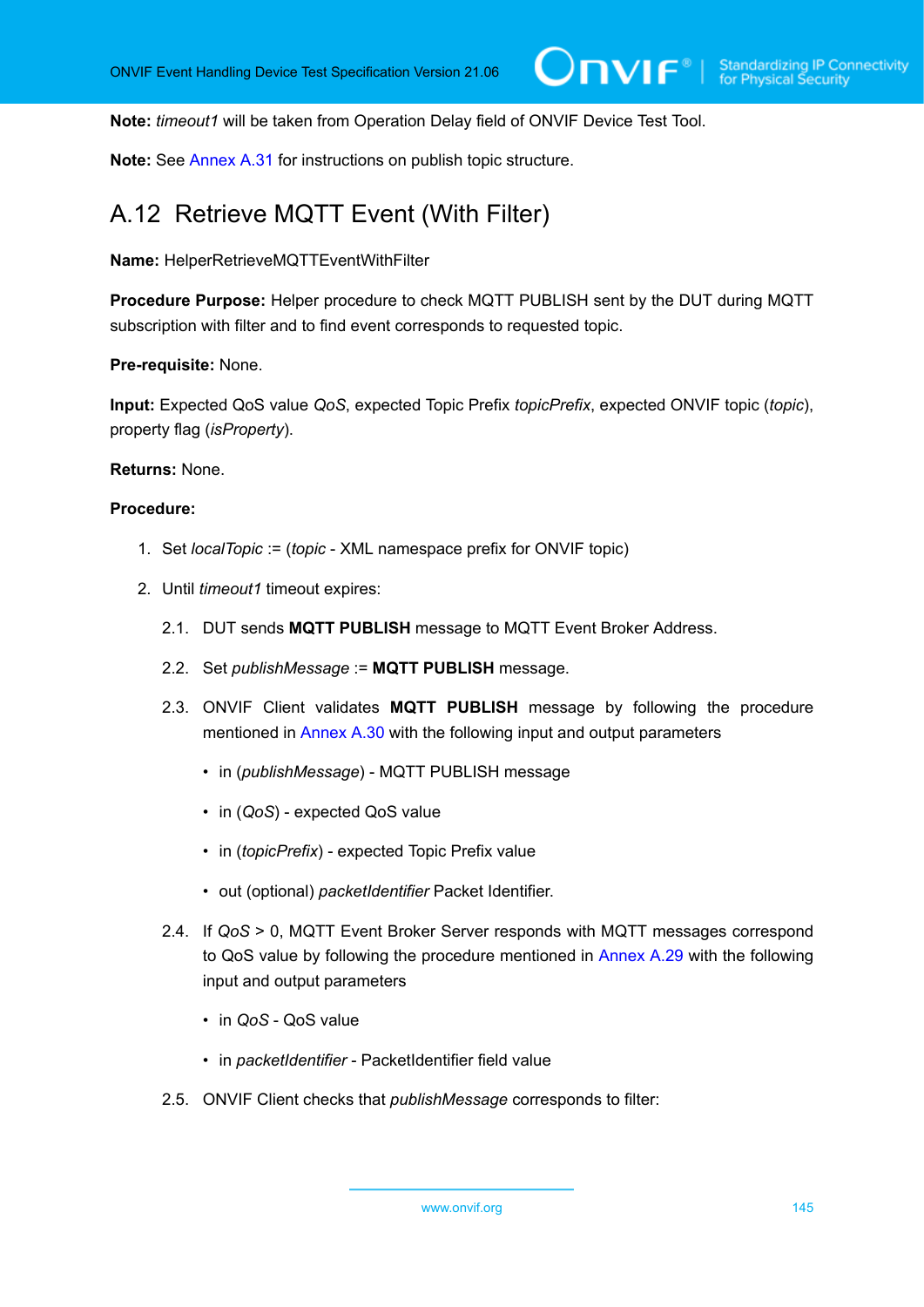- 2.5.1.If PayloadPrefix part of Topic Name != "onvif-ej", FAIL the test and restore the DUT settings.
- 2.5.2.If LocalTopic part of Topic Name != *localTopic*, FAIL the test and restore the DUT settings.
- 2.5.3.If *isProperty* = "true" and RETAIN flag in the header != 1, FAIL the test and restore the DUT settings.
- 2.5.4.Set *mqttEvent* := Payload of *publishMessage*.
- 2.5.5.Set *mqttTopicName* := value of Topic Name header field of *publishMessage*.

2.5.6.Go to step [3](#page-145-0).

- 2.6. If *timeout1* timeout expires, FAIL the test and restore DUT settings.
- <span id="page-145-0"></span>3. ONVIF Client validates *mqttEvent* by following the procedure mentioned in [Annex A.13](#page-145-1) with the following input and output parameters
	- in *mqttEvent* MQTT event
	- in *mqttTopicName* MQTT topic name of event
	- in *topicPrefix* MQTT Topic prefix
	- in *topicDescription* topic description

### **Procedure Result:**

### **PASS –**

• DUT passes all assertions.

### **FAIL –**

• DUT did not send any **MQTT PUBLISH** during *timeout1* timeout.

**Note:** *timeout1* will be taken from Operation Delay field of ONVIF Device Test Tool.

<span id="page-145-1"></span>**Note:** See [Annex A.31](#page-163-0) for instructions on publish topic structure.

## A.13 MQTT Event Validation

### **Name:** HelperValidateMQTTEvent

**Procedure Purpose:** Helper procedure to validate MQTT event.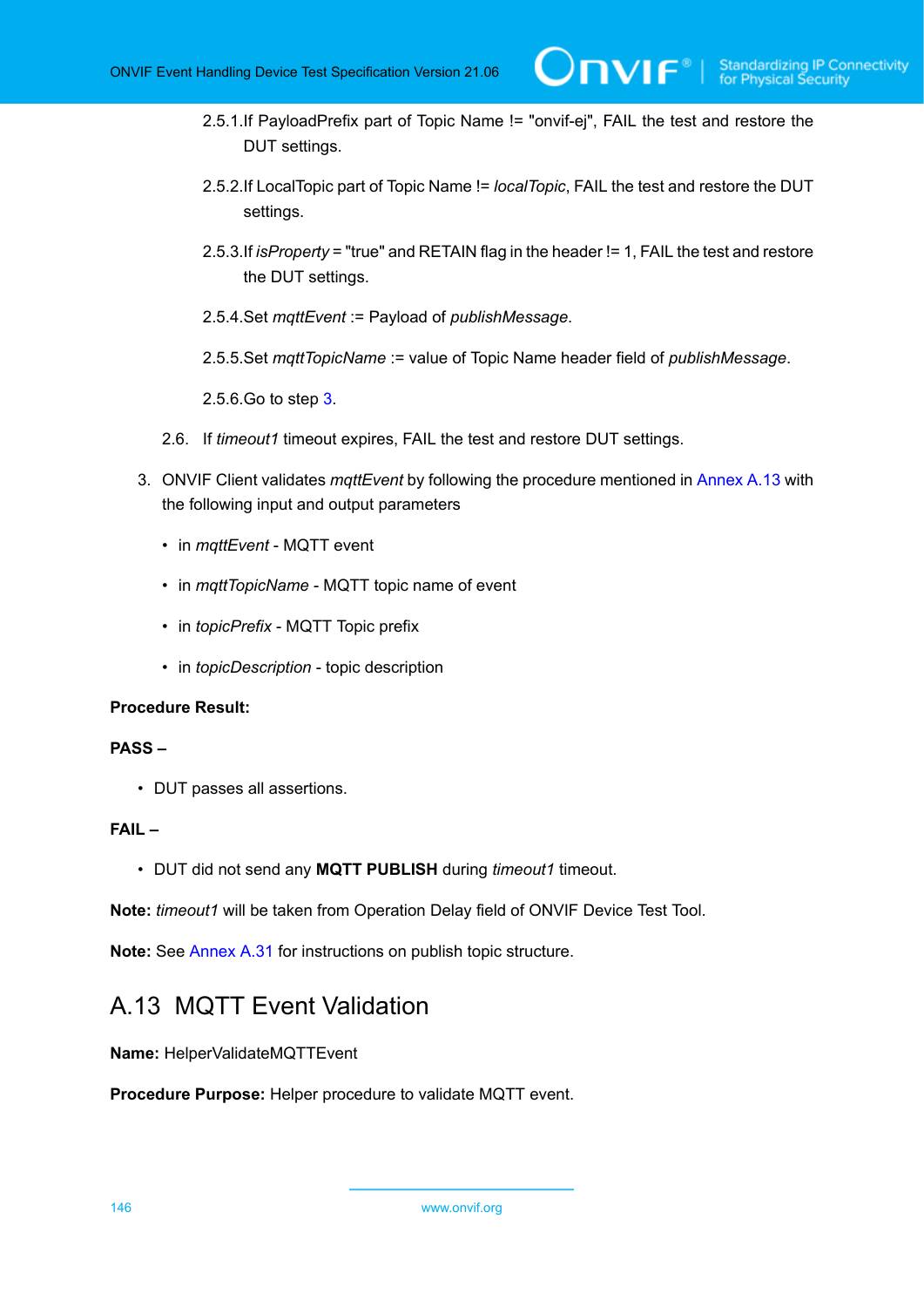### **Pre-requisite:** None.

**Input:** MQTT event (*mqttEvent*), MQTT Topic Name of event *mqttTopicName*, MQTT Topic prefix *topicPrefix*, topic description *topicDescription*.

**Returns:** None.

### **Procedure:**

- 1. If *mqttEvent* does not contain UtcTime element with value type corrsponds to xs:dateTime, FAIL the test and restore DUT settings.
- 2. Set *expectedMQTTtopic* := *topicPrefix* + "onvif-ej" + (topic of *topicDescription* XML namespace prefix for ONVIF topic)
- 3. If *mqttTopicName* != *expectedMQTTtopic*, FAIL test test and restore DUT settings.

### **Procedure Result:**

### **PASS –**

• DUT passes all assertions.

### **FAIL –**

• None.

## A.14 Certificate Upload

**Name:** HelperCertificateUpload

**Procedure Purpose:** Helper procedure to upload a certificate to the DUT keystore.

**Pre-requisite:** Security Configuration Service is received from the DUT.

**Input:** Security Configuration Service capabilities (*cap*)

**Returns:** Certificate ID*certificateID*.

- 1. If *cap*.KeystoreCapabilities.RSAKeyPairGeneration = true AND *cap*.KeystoreCapabilities.PKCS10ExternalCertificationWithRSA = true:
	- 1.1. ONVIF Client uploads CA sertificate to the DUT keystore by following the procedure mentioned in [Annex A.16](#page-148-0) with the following input and output parameters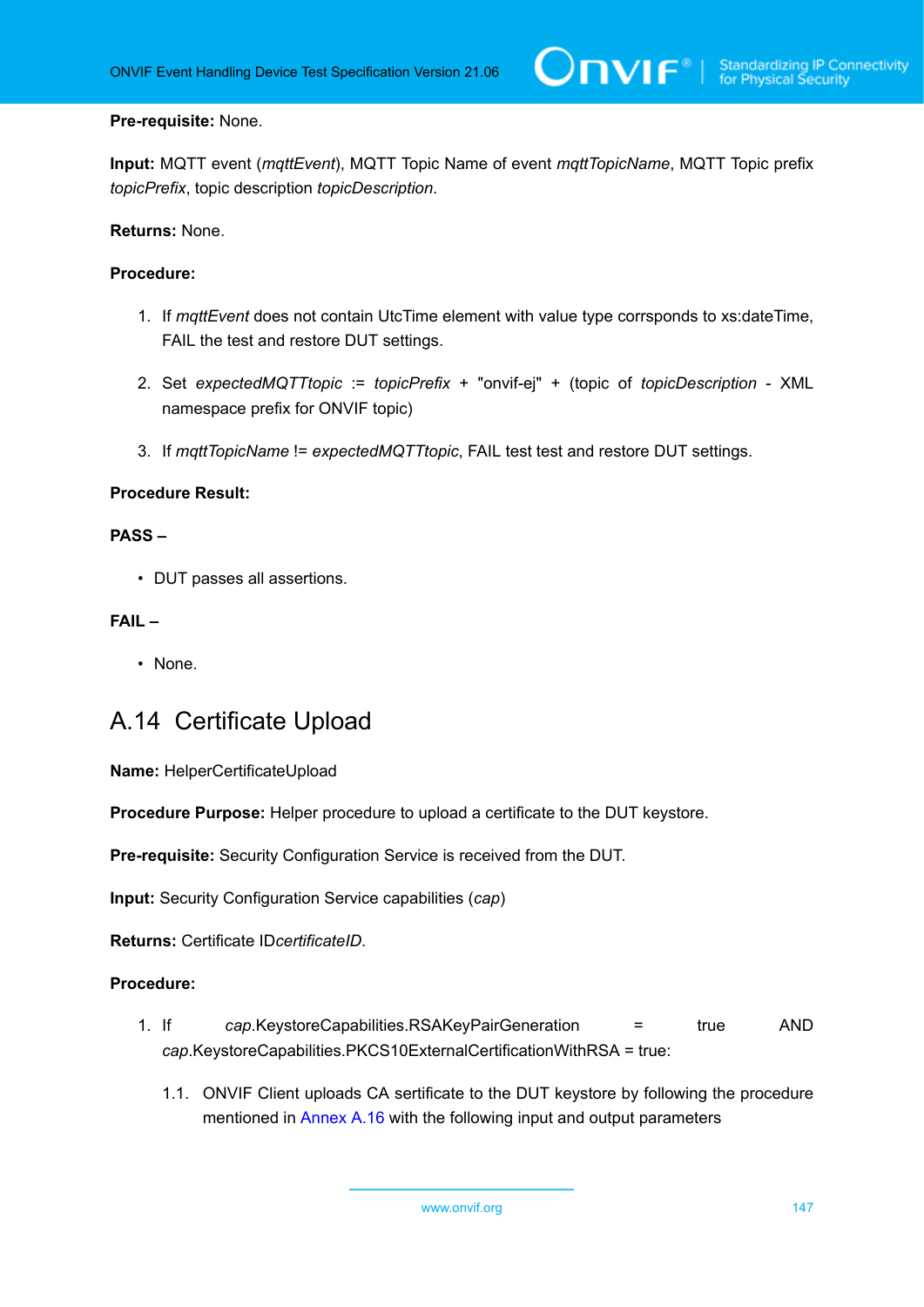- out (*certID*) certificate
- 2. ELSE If *cap*.KeystoreCapabilities.PKCS8RSAKeyPairUpload = true:
	- 2.1. ONVIF Client uploads CA sertificate to the DUT keystore by following the procedure mentioned in [Annex A.21](#page-153-0) with the following input and output parameters
		- out (*certID*) certificate
- 3. ELSE If *cap*.KeystoreCapabilities.PKCS12CertificateWithRSAPrivateKeyUpload = true:
	- 3.1. ONVIF Client uploads CA sertificate to the DUT keystore by following the procedure mentioned in [Annex A.25](#page-157-0) with the following input and output parameters
		- out (*certID*) certificate
- 4. If no *certID* was received, FAIL the test and restore the DUT settings.

### **PASS –**

• DUT passes all assertions.

### **FAIL –**

• None.

# <span id="page-147-0"></span>A.15 Get Security Configuration Service Capabilities

**Name:** HelperGetSecurityConfigurationServiceCapabilities

**Procedure Purpose:** Helper procedure to get service capabilities.

**Pre-requisite:** Security Configuration Service is received from the DUT.

**Input:** None

**Returns:** The security configuration service capabilities (*cap*).

- 1. ONVIF Client invokes **GetServiceCapabilities**
- 2. The DUT responds with **GetServiceCapabilitiesResponse** message with parameters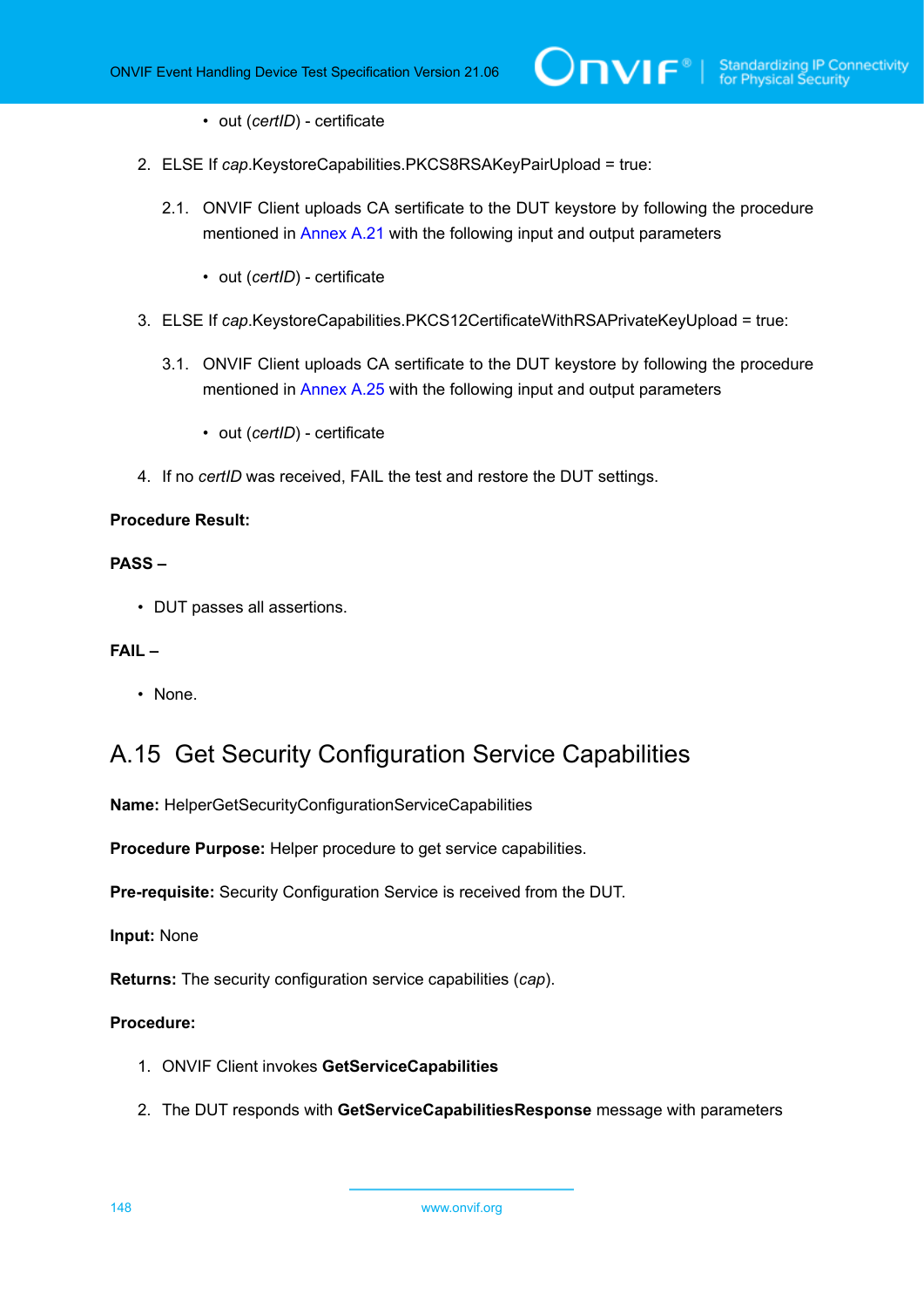• Capabilities =: *cap*

### **Procedure Result:**

### **PASS –**

• DUT passes all assertions.

### **FAIL –**

• DUT did not send **GetServiceCapabilitiesResponse** message.

# <span id="page-148-0"></span>A.16 Add CA certificate and RSA key pair

**Name:** HelperAddServerCertAssign\_CACertificate

**Procedure Purpose:** Helper Procedure to configure HTTPS using Security Configuration Service.

**Pre-requisite:** Security Configuration Service is received from the DUT. TLS Server is supported by the DUT. Create PCKS#10 supported by the DUT. RSA key pair generation is supported by the DUT. The DUT shall have enough free storage capacity for one additional RSA key pair. The DUT shall have enough free storage capacity for one additional certificate.

### **Input:** None

**Returns:** certificate (*certID*).

- 1. ONVIF Client creates an RSA key pair by following the procedure mentioned in [Annex A.20](#page-152-0) with the following input and output parameters
	- out *keyID* RSA key pair
- 2. ONVIF Client invokes **CreatePKCS10CSR** with parameter
	- Subject := subject (see [Annex A.17\)](#page-150-0)
	- KeyID := *keyID*
	- CSRAttribute skipped
	- SignatureAlgorithm.algorithm := 1.2.840.113549.1.1.5 (OID of SHA-1 with RSA Encryption algorithm)
- 3. The DUT responds with **CreatePKCS10CSRResponse** message with parameters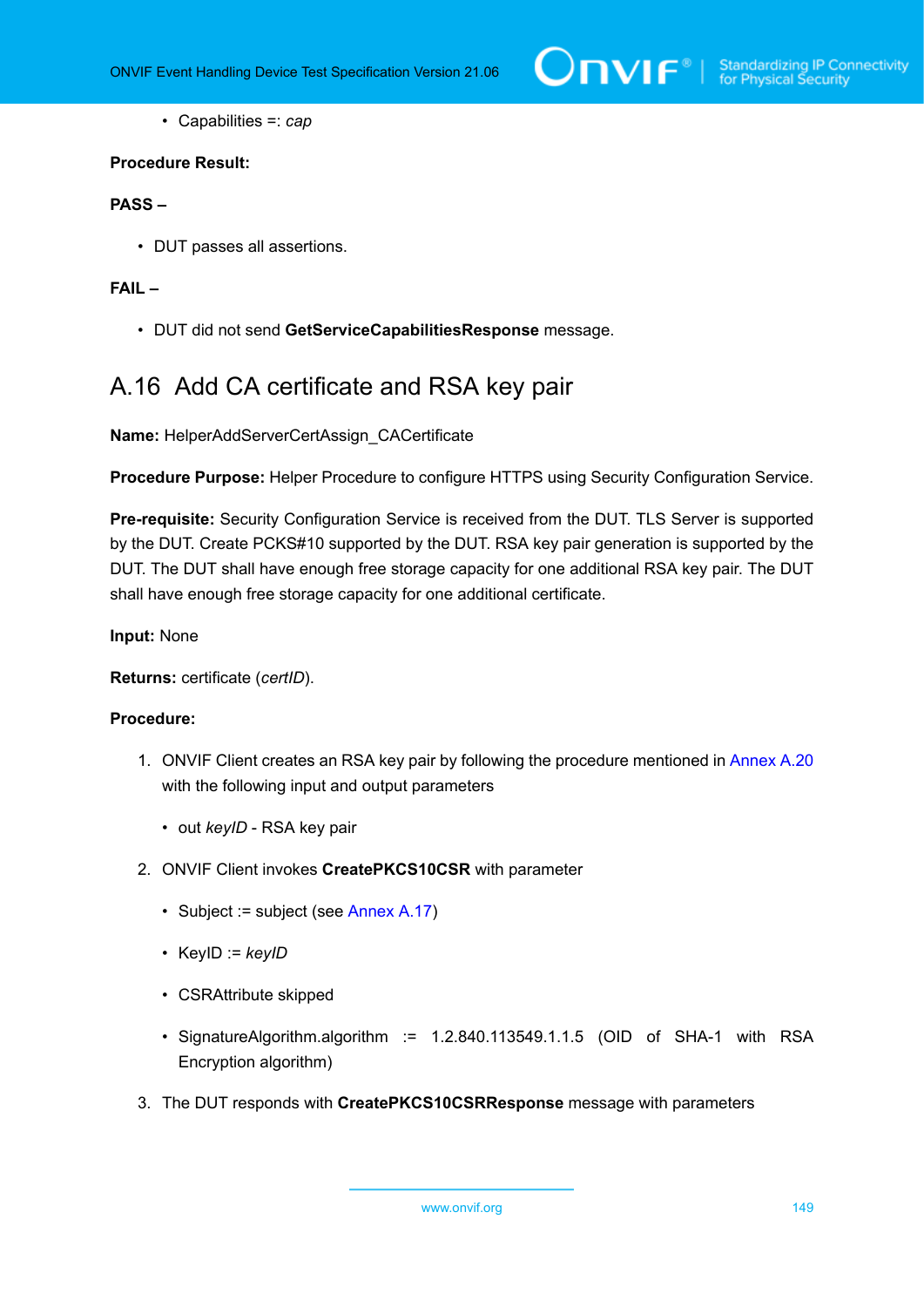- PKCS10CSR =: *pkcs10*
- 4. ONVIF Client creates an CA certificate by following the procedure mentioned in [Annex A.18](#page-150-1) with the following input and output parameters
	- out *CAcert* CA certificate
	- out *privateKey* private key for the CA certificate
	- out *publicKey* public key for the CA certificate
- 5. Create an [RFC5280] compliant X.509 certificate (*cert*) from the PKCS#10 request (*pkcs10*) with the following properties:
	- version: = v3
	- signature := sha1-WithRSAEncryption
	- subject := subject from the PKCS#10 request (*pkcs10*)
	- subject public key := subject public key in the PKCS#10 request (*pkcs10*)
	- validity := not before 19700101000000Z and not after 99991231235959Z
	- certificate signature is generated with the private key (*privateKey*) in the CA certificate (*CAcert*)
	- certificate extensions := the X.509v3 extensions from the PKCS#10 request (*pkcs10*)
- 6. ONVIF Client invokes **UploadCertificate** with parameters
	- Certificate := *cert*
	- Alias := "ONVIF Test1"
	- PrivateKeyRequired := true
- 7. The DUT responds with an **UploadCertificateResponse** message with parameters
	- CertificateID =: *certID*
	- KeyID =: *keyID*

### **PASS –**

• DUT passes all assertions.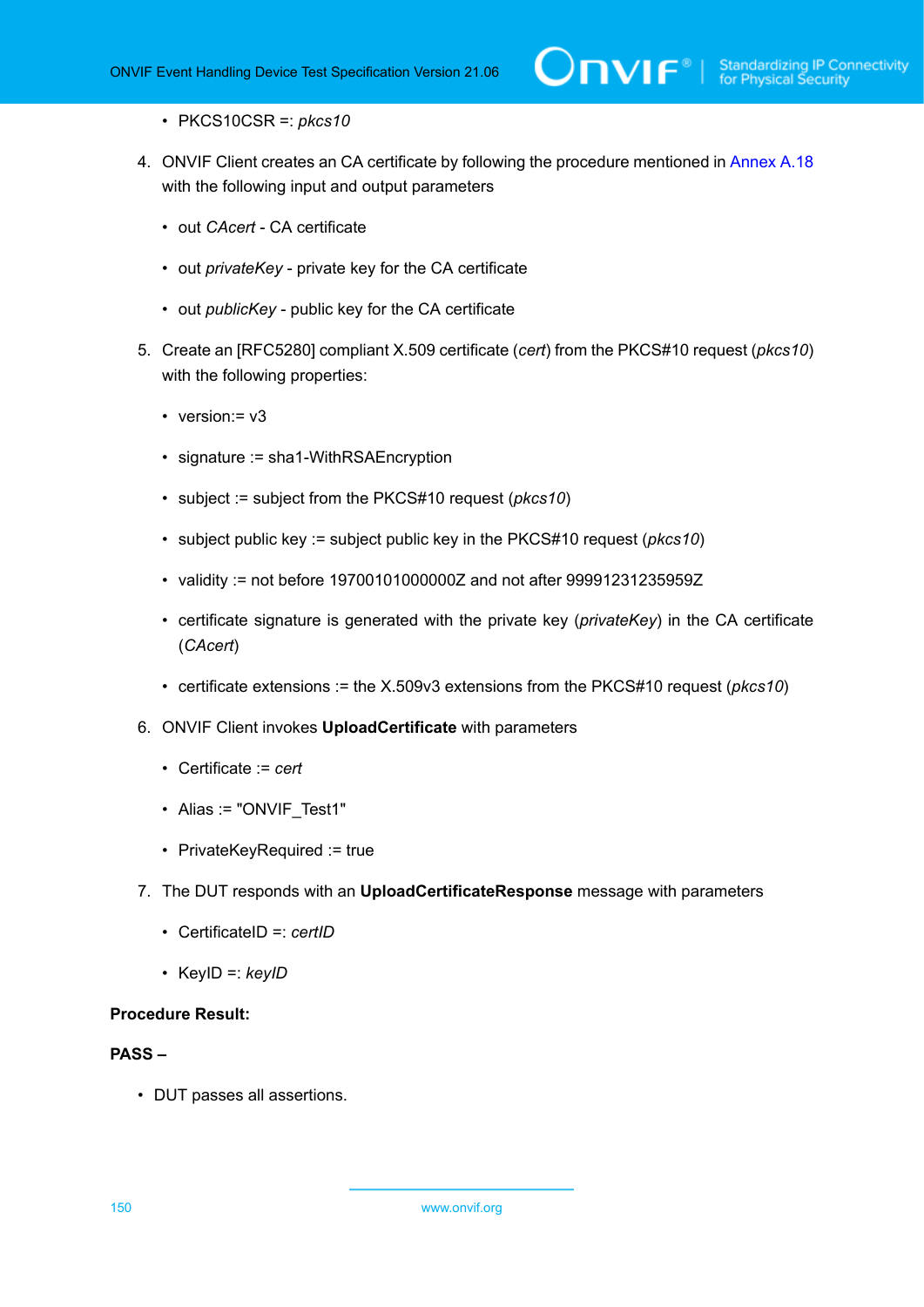### **FAIL –**

- DUT did not send **CreatePKCS10CSRResponse** message.
- DUT did not send **UploadCertificateResponse** message.

<span id="page-150-0"></span>**Note:** *operationDelay* will be taken from Operation Delay field of ONVIF Device Test Tool.

# A.17 Subject for a server certificate

Use the following subject for test cases:

- Subject.Country := "US"
- Subject.CommonName := DUT IP-address

## <span id="page-150-1"></span>A.18 Provide CA certificate

**Name:** HelperCreateCACertificate

**Procedure Purpose:** Helper procedure to create an X.509 CA certificate.

### **Pre-requisite:** None

**Input:** The subject (*subject*) of certificate(optional input parameter, could be skipped).

**Returns:** An X.509 CA certificate (*CAcert*) that is compliant to [RFC5280] and a corresponding private key (*privateKey*) and public key (*publicKey*).

- 1. ONVIF Client determines the length of the key to generate by following the procedure mentioned in [Annex A.19](#page-151-0) with the following input and output parameters
	- out *length* -the length of the key to generate
- 2. If *subject* is skipped set:
	- *subject* := "CN=ONVIF TT,C=US"
- 3. ONVIF Client creates an X.509 self-signed CA certificate that is compliant to [RFC5280] and has the following properties:
	- version  $= v3$
	- signature := sha1-WithRSAEncryption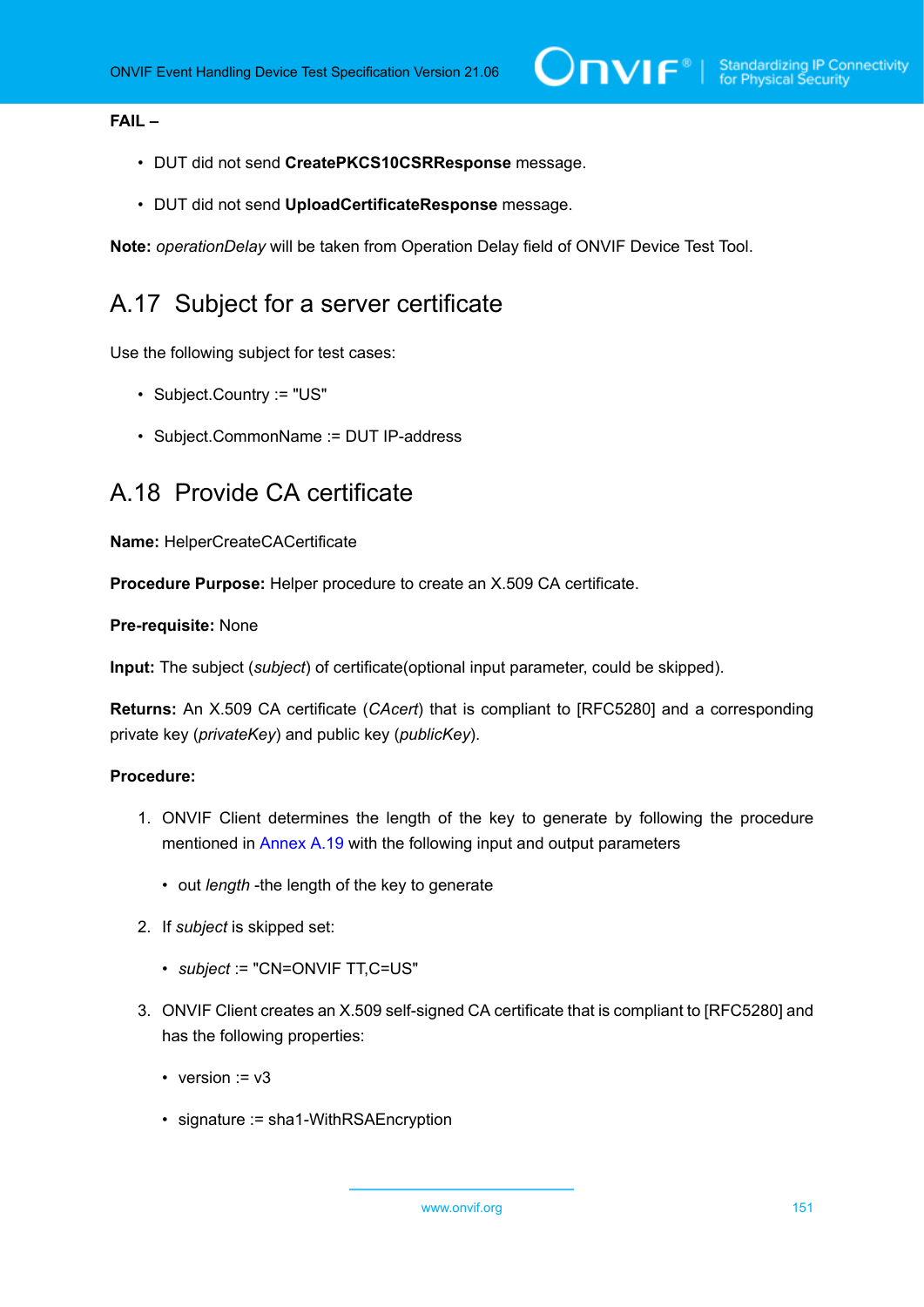- validity := not before 19700101000000Z and not after 99991231235959Z
- subject := *subject*
- length of the key to be used := *length*

### **PASS –**

• None.

### **FAIL –**

• None.

**Note:** ONVIF Client may return the same CA certificate in subsequent invocations of this procedure for the same subject.

## <span id="page-151-0"></span>A.19 Determine RSA key length

**Name:** HelperDetermineRSAKeyLength

**Procedure Purpose:** Helper procedure to determine the RSA key length to use during testing.

**Pre-requisite:** Security Configuration Service is received from the DUT. On-board RSA key pair generation is supported by the DUT as indicated by the RSAKeyPairGeneration capability.

**Input:** None

**Returns:** The smallest supported RSA key length (*keyLength*).

### **Procedure:**

- 1. ONVIF Client gets the Security Configuration service capabilities by the following the procedure mentioned in [Annex A.15](#page-147-0) with the following input and output parameters
	- out *cap*
- 2. ONVIF Client loops through the supported Key length list (*cap*.RSAKeyLengths) and selects the smallest supported key length (*keyLength*).

### **Procedure Result:**

**PASS –**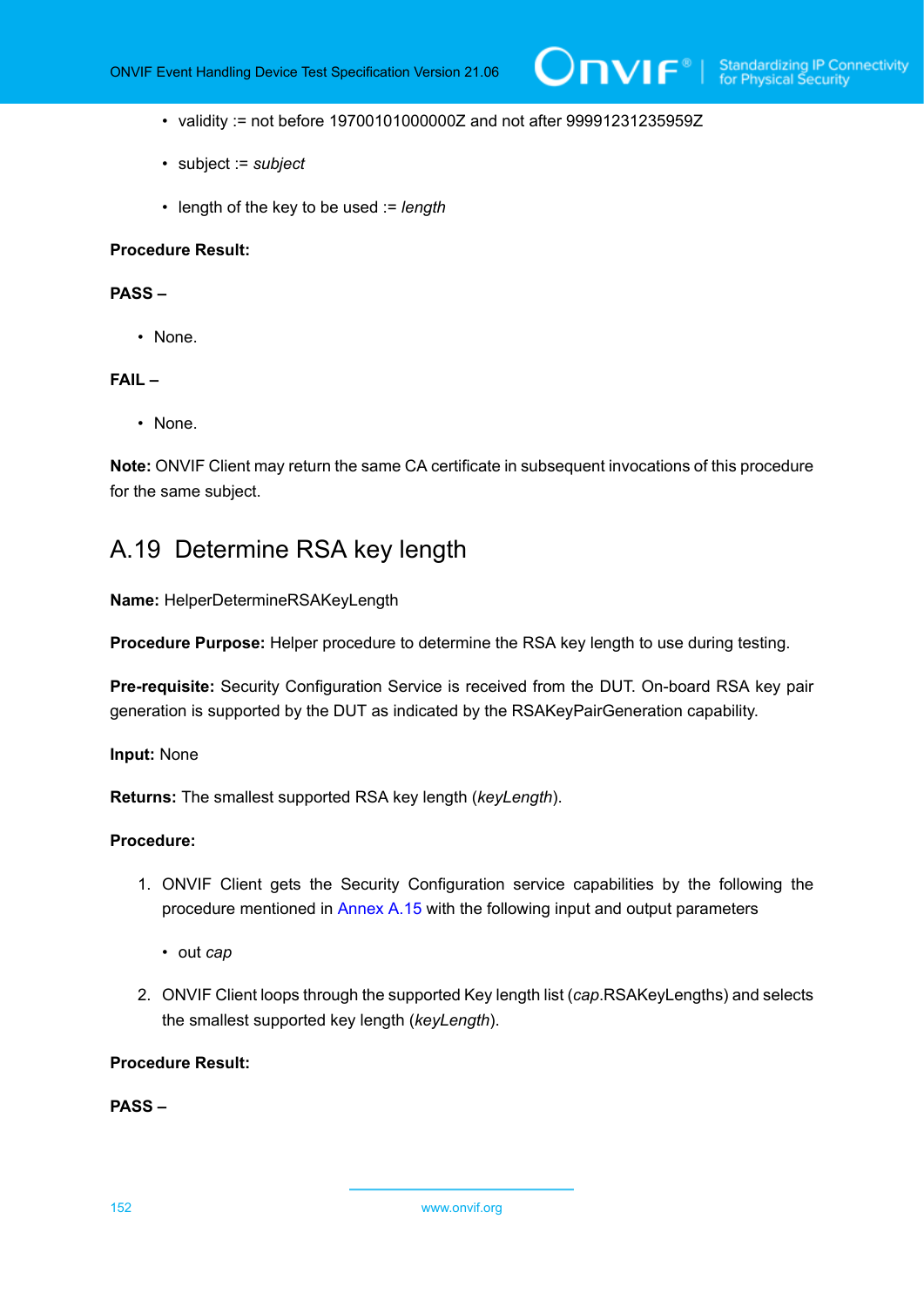$\sum_{i} \prod_{j} \big\{ \big\}^{\mathbb{R}} \big| \sum_{i}^{\mathbb{S}}$  Standardizing IP Connectivity

• DUT passes all assertions.

### **FAIL –**

• No supported key length was found at step 2.

## <span id="page-152-0"></span>A.20 Create an RSA key pair

**Name:** HelperCreateRSAKeyPair

**Procedure Purpose:** Helper procedure to create an RSA key pair.

**Pre-requisite:** Security Configuration Service is received from the DUT. RSA key pair generation is supported by the DUT. The DUT shall have enough free storage capacity for one additional RSA key pair.

### **Input:** None

**Returns:** The identifier of the new and RSA key pair (*keyID*).

- 1. ONVIF Client gets the Security Configuration service capabilities by the following the procedure mentioned in [Annex A.15](#page-147-0) with the following input and output parameters
	- out *cap*
- 2. Set *keyLength* := the smallest supported key length at *cap*.RSAKeyLengths.
- 3. ONVIF Client invokes **CreateRSAKeyPair** with parameter
	- KeyLength := *length*
- 4. The DUT responds with **CreateRSAKeyPairResponse** message with parameters
	- KeyID =: *keyID*
	- EstimatedCreationTime =: *duration*
- <span id="page-152-1"></span>5. Until *duration* + *operationDelay* expires repeat the following steps:
	- 5.1. ONVIF Client waits for 5 seconds.
	- 5.2. ONVIF Client invokes **GetKeyStatus** with parameters
		- KeyID := *keyID*
	- 5.3. The DUT responds with **GetKeyStatusResponse** message with parameters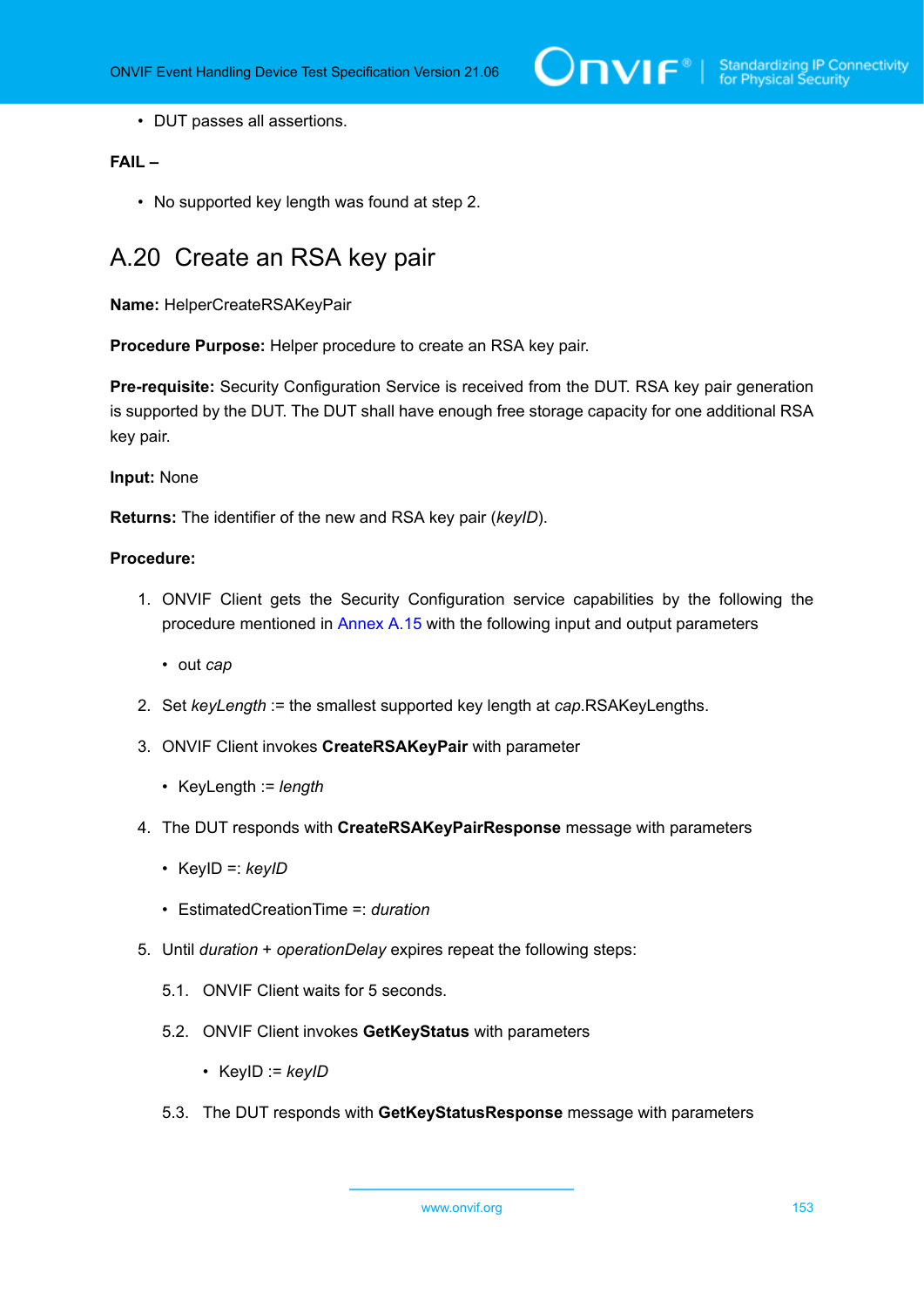- KeyStatus =: *keyStatus*
- 5.4. If *keyStatus* is equal to "ok", skip other steps of the procedure.
- 5.5. If *keyStatus* is equal to "corrupt", FAIL the test and skip other steps.
- 6. If *duration* + *operationDelay* expires for step [5](#page-152-1) and the last *keyStatus* is other than "ok", FAIL the test and skip other steps.

### **PASS –**

• DUT passes all assertions.

### **FAIL –**

- DUT did not send **GetKeyStatusResponse** message.
- DUT did not send **CreateRSAKeyPairResponse** message.
- DUT did not send **GetServiceCapabilitiesResponse** message.

<span id="page-153-0"></span>**Note:** *operationDelay* will be taken from Operation Delay field of ONVIF Device Test Tool.

# A.21 Add CA certificate and RSA key pair

**Name:** HelperAddCACertificateWithUploadKeyPairInPKCS8

**Procedure Purpose:** Helper Procedure to upload key pair in PKCS8 and upload sertificate.

**Pre-requisite:** Security Configuration Service is received from the DUT. TLS Server is supported by the DUT. Create PCKS#10 supported by the DUT. The DUT shall have enough free storage capacity for one additional RSA key pair. The DUT shall have enough free storage capacity for one additional certificate. Current time of the DUT shall be at least Jan 01, 1970.

### **Input:** None

**Returns:** certificate (*certID*).

### **Procedure:**

1. ONVIF Client on the Broker Server generates a PKCS#8 data structure with new RSA key pair by following the procedure mentioned in [Annex A.22](#page-155-0) with the following input and output parameters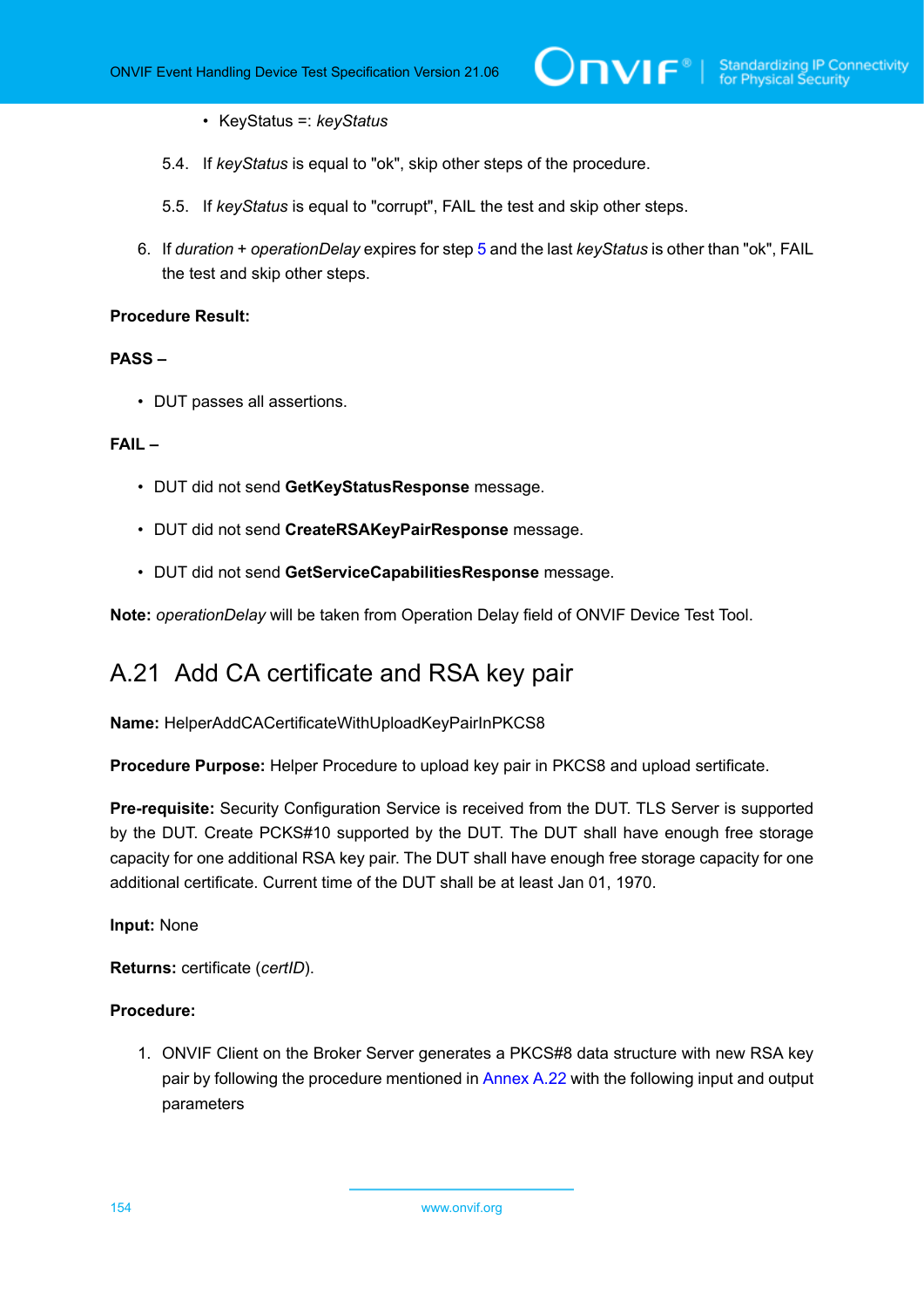- out *keyPairInPKCS8* PKCS#8 data structure with new RSA key pair
- out *publicKey* pubic key
- out *privateKey* private key
- 2. ONVIF Client invokes **UploadKeyPairInPKCS8** with parameters
	- KeyPair := *keyPairInPKCS8*
	- Alias := "ONVIF\_Test"
	- EncryptionPassphraseID skipped
- 3. The DUT responds with a **UploadKeyPairInPKCS8Response** message with parameters
	- KeyID =: *keyID*
- 4. ONVIF Client on the Broker Server creates an CA certificate by following the procedure mentioned in [Annex A.18](#page-150-1) with the following input and output parameters
	- out *CAcert* CA certificate
	- out *privateKey* private key for the CA certificate
	- out *publicKey* public key for the CA certificate
- 5. Create an [RFC5280] compliant X.509 certificate (*cert*) from the PKCS#10 request (*pkcs10*) with the following properties:
	- version:= $v3$
	- signature := sha1-WithRSAEncryption
	- subject := subject from the PKCS#10 request (*pkcs10*)
	- subject public key := subject public key in the PKCS#10 request (*pkcs10*)
	- validity := not before 19700101000000Z and not after 99991231235959Z
	- certificate signature is generated with the private key (*privateKey*) in the CA certificate (*CAcert*)
	- certificate extensions := the X.509v3 extensions from the PKCS#10 request (*pkcs10*)
- 6. ONVIF Client invokes **UploadCertificate** with parameters
	- Certificate := *cert*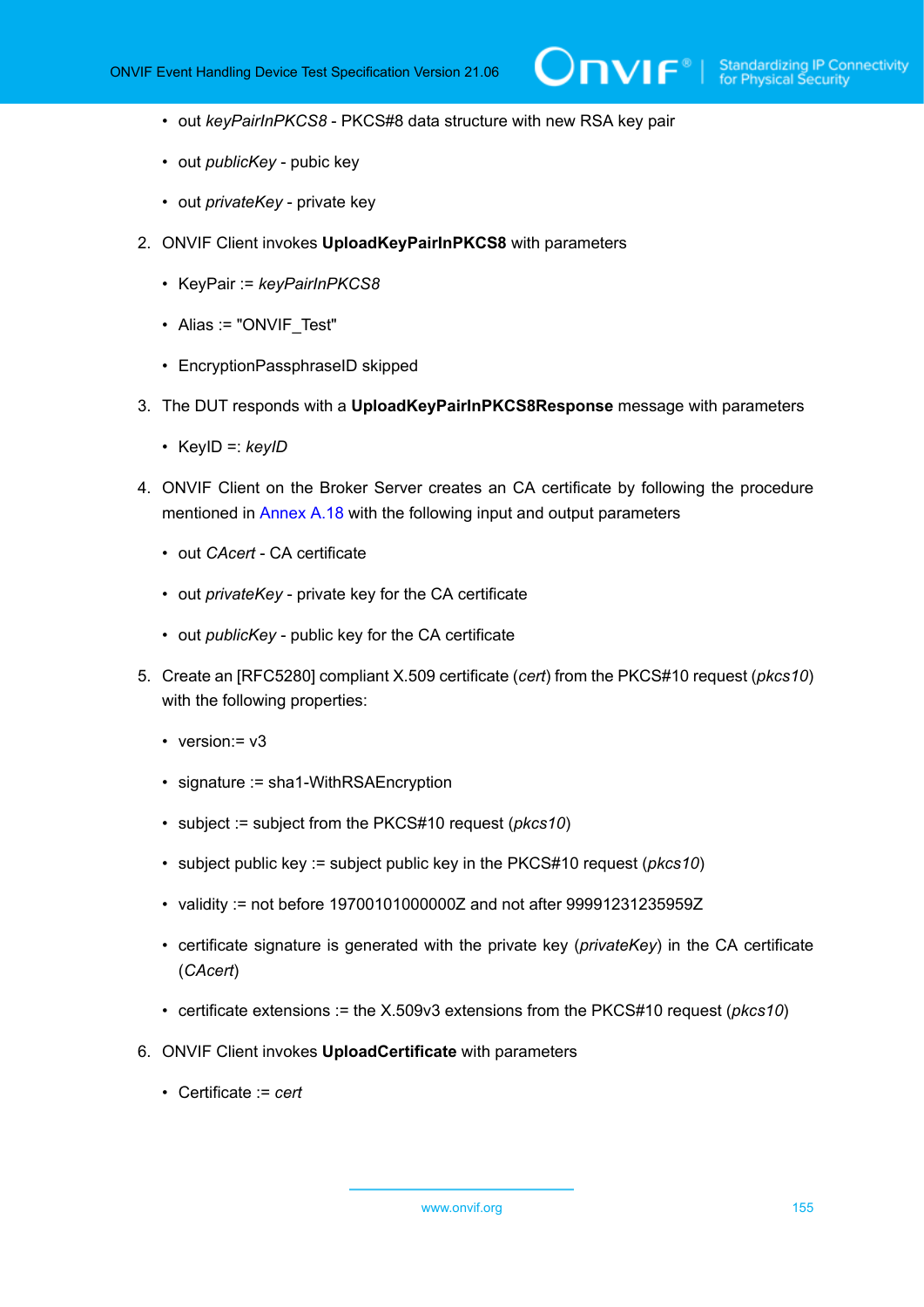- Alias := "ONVIF Test1"
- PrivateKeyRequired := true
- 7. The DUT responds with an **UploadCertificateResponse** message with parameters
	- CertificateID =: *certID*
	- KeyID =: *keyID*

### **PASS –**

• DUT passes all assertions.

### **FAIL –**

- DUT did not send **CreatePKCS10CSRResponse** message.
- DUT did not send **UploadCertificateResponse** message.

<span id="page-155-0"></span>**Note:** *operationDelay* will be taken from Operation Delay field of ONVIF Device Test Tool.

# A.22 Creating a PKCS#8 data structure with new public key and private key without passphrase

**Name:** HelperCreatePKCS8WithNewKeyPair

**Procedure Purpose:** Helper procedure to create a PKCS#8 data structure with new public key and private key without passphrase.

### **Pre-requisite:** None.

**Input:** None.

**Returns:** A [RFC 5958, RFC 5959] compliant PKCS#8 data structure (*keyPairInPKCS8*) with new public key (*publicKey*) and private key (*privateKey*).

### **Procedure:**

1. ONVIF Client on the Broker Server generates RSA key pair with public key and private key by following the procedure mentioned in [Annex A.24](#page-157-1) with the following input and output parameters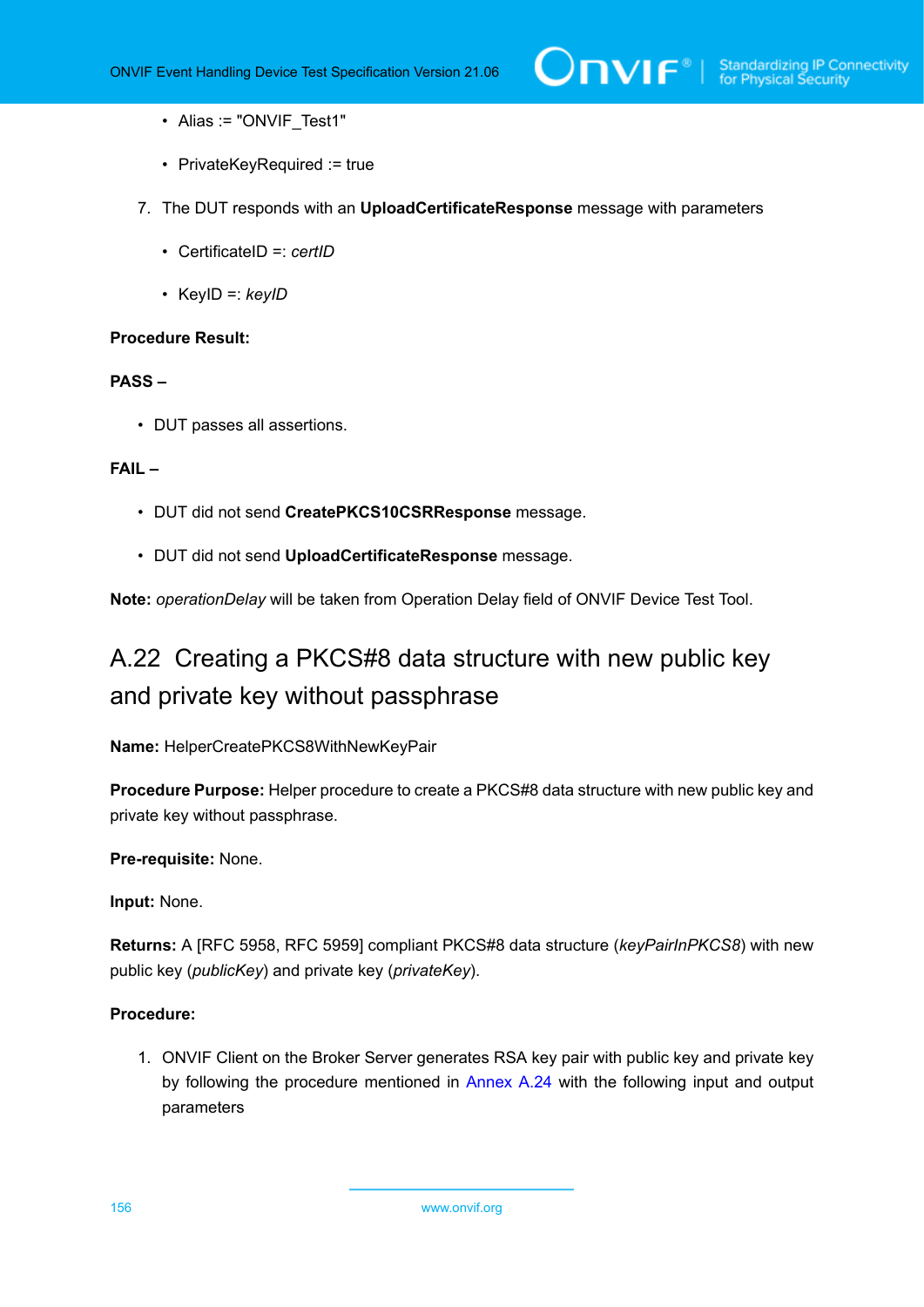- out *publicKey* public key
- out *privateKey* private key
- 2. ONVIF Client generates a PKCS#8 data structure with existing pubic key and private key by following the procedure mentioned in [Annex A.23](#page-156-0) with the following input and output parameters
	- in *publicKey* public key
	- in *privateKey* private key
	- out *keyPairInPKCS8* PKCS#8 data structure

# <span id="page-156-0"></span>A.23 Creating a PKCS#8 data structure with existing public key and private key without passphrase

### **Name:** HelperCreatePKCS8WithExistingKeyPair

**Procedure Purpose:** Helper procedure to create a PKCS#8 data structure with existing public key and private key without passphrase.

### **Pre-requisite:** None.

**Input:** A [RFC 3447] compliant RSA key pair with public key (*publicKey*) and private key (*privateKey*).

**Returns:** A [RFC 5958, RFC 5959] compliant PKCS#8 data structure (*keyPairInPKCS8*) for provided RSA key pair.

- 1. Create an [RFC 5958, RFC 5959] compliant PKCS#8 data structure (*keyPairInPKCS8*) with the following properties:
	- PrivateKeyInfo
		- version: = v2
		- privateKeyAlgorithm := rsaEncryption
		- privateKey := *privateKey*
		- attributes
			- publicKey := *publicKey*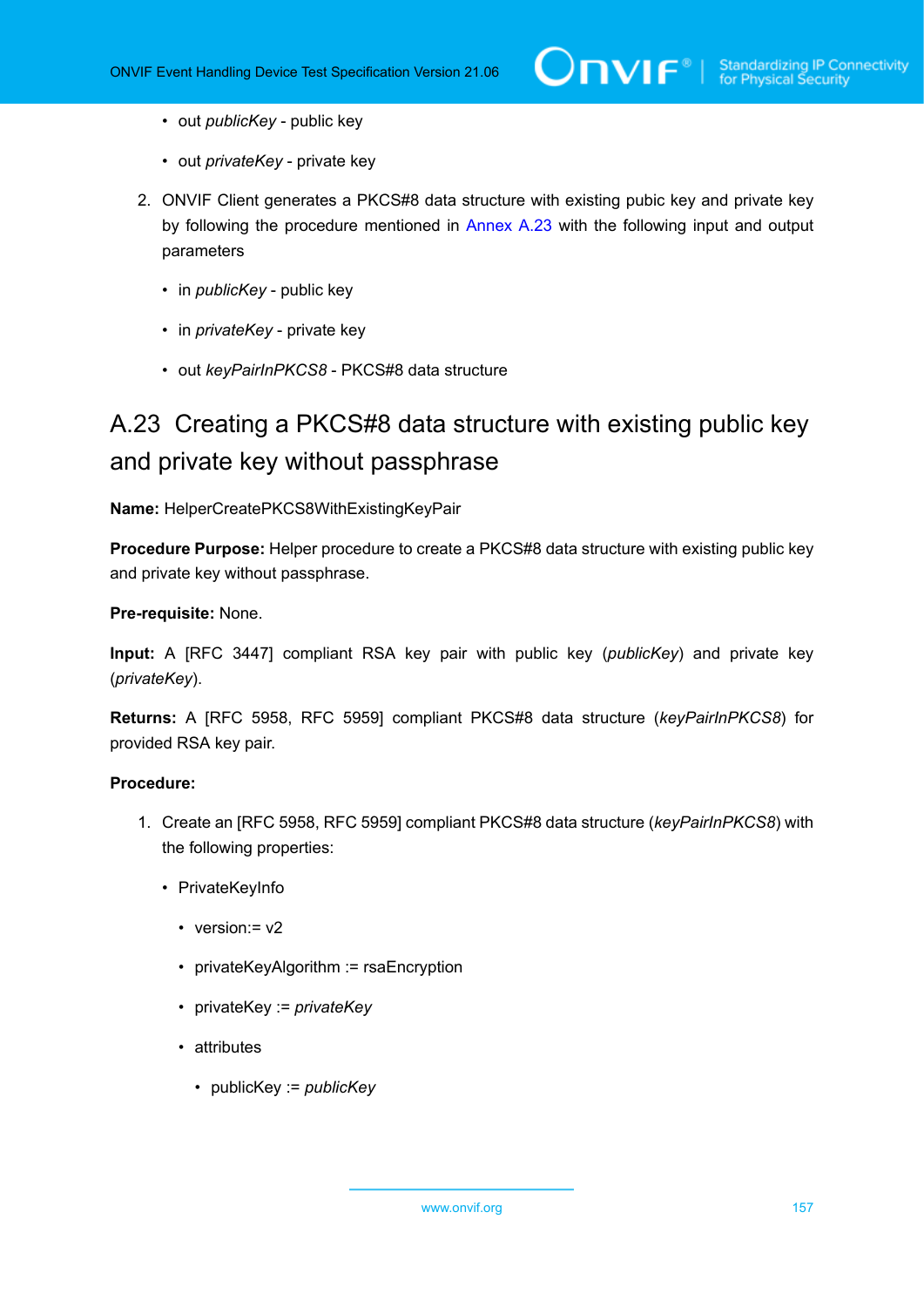# <span id="page-157-1"></span>A.24 Generating an RSA key pair

**Name:** HelperGenerateRSAKeyPair

**Procedure Purpose:** Helper procedure to generate an RSA key pair.

**Pre-requisite:** None.

**Input:** None.

**Returns:** A [RFC 3447] compliant RSA key pair with new public key (*publicKey*) and private key (*privateKey*).

### **Procedure:**

- 1. ONVIF Client determines the length of the key to generate by following the procedure mentioned in [Annex A.19](#page-151-0) with the following input and output parameters
	- out *length* the length of the key to generate
- 2. Create an [RFC 3447] compliant RSA key pair with new public key with the following properties:
	- KeyLength := *length*
	- out *publicKey*
	- out *privateKey*

## <span id="page-157-0"></span>A.25 Upload Certificate With Private Key In PKCS12

**Name:** HelperUploadCertificateWithPrivateKeyInPKCS12

**Procedure Purpose:** Helper procedure to generate an certificate on Event Broker and upload it on the DUT.

**Pre-requisite:** None.

**Input:** None.

**Returns:** Certificate *certID*).

### **Procedure:**

1. ONVIF Client creates a CA certificate (out *CAcert*) and a corresponding public key (out *publicKey*) in the certificate along with the corresponding private key (out *privateKey*) in the form of a PKCS#12 file (out *PKCS12data*) and uploads it with certification path ID (out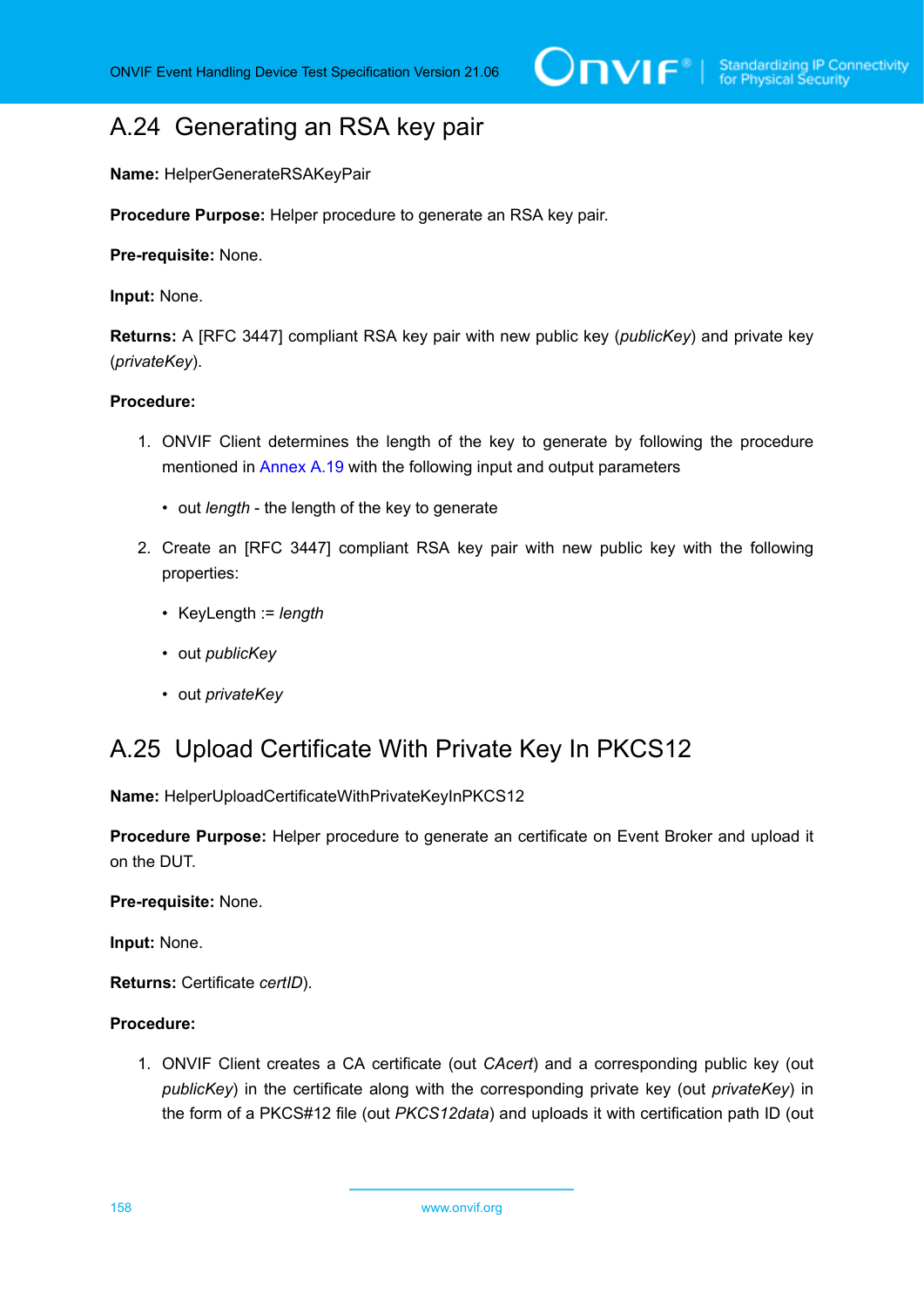*certificationPathID*) and key pair ID (out *keyID*) by following the procedure described in [Annex A.28.](#page-160-0)

- 2. ONVIF Client invokes **GetCertificationPath** message with parameters
	- CertificationPathID =: *certificationPathID*
- 3. The DUT responds with a **GetCertificationPathResponse** message with parameters
	- CertificationPath.CertificateID[0] =: *certID*
	- CertificationPath.Alias

# <span id="page-158-0"></span>A.26 Creating a PKCS#12 data structure with new CA-signed certificate signed by new public key and private key without passphrase

### **Name:** HelperCreatePKCS12WithNewCACert

**Procedure Purpose:** Helper procedure to create CA certificate and a corresponding public key in the certificate along with the corresponding private key in the form of a PKCS#12 file.

**Pre-requisite:** None.

**Input:** The subject (*subject*) of certificate (optional input parameter, could be skipped).

**Returns:** A [PKCS#12] compliant PKCS#12 data structure (*PKCS12data*) with CA certificate (*CAcert*) and a corresponding public key (*publicKey*) in the certificate along with the corresponding private key (*privateKey*).

- 1. If *subject* is skipped, set:
	- *subject* := "CN=ONVIF TT,C=US"
- 2. ONVIF Client on the Event Broker Server creates a CA certificate (out *CAcert*) with subject (in *subject*) and a corresponding public key (out *publicKey*) in the certificate along with the corresponding private key (out *privateKey*) by following the procedure described in [Annex](#page-150-1) [A.18](#page-150-1).
- 3. ONVIF Client on the Event Broker Server creates a CA certificate (in *CAcert*) and a corresponding public key (in *publicKey*) in the certificate along with the corresponding private key (in *privateKey*) in the form of a PKCS#12 file (out *PKCS12data*) by following the procedure described in [Annex A.27](#page-159-0).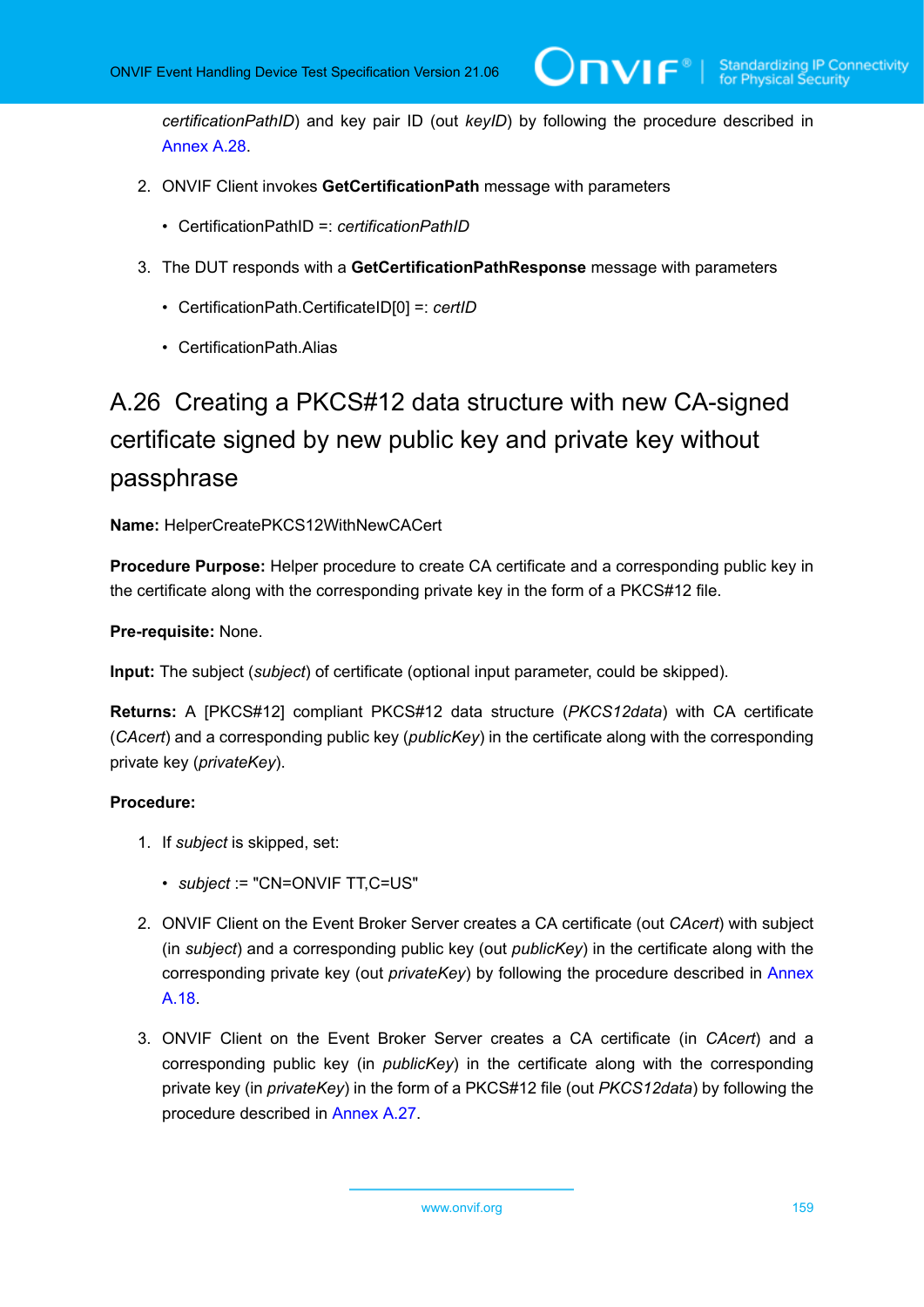# <span id="page-159-0"></span>A.27 Creating a PKCS#12 data structure with existing CAsigned certificate and a corresponding public key and private key without passphrase

**Name:** HelperCreatePKCS12WithExistingCACert

**Procedure Purpose:** Helper procedure to create a PKCS#12 data structure with existing CA-signed certificate and a corresponding public key and private key without passphrase.

### **Pre-requisite:** None.

**Input:** An X.509 CA certificate (*CAcert*) that is compliant to [RFC 5280] and a corresponding private key (*privateKey*) and public key (*publicKey*).

**Returns:** A [PKCS#12] compliant PKCS#12 data structure (*PKCS12data*).

- 1. Use the current PrivateKeyInfo data:
	- PrivateKeyInfo
		- version  $v = v2$
		- privateKeyAlgorithm := rsaEncryption
		- privateKey := *privateKey*
		- publicKey := *publicKey*
- 2. Create an [PKCS#12] compliant PKCS#12 data structure *PKCS12data*) with the following properties:
	- EncryptedPrivateKeyInfo
		- PrivateKeyInfo
			- version  $:= v3$
			- authSafe
				- SafeBag
					- Pkcs-12-KeyBag := PrivateKeyInfo
					- PKCS12AttrSet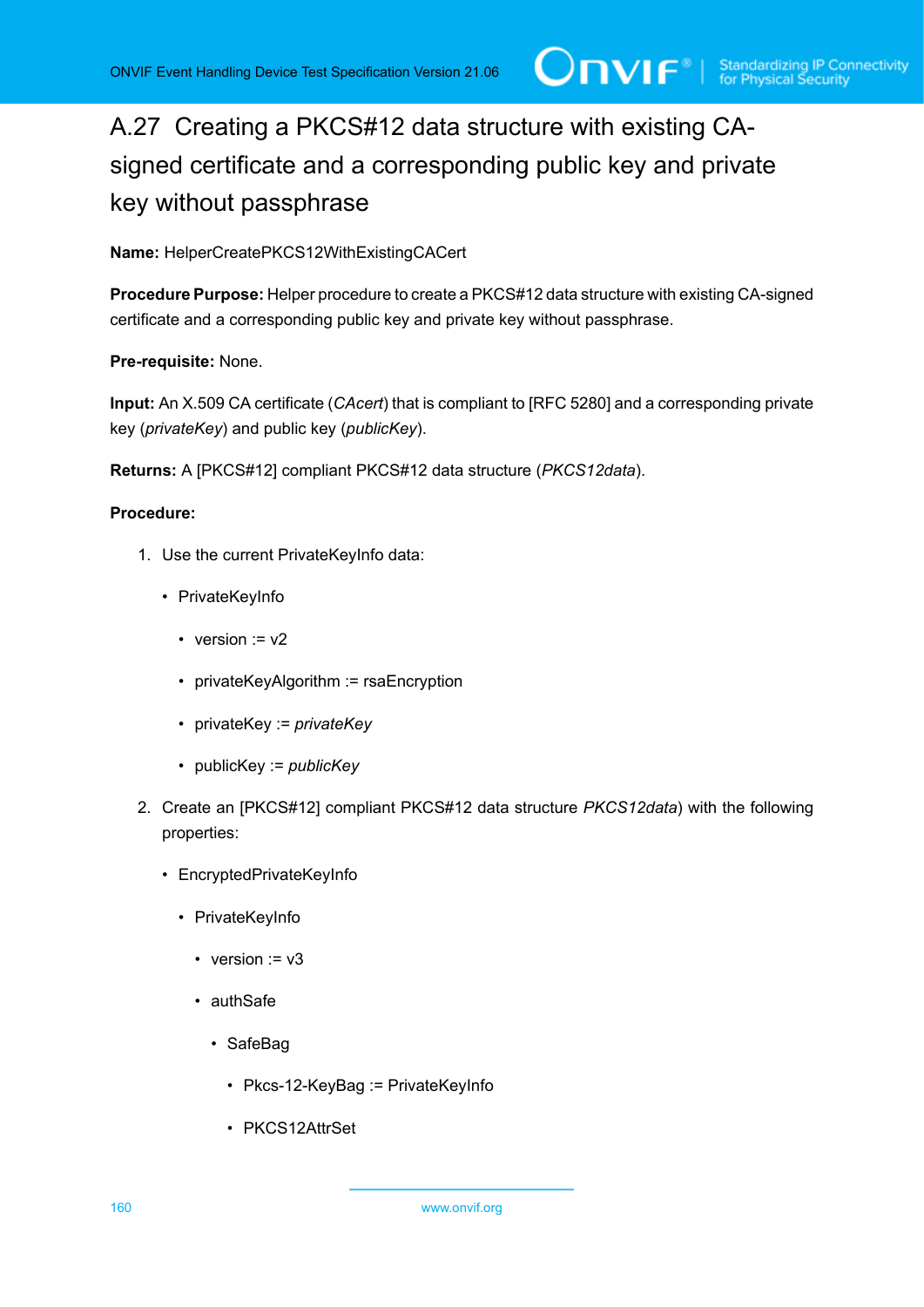- friendlyName := "testAlias"
- SafeBag
	- Pkcs-12-CertBag := *CAcert*
	- PKCS12AttrSet
		- friendlyName := "testAlias"

## <span id="page-160-0"></span>A.28 Upload PKCS#12 – no key pair exists

**Name:** HelperUploadPKCS12

**Procedure Purpose:** Helper procedure to create and upload PKCS#12 data structure with new public key and private key.

**Pre-requisite:** Security Configuration Service is received from the DUT. Certificate along with an RSA private key in a PKCS#12 data structure upload is supported by the DUT as indicated by the PKCS12CertificateWithRSAPrivateKeyUpload capability. The DUT shall have enough free storage capacity for one additional RSA key pair. The DUT shall have enough free storage capacity for one additional certificate. The DUT shall have enough free storage capacity for one additional certification path.

### **Input:** None

**Returns:** A [PKCS#12] compliant PKCS#12 data structure (*PKCS12data*) with CA certificate (*CAcert*) and a corresponding public key (*publicKey*) in the certificate along with the corresponding private key (*privateKey*) and certification path ID (*certificationPathID*) with corresponding key pair ID (*keyID*) for uploaded PKCS#12 data structure.

- 1. ONVIF Client creates a CA certificate (out *CAcert*) and a corresponding public key (out *publicKey*) in the certificate along with the corresponding private key (out *privateKey*) in the form of a PKCS#12 file (out *PKCS12data*) by following the procedure described in [Annex](#page-158-0) [A.26](#page-158-0).
- 2. ONVIF Client invokes **UploadCertificateWithPrivateKeyInPKCS12** with parameters
	- CertWithPrivateKey := *PKCS12data*
	- CertificationPathAlias := "ONVIF Certification Path Test"
	- KeyAlias := "ONVIF Key Test"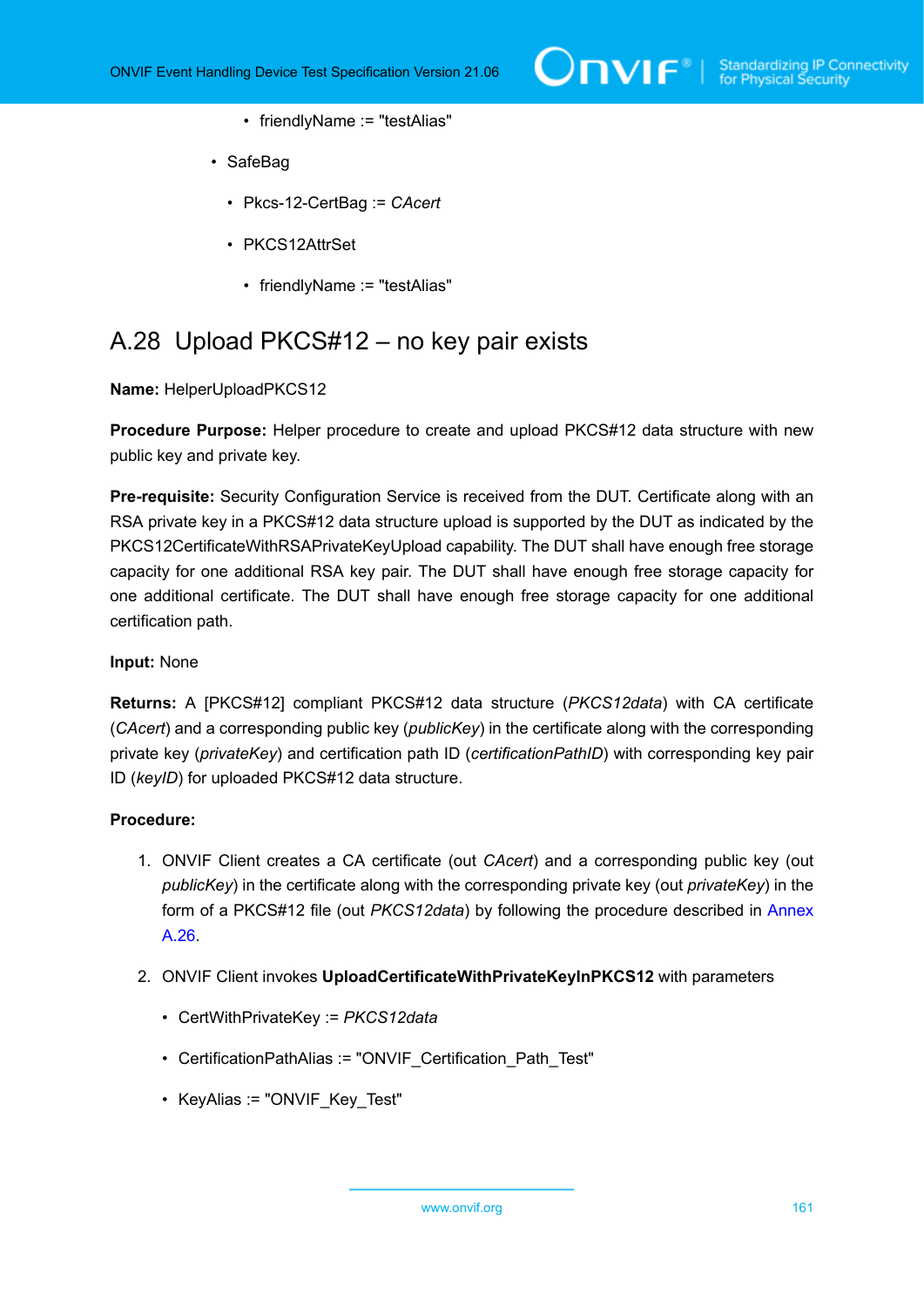- IgnoreAdditionalCertificates := false
- IntegrityPassphraseID skipped
- EncryptionPassphraseID skipped
- 3. The DUT responds with a **UploadCertificateWithPrivateKeyInPKCS12Response** message with parameters
	- CertificationPathID =: *certificationPathID*
	- KeyID =: *keyID*

### **PASS –**

• DUT passes all assertions.

### **FAIL –**

• DUT did not send **UploadCertificateWithPrivateKeyInPKCS12Response** message.

## <span id="page-161-0"></span>A.29 Publish Packet Response

**Name:** HelperPublishPacketResponse

**Procedure Purpose:** Helper procedure to finalize publish procedure on the Broker Server.

### **Pre-requisite:** None.

**Input:** QoS value (*QoS*), PacketIdentifier field value (*packetIdentifier*)

### **Returns:** None.

- 1. If *QoS* = 1:
	- 1.1. MQTT Event Broker Server responds with **MQTT PUBACK** message with parameters
		- PacketIdentifier header := *packetIdentifier*
- 2. If *QoS* = 2:
	- 2.1. MQTT Event Broker Server sends **MQTT PUBREC** message with parameters
		- PacketIdentifier header := *packetIdentifier*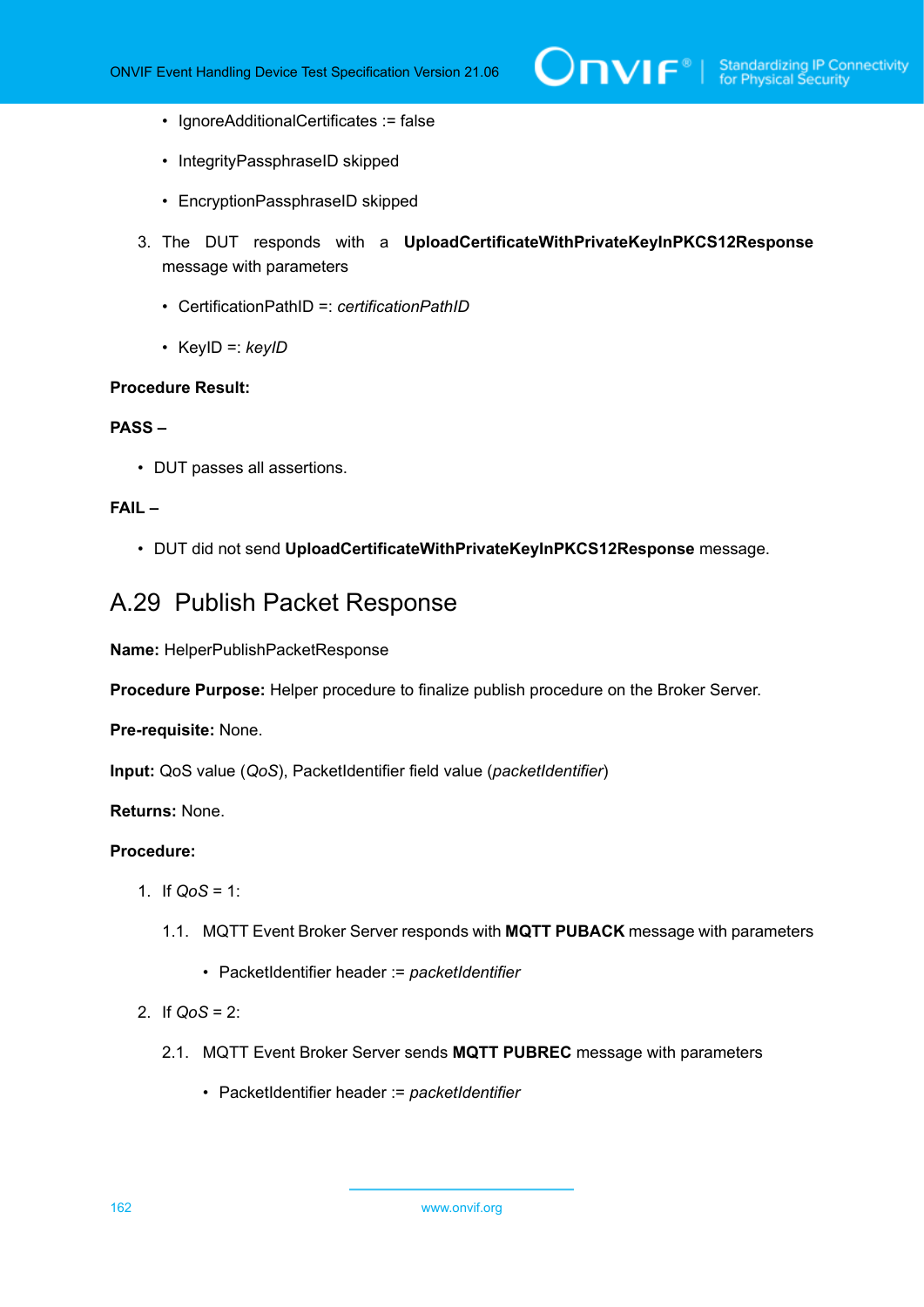### 2.2. The DUT responds with **MQTT PUBREL** message with parameters

- PacketIdentifier header := *packetIdentifier*
- 2.3. MQTT Event Broker Server sends **MQTT PUBCOMP** message with parameters
	- PacketIdentifier header := *packetIdentifier*

### **Procedure Result:**

### **PASS –**

• DUT passes all assertions.

### **FAIL –**

• DUT did not send **MQTT PUBREL** message.

## <span id="page-162-0"></span>A.30 Publish Message Validation

**Name:** HelperPublishMessageValidation

**Procedure Purpose:** Helper procedure validate MQTT PUBLISH sent by the DUT on the Event Broker Server.

### **Pre-requisite:** None.

**Input:** MQTT PUBLISH message (*publishMessage*), expected QoS value (*QoS*), expected Topic Prefix (*topicPrefix*).

**Returns:** Packet Identifier (optional) (*packetIdentifier*).

- 1. If QoS header of **publishMessage** != *QoS*, FAIL the test and restore the DUT settings.
- 2. If *QoS* = 0 and **publishMessage** header contains PacketIdentifier field, FAIL the test and restore the DUT settings.
- 3. If (*QoS* = 1 or *QoS*= 2) and **publishMessage** header does not contain PacketIdentifier field (*packetIdentifier*), FAIL the test and restore the DUT settings.
- 4. If TopicPrefix part of Topic Name in *publishMessage* != *topicPrefix*, FAIL the test and restore the DUT settings.
- 5. Return *packetIdentifier* if any.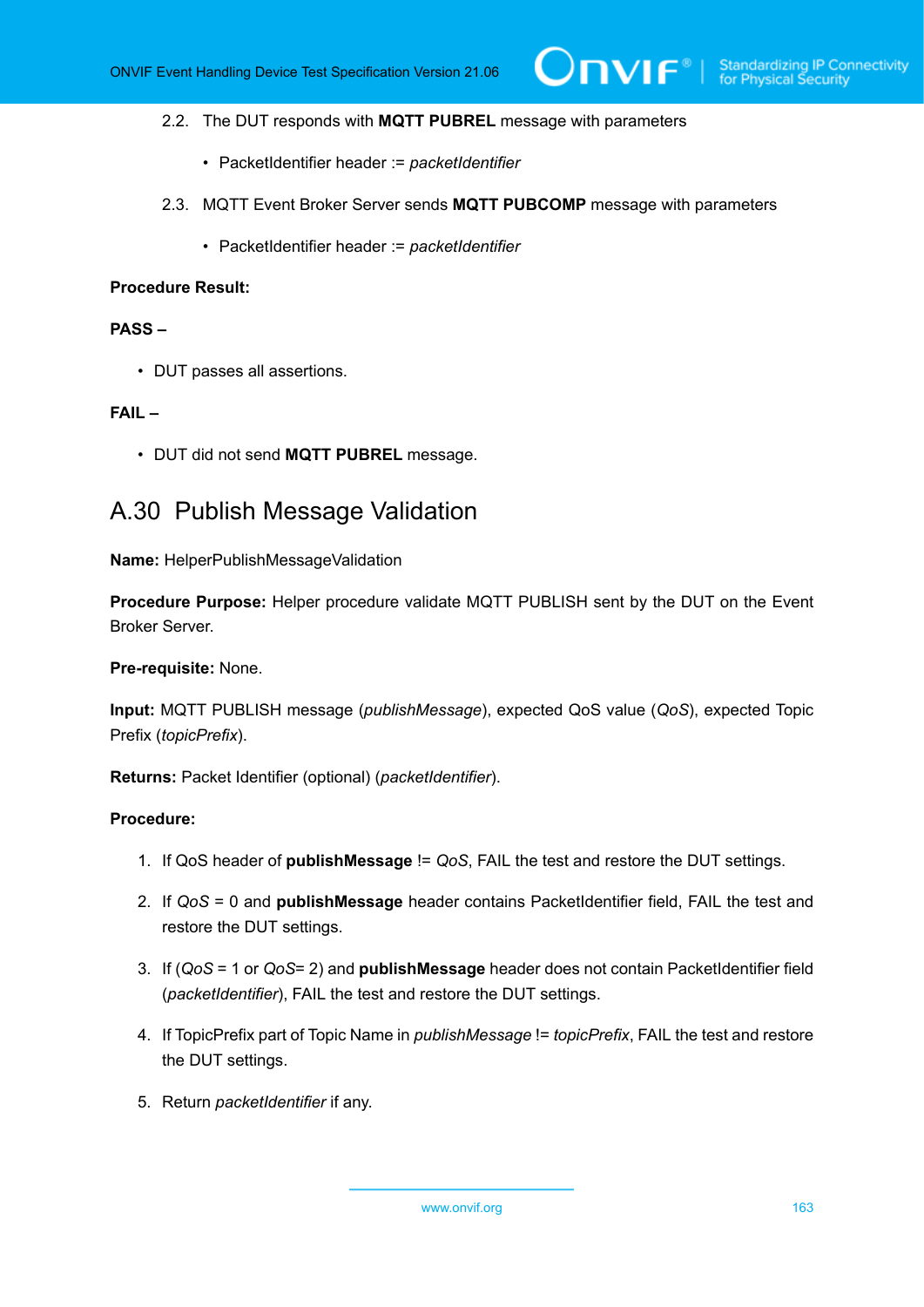### **PASS –**

• DUT passes all assertions.

## **FAIL –**

• None.

# <span id="page-163-0"></span>A.31 Topic Name Structure

Published Topic Name of ONVIF event has the following structure:

- <TopicPrefix>/<PayloadPrefix>/<LocalTopic>[/<Source>[/<Key>]], where:
	- TopicPrefix value configured through the AddEventBroker command
	- PayloadPrefix = "onvif-ej"
	- LocalTopic = ONVIF topic with namespace prefix excluded
	- Source = value of Source.SimpleItem taken from the payload
	- Key = value of Key.SimpleItem taken from the payload
- Example of topic transformation from ONVIF topic format to MQTT ONVIF topic format:
	- Original ONVIF Topic:
		- tns1:/RuleEngine/Recognition/Face
	- Reformatted MQTT ONVIF topic:
		- TestPrefix/onvif-ej/RuleEngine/Recognition/Face/0/1

## A.32 Delete Event Broker

**Name:** HelperDeleteEventBroker

**Procedure Purpose:** Helper procedure to delete event broker configuration from the DUT.

**Pre-requisite:** Event Service is supported by the DUT. Event Broker feature is supported by the DUT.

**Input:** Event broker address *eventBrokerAddress*.

**Returns:** None.